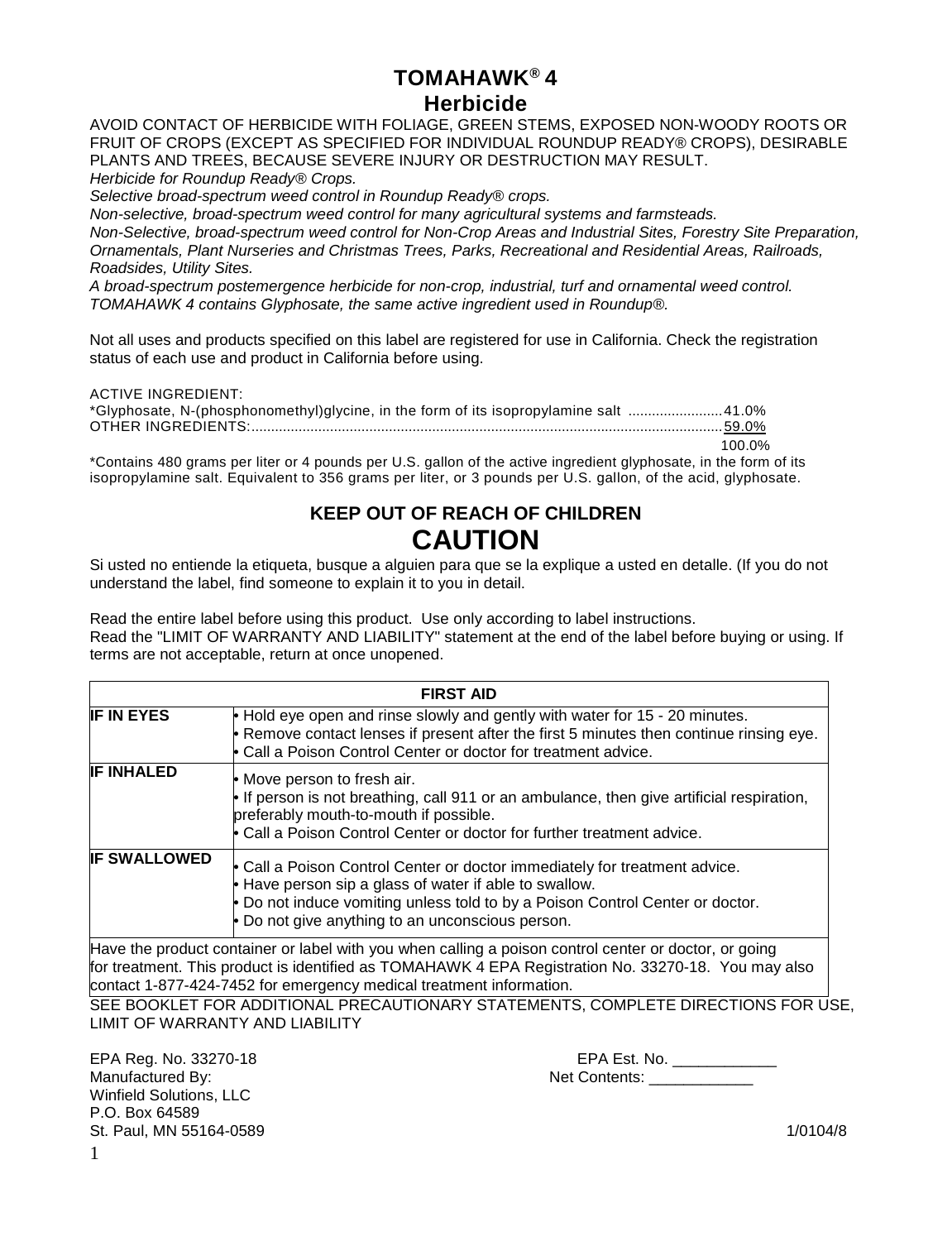#### **PRECAUTIONARY STATEMENTS**

#### **Hazards to Humans and Domestic Animals**

**CAUTION:** Harmful if inhaled. Causes moderate eye irritation. Avoid breathing spray mist. Avoid contact with eyes or clothing.

# **Personal Protective Equipment (PPE)**

**Applicators and other handlers must wear:** long-sleeved shirt and long pants, shoes plus socks, and protective eyewear. Follow manufacturer's instructions for cleaning/maintaining PPE. If no such instructions for washables exist, use detergent and hot water. Keep and wash PPE separately from other laundry.

When handlers use closed systems, enclosed cabs, or aircraft in a manner that meets the requirements listed in Worker Protection Standard (WPS) for agricultural pesticides [40 CFR 170.240 (d) (4-6)], the handler PPE requirements may be reduced or modified as specified in the WPS.

# **User Safety Recommendations**

Users should:

• Wash hands before eating, drinking, chewing gum, using tobacco, or using the toilet. • Remove clothing immediately if pesticide gets inside. Then wash thoroughly and put on clean clothing.

**Domestic Animals:** This product is considered to be relatively non-toxic to dogs and other domestic animals; however, ingestion of this product or large amounts of freshly sprayed vegetation may result in temporary gastrointestinal irritation (vomiting, diarrhea, colic, etc.). If such symptoms are observed, provide the animal with plenty of fluids to prevent dehydration. Call a veterinarian if symptoms persist for more than 24 hours.

# **Environmental Hazards**

Do not apply directly to water, to areas where surface water is present or to intertidal areas below the mean high water mark. Do not contaminate water when cleaning equipment or disposing of equipment washwaters.

# **Physical or Chemical Hazards**

Spray solutions of this product must be mixed, stored and applied using only stainless steel, aluminum, fiberglass, plastic or plastic-lined steel containers.

DO NOT MIX, STORE OR APPLY THIS PRODUCT OR SPRAY SOLUTIONS OF THIS PRODUCT IN GALVANIZED STEEL OR UNLINED STEEL (EXCEPT STAINLESS STEEL) CONTAINERS OR SPRAY TANKS. This product or spray solutions of this product react with such containers and tanks to produce hydrogen gas which may form a highly combustible gas mixture. This gas mixture could flash or explode, causing serious personal injury, if ignited by open flame, spark, welder's torch, lighted cigarette or other ignition source.

#### **DIRECTIONS FOR USE**

It is a violation of Federal law to use this product in any manner inconsistent with its labeling. This product can only be used in accordance with the Directions for Use on this label or in separately published Supplemental Labeling. Supplemental labeling may be found on the Agrian website or obtained by contacting your local distributor.

**ENDANGERED SPECIES PROTECTION REQUIREMENTS:** This product may have effects on federally listed threatened or endangered species or their critical habitat in some locations. When using this product, you must follow the measures contained in the Endangered Species Protection Bulletin for the county or parish in which you are applying the pesticide. To determine whether your county or parish has a Bulletin, and to obtain that Bulletin, consult http://www.epa.gov/espp/ or call 1-800-447-3813 no more than 6 months before using this product. Applicators must use Bulletins that are in effect in the month in which the pesticide will be applied. New Bulletins will generally be available from the above sources 6 months prior to their effective dates.

Do not apply this product in a way that will contact workers or other persons, either directly or through drift. Only protected handlers may be in the area during application. For any requirements specific to your State or Tribe, consult the agency responsible for pesticide regulations.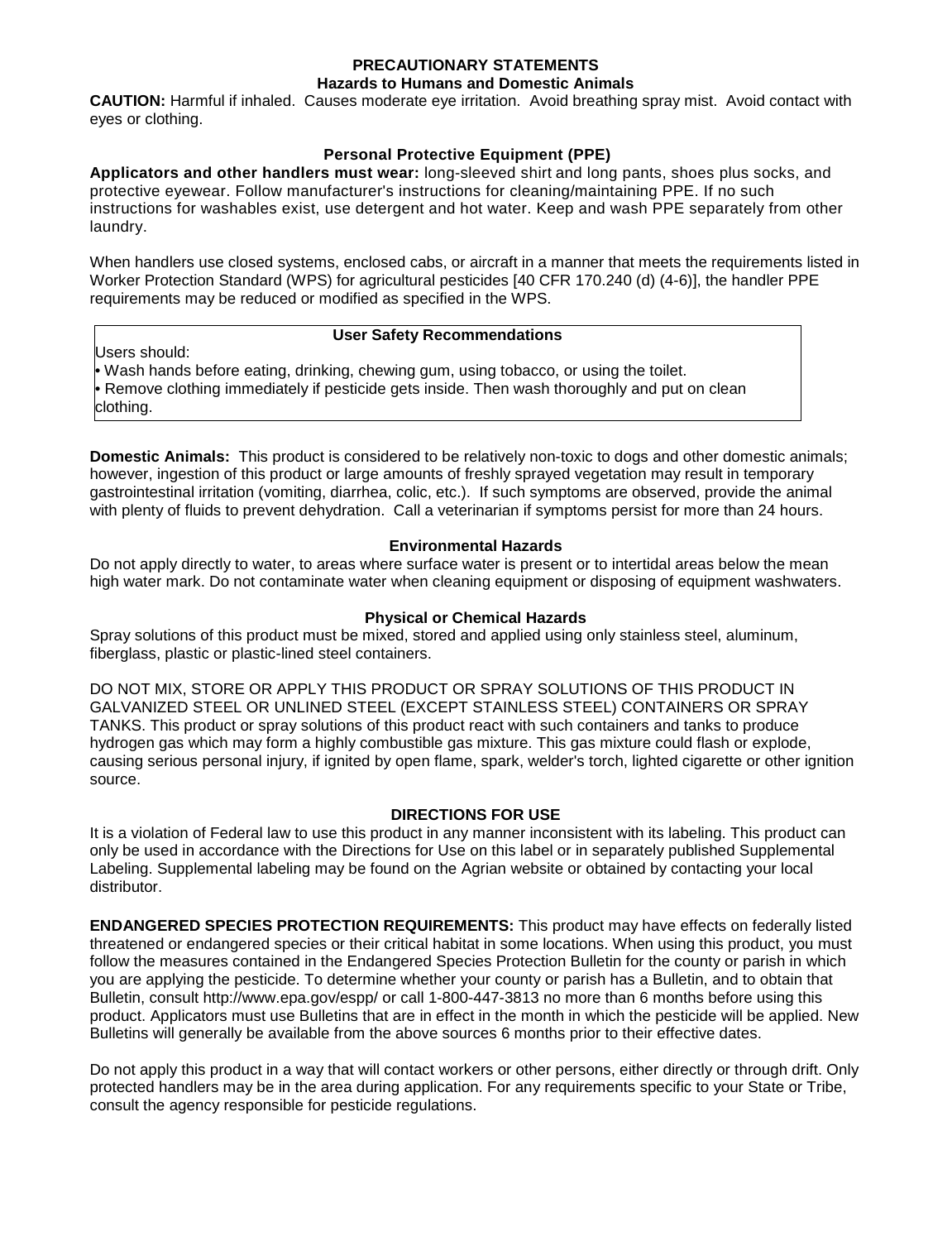# **Agricultural Use Requirements**

Use this product only in accordance with its labeling and with the Worker Protection Standard, 40 CFR part 170. This Standard contains requirements for the protection of agricultural workers on farms, forests, nurseries, and greenhouses, and handlers of agricultural pesticides. It contains requirements for training, decontamination, notification, and emergency assistance. It also contains specific instructions and exceptions pertaining to the statements on this label about personal protective equipment (PPE) and restricted entry interval, The requirements in this box only apply to uses of this product that are covered by the Worker Protection Standard.

Do not enter or allow worker entry into treated areas during the restricted entry interval (REI) of 4 hours.

PPE required for early entry to treated areas that is permitted under the Worker Protection Standard and that involves contact with anything that has been treated, such as plants, soil, or water, is: coveralls, chemical resistant gloves greater than 14 mils in thickness composed of materials such as butyl rubber, natural rubber, neoprene rubber, or nitrile rubber, shoes plus socks and protective eyewear.

# **Non-Agricultural Use Requirements**

The requirements in this box apply to uses of this product that are NOT within the scope of the Worker Protection Standard for agricultural pesticides (40 CFR Part 170). The WPS applies when this product is used to produce agricultural plants on farms, forests, nurseries or greenhouses. Keep people and pets off treated areas until spray solution has dried.

# **USE INFORMATION**

This product is a postemergence, systemic, non-selective herbicide and will control many annual weeds, perennial weeds, woody brush and trees. It is formulated as a water-soluble liquid. It may be applied through most standard industrial or field sprayers after dilution and thorough mixing with water or other carriers as described in this label.

# **Time to Symptoms**

This product moves through the plant from the point of foliage contact to and into the roots. Visible effects are a gradual wilting and yellowing of the plant, which advances to complete browning of above-ground growth and deterioration of underground plant parts. Effects are visible on most annual weeds within 2 to 4 days, but on most perennial weeds effects may not be visible for 7 days or more. Extremely cool or cloudy weather following treatment may slow activity of this product and delay development of visual symptoms.

# **Stage of Weeds**

**Annual Weeds:** Best control of annual weeds is obtained when this product is applied in the early growth stage. **Perennial Weeds:** Best control of most perennial weeds is obtained when treatment is made at late growth stages approaching maturity. For specific instructions, refer to the "ANNUAL WEEDS", "PERENNIAL WEEDS" and "WOODY BRUSH AND TREES RATE SECTIONS".

Always use the higher product application rate within the specified range when weed growth is heavy or dense or when weeds are growing in an undisturbed (non-cultivated) area.

Reduced weed control may result from treating weeds with disease or insect damage, weeds heavily covered with dust, or weeds under poor growing conditions.

# **Cultural Considerations**

Reduced control may result when applications are made to annual or perennial weeds that have been mowed, grazed, or cut, and have not been allowed to regrow to the specified stage for treatment.

#### **Rainfastness**

Heavy rainfall soon after application may wash this product off of the foliage and a repeat application may be required for adequate control.

#### **Spray Coverage**

For best results, spray coverage must be uniform and complete. Do not spray foliage to the point of runoff.

# **Mode of Action**

The active ingredient in this product inhibits an enzyme found only in plants and microorganisms that is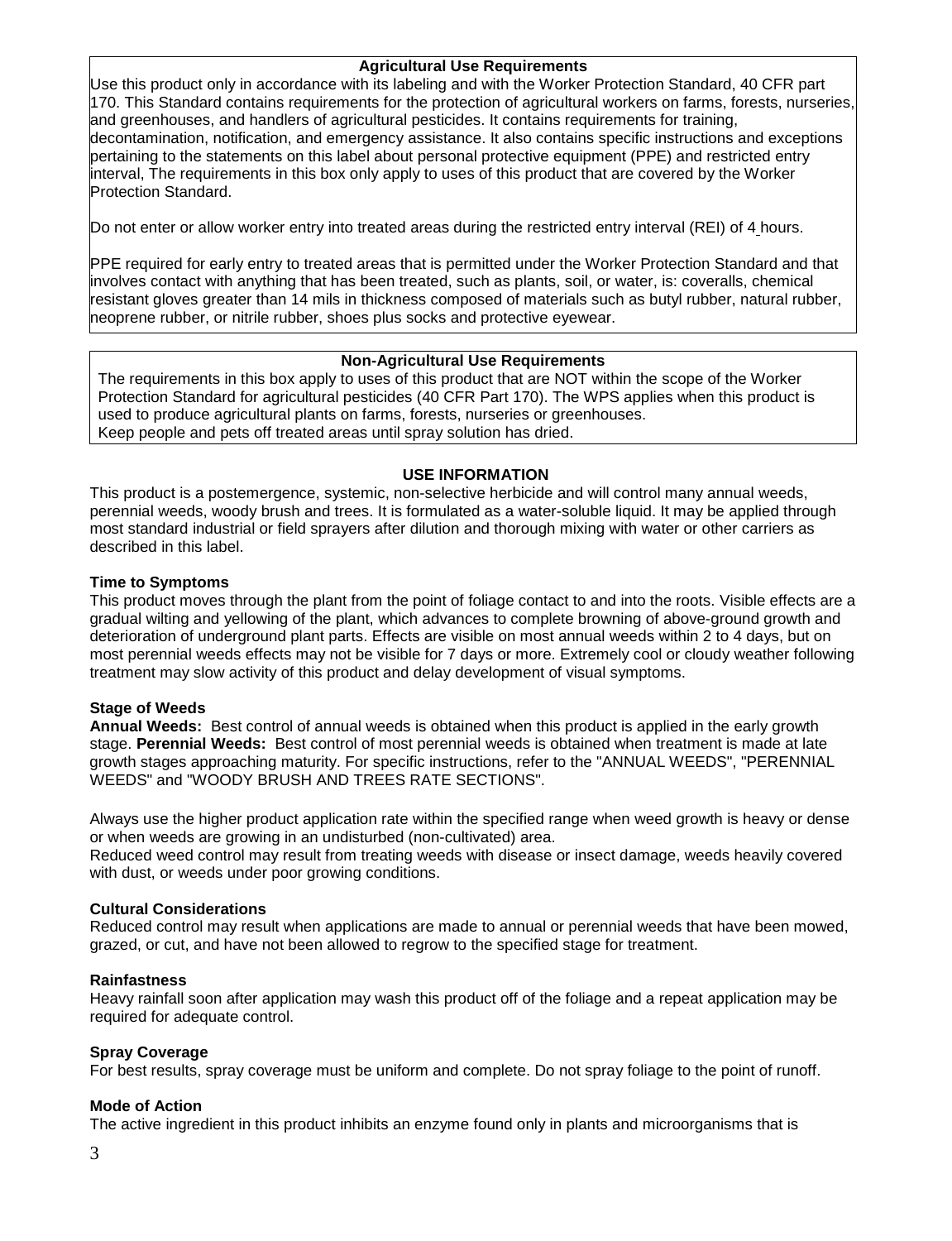essential to the formation of specific amino acids.

# **No Soil Activity**

Weeds must be emerged at the time of application to be controlled by this product. Weeds germinating from seed after application will not be controlled. Unemerged plants arising from unattached underground rhizomes or root stocks of perennials will not be affected by this herbicide and will continue to grow.

# **Biological Degradation**

Degradation of this product is primarily a biological process carried out by soil microbes.

# **Annual Maximum Application Rates**

The maximum application or use rates stated throughout this product's labeling are given in units of volume (fluid ounces, pints, or quarts) of this product per acre. However, the maximum allowed application rates apply to this product combined with the use of any and all other herbicides containing the active ingredient glyphosate, whether applied separately or as tank mixtures, on a basis of total pounds of glyphosate (acid equivalents) per acre. If more than one glyphosate-containing product is applied to the same site within the same year, you must ensure that the total use of glyphosate does not exceed the maximum allowed. See the "INGREDIENTS" section of this label for necessary product information.

Except as otherwise specified in a crop section of this label, the combined total of all treatments must not exceed 8 quarts of this product (6 pounds of glyphosate acid) per acre per year. For applications in non-crop sites or in tree, vine, or shrub crops, the combined total of all treatments must not exceed 10.6 quarts of this product (8 pounds of glyphosate acid) per acre per year.

# **ATTENTION**

AVOID CONTACT OF HERBICIDE WITH FOLIAGE, GREEN STEMS, EXPOSED NON-WOODY ROOTS OR FRUIT OF CROPS, DESIRABLE PLANTS AND TREES, BECAUSE SEVERE INJURY OR DESTRUCTION MAY RESULT.

AVOID DRIFT. EXTREME CARE MUST BE USED WHEN APPLYING THIS PRODUCT TO PREVENT INJURY TO DESIRABLE PLANTS AND CROPS.

Do not allow the herbicide solution to mist, drip, drift or splash onto desirable vegetation since minute quantities of this product can cause severe damage or destruction to crop and non-crop plants, or other areas on which treatment was not intended. The likelihood of injury occurring from the use of this product increases when winds are gusty, as wind velocity increases, when wind direction is constantly changing or when there are other meteorological conditions that favor spray drift. When spraying, avoid combinations of pressure and nozzle type that will result in splatter or fine particles (mist) that are likely to drift. AVOID APPLYING AT EXCESSIVE SPEED OR PRESSURE.

**NOTE:** Use of this product in any manner not consistent with this label may result in injury to persons, animals or crops, or have other unintended consequences.

# **WEED RESISTANCE MANAGEMENT**

Glyphosate, the active ingredient in this product, is a Group 9 herbicide based on the mode of action classification system of the Weed Science Society of America. Any weed population may contain plants naturally resistant to Group 9 herbicides. Weed species resistant to Group 9 herbicides may be effectively managed utilizing another herbicide from a different Group or by using other cultural or mechanical practices.

# **Weed Management**

To minimize the occurrence of glyphosate-resistant biotypes observe the following weed management practices:

• Scout your fields before and after herbicide applications.

- Start with a clean field, using either a burndown herbicide application or tillage.
- Control weeds early when they are relatively small.

• Add other herbicides (e.g. a selective and/or a residual herbicide) and cultural practices (e.g. tillage or crop rotation) where appropriate.

• One method for adding other herbicides into a continuous Roundup Ready system is to rotate to other Roundup Ready crops.

• Utilize the specified label rate for the most difficult to control weed in your field. Avoid tank- mixtures with other herbicides that reduce this product's efficacy (through antagonism), or tank mixture instructions that encourage application rates of this product below the label specified rates.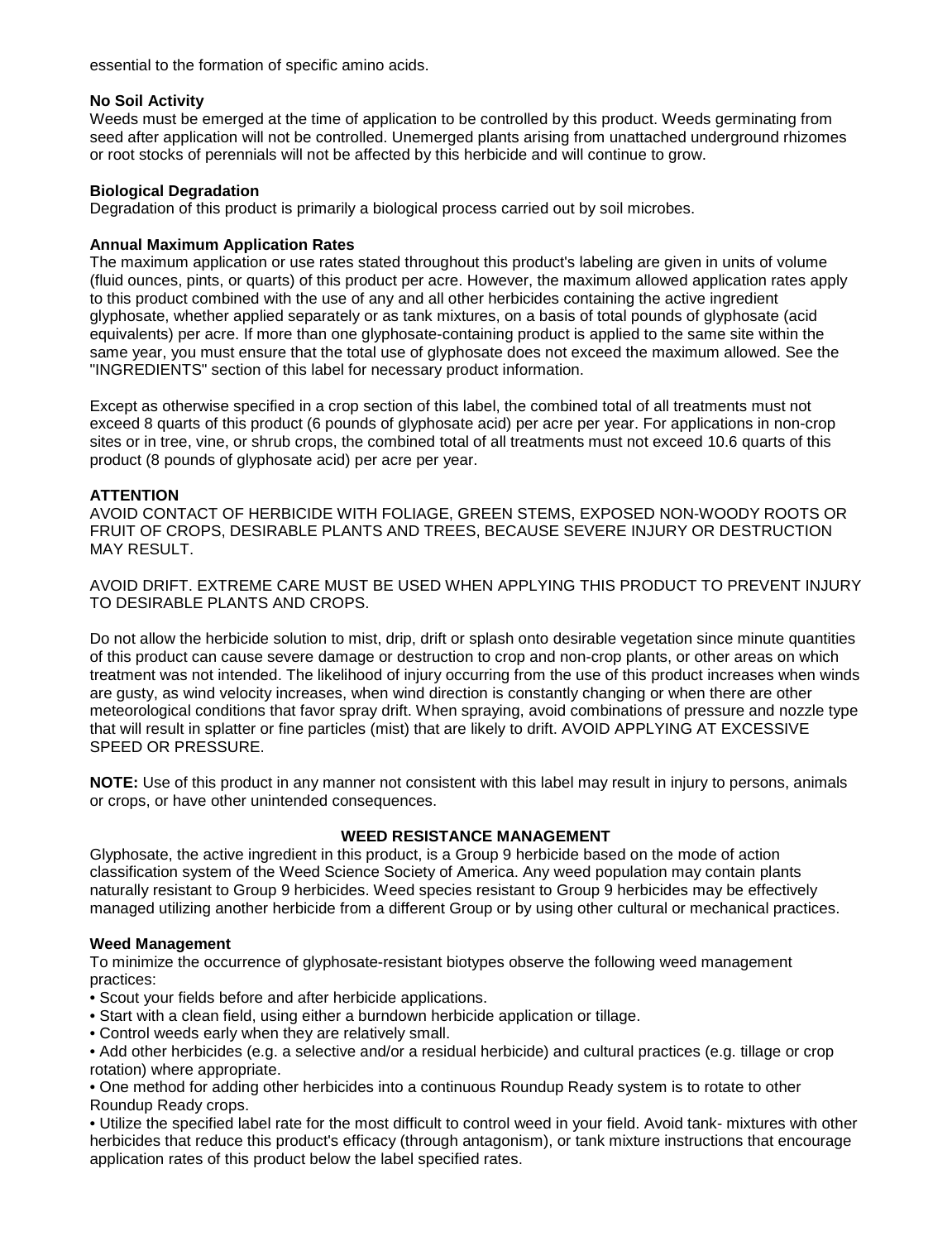- Control weed escapes and prevent weeds from setting seeds.
- Clean equipment before moving from field to field to minimize the spread of weed seed or plant parts.
- Use new commercial seed that is as free of weed seed as possible.

• Report any incidence of repeated non-performance of this product on a particular weed to your county extension agent.

# **Management Practices For Glyphosate-Resistant Biotypes**

**Note:** Appropriate testing is critical in order to determine if a weed is resistant to glyphosate. Contact your local county extension agent or visit the following websites [www.weedresistancemanagement.com](http://www.weedresistancemanagement.com/) or [www.weedscience.org.](http://www.weedscience.org/) For more information see the "ANNUAL WEEDS" and "PERENNIAL WEEDS RATE SECTION" of this label.

Because the occurrence of new glyphosate-resistant weeds cannot be determined until after product use and scientific confirmation, to the extent consistent with applicable law, Winfield Solutions, LLC is not responsible for any losses that may result from the failure of this product to control glyphosate-resistant weeds biotypes.

The following good agronomic practices are specified to reduce the spread of confirmed glyphosate-resistant biotypes:

 • If a naturally occurring resistant biotype is present in your field, this product must be tank-mixed or applied sequentially with an appropriately labeled herbicide with a different mode of action to achieve control.

- Cultural and mechanical control practices (e.g. crop rotation or tillage) may also be used as appropriate.
- Scout treated fields after herbicide applications and control escaping weeds including resistant biotypes before they set seed.
- Thoroughly clean equipment before leaving fields known to contain resistant biotypes

#### **MIXING**

Spray solutions of this product must be mixed, stored and applied using only clean stainless steel, aluminum, fiberglass, plastic or plastic-lined steel containers.

DO NOT MIX, STORE OR APPLY THIS PRODUCT OR SPRAY SOLUTIONS OF THIS PRODUCT IN GALVANIZED STEEL OR UNLINED STEEL (EXCEPT STAINLESS STEEL) CONTAINERS OR SPRAY TANKS.

Eliminate any risk of siphoning the contents of the tank back into the carrier source while mixing. Use approved anti-back-siphoning devices where required by State or local regulations.

Clean sprayer parts immediately after using this product by thoroughly flushing with water.

NOTE: PRODUCT PERFORMANCE MAY BE SIGNIFICANTLY REDUCED IF WATER CONTAINING SOIL SEDIMENT IS USED AS CARRIER. DO NOT MIX THIS PRODUCT WITH WATER FROM PONDS AND DITCHES THAT ARE VISIBLY MUDDY OR MURKY.

#### **Mixing with Water**

This product mixes readily with water. Mix spray solutions of this product as follows: Begin filling the mixing tank or spray tank with clean water. Add the specified amount of this product near the end of the filling process and mix gently. Use caution to avoid siphoning back into the carrier source. During mixing, foaming of the spray solution may occur. To prevent or minimize foaming, mix gently, terminate by-pass and return lines at the bottom of the tank and, if necessary, use an anti-foam or defoaming agent.

#### **Tank Mixtures**

This product does not provide residual weed control. This product may be tank-mixed with other herbicides to provide residual weed control, a broader weed control spectrum or an alternate mode of action. Read and follow all label directions of all products in the tank mixture.

To the extent consistent with applicable law, buyer and all users are responsible for all loss or damage in connection with the use or handling of mixtures of this product with herbicides or other materials that are not expressly specified in this labeling, or in separate supplemental labeling for this product.

Tank mixtures with other herbicides, insecticides, fungicides, micronutrients or foliar fertilizers may result in reduced weed control or crop injury and are NOT specified for applications of this product unless otherwise noted in this product label, or in separate supplemental labeling.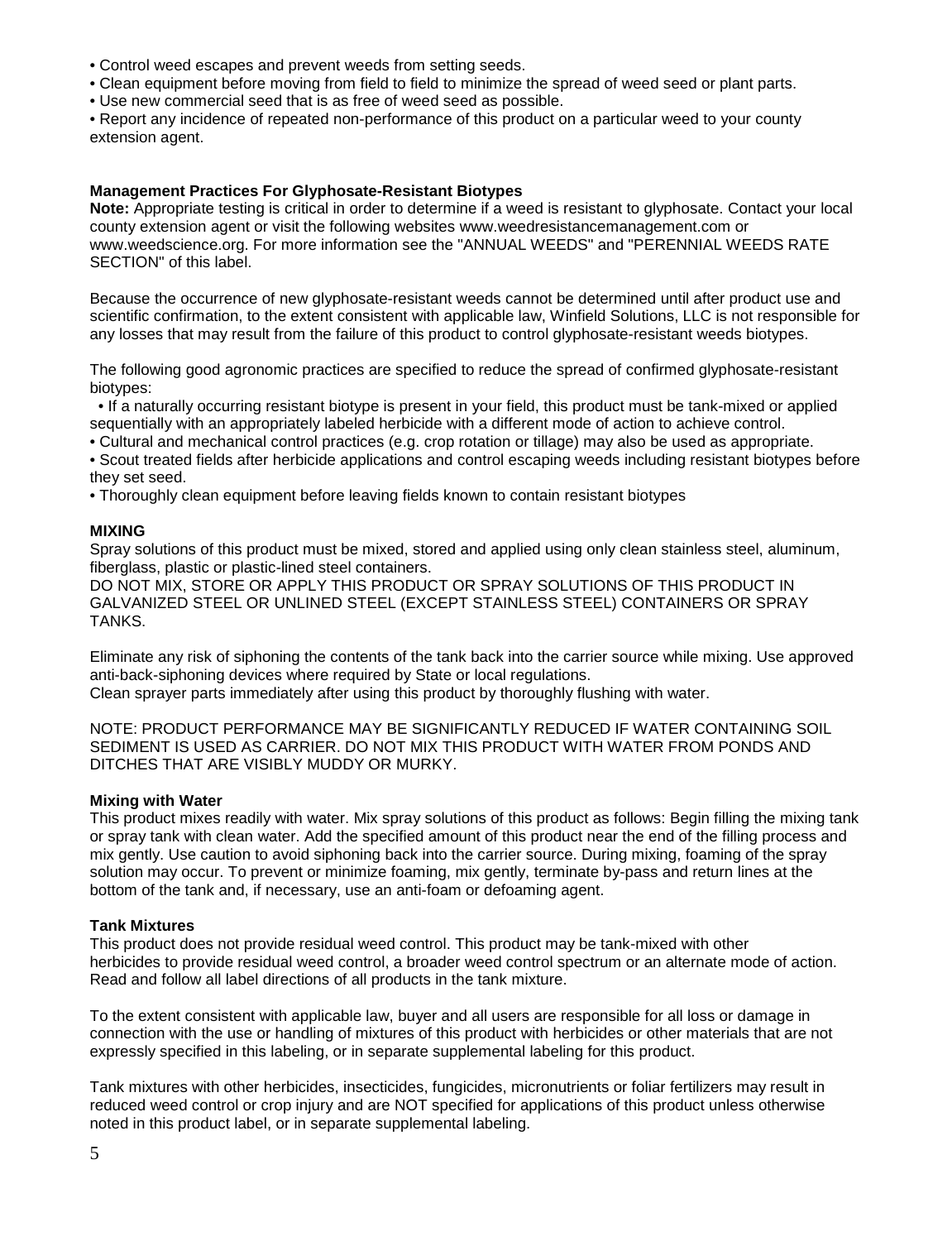When a tank mixture with a generic active ingredient, such as diuron, atrazine, 2.4-D or dicamba, is specified in this label, the user is responsible for ensuring that the specific application being made is included on the label of the specific product being used in the tank mixture.

Refer to all individual product labels, supplemental labeling and fact sheets for all products in the tank mixture, and observe all precautions and limitations on the label, including application timing restrictions, soil restrictions, minimum re-cropping interval and rotational guidelines. Use according to the most restrictive label requirements.

Always predetermine the compatibility of all tank-mix products together in the carrier by mixing small proportional quantities in advance. For best results, it is specified that tank mixtures with this product be applied at a minimum spray volume rate of 10 gallons per acre.

# **Tank Mixing Procedure**

Prepare tank mixtures of this product as follows:

1. Place a 20 to 35 mesh screen or wetting basket over the filling port of the tank.

2. Through the screen, fill the tank one-half full with water and start gentle agitation.

3. If ammonium sulfate is to be used, add it slowly through the screen into the tank, and continue adding water into the tank through the screen. If dry ammonium sulfate is being used, ensure that it is completely dissolved in the tank before adding other products.

4. If a wettable powder is used, make a slurry with the water, and add it SLOWLY through the screen into the tank while continuing gentle agitation.

5. If a flowable formulation is used, premix one part flowable with one part water, and add the diluted mixture SLOWLY through the screen into the tank while continuing gentle agitation.

6. If an emulsifiable concentrate formulation is used, premix one part emulsifiable concentrate with two parts water, and add the diluted mixture slowly through the screen into the tank while continuing gentle agitation. 7. Continue filling the tank with water through the screen and add the required amount of this product near the end of the filling process.

8. If a nonionic surfactant is used, add it to the tank before completing the filling process.

9. Add individual formulations to the spray tank as follows: wettable powder, flowable, emulsifiable concentrate, drift control additive, water-soluble liquids (this product) followed by surfactant.

Maintain gentle agitation at all times until the contents of the tank are sprayed out. If the spray mixture is allowed to settle, thorough agitation is required to resuspend the mixture before spraying.

Keep by-pass and return lines on or near the bottom of the tank to minimize foaming. Screen size in nozzle or line strainers must be no finer than 50 mesh.

# **Mixing for Hand-Held Sprayers**

Prepare the desired spray volume by mixing the amount of this product as indicated in the following table in water:

| Table 1.<br><b>Spray Solution</b><br><b>Amount of TOMAHAWK 4</b> |                  |                |                                               |               |               |                           |  |
|------------------------------------------------------------------|------------------|----------------|-----------------------------------------------|---------------|---------------|---------------------------|--|
| <b>Desired</b><br>Volume                                         | 0.5%             | 1%             | 1.5%                                          | 2%            | 5%            | 10%                       |  |
| 1 gal<br>25 gal                                                  | $0.7$ oz<br>1 pt | 1.3 oz<br>1 qt | 2 oz<br>$1.5$ qt                              | 2.7 oz<br>2qt | 6.5 oz<br>5qt | 13 oz<br>10 <sub>qt</sub> |  |
| $100$ gal                                                        | 2 <sub>qt</sub>  | 1 gal          | $1.5$ gal<br>$2$ tobloongong $-4$ fluid quago | 2 gal         | 5 gal         | 10 gal                    |  |

2 tablespoons = 1 fluid ounce

For use in backpack sprayers, it is specified that the appropriate amount of this product be mixed with water in a larger container and then fill the sprayer with the mixed solution.

#### **Surfactants**

Nonionic surfactants (NIS) or wetting agents that have at least 70 percent active ingredient and are labeled for use with herbicides may be added to the spray solution, unless otherwise directed. Do not reduce rates of this herbicide when adding surfactants. Read and carefully observe cautionary statements and other information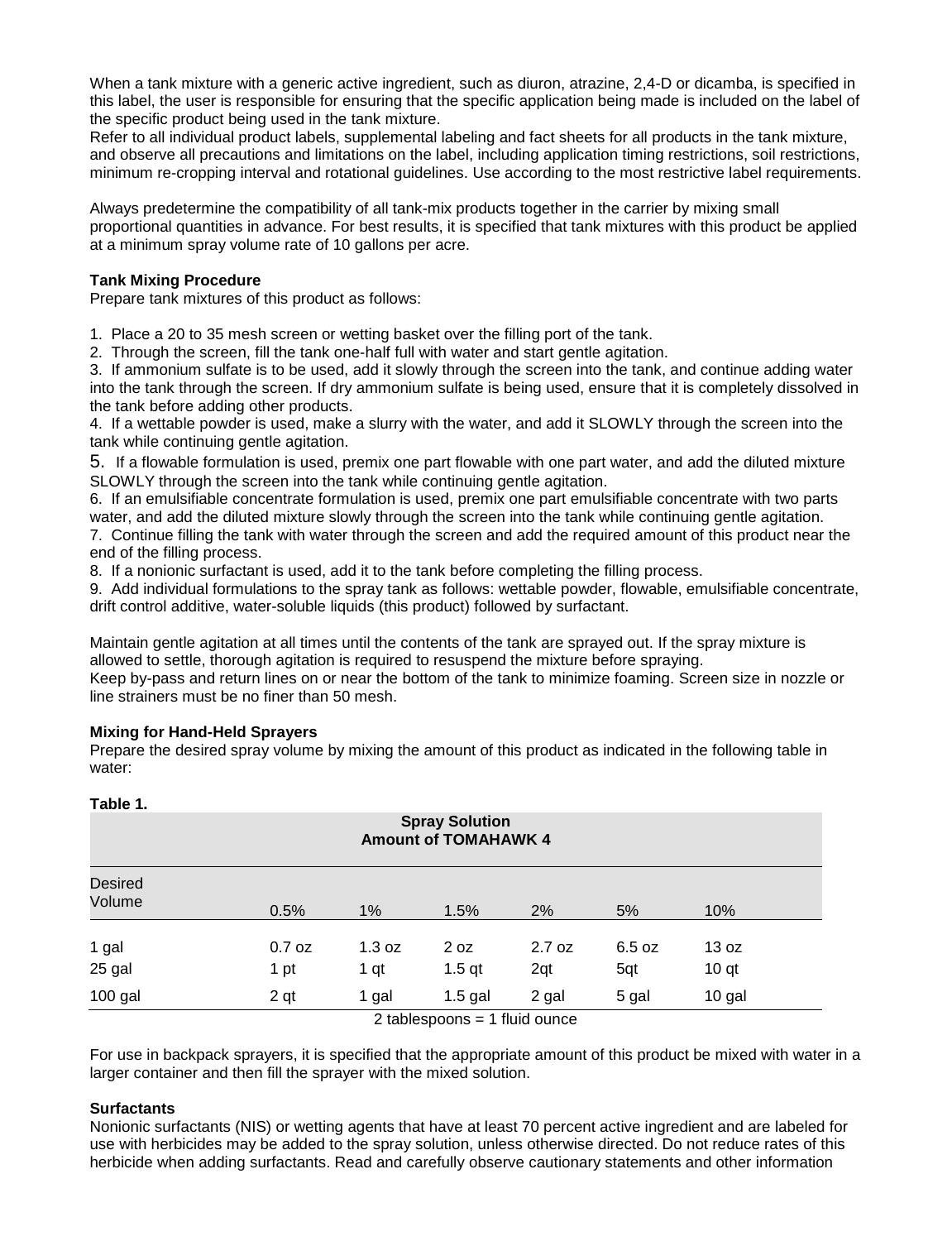#### appearing on the additives label.

#### **Ammonium Sulfate**

The addition of 1 to 2 percent dry ammonium sulfate by weight or 8.5 to 17 pounds per 100 gallons of water may increase the performance of this product on annual and perennial weeds, particularly under hard water conditions, drought conditions or when tank mixed with certain residual herbicides. The equivalent rate of ammonium sulfate in a liquid formulation may also be used. Ensure that dry ammonium sulfate is completely dissolved in the spray tank before adding herbicides. Thoroughly rinse the spray system with clean water after use to reduce corrosion.

**NOTE:** When using ammonium sulfate, apply this product at rates specified in this label. Lower rates will result in reduced performance.

# **Colorants or Dyes**

Colorants or marking dyes may be added to spray solutions of this product; however, they can reduce performance. Use colorants or dyes according to the manufacturer's directions.

#### **Drift Reduction Additives**

Drift reduction additives may be used with all equipment types, except wiper applicators, sponge bars and Controlled Droplet Applicator (CDA) equipment. When a drift reduction additive is used, read and carefully observe the precautions, limitations, and all other information appearing on the additive label. Use of drift reduction additives can affect spray coverage, which can reduce product performance.

# **APPLICATION EQUIPMENT AND TECHNIQUES**

Do not apply this product through any type of irrigation system. This product may be applied with the following application equipment:

**Aerial -** Fixed wing and helicopter.

**Ground Broadcast Spray-**-Boom or boomless systems, pull-type sprayers, floaters, pick-up sprayers, spray coupes and other ground broadcast equipment.

**Hand-Held or Backpack Spray Equipment**--Backpack sprayers, pump-up pressure sprayers, handguns, handwands, mistblowers\*, lances and other hand-held and motorized spray equipment used to direct the spray onto weed foliage.

\*This product is not registered in California or Arizona for use in mistblowers. **Selective Equipment--** Shielded and hooded sprayers, wiper applicators and sponge bars.

#### **Injection Systems**--Aerial or ground injection sprayers.

**Controlled Droplet Applicator (CDA)**--Hand-held or boom-mounted applicators that produce a spray consisting of a narrow range of droplet sizes.

APPLY THESE SPRAY SOLUTIONS IN PROPERLY MAINTAINED AND CALIBRATED EQUIPMENT CAPABLE OF DELIVERING THE DESIRED VOLUMES.

#### **Aerial Equipment**

DO NOT APPLY THIS PRODUCT USING AERIAL SPRAY EQUIPMENT EXCEPT UNDER CONDITIONS SPECIFIED IN THIS LABEL.

All labeled applications of this product may be made by aerial equipment where appropriate, provided that the applicator complies with the precautions and restrictions specified on this product's labeling. Use the specified rates of this herbicide in 3 to 15 gallons of water per acre unless otherwise specified on this label. Unless otherwise specified, do not exceed 2 quarts per acre. Refer to the individual use area sections of this label for further instructions.

Ensure uniform application - to avoid streaked, uneven or overlapped application, use appropriate marking devices.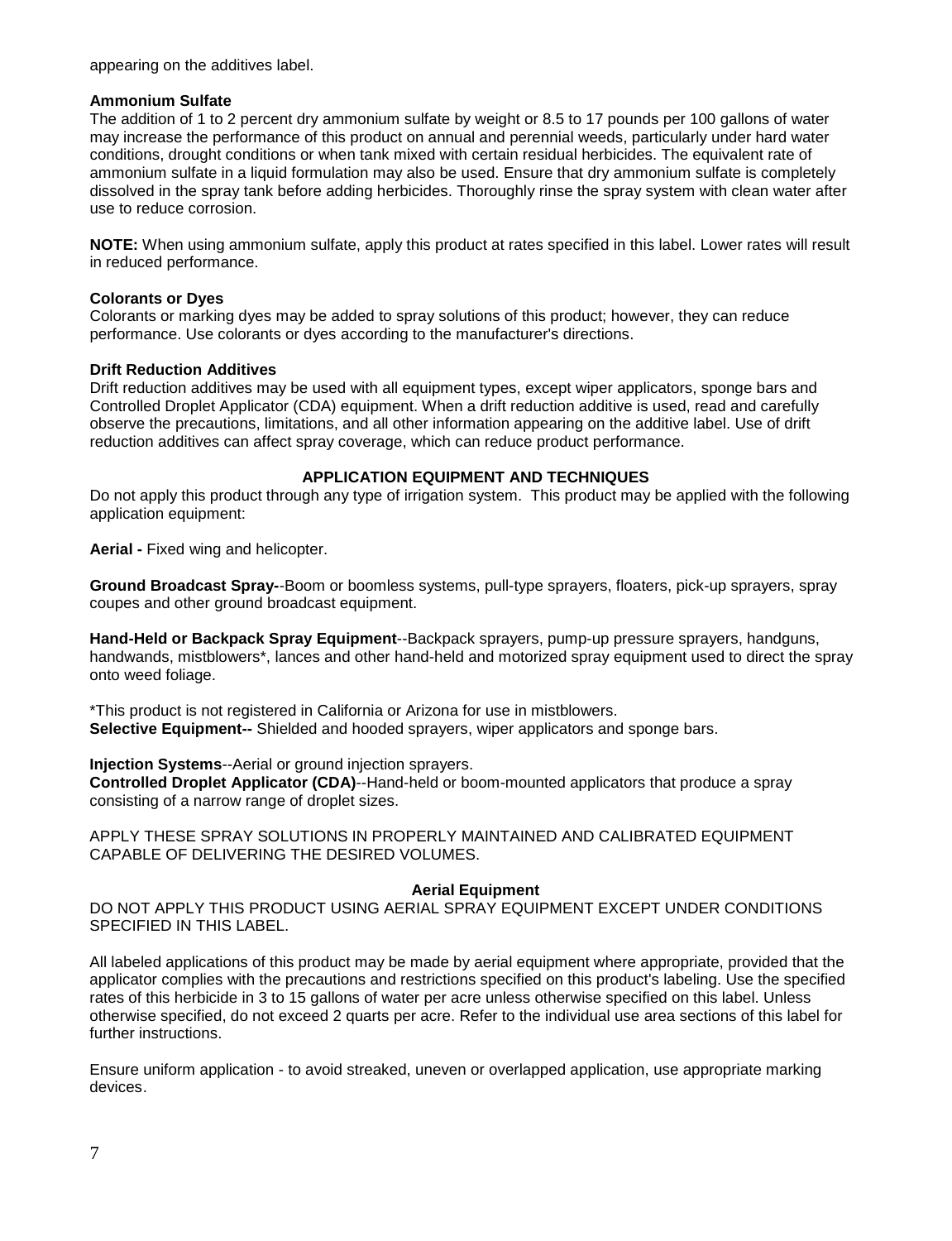## **Aircraft Maintenance**

Thoroughly wash aircraft, especially landing gear, after each day of spraying to remove residues of this product accumulated during spraying or from spills. PROLONGED EXPOSURE OF THIS PRODUCT TO UNCOATED STEEL SURFACES MAY RESULT IN CORROSION AND POSSIBLE FAILURE OF THE PART. LANDING GEAR IS MOST SUSCEPTIBLE. Maintaining an organic coating (paint) that meets aerospace specification MIL-C-38413 may help prevent corrosion.

# **Aerial Spray Drift Management**

The following drift management requirements must be followed to avoid off-target movement during aerial applications to agricultural field crops.

1. The distance of the outermost nozzles on the boom must not exceed 3/4 the length of the wingspan or rotor. 2. Nozzles must always point backward, parallel with the air stream and never be pointed downwards more than 45 degrees. Comply with all State regulations where applicable.

# **Importance of Droplet Size**

The most effective way to reduce drift-potential is to apply large droplets. The best drift management strategy is to apply the largest droplets that provide sufficient coverage and control. Applying larger droplets reduces drift potential, but will not prevent drift if applications are made improperly, or under unfavorable environmental conditions (read the following sections on "Wind", "Temperature and Humidity", and "Temperature Inversions").

# **Controlling Droplet Size**

**• Volume:** Use high flow rate nozzles to apply the highest practical spray volume. Nozzles with the higher rated flows produce larger droplets.

**• Pressure:** Use the lower spray pressures specified for the nozzle. Higher pressure reduces droplet size and does not improve canopy penetration. When higher flow rates are needed, use higher flow rate nozzles instead of increasing spray pressure.

**• Number of nozzles:** Use the minimum number of nozzles that will provide uniform coverage.

**• Nozzle orientation**: Orienting nozzles so that the spray is released backwards, parallel to the airstream, will produce larger droplets than other orientations. Significant deflection from the horizontal will reduce droplet size and increase drift potential.

**• Nozzle type:** Use a nozzle type that is designed for the intended application. With most nozzle types, narrower spray angles produce larger droplets. Consider using low-drift nozzles. Solid stream nozzles oriented straight back produce larger droplets than other nozzle types.

**• Boom length:** For some use patterns, reducing the effective boom length to less than 3/4 of the wingspan or rotor length may further reduce drift without reducing swath width.

**• Application height**: Applications must not be made at a height greater than 10 feet above the top of the largest plants unless a greater height is required for aircraft safety. Making applications at the lowest height that is safe reduces the exposure of the droplets to evaporation and wind.

# **Swath Adjustment**

When applications are made with a crosswind, the swath will be displaced downwind. Therefore, on the up and downwind edges of the field, the applicator must compensate for this displacement by adjusting the path of the aircraft upwind. Swath adjustment distance must increase, with increasing drift potential (higher wind speed, smaller droplets, etc.).

# **Wind**

Drift potential is lowest between wind speeds of 2 to 10 mph. However, many factors, including droplet size and equipment type, determine drift potential at any given wind speed. Application must be avoided when wind speeds are below 2 mph due to variable wind direction and high inversion potential. NOTE: Local terrain can influence wind patterns. Every applicator must be familiar with local wind patterns and how they affect drift.

# **Temperature and Humidity**

When making applications in low relative humidity, set up equipment to produce larger droplets to compensate for evaporation. Droplet evaporation is most severe when conditions are both hot and dry.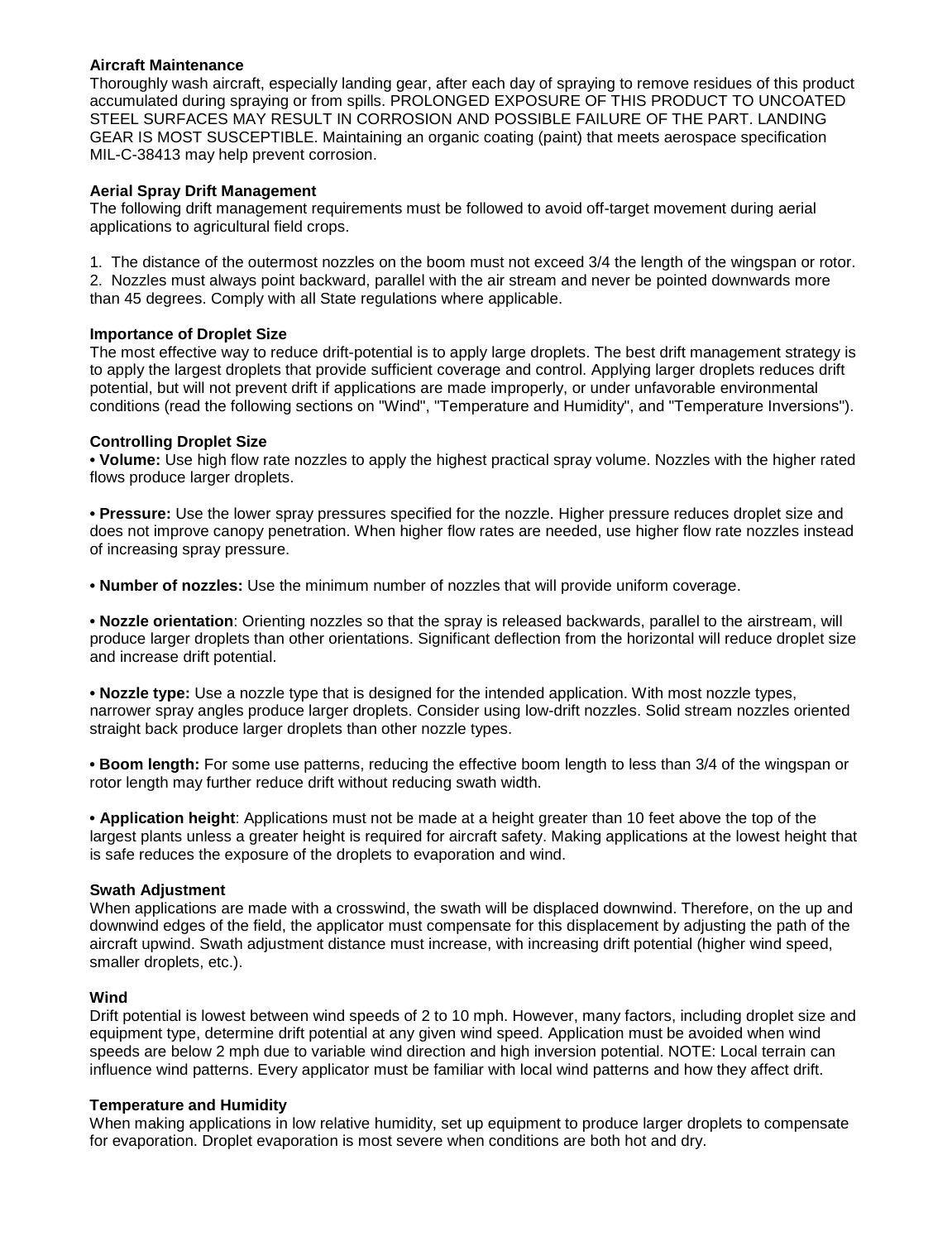# **Temperature Inversions**

Applications must not occur during a temperature inversion because drift potential is high. Temperature inversions restrict vertical air mixing, which causes small suspended droplets to remain in a concentrated cloud. This cloud can move in unpredictable directions due to the light variable winds common during inversions. Temperature inversions are characterized by increasing temperatures with altitude and are common on nights with limited cloud cover and light to no wind. They begin to form as the sun sets and often continue into the morning. Their presence can be indicated by ground fog; however, if fog is not present, the movement of smoke produced by a ground source or an aircraft smoke generator can also identify temperature inversions. Smoke that layers and moves laterally in a concentrated cloud (under low wind conditions) indicates an inversion, while smoke that moves upward and rapidly dissipates indicates good vertical air mixing.

# **Sensitive Areas**

Apply this product only when the potential for drift to adjacent sensitive areas (e.g. residential areas, bodies of water, known habitat for threatened or endangered species, non-target crops) is minimal (e.g. when wind is blowing away from the sensitive areas).

Avoid direct application to any body of water.

# **FOR AERIAL APPLICATION IN CALIFORNIA ONLY**

Extreme care must be exercised to avoid contact of spray with foliage, green stems, or fruit of desirable crops, plants, trees, or other desirable vegetation since severe damage or destruction may result. **Restrictions:** This product, when tank mixed with dicamba, may not be applied by air in California. When tank-mixing this product with 2,4-D, only 2,4-D amine formulations may be used for aerial application in

California. Tank mixtures with 2,4-D amine formulations may be applied by air in California for fallow and reduced tillage systems, and for alfalfa and pasture renovation applications only.

# **Noncrop Sites**

When applied as directed and under the conditions described in the "Weeds Controlled" section of this label booklet for this product, this herbicide will control or partially control the labeled weeds growing in the following industrial, recreational and public areas, including airports, ditch banks, dry ditches, dry canals, fencerows, golf courses, highways, industrial plant sites, lumber yards, manufacturing sites, office complexes, parking areas, parks, petroleum tank farms and pumping installations, pipelines, power and telephone rights-of-way, railroads, roadsides (guardrails, shoulders), schools, storage areas, utility substances, warehouse areas and other public sites.

AVOID DRIFT – DO NOT APPLY WHEN WINDS ARE GUSTY OR UNDER ANY OTHER CONDITION WHICH WILL ALLOW DRIFT. DRIFT MAY CAUSE DAMAGE TO ANY VEGETATION CONTACTED TO WHICH TREATMENT IS NOT INTENDED. TO PREVENT INJURY TO ADJACENT DESIRABLE VEGETATION, APPROPRIATE BUFFER ZONES MUST BE MAINTAINED.

Use the following guidelines when aerial applications are made near crops or desirable perennial vegetation after bud break and before total leaf drop, and/or near other desirable vegetation or annual crops.

- 1. Do not apply within 100 feet of all desirable vegetation or crop(s).
- 2. If wind up to 5 miles per hour is blowing toward desirable vegetation or crop(s), do not apply within 500 feet of the desirable vegetation or crop(s).
- 3. Winds blowing from 5 to 10 miles per hour toward desirable vegetation or crop(s) may require buffer zones in excess of 500 feet.
- 4. Do not apply when winds are in excess of 10 miles per hour or when inversion conditions exist.

Coarse sprays are less likely to drift; therefore, do not use nozzles or nozzle configurations which dispense spray as fine droplets. Do not angle nozzles forward into the airstream and do not increase spray volume by increasing nozzle pressure above the manufacturer's direction.

Drift control additives may be used. When a drift control additive is used, read and carefully observe the cautionary statements and all other information appearing on the additive label.

Ensure uniform application --to avoid streaking and uneven or overlapped application, use appropriate marking devices.

Thoroughly wash aircraft, especially landing gear, after each day of spraying to remove resides of this product accumulated during spraying or from spills. PROLONGED EXPOSURE OF THIS PRODUCT TO UNCOATED STEEL SURFACES MAY RESULT IN CORROSION AND POSSIBLE FAILURE OF THE PART. LANDING GEAR IS MOST SUSCEPTIBLE. Maintaining an organic coating (paint) that meets aerospace specification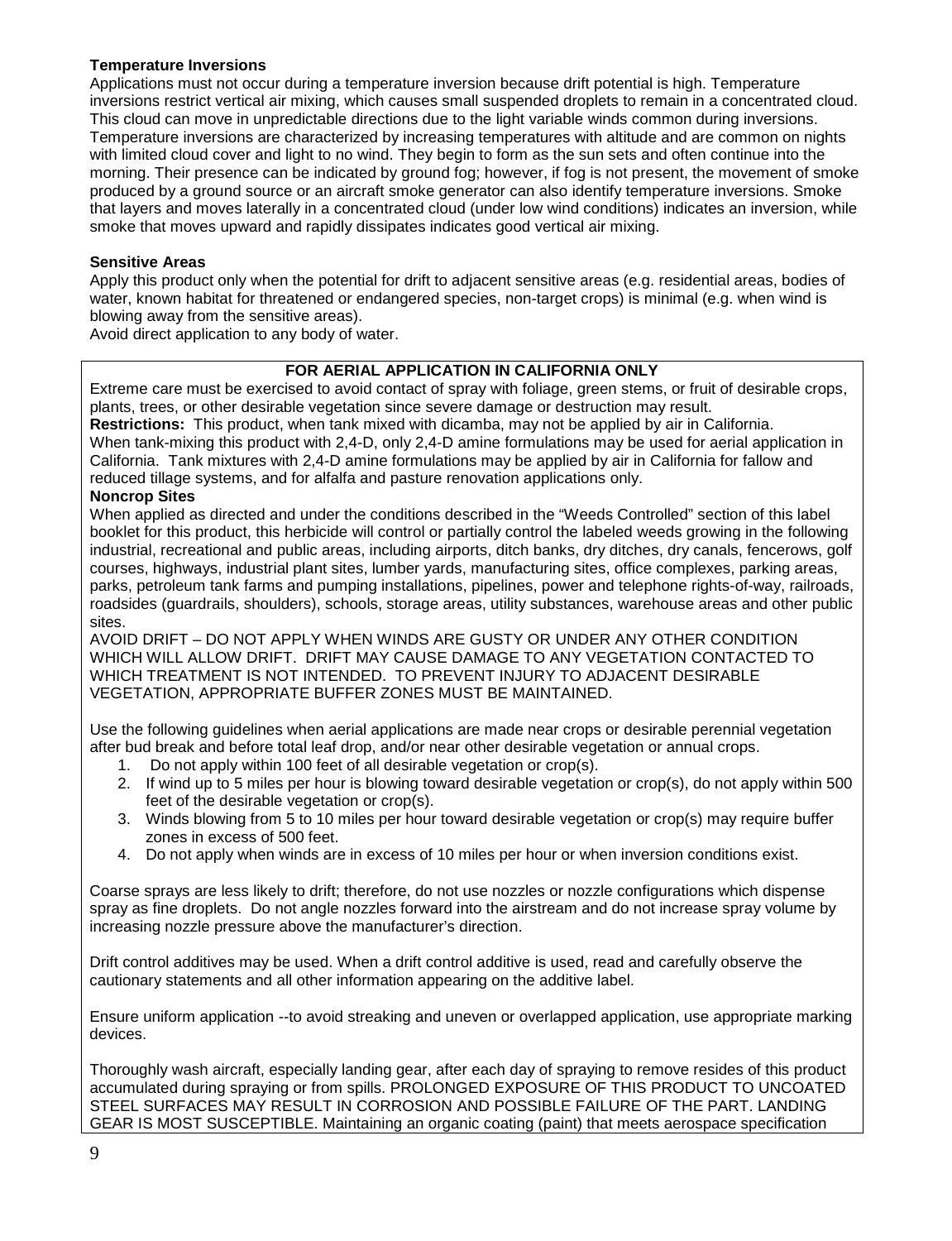MIL-C-38413 may prevent corrosion.

# **For Aerial Application in Fresno County, California Only**

From February 15 through March 31 only. For aerial application outside of these dates, refer to the "FOR AERIAL APPLICATION IN CALIFORNIA ONLY" section printed above.

# **Applicable Area**

This supplement only applies to the area contained inside the following boundaries within Fresno County, California.

North: Fresno County line South: Fresno County line

East: State Highway 99

West: Fresno County line

# **Use Information**

Always read and follow the label directions and precautionary statements for all products used in the aerial application.

Observe the following directions to minimize off-site movement during aerial application of this herbicide. Minimization of off-site movement is the responsibility of the grower, Pest Control Advisor, and aerial applicator.

# **Written Directions**

A written direction MUST be submitted by or on behalf of the applicator to the Fresno County Agricultural Commissioner 24 hours prior to the application. This written direction MUST state the proximity of surrounding crops, and that conditions of each manufacturer's applicable product label(s) and this label have been satisfied.

# **Aerial Applicator Training and Equipment**

Aerial application of this herbicide is limited to pilots who have successfully completed a Fresno County Agricultural Commissioner and California Department of Pesticide Regulation approved training program for aerial application of herbicides. All aircraft must be inspected, critiqued in flight, and certified at a Fresno County Agricultural Commissioner approved fly-in. Test and calibrate spray equipment at intervals sufficient to insure that proper rates of herbicides and adjuvants are being applied during commercial use. Applicator must document such calibrations and testing. Demonstration of performance at Fresno County Agricultural Commissioner approved fly-in constitutes such documentation, or other written records showing calculations and measurements of flight and spray parameters acceptable to the Fresno County Agricultural Commissioner. **Application at night -** Do not apply this product by air earlier than 30 minutes prior to sunrise and/or later than 30 minutes after sunset without prior permission from the Fresno County Agricultural Commissioner.

Read the "WARRANTY" section in the label booklet before using this product.

# **Ground Broadcast Equipment**

Apply the product rates specified in this label in 3 to 40 gallons of water per acre as a broadcast spray unless otherwise specified. As density of weeds increases, spray volume must be increased within the specified range to ensure complete coverage. Carefully select proper nozzles to avoid generating a fine mist. For best results with ground application equipment, use flat spray nozzles. Check spray pattern for uniform distribution.

# **Hand-Held or Backpack Equipment**

Apply to foliage of vegetation to be controlled on a spray-to-wet basis; do not spray to the point of run-off. Spray coverage must be uniform and complete. Use coarse sprays only. For specific rates and timing, refer to the "ANNUAL WEEDS -- HAND-HELD OR BACKPACK EQUIPMENT" section of this product label.

For low-volume directed spray applications, spray coverage must be uniform with at least 50 percent of the foliage contacted. Coverage of the top one-half of the plant is important for best results. To ensure adequate spray coverage, spray both sides of large or tall woody brush and trees, when foliage is thick and dense, or where there are multiple sprouts.

# **Selective Equipment**

This product may be diluted in water and applied through shielded sprayers, hooded sprayers, wiper applicators or sponge bars to weeds growing in any non-crop site specified on this label.

In cropping systems, hooded sprayers, shielded sprayers, and wipers may be used in row middles (in between rows of crop plants), and wipers may be used over-the-top of crops only when specified in this product's labeling. Such equipment must be capable of preventing all crop contact with the herbicide solutions and operated without leakage of spray mists or dripping onto crop.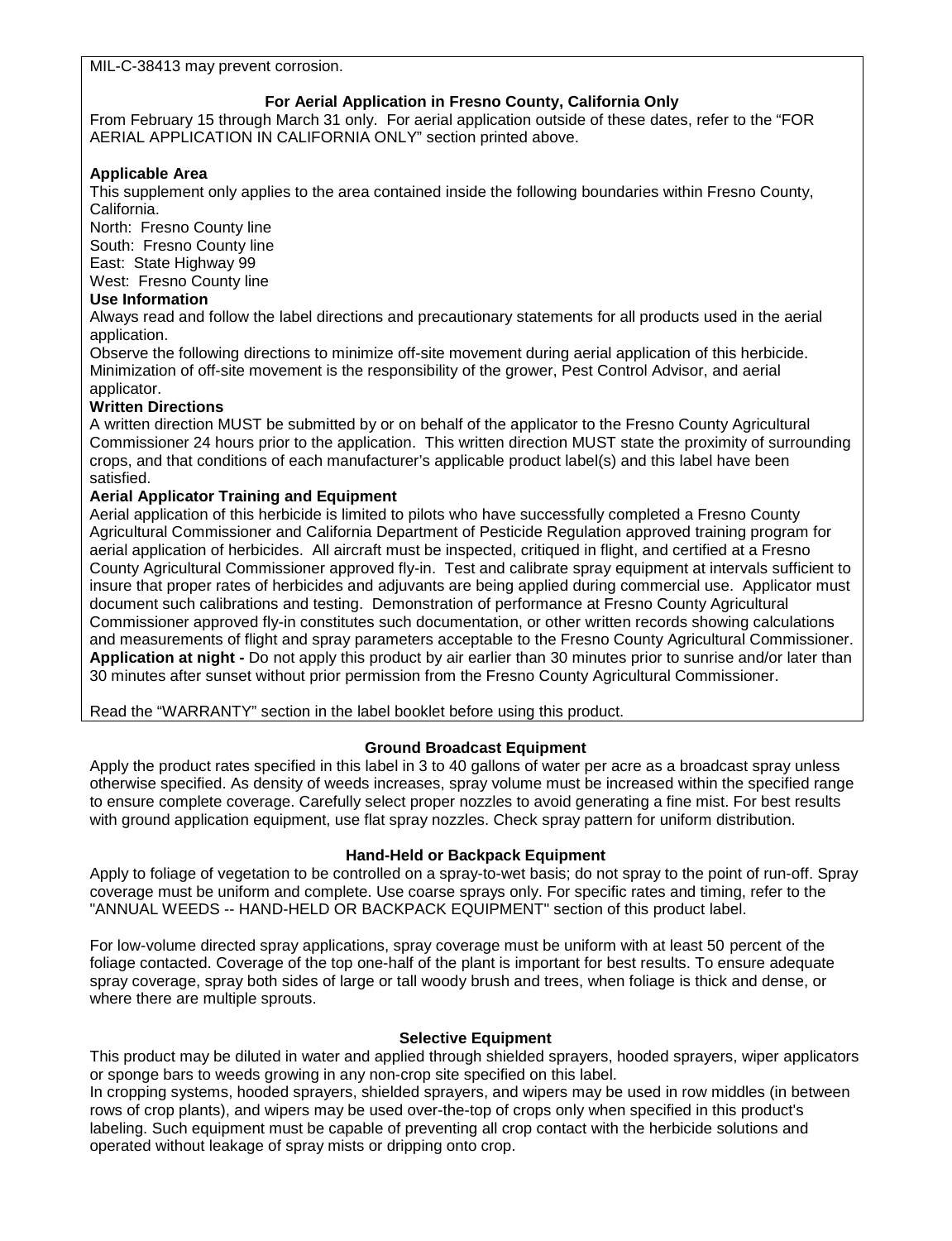# **AVOID CONTACT OF HERBICIDE WITH DESIRABLE VEGETATION.**

Contact of this product with desirable vegetation may result in unwanted plant damage or destruction. Crop injury may occur when the foliage of treated weeds comes into contact with leaves of the crop. Do not apply this product when crop leaves are growing in direct contact with weeds to be treated. Droplets, mist, foam or splatter of the herbicide solution settling onto desirable vegetation may result in discoloration, stunting or destruction.

Better results may be obtained when more of the weed is exposed to the herbicide solution. Weeds not contacted by the herbicide solution will not be affected. This may occur in dense clumps, severe infestations or when the height of the weeds varies so that not all weeds are contacted. In these instances, repeat treatment may be necessary.

# **Shielded and Hooded Sprayers**

When applied as directed under conditions described for shielded applicators, this product will control those weeds listed in the "ANNUAL WEEDS RATE SECTION" and "PERENNIAL WEEDS RATE SECTION" of this label. Use the following equation to convert from a broadcast rate per acre to a band rate per acre.

| Band width in inches | $\times$ Herbicide Broadcast RATE $=$ Herbicide Band RATE  |                         |
|----------------------|------------------------------------------------------------|-------------------------|
| Row width in inches  | per acre                                                   | per acre                |
|                      | Band width in inches $\chi$ Broadcast VOLUME of solution = | Band VOLUME of solution |
| Row width in inches  | per acre                                                   | per acre                |

A hooded sprayer is a type of shielded applicator where the spray pattern is fully enclosed including top, sides, front and back, thereby shielding the crop from the spray solution. Adjust the shields on these sprayers to protect desirable vegetation.

When applying to crops grown on raised beds, ensure that the hood is capable of completely enclosing the spray pattern. If necessary, extend the front and rear flaps of the hooded applicator downward to reach the ground in deep furrows. EXTREME CARE MUST BE TAKEN TO AVOID CONTACT OF HERBICIDE WITH DESIRABLE VEGETATION.

This equipment must be configured and operated in a manner that minimizes bouncing and avoids raising the hoods up off the ground at any time. If the hood is raised, spray particles may escape and come into contact with the crop, causing damage or destruction of the crop. Avoid operating this equipment on rough or sloping terrain where the spray hoods might be raised up off the ground surface.

Use hoods designed to minimize excessive dripping or run-off down the insides of the hoods. A single, low pressure low-drift flat-fan nozzle with an 80 to 95 degree spray angle positioned at the top center of the hood is specified. Spray volume must be 20-30 gallons per acre.

These procedures will reduce the potential for crop injury:

• Spray hoods must be operated on the ground or skimming across the ground surface.

• Leave at least an 8-inch untreated strip over the drill row. (For example, if the crop row width is 38 inches, the maximum width of the spray hood must be 30 inches.)

- Operate at ground speeds of no greater than 5 miles per hour to avoid bouncing of the spray hoods.
- Apply when wind speeds are 10 miles per hour or less.
- Use low-drift nozzles that provide uniform coverage within the treated area.

Crop injury may occur when foliage of treated weeds comes into direct contact with leaves of the crop. Do not apply this product when leaves of the crop are growing in direct contact with weeds to be treated. Droplets, mist, foam or splatter of the herbicide solution settling onto desirable vegetation may result in discoloration, stunting or destruction.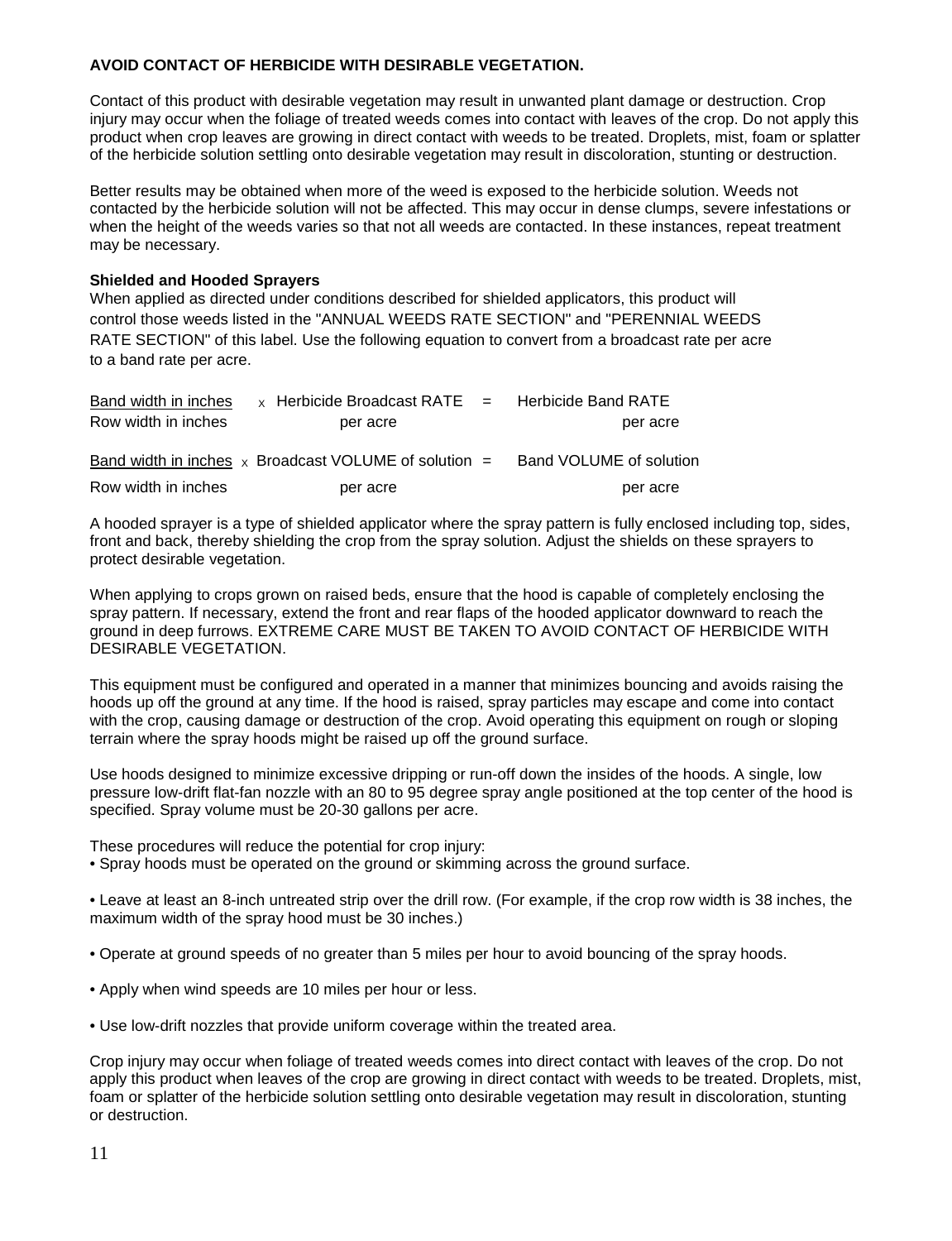### **Wiper Applicators**

Wiper applicators are devices that physically wipe appropriate amounts of this product directly onto the weed. Equipment must be designed, maintained and operated to prevent the herbicide solution from contacting desirable vegetation.

Application equipment used over the top of desirable vegetation must be adjusted so that the wiper contact point is at least 2 inches above the desirable vegetation. Better results may be obtained when more of the weed is exposed to the herbicide solution. Weeds must be a minimum of 6 inches above the desirable vegetation. Adjust height of applicator to ensure adequate contact with weeds. Weeds not contacted by the herbicide solution will not be affected. Poor contact may occur when weeds are growing in dense clumps, in severe weed infestations or when weed height varies dramatically. In these instances, repeat treatments may be necessary.

Operate this equipment at ground speeds no greater than 5 miles per hour. Performance may be improved by reducing speed in areas of heavy weed infestations to provide adequate wiper saturation with the herbicide solution. Better results may be obtained when two applications are made in opposite directions.

Droplets, mist, foam or splatter of the herbicide solution settling onto desirable vegetation may result in discoloration, stunting or destruction. Avoid leakage or dripping onto desirable vegetation. Keep wiping surfaces clean. Be aware that on sloping ground the herbicide solution may migrate, causing dripping on the lower end and drying of the wicks on the upper end of the wiper applicator.

Do not use wiper equipment when weeds are wet.

Mix only the amount of this product to be used during a 1-day period, as reduced product performance may result from use of solutions held in storage. Clean wiper parts immediately after using this product by thoroughly flushing with water.

Do not add surfactant to the herbicide solution.

**For Rope or Sponge Wick Applicators:** Use solutions ranging from 33 to 75 percent of this product in water.

**For Panel Applicators:** Use solutions ranging from 33 to 100 percent of this product in water.

#### **Injection Systems**

This product may be used in aerial or ground injection spray systems. It may be used as a liquid concentrate or diluted prior to injecting into the spray stream. Do not mix this product with the concentrate of other products for use in injection systems.

# **CDA Equipment**

The rate of this product applied per acre by vehicle-mounted controlled droplet applicator (CDA) equipment must not be less than the amount specified in this label when applied by conventional broadcast equipment. For vehicle-mounted CDA equipment, apply in 2 to 15 gallons of water per acre.

For control of annual weeds with hand-held CDA units, apply a 20 percent solution of this product at a flow rate of 2 fluid ounces per minute and a walking speed of 1.5 mph (1 quart per acre). For the control of perennial weeds, apply a 20 to 40 percent solution of this product at a flow rate of 2 fluid ounces per minute and a walking speed of 0.75 mph (2 to 4 quarts per acre).

Controlled droplet applicators produce a spray pattern that is not easily visible. Extreme care must be taken to avoid spray or drift onto the foliage or any other green tissue of desirable vegetation, as damage or destruction of the plant may result.

# **ANNUAL AND PERENNIAL CROPS (Alphabetical)**

**NOTE:** THIS SECTION GIVES DIRECTIONS THAT APPLY TO CROPS LISTED ALPHABETICALLY IN THE SECTIONS THAT FOLLOW.

See the "ROUNDUP READY CROPS" section of this label or separately published Supplemental Labeling for this product for instructions on treating Roundup Ready crops.

**TYPES OF APPLICATIONS**: Chemical Fallow, Preplant Fallow Beds, Preplant, At-Planting, Preemergence, Hooded Sprayers in Row-Middles, Shielded Sprayers in Row-Middles, Wiper Application in Row-Middles, Post-Harvest.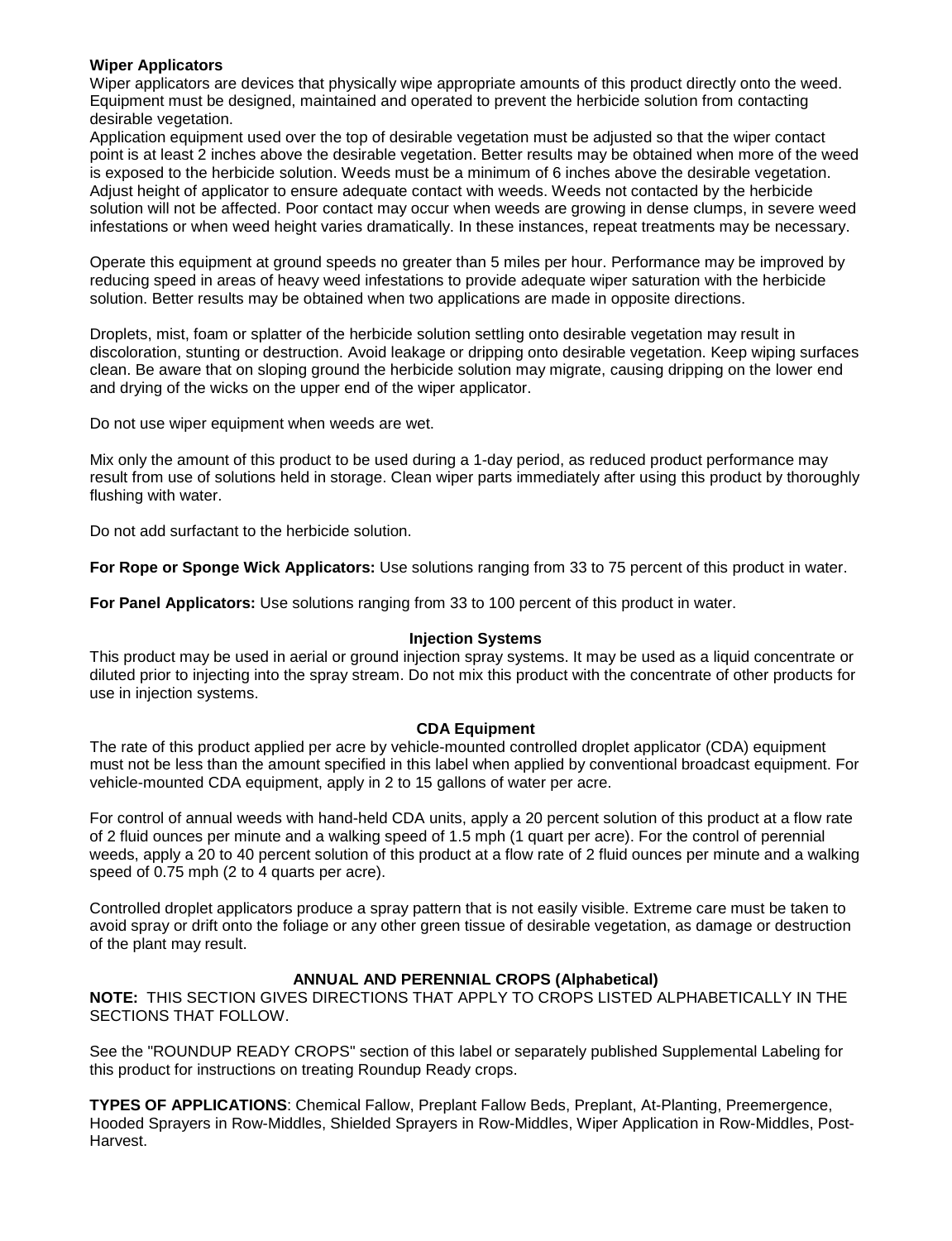**USE INSTRUCTIONS:** Apply this product during fallow intervals preceding planting, prior to planting or transplanting, at-planting, or preemergence to annual and perennial crops listed in this label, except where specifically limited. For any crop not listed in this label, applications must be made at least 30 days prior to planting. Unless otherwise specified, weed control applications may be made according to the rates listed in the "ANNUAL WEEDS", "PERENNIAL WEEDS", AND WOODY BRUSH AND TREES RATE SECTIONS" in this label. Specific rates of this product that are emphasized in this product's labeling to control resistant weeds take precedence over the Use rates in the "ANNUAL WEEDS" and "PERENNIAL WEEDS RATE SECTIONS". Repeat applications may be made up to a maximum of 8 quarts of this product per acre per year.

Post-directed hooded sprayers and wiper applicators capable of preventing all crop contact with herbicide solutions may be used in mulched or unmulched row middles after crop establishment. Where specifically noted in the individual crop sections that follow, wipers may also be used above certain crops to control tall weeds. Refer to the "SELECTIVE EQUIPMENT" section of this label for essential precautions regarding crop injury. Crop injury is possible with these applications and shall be the sole responsibility of the applicator.

All labeled applications may be made by aerial equipment where appropriate, provided that the applicator complies with the precautions and restrictions specified in this product's labeling. Refer to the "AERIAL EQUIPMENT" section of this label for additional information.

**PRECAUTIONS:** Avoid contact of this herbicide with foliage, green shoots or stems, bark, exposed roots (including those emerging from plastic mulch), or fruit of crops as severe crop injury or destruction may result. When making at-planting and preemergence applications, applications must be made before crop emergence to avoid severe crop injury. Broadcast applications made at emergence will result in injury or death of emerged seedlings. Apply before seed germination in coarse sandy soils to further minimize the risk of injury. Unless otherwise specified in this product's labeling, applications with selective equipment including wipers and hooded sprayers must be made at least 14 days prior to harvest. Post-harvest or fallow applications must be made at least 30 days prior to planting any crops not listed on this label. See "APPLICATION EQUIPMENT AND TECHNIQUES" section of this label for additional information.

In crops where spot treatments are allowed, do not treat more than 10 percent of the total field to be harvested. Crop sprayed in treated area will be killed. Take care not to spray or allow spray to drift outside the target area in order to avoid unwanted crop destruction.

For broadcast postemergence treatments, do not harvest or feed treated vegetation for 8 weeks following application, unless otherwise specified.

#### **Cereal and Grain Crops**

CROPS: Barley, Buckwheat, Millet (pearl, proso), Oats, Rice, Rye, Quinoa, Teff, Teosinte, Triticale, Wheat (all types), and Wild rice.

TYPES OF APPLICATIONS: Those listed in "ANNUAL AND PERRENIAL CROPS" section of this label plus the following: Red Rice Control Prior to Planting Rice, Spot Treatment (Except Rice), Over-The-Top Wiper Application (Feed Barley and Wheat only), Preharvest (Wheat And Feed Barley Only).

RESTRICTIONS: Do not treat rice fields or levees when flooded.

#### **Preplant, Preemergence, At-Planting**

This product may be applied before, during or after planting of cereal crops. Applications must be made prior to crop emergence.

#### **Red Rice Control Prior to Planting Rice**

Apply 1.5 quarts of this product in 5 to 10 gallons of water per acre. Flush fields prior to application to obtain uniform germination and stand of red rice. Make application when the majority of the red rice plants are at the 2 leaf stage and no more than 4 inches tall. Red rice plants with less than 2 true leaves may be only partially controlled.

PRECAUTIONS: Avoid spraying during conditions of low humidity, as reduced control may result.

RESTRICTIONS: Do not treat rice fields or levees when the fields contain floodwater. Do not flood treated fields for 8 days following application.

# **Spot Treatment (Except Rice)**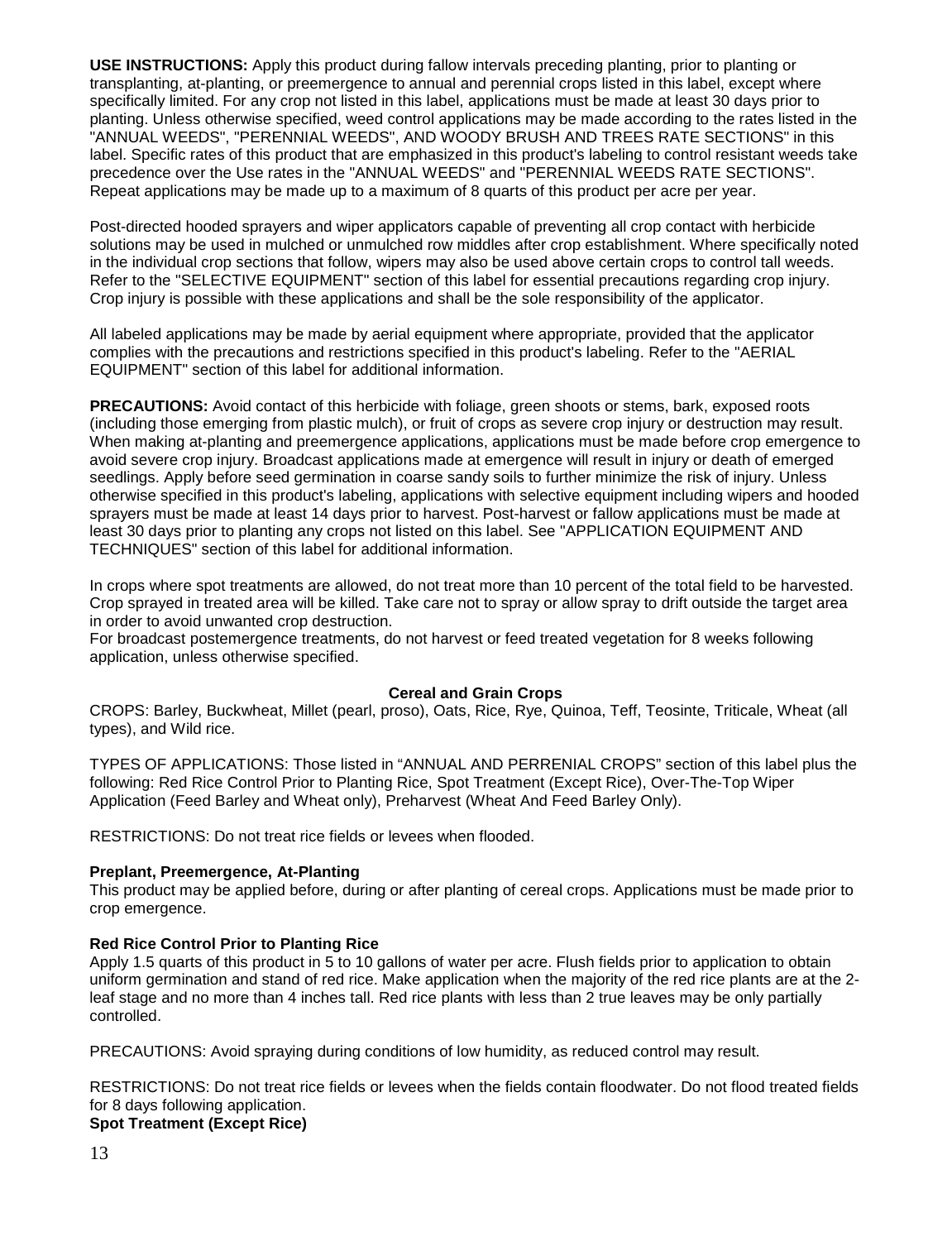This product may be applied as a spot treatment in cereal crops. Apply this product before heading in small grains.

PRECAUTIONS: Crop sprayed in treated area will be killed. Take care not to spray or to allow spray to drift outside target area to avoid unwanted crop destruction.

RESTRICTIONS: Do not treat more than 10 percent of the total field area to be harvested.

#### **Over-the-Top Wiper Application (Feed Barley and Wheat only)**

Wiper applications may be used in wheat and feed barley. To control common rye or cereal rye, apply after the weeds have headed and achieved maximum growth.

PRECAUTIONS: Droplets, mist, foam or splatter of the herbicide solution settling onto desirable vegetation may result in discoloration, stunting or destruction.

RESTRICTIONS: Allow at least 35 days between application and harvest. Do not use roller applicators.

#### **Preharvest (Feed Barley And Wheat Only)**

This product provides weed control when applied prior to harvest of feed barley or wheat. For wheat, apply after the hard-dough stage of grain (30 percent or less grain moisture). For feed barley, apply after the hard-dough stage and when the grain contains 20 percent moisture or less. Stubble may be grazed immediately after harvest.

For ground applications, apply this product in 10 to 20 gallons of water per acre. For aerial applications, apply this product in 3 to 10 gallons of water per acre.

PRECAUTIONS: Preharvest application is not specified for barley or wheat grown for seed, as a reduction in germination or vigor may occur.

RESTRICTIONS: Do not apply more than 1 quart of this product per acre. Allow 7 days between application and harvest or grazing.

#### **Post-Harvest**

This product may be applied after harvest of cereal crops. Higher rates may be required for control of large weeds that were growing in the crop at the time of harvest. Tank mixtures with 2,4-D or dicamba may be used.

RESTRICTIONS: For any crop not listed on this label, applications must be made at least 30 days prior to planting the next crop. Allow a minimum of 7 days between treatment and harvest or feeding of treated vegetation.

**Corn**

TYPES OF CORN: Field corn, Seed corn, Silage corn, Sweet corn and Popcorn.

TYPES OF APPLICATIONS: Those listed in "ANNUAL AND PERRENIAL CROPS" section of this label plus the following: Spot Treatment, Preharvest.

Use directions for corn containing the Roundup Ready gene are in the "ROUNDUP READY CROPS" section of this label.

#### **Preplant, At-Planting, Preemergence**

This product may be applied alone or in a tank-mixture before, during or after planting corn. Applications must be made prior to crop emergence.

TANK MIXTURES: This product may be tank-mixed with the following products to provide residual weed control, a broader weed control spectrum or an alternate mode of action. Ensure that the specific product is registered for application prior to planting corn. Apply these tank mixtures in 10 to 20 gallons of water or 10 to 60 gallons of nitrogen solution per acre.

| acetochlor   | Epic <sup>™</sup>        | Micro-Tech® |
|--------------|--------------------------|-------------|
| Aim®, Aim EC | $Frontier^{TM}$          | Metolachlor |
| alachlor     | $F$ ultime <sup>TM</sup> | Outlook     |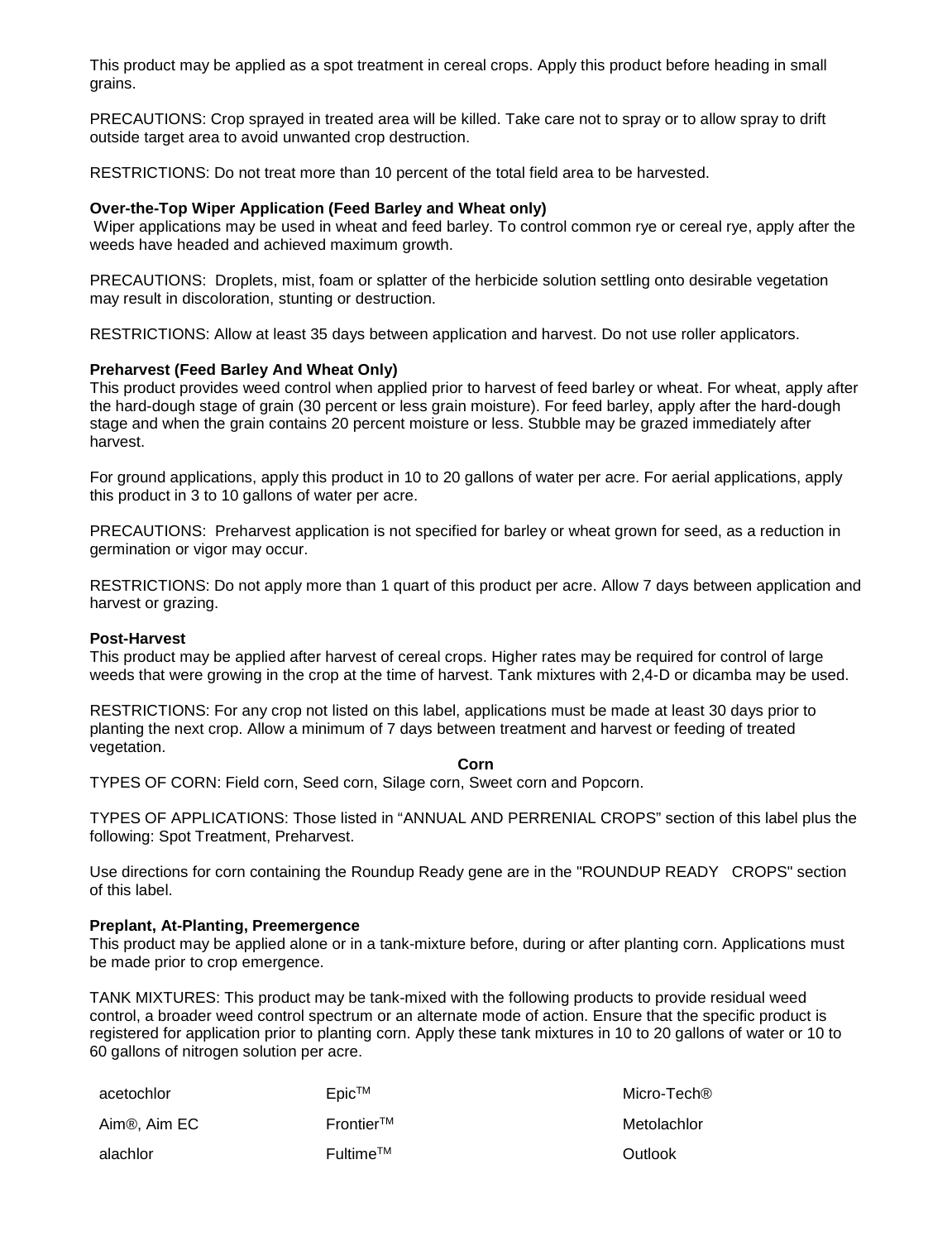| Atrazine                  | Guardsman™           | pendimethalin    |
|---------------------------|----------------------|------------------|
| Axiom ™                   | Guardsman MAX        | Python ™         |
| <b>Balance PRO</b>        | Harness <sup>®</sup> | Python II        |
| Banvel™/Clarity™          | Harness Xtra         | Radius           |
| Bicep Magnum              | Harness Xtra 5.6L    | Resolve          |
| Bicep Lite II Magnum      | Hornet               | <b>Resource®</b> |
| Bicep II Magnum           | Keystone             | s-metolachlor    |
| <b>Bullet<sup>®</sup></b> | Keystone LA          | Stalwart C       |
| Define                    | $Lariat\otimes$      | Stalwart Xtra    |
| Degree®                   | Leadoff              | Topnotch™        |
| Degree Xtra®              | Leadoff™             | $2,4-D$          |
| Distinct™                 | $Linex^{TM}$         |                  |
| $Distinct^{TM}$           | Lorox™               |                  |
| Dual II Magnum            | Marksman             |                  |

For difficult-to-control annual weeds such as fall panicum, barnyardgrass, crabgrass, shattercane and broadleaf signalgrass up to 2 inches tall, and Pennsylvania smartweed up to 6 inches tall, apply this product at 2 pints per acre in these tank mixtures. For other annual weeds, apply 1.5 to 2 pints of this product per acre when weeds are less than 6 inches tall, and 2 to 3 pints per acre when weeds are over 6 inches tall. When using nitrogen solutions as the carrier, use rate may need to be increased for acceptable weed control.

For more information see the "TANK MIXTURES" and "TANK MIXING PROCEDURES" sections of this label. Refer to individual tank-mix product label for restrictions and precautions. Use according to the most restrictive precautionary statements for each product in the tank mixture.

RESTRICTIONS: Applications of 2,4-D or dicamba must be made at least 7 days prior to planting corn.

For Southern states, do not apply in nitrogen solutions to tough-to-control grasses such as barnyardgrass, fall panicum, broadleaf signalgrass, annual ryegrass and any perennial weeds. The area covered by this restriction includes Illinois and Indiana south of Route 50, and the following states: Alabama, Arkansas, Delaware, Florida, Georgia, Kentucky, Louisiana, Maryland, Mississippi, New Jersey, North Carolina, Oklahoma, South Carolina, Tennessee, Texas, Virginia and West Virginia.

#### **Hooded Sprayers**

This product may be applied with hooded sprayers for weed control between rows of corn. Only hooded sprayers that completely enclose the spray pattern may be used. See additional instructions for the use of hooded sprayers in the "APPLICATION EQUIPMENT AND TECHNIQUES" section of this label. PRECAUTIONS: Contact of this product in any manner to any vegetation to which treatment is not intended may cause damage. To the extent consistent with applicable law, such damage shall be the sole responsibility of the applicator.

RESTRICTIONS: Corn must be at least 12 inches tall, measured without extending leaves. Do not apply more than 1 quart of this product per acre for each application and no more than 3 quarts per acre per year for hooded sprayer applications.

# **Spot Treatment**

This product may be applied as a spot treatment prior to silking of corn.

PRECAUTIONS: Crop sprayed in the treated area will be killed. Take care not to spray or to allow spray to drift outside target area to avoid unwanted crop destruction.

RESTRICTIONS: Do not treat more than 10 percent of the total field area to be harvested.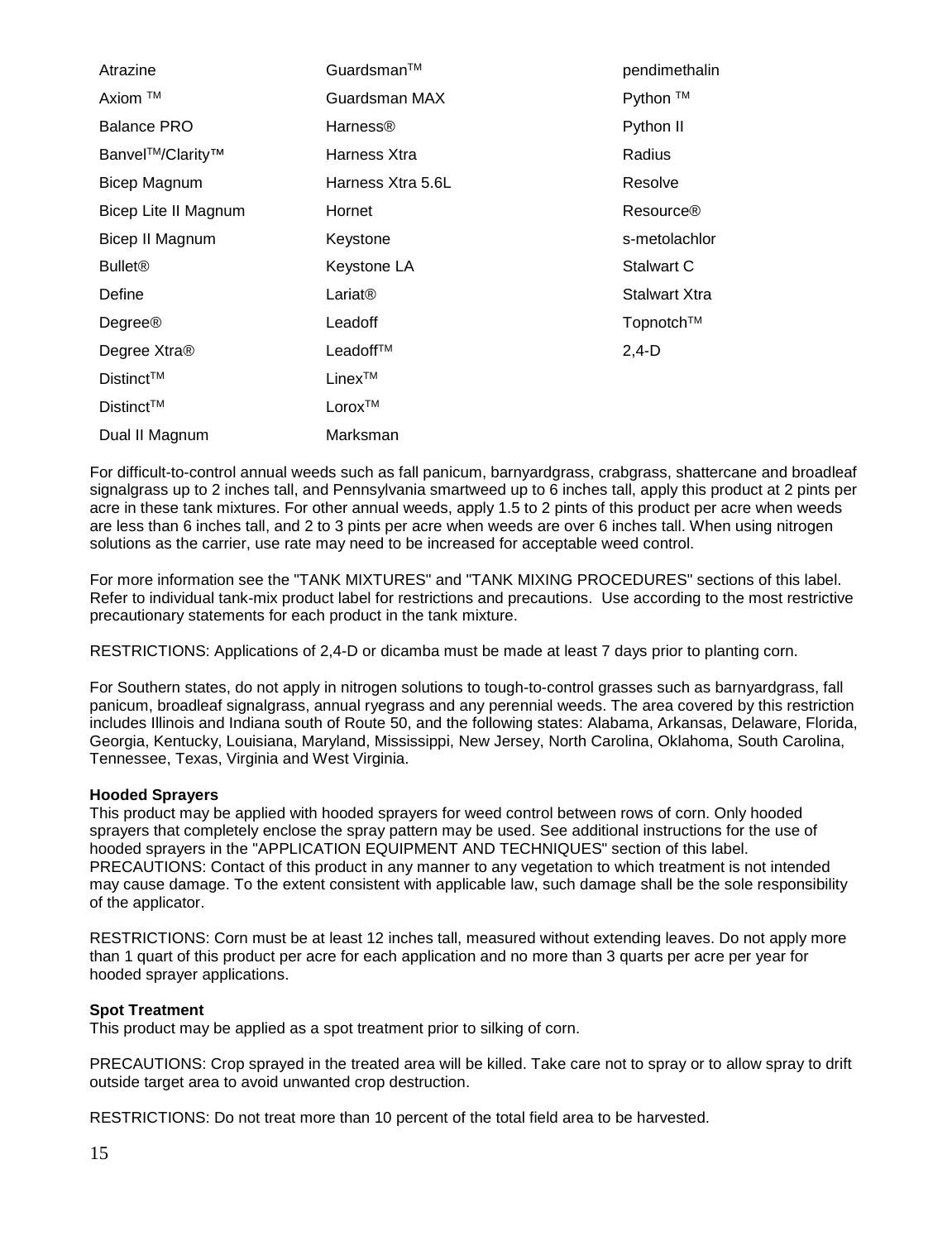#### **Preharvest**

Make applications at 35 percent grain moisture or less. Ensure that maximum kernel fill is complete and the corn is physiologically mature (black layer formed). For ground applications, apply up to 3 quarts of this product per acre. For aerial applications, apply up to 2 quarts of this product per acre.

RESTRICTIONS: Allow a minimum of 7 days between application and harvest. Preharvest application is not allowed for corn grown for seed, as a reduction in germination or vigor may occur.

#### **Post-Harvest**

This product may be applied after harvest of corn. Higher rates may be required for control of large weeds that were growing in the crop at the time of harvest. Tank mixtures with 2,4-D or dicamba may be used. Ensure that the specific product being used in the tank mixture is registered for post-harvest application in corn. Read and follow label directions of all products in the tank mixture.

RESTRICTIONS: Allow a minimum of 7 days between treatment and harvest or feeding of treated vegetation. Refer to individual tank-mix product label for restrictions and precautions. Use according to the most restrictive precautionary statements for each product in the tank mixture.

#### **Cotton**

TYPES OF APPLICATIONS: Those listed in "ANNUAL AND PERRENIAL CROPS" section of this label plus the following: Selective equipment, Spot treatment, Preharvest.

Use directions for cotton containing the Roundup Ready gene are in the "ROUNDUP READY CROPS" section of this label.

#### **Preplant, At-Planting, Preemergence**

This product may be applied before, during or after planting cotton. Applications must be made prior to crop emergence.

TANK MIXTURES: This product may be tank-mixed with the following products provided that the specific product being used is registered for application prior to planting cotton. Apply these tank mixtures in 10 to 20 gallons of water per acre.

| Caparol®                | Direx          | pendimethalin   |
|-------------------------|----------------|-----------------|
| Clarity™                | Dual Magnum™   | Reflex          |
| Command                 | Dual II Magnum | <b>Stalwart</b> |
| Cotoran <sup>®</sup>    | Karmex         | Staple          |
| Cotton PRO <sup>®</sup> | Meturon®       | <b>Zorial®</b>  |
|                         |                | 2.4-D           |

For more information see the "TANK MIXTURES" and "TANK MIXING PROCEDURES" sections of this label. Refer to individual tank-mix product label for restrictions and precautions. Use according to the most restrictive precautionary statements for each product in the tank mixture.

#### **Selective Equipment**

This product may be applied through hooded sprayers, shielded sprayers or wiper applicators in cotton. Additional instructions on the use of selective equipment are found in the "APPLICATION EQUIPMENT AND TECHNIQUES" section of this label.

RESTRICTIONS: Allow at least 7 days between application and harvest.

#### **Spot Treatment**

This product may be applied as a spot treatment in cotton prior to boll opening.

PRECAUTIONS: Crop sprayed in the treated area will be killed. Take care not to spray or to allow spray to drift outside target area to avoid unwanted crop destruction.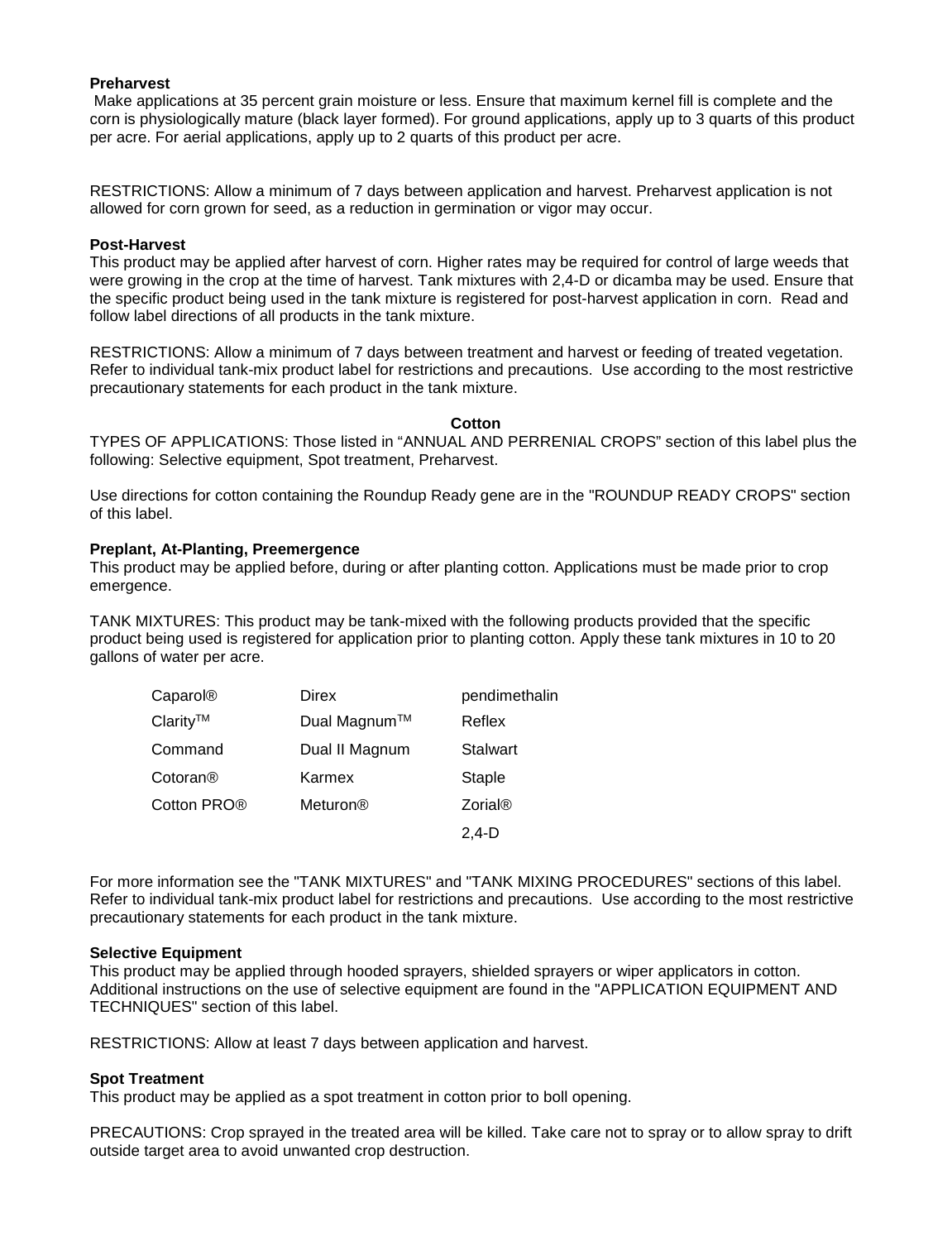RESTRICTIONS: Do not treat more than 10 percent of the total field area to be harvested.

# **Preharvest**

This product provides weed control and cotton regrowth inhibition when applied prior to harvest of cotton. For weed control, apply at rates given in the "ANNUAL WEEDS", and "PERENNIAL WEEDS RATE SECTIONS" of this label. For cotton regrowth inhibition, apply 1 pint to 2 quarts of this product per acre.

Up to 2 quarts of this product may be applied after sufficient bolls have developed to produce the desired yield of cotton. Applications made prior to this time could affect maximum yield potential.

TANK MIXTURES: This product may be tank mixed with DEFT™ 6, Dropp, FolexTM, Ginstar, or PrepTM to provide additional enhancement of cotton leaf drop. Read and follow label directions for all products used in the tank mixture.

RESTRICTIONS: Allow a minimum of 7 days between application and harvest of cotton. Preharvest application is not allowed for cotton grown for seed, as a reduction in germination or vigor may occur. DO NOT ADD ADDITIONAL SURFACTANT OR ADDITIVES CONTAINING SURFACTANT TO THIS PRODUCT FOR PREHARVEST APPLICATIONS TO COTTON. Refer to individual tank-mix product label for restrictions and precautions. Use according to the most restrictive precautionary statements for each product in the tank mixture.

For more information, see the "TANK MIXTURES" and "TANK MIXING PROCEDURES" sections of this label.

# **Fallow Systems**

CROPS: This product may be applied during the fallow period prior to planting or emergence of any crop listed on this label; for non-listed crops, applications must be made at least 30 days prior to planting.

TYPES OF APPLICATIONS: Chemical Fallow, Preplant Fallow Beds, Aid-to-Tillage.

#### **Chemical Fallow**

This product may be used as a substitute for tillage to control annual weeds in fallow fields. Also, broadcast or spot treatments will control or suppress many perennial weeds in fallow fields. Tank mixtures of this product with 2,4-D and dicamba may be used for a broader, weed control spectrum. Applications up to 2 quarts per acre may be made by aerial application onto fallow sites where there is sufficient buffer to prevent injury due to drift onto adjacent crops.

PRECAUTIONS: Refer to the specific product labels for crop rotation restrictions and precautionary statements of all products used in tank mixtures. Some crop injury may occur if dicamba is applied within 45 days of planting.

RESTRICTIONS: Do not apply dicamba tank mixtures by air in California.

#### **Preplant Fallow Beds**

This product will control weeds listed in the "ANNUAL WEEDS", "PERENNIAL WEEDS" and "WOODY BRUSH AND TREES RATE SECTIONS" of this label prior to planting.

TANK MIXTURES: Use 12 fluid ounces of this product, plus 2 to 3 fluid ounces of Goal™ 2XL, per acre to control the following weeds up to the maximum height, diameter or length indicated: 3" -- common cheeseweed, chickweed, groundsel; 6" -- London rocket, shepherdspurse.

Use 16 fluid ounces of this product, plus 2 to 3 fluid ounces of Goal 2XL, per acre to control the following weeds up to the maximum height, diameter or length indicated: 6" -- common cheeseweed, groundsel, marestail (Conyza canadensis), 12" -- chickweed, London rocket, shepherdspurse

# **Aid-to-Tillage**

This product may be used in conjunction with tillage practices in fallow systems or preplant to crops to control downy brome, cheat, volunteer wheat, tansy mustard and foxtail. Apply 12 fluid ounces of this product in 3 to 10 gallons of water per acre before weeds are 6 inches in height. Application must be followed by conventional tillage practices no later than 15 days after treatment and before regrowth occurs. Allow at least 1 day after application before tillage.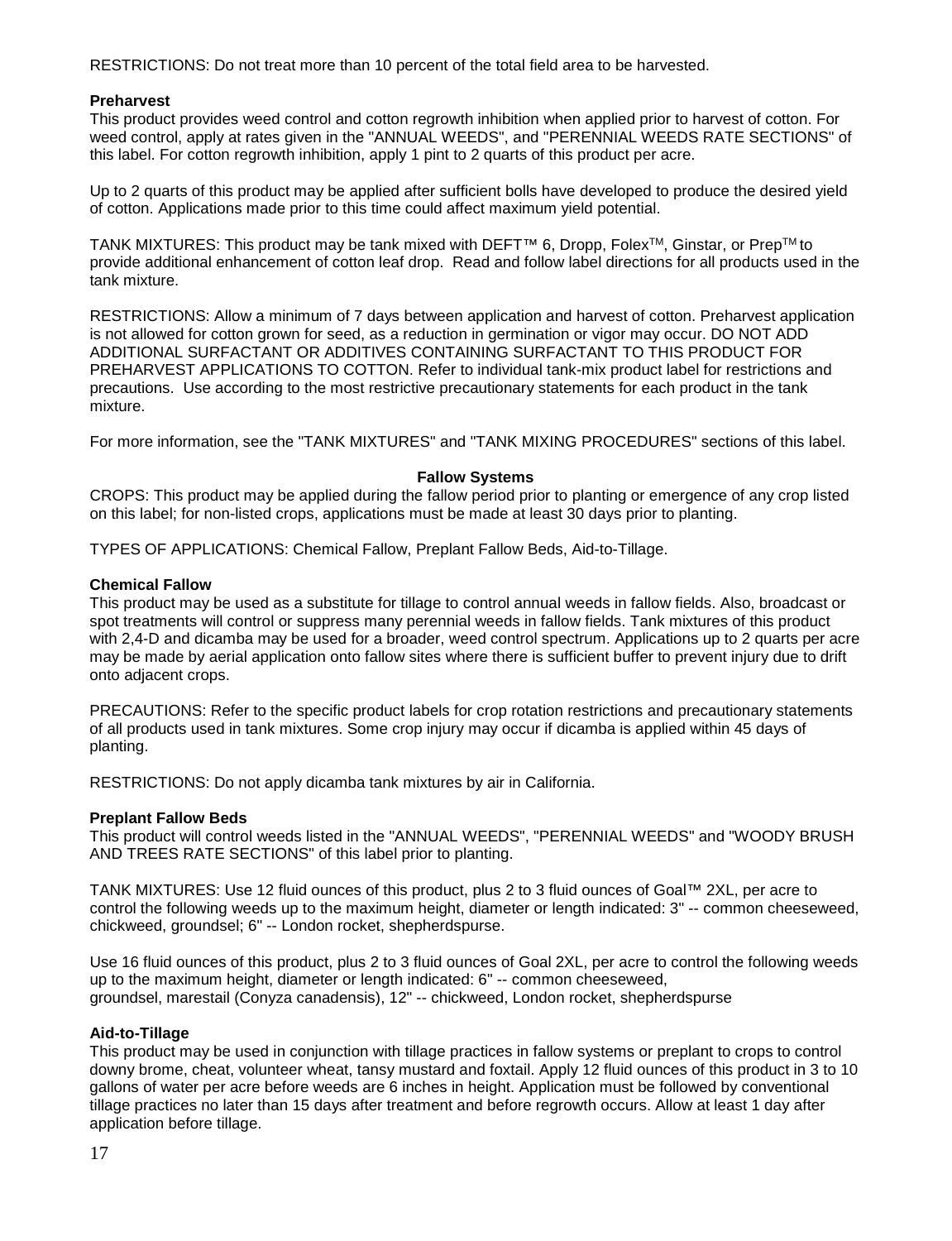PRECAUTIONS: Tank mixtures with residual herbicides may result in reduced product performance.

#### **Grain Sorghum (Milo)**

TYPES OF APPLICATIONS: Those listed in "ANNUAL AND PERRENIAL CROPS" section of this label plus the following: Spot Treatment, Over-the-Top Wiper Application, Preharvest.

#### **Preplant, At-Planting, Preemergence**

This product may be applied alone or in tank-mixture before, during or after planting grain sorghum. Applications must be made prior to crop emergence.

TANK MIXTURES: This product may be tank-mixed with the products listed below. Ensure that the specific product being used in the tank mixture is registered for post-harvest application in corn. Read and follow label directions of all products in the tank mixture. Apply these tank mixtures in 10 to 20 gallons of water or 10 to 60 gallons of nitrogen solution per acre, provided that the specific product being used is labeled for application prior to planting grain sorghum.

| metolachlor   |
|---------------|
| s-metolachlor |
|               |

For difficult-to-control annual weeds such as fall panicum, barnyardgrass, crabgrass, shattercane and broadleaf signalgrass up to 2 inches tall, and Pennsylvania smartweed up to 6 inches tall, apply a tank mixture of this product at 2 pints per acre plus the products listed above.

For other annual weeds, apply 1.5 to 2 pints of this product per acre when weeds are less than 6 inches tall, and 2 to 3 pints per acre when weeds are over 6 inches tall. When using nitrogen solutions as the carrier, the use rate may need to be increased for acceptable weed control.

For more information see the "TANK MIXTURES" and "TANK MIXING PROCEDURES" sections of this label. Refer to individual tank-mix product label for restrictions and precautions. Use according to the most restrictive precautionary statements for each product in the tank mixture.

#### **Spot Treatment, Over-the-Top Wiper Application**

This product may be applied as a spot treatment in grain sorghum before heading. This product may be applied with wiper applicators to control or suppress tall weeds. For additional instructions, see "Wiper Applicators" in the "SELECTIVE EQUIPMENT" section of this label.

PRECAUTIONS: Crop sprayed in treated area will be killed. Take care not to spray or to allow spray to drift outside target area to avoid unwanted crop destruction.

RESTRICTIONS: For spot treatment, do not treat more than 10 percent of the total field area to be harvested. Allow at least 40 days between wiper application and harvest. Do not use roller applicators. Do not feed or graze treated milo fodder. Do not ensile treated vegetation.

#### **Hooded Sprayers**

This product may be applied with hooded sprayers for weed control between the rows of milo. Only hooded sprayers that completely enclose the spray pattern may be used. See additional instruction for the use of hooded sprayers in the "APPLICATION EQUIPMENT AND TECHNIQUES" section of this label.

PRECAUTIONS: Contact of this product in any manner to any vegetation to which treatment is not intended may cause damage, which shall be the sole responsibility of the applicator.

RESTRICTIONS: Grain sorghum (milo) must be at least 12 inches tall, measured without extending leaves. Treat before grain sorghum (milo) sends tillers between the drill rows. If tillers are sprayed, the main plant may be damaged or destroyed. Do not graze or feed milo forage or fodder following hooded sprayer applications. Do not apply more than 1 quart of this product per acre per application and no more than 3 quarts per acre per year for hooded sprayer applications.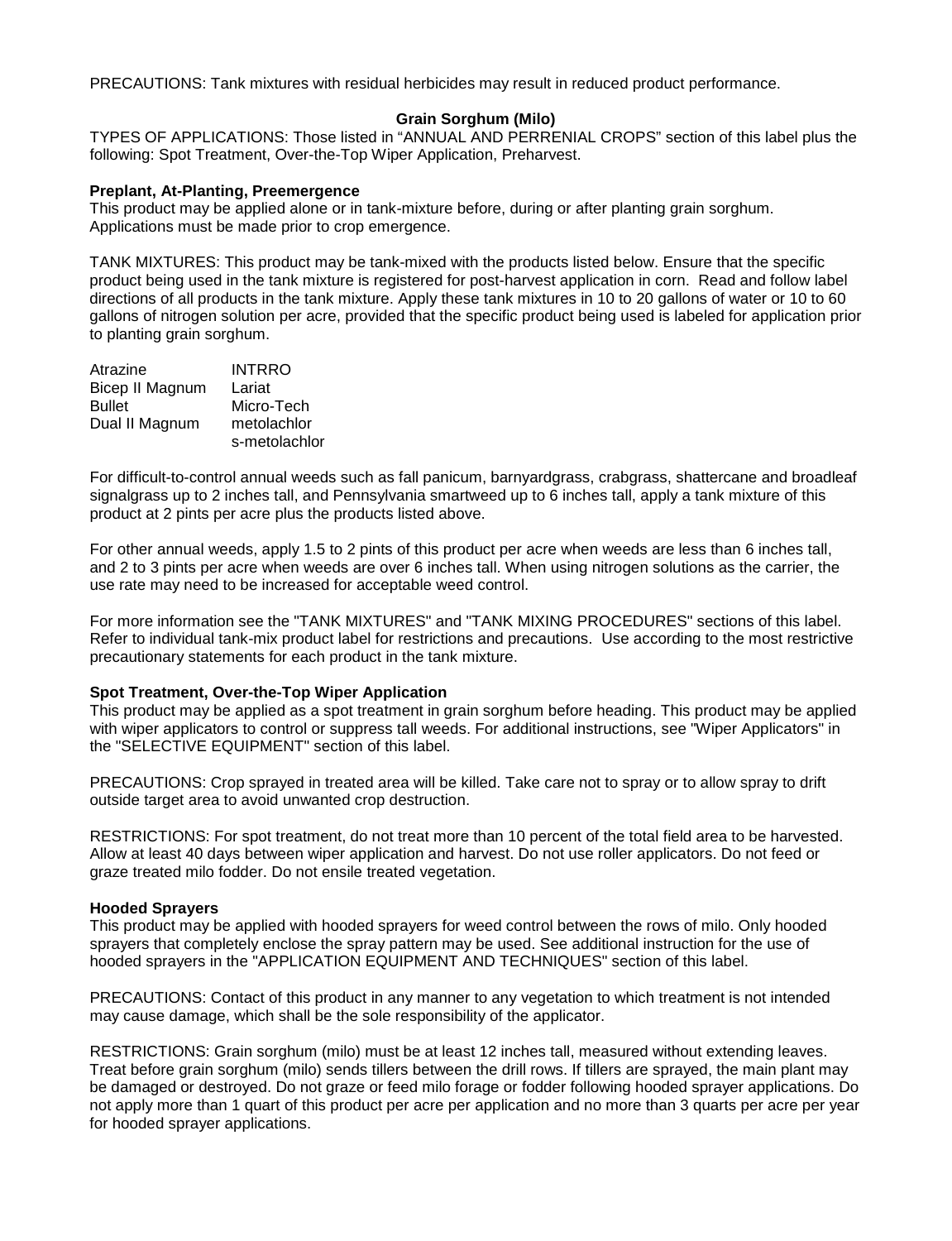# **Preharvest**

This product may be applied for weed control prior to harvest after sorghum grain has reached 30 percent grain moisture or less.

RESTRICTIONS: Do not apply more than 2 quarts of this product per acre. As with other herbicides that cause sudden plant death, avoid preharvest applications of this product to milo infected with charcoal rot as lodging can occur. Allow a minimum of 7 days between application and harvest of grain sorghum. Preharvest application is not specified for sorghum grown for seed, as a reduction in germination or vigor may occur. The use of this product for preharvest grain sorghum (milo) is not registered in California

# **Post-Harvest**

This product maybe applied after harvest of grain sorghum. Higher rates may be required to control large weeds that were growing in the crop at the time of harvest. Tank mixtures with 2,4-D or dicamba may be used.

This product may be applied to grain sorghum (milo) stubble following harvest to suppress or control regrowth. Apply 1 quart of this product per acre for control, or 1.5 pints of this product per acre for suppression.

RESTRICTIONS: Allow a minimum of 7 days between treatment and harvest or feeding of treated vegetation.

#### **Herbs and Spices**

CROPS: Allspice, Angelica, Star anise, Annatto (seed), Balm, Basil, Borage, Burnet, Camomile, Caper buds, Caraway, Black caraway, Cardamom, Cassia bark, Cassia buds, Catnip, Celery seed, Chervil (dried), Chive, Chinese chive, Cinnamon, Clary, Clove buds, Coriander leaf (cilantro or Chinese parsley), Coriander seed (cilantro), Costmary, Culantro (leaf), Culantro (seed), Cumin, Curry (leaf), Dill (dillweed), Dill (seed), Epazote, Fennel seed (common and Florence), Fenugreek, White ginger flower, Grains of paradise, Horehound, Hyssop, Juniper berry, Lavender, Lemongrass, Lovage (leaf and seed), Mace, Marigold, Marjoram (including oregano), Mexican oregano, Mioga flower, Mustard (seed), Nasturtium, Nutmeg, Parsley (dried), Pennyroyal, Pepper (black and white), Pepper leaves, Peppermint, Perilla, Poppy (seed), Rosemary, Rue, Saffron, Sage, Savory (summer and winter), Spearmint, Stevia leaves, Sweet bay, Tansy, Tarragon, Thyme, Vanilla, Wintergreen, Woodruff, Wormwood.

TYPES OF APPLICATIONS: Those listed in "ANNUAL AND PERRENIAL CROPS" section of this label plus the following: Over-the-Top Wiper Application (Peppermint and Spearmint Only), Spot Treatment (Peppermint and Spearmint Only).

PRECAUTIONS: This product could cause crop injury. When applying this product prior to transplanting or direct-seeding crops into plastic mulch, care must be taken to remove product residues from the plastic prior to planting. Residual product can be removed by a single 0.5-inch application of water, either by natural rainfall or by irrigation. Care must be taken to ensure that the washwater flushes off the plastic mulch and does not enter transplant holes. Applications made at emergence will result in injury or death to emerged seedlings.

# **Over-the-Top Wiper Application, Spot Treatment (Peppermint and Spearmint only)**

This product may be applied as a spot treatment or over the top of peppermint or spearmint with wiper applicators in spearmint and peppermint. Apply spot treatments on a spray-to-wet basis with hand-held equipment, such as backpack sprayers, pump-up pressure sprayers, hand-guns, hand-wands or any other hand-held or motorized spray equipment used to direct the spray solution to a limited area.

PRECAUTIONS: Crop sprayed in treated area will be killed. Take care not to spray or allow spray to drift outside the target area to avoid unwanted crop destruction. For wiper applications, contact of the herbicide solution with the crop may result in discoloration, stunting, or destruction.

RESTRICTIONS: Allow at least 7 days between application and harvest. Further applications may be made in the same area at 30-day intervals. In spot treatment applications, no more than 10 percent of the total field area to be harvested must be treated at one time.

#### **Oil Seed Crops**

CROPS: Borage, Buffalo gourd (seed), Canola, Crambe, Flax, Jojoba, Lesquerella, Meadowfoam, Mustard (seed), Rape, Safflower, Sesame, Sunflower.

Use directions for canola containing the Roundup Ready gene, are in the "ROUNDUP READY CROPS" section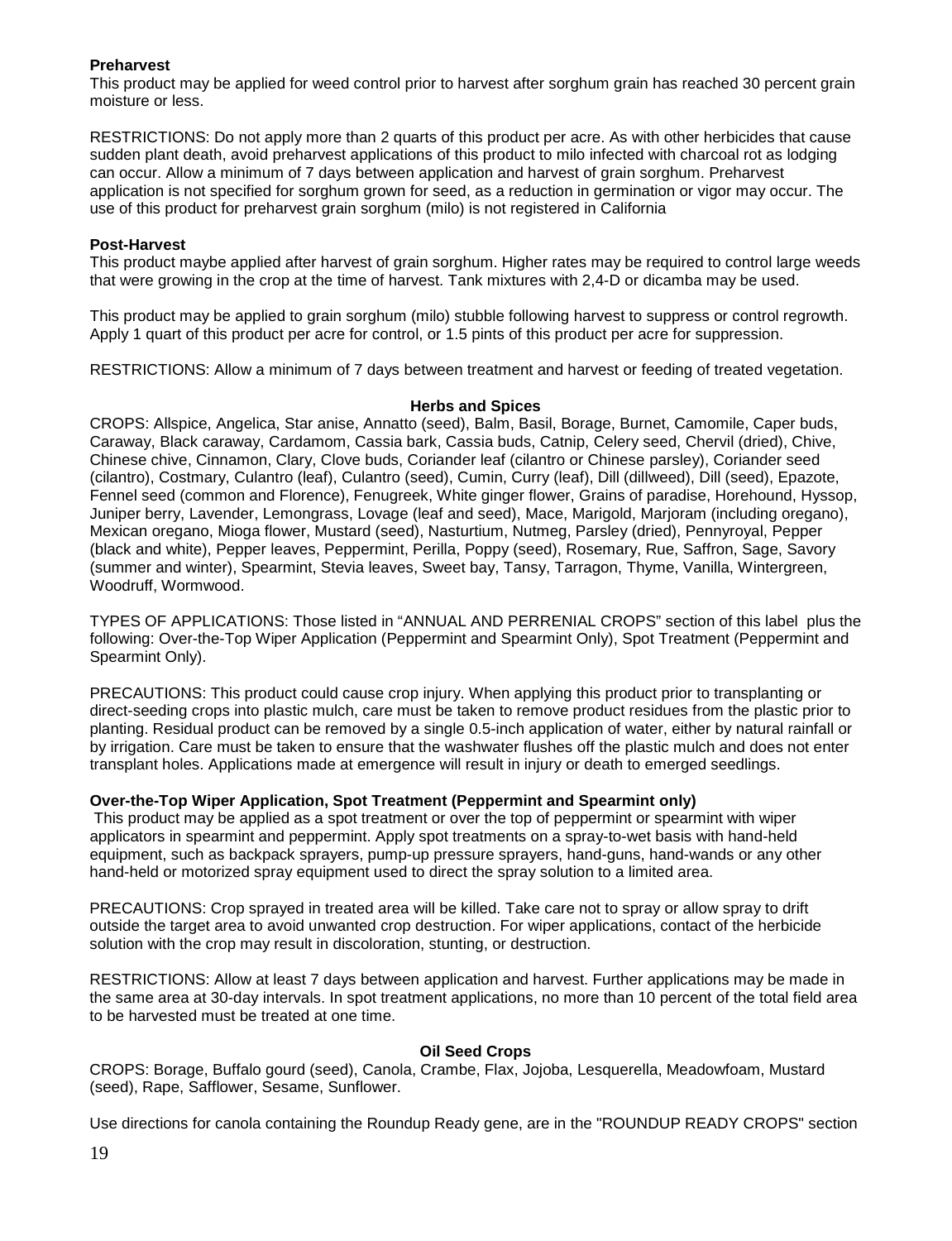of this label.

TYPES OF APPLICATIONS: Those listed in "ANNUAL AND PERRENIAL CROPS" section of this label. This product may be applied before, during or after planting oil seed crops listed in this section. Broadcast applications must be made prior to crop emergence. Wiper applicators or hooded sprayers may be used between the rows once the crop is established. See additional instructions of the use of selective equipment in the "APPLICATION EQUIPMENT AND TECHNIQUES" section of this label.

TANK MIXTURES: For sunflowers, a tank mixture with Prowl may be applied before, during or after planting into conventionally tilled soil, a cover crop, established sod or previous crop residue.

RESTRICTIONS: For use with canola, do not apply more than 2 quarts of this product per acre. For use with sunflowers, do not apply more than 1 quart of this product per acre as a single preplant or preemergence application per year. Do not feed or graze sunflower forage following application of this product.

#### **Soybeans**

TYPES OF APPLICATIONS: Those listed in "ANNUAL AND PERRENIAL CROPS" section of this label plus the following: Spot Treatment, Preharvest, Selective Equipment.

Use directions for soybeans containing the Roundup Ready gene are in the "ROUNDUP READY CROPS" section of this label.

#### **Preplant, At-Planting, Preemergence**

This product may be applied alone or in a tank-mixture before, during or after planting soybeans. Applications must be made prior to crop emergence.

TANK MIXTURES: This product may be tank-mixed with the following products to provide residual weed control, a broader spectrum, or an alternate mode of action. Ensure that the specific product being used in the tank mixture is registered for application prior to planting soybean, and follow all label directions of all products in the tank mixture. Apply these tank mixtures in 10 to 20 gallons of water per acre.

| Aim™                  | FirstRate™              | Micro-Tech          |
|-----------------------|-------------------------|---------------------|
| Assure II™            | Flexstar™               | Outlook™            |
| Axiom                 | $Frontier^{TM}$         | Pendimax            |
| <b>Blanket</b>        | Fusion™                 | pendimethalin       |
| Boundary <sup>™</sup> | Gauntlet™               | Pursuit™            |
| Canopy™               | <b>INTRRO</b>           | <b>Pursuit Plus</b> |
| Classic               | Lexone                  | Python              |
| Command™              | Linex™                  | Reflex™             |
| Command Xtra™         | Lorox/Linuron           | Resource™           |
| Domain™               | Lorox Plus <sup>™</sup> | Scepter™            |
| Dual Magnum           | Metolachlor             | Sencor™             |
| Dual II Magnum        | s-metolachlor           | Squadron™           |
|                       |                         | Steel ™             |
|                       |                         | Valor™              |

For tough-to-control annual weeds such as fail panicum, barnyardgrass, crabgrass, shattercane and broadleaf signalgrass up to 2 inches tall, and Pennsylvania smartweed up to 6 inches tail, apply this product at 2 pints per acre in these tank mixtures. For other annual weeds, apply 1.5 to 2 pints of this product per acre when weeds are less than 6 inches tall, and 2 to 3 pints per acre when weeds are over 6 inches tall. For more information, see the "TANK MIXTURES" and "TANK MIXING PROCEDURES" sections of this label.

Refer to individual tank-mix product label for restrictions and precautions. Use according to the most restrictive precautionary statements for each product in the tank mixture.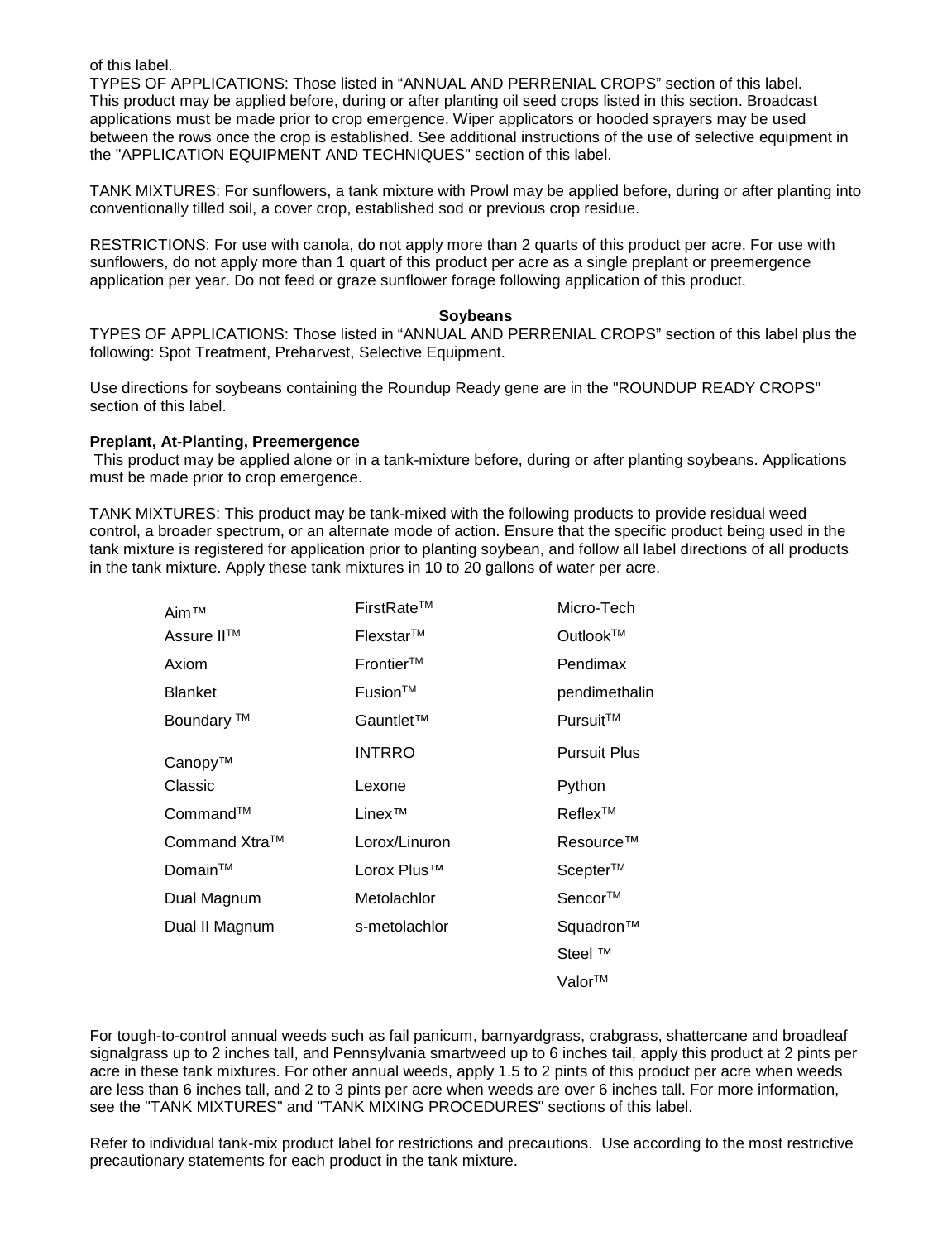# **Spot Treatment**

This product may be applied as a spot treatment prior to initial pod set in soybeans.

PRECAUTIONS: Crop sprayed in treated area will be killed. Take care not to spray or allow spray to drift outside the target area to avoid unwanted crop destruction.

RESTRICTIONS: Do not treat more than 10 percent of the total field area to be harvested.

#### **Preharvest**

This product may be applied for weed control prior to harvest of soybeans after pods have set and lost all green color. Apply at rates given in the "ANNUAL WEEDS RATE SECTION" and "PERENNIAL WEEDS RATE SECTION". Care must be taken to avoid excessive seed shatter loss due to ground application equipment.

RESTRICTIONS: Do not apply more than 5 quarts of this product per acre for preharvest applications. Do not apply more than 2 quarts of this product per acre by air. Allow a minimum of 7 days between application and harvest of soybeans. Do not graze or harvest treated hay or fodder for livestock feed within 25 days of last preharvest application. (If the application rate is 1 quart per acre or lower, the grazing restriction is reduced to 14 days after last preharvest application.) Preharvest application is not specified for soybeans grown for seed, as a reduction in germination or vigor may occur.

#### **Selective Equipment**

This product may be applied through shielded or hooded sprayers, wiper applicators or sponge bars in soybeans. Additional instructions on the use of selective equipment are found in the "APPLICATION EQUIPMENT AND TECHNIQUES" section of this label.

RESTRICTIONS: Allow at least 7 days between application and harvest.

#### **Sugarcane**

TYPES OF APPLICATIONS: Those listed in "ANNUAL AND PERRENIAL CROPS" section of this label plus Spot Treatment.

#### **Preplant, At-Planting, Preemergence**

USE INSRUCTIONS: This product may be applied in or around sugarcane fields, or in fields prior to the emergence of plant cane.

RESTRICTIONS: Do not apply to vegetation in or around ditches, canals or ponds containing water to be used for irrigation.

#### **Spot Treatment**

This product may be applied as a spot treatment in sugarcane. For control of volunteer or diseased sugarcane, apply a 1 percent solution of this product in water using a spray-to-wet technique. Volunteer or diseased sugarcane must have at least 7 new leaves.

RESTRICTIONS: Avoid spray contact with healthy sugarcane plants since severe damage or destruction may result. Do not feed or graze treated sugarcane foliage following application.

#### **Fallow Treatments**

This product may be used as a replacement for tillage in fields that are lying fallow between sugarcane crops. This product may also be used to remove the last stubble of ratoon cane. For removal of last stubble of ratoon cane, apply 4 to 5 quarts of this product in 10 to 40 gallons of water per acre to new growth having at least 7 new leaves. Allow 7 or more days after application before tillage. Applications up to 3 quarts per acre may be made by aerial application in fallow sites where there is sufficient buffer to prevent drift onto adjacent crops. Tank mixtures with 2,4-D and dicamba may be used.

#### **Hooded Sprayers**

This product may be applied using hooded sprayers for weed control between the rows of sugarcane. See the "APPLICATION EQUIPMENT AND TECHNIQUES" section of this label for additional use instructions.

PRECAUTIONS: Droplets, mist, foam or splatter of the herbicide solution settling on the crop may result in discoloration, stunting or destruction. Such damage shall be the sole responsibility of the applicator.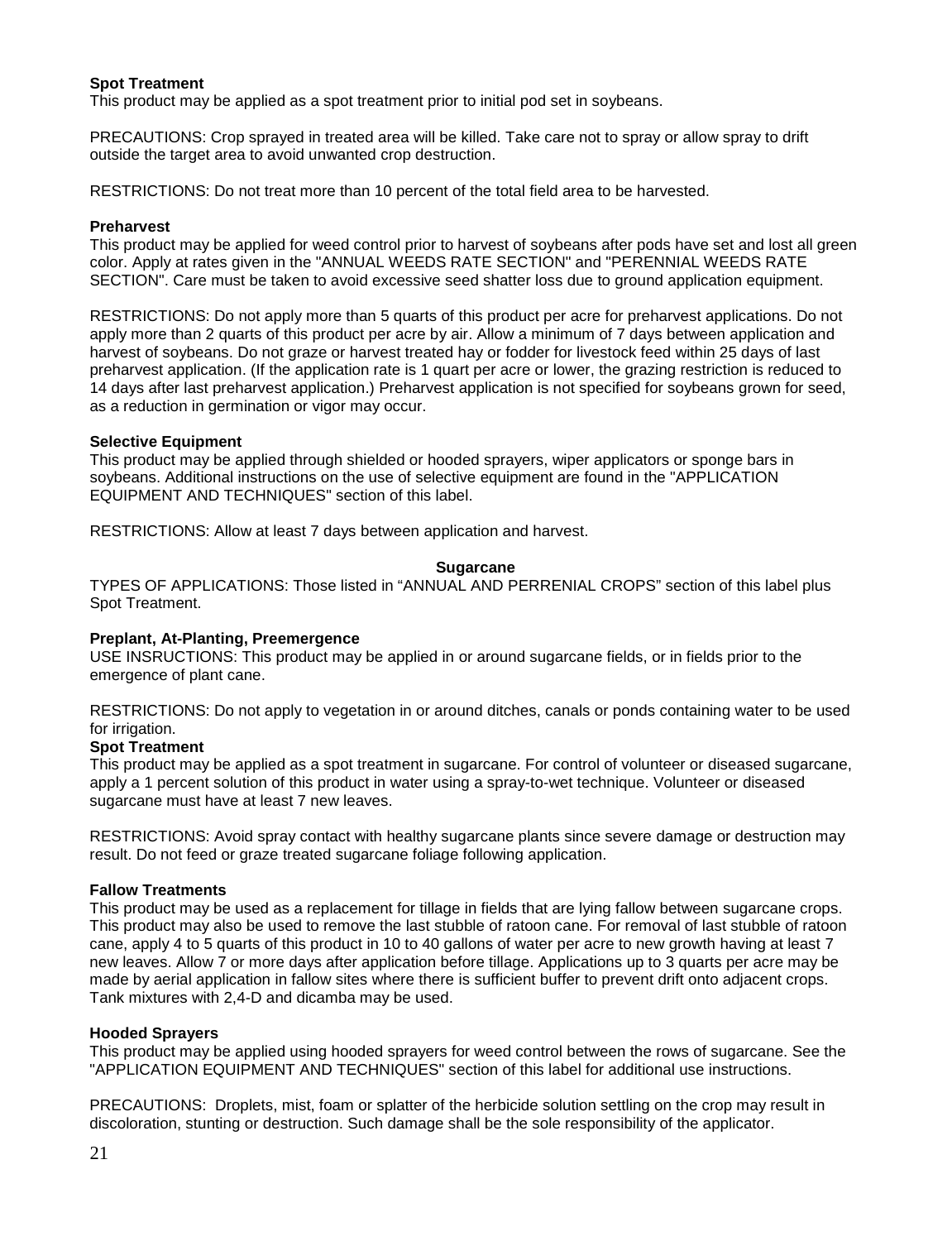RESTRICTIONS: Crop injury may occur when the foliage of treated weeds contact the crop. Do not apply this product when crop leaves are growing in direct contact with weeds to be treated.

#### **Sugarcane Ripening**

This product may be applied to foliage as a plant growth regulator to hasten ripening and increase the level of sucrose in sugarcane. It is effective in both low and high-tonnage sugarcane.

When applied as directed under the conditions described, this product will hasten ripening and extend the period of high sucrose level in sugarcane.

As a result of leaf desiccation, improved trash burn can be expected.

Most of the sucrose increase is concentrated in the top nodes of the treated sugarcane stalk. In order to maximize sugar where topping is practiced during harvest, top at the base of the fourth leaf.

Prior to application, consult your state sugarcane authority regarding the degree of sucrose response anticipated from the variety of sugarcane to be treated.

PRECAUTIONS: Application of this product may initiate development of shooting eyes. This product may not increase the sucrose content of sugarcane under conditions of good natural ripening. Within 2 to 3 weeks after application, this product may produce a slight yellowing to pronounced browning and drying of leaves, and a shortening of upper internodes. Spindle death may occur. Rainfall within 6 hours after application may reduce effectiveness.

Application is not specified for sugarcane grown for seed, as a reduction in germination or vigor may occur.

RESTRICTIONS: Do not feed or graze treated sugarcane forage following application. Do not plant subsequent crops in treated fields other than the following for 30 days after application: alfalfa or other forage legumes, beans (all types), corn (all types), cotton, melons (all types), pasture grasses, peanuts, potatoes (Irish or sweet), sorghum (milo), soybeans, squash (all types) or wheat. Do not apply for enhanced ripening to any crops other than sugarcane.

#### **Applications Rates**

Use the following application rates and timing instructions according to the State in which the sugarcane is grown.

**NOTE:** Use the higher rate within the specified range when treating sugarcane under adverse ripening conditions or when less responsive varieties are to be treated.

FLORIDA--Apply 7 to 16 fluid ounces of this product per acre 3 to 5 weeks before harvest of LAST RATOON CANE ONLY.

HAWAII---Apply 12 to 28 fluid ounces of this product per acre 4 to 10 weeks before harvest.

LOUISIANA-Apply 5 to 16 fluid ounces of this product per acre 3 to 7 weeks before harvest of RATOON CANE ONLY.

PUERTO RICO-Apply 7 fluid ounces of this product per acre 3 to 5 weeks before harvest of RATOON CANE ONLY.

TEXAS-Apply 7 to 16 fluid ounces of this product per acre 3 to 5 weeks before harvest of RATOON CANE ONLY.

#### **Vegetable Crops**

**NOTE:** THIS "VEGETABLE CROPS" SECTION GIVES DIRECTIONS THAT APPLY TO ALL VEGETABLE CROPS LISTED ALPHABETICALLY IN THE SECTIONS THAT FOLLOW. SEE THE INDIVIDUAL CROP CATEGORIES FOR SPECIFIC INSTRUCTIONS, PREHARVEST INTERVALS, PRECAUTIONS AND RESTRICTIONS.

TYPES OF APPLICATIONS: Chemical Fallow, Preplant Fallow Beds, Preplant, At-Planting, Preemergence, Prior to Transplanting Vegetables, Hooded Sprayers in Row-Middles, Shielded Sprayers in Row-Middles, Wiper Application in Row-Middles, Post-Harvest, Selective Equipment Applications (Nonbearing Ginseng), Over-the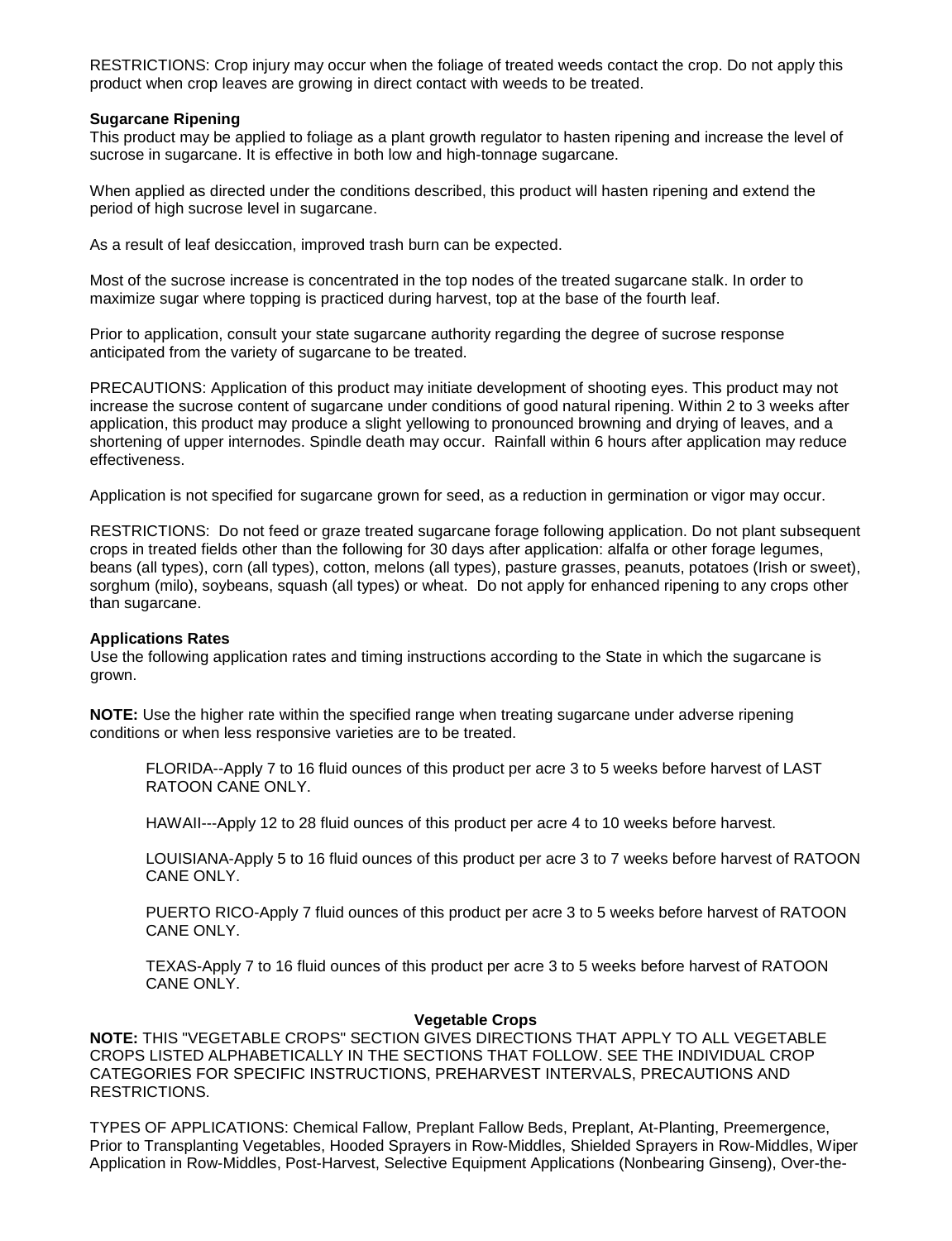Top Wiper Application (Rutabagas only), Spot Treatment or Preharvest (Dry Beans, Peas, Lentils, and Chickpeas only).

PRECAUTIONS: This product could cause crop injury. When applying this product prior to transplanting or direct-seeding crops into plastic mulch, care must be taken to remove product residues from the plastic prior to planting. Residual product can be removed by a single 0.5-inch application of water, either by natural rainfall or by irrigation. Care must be taken to ensure that the washwater flushes off the plastic mulch and does not enter transplant holes. Applications made at emergence will result in injury or death to emerged seedlings.

Avoid contact of herbicide with foliage, green shoots or stems, bark, exposed roots (including those emerging from plastic mulch), or fruit of crops because severe crop injury or destruction may result. When making preemergence and at planting applications, applications must be made before crop emergence to avoid severe crop injury. Apply before seed germination in coarse sandy soils to further minimize the risk of crop injury. In crops with vines, hooded sprayer, shielded sprayer and wiper applications to row middles must be made prior to vine development otherwise severe injury or destruction may result. Unless otherwise specified in this product's labeling, treatments with selective equipment including wipers and hooded sprayers must be made at least 14 days prior to harvest. Post-Harvest or fallow applications must be made at least 30 days prior to planting any non-labeled crop. See "APPLICATION EQUIPMENT AND TECHNIQUES" section of this label for additional information.

# **Brassica Vegetables**

CROPS: Broccoli, Chinese broccoli (gai lon), Broccoli raab (rapini), Brussels sprouts, Cabbage, Chinese cabbage (bok choy), Chinese cabbage (napa), Chinese mustard cabbage (gai choy), Cauliflower, Cavalo broccolo, Collards, Kale, Kohlrabi, Mizuna, Mustard greens, Mustard spinach, Rape greens.

# **Bulb Vegetables**

CROPS: Garlic, Great-headed garlic, Leek, Onion (dry bulb and green), Welsh onion, Shallot.

# **Cucurbit Vegetables and Fruits**

CROPS: Chayote (fruit), Chinese waxgourd (Chinese preserving melon), Citron melon, Cucumber, Gherkin, Edible gourd (includes hyotan, cucuzza, hechima, Chinese okra), Melons (all), Momordica spp (includes balsam apple, balsam pear, bittermelon, Chinese cucumber), Muskmelon (includes cantaloupe, casaba, crenshaw melon, golden pershaw melon, honeydew melon, honey ball melon, mango melon, Persian melon, pineapple melon, Santa Claus melon, snake melon), Pumpkin, Summer squash (includes crookneck squash, scallop squash, straightneck squash, vegetable marrow, zucchini), Winter squash (includes butternut squash, calabaza, hubbard squash, acorn squash, spaghetti squash), Watermelon.

RESTRICTIONS: For Cantaloupe, Casaba melon, Crenshaw melon, Cucumber, Gherkin, Gourds, Honeydew melon, Honey ball melon, Mango melon, Melons (all), Muskmelon, Persian melon, Pumpkin, Squash (summer, winter), and Watermelon, allow at least 3 days between application and planting.

#### **Leafy Vegetables**

CROPS: Amaranth (Chinese spinach), Arugula (roquette), Beet greens, Cardoon, Celery, Chinese celery, Celtuce, Chaya, Chervil, Edible-leaved chrysanthemum, Garland chrysanthemum, Corn salad, Cress (garden and upland), Dandelion, Dock (sorrel), Dokudami, Endive (escarole), Florence fennel, Gow kee, Lettuce (head and leaf), Orach, Parsley, Purslane (garden and winter), Radicchio (red chicory), Rhubarb, Spinach, New Zealand spinach, Vine spinach, Swiss chard, Watercress (upland), Water spinach.

RESTRICTIONS: For Watercress, avoid applications within 3 days prior to seeding and during the period between seeding and emergence to minimize the risk of crop injury.

# **Fruiting Vegetables**

CROPS: Eggplant, Groundcherry (Physalis spp), Pepino, Pepper (includes bell pepper, chili pepper, cooking pepper, pimento, sweet pepper), Tomatillo, Tomato.

RESTRICTIONS: For Eggplant, Ground cherry, Pepper (all), and Tomatillo, allow at least 3 days between application and planting. For Tomato and tomatillos grown on sandy soil, do not make hooded,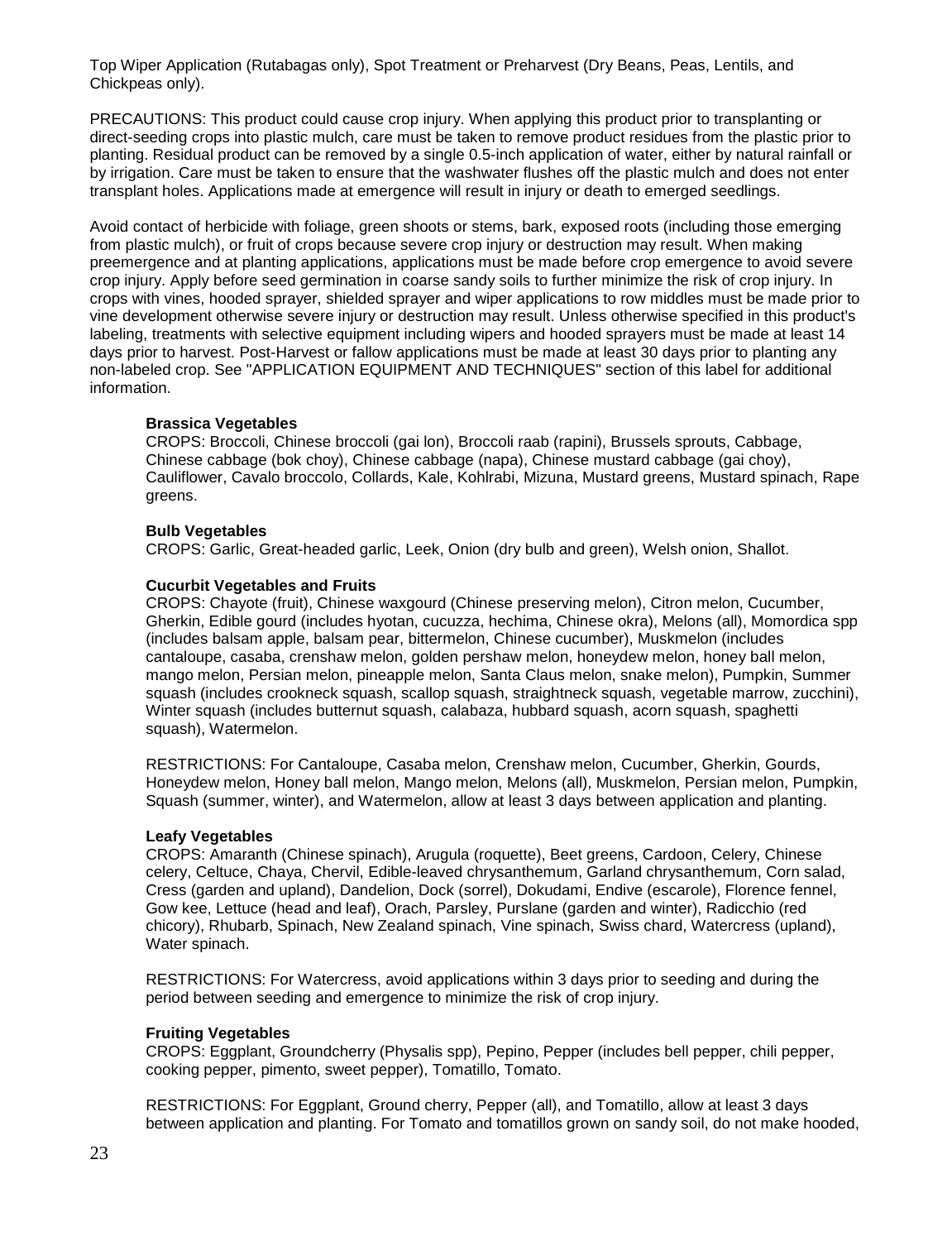shielded sprayer or wiper applications in row middles because of potential for crop injury.

#### **Legume Vegetables (Succulent or Dried)**

CROPS: Bean (Lupines: includes grain lupin, sweet lupin, white lupin, and white sweet lupin), Bean (Phaseolus: includes field bean, kidney bean, lima bean, navy bean, pinto bean, runner bean, snap bean, tepary bean, wax bean), Bean (Vigna: includes adzuki bean, asparagus bean, blackeyed pea, catjang, Chinese longbean, cowpea, crowder pea, moth bean, mung bean, rice bean, southern pea, urd bean, yardlong bean), Broad bean (fava), Chickpea (garbanzo), Guar, Jackbean, Lablab bean, Lentil, Pea (Pisum: includes dwarf pea, edible-podded pea, English pea, field pea, garden pea, green pea, snowpea, sugar snap pea), Pigeon pea, Soybean (immature seed), Sword bean.

#### **Spot Treatment, or Preharvest (Dry Beans, Peas, Lentils and Chickpeas only)**

This product may be applied as an over-the-top broadcast spray or as a spot treatment to control labeled weeds in dry beans, peas, lentils or chick peas. For spot treatment, to control troublesome weeds such as Canada thistle, quackgrass, mayweed (dog fennel), and milkweed, apply in 10 to 20 gallons of water per acre through ground broadcast spray equipment or use a 2 percent solution in a hand-held sprayer. For preharvest treatments, apply in 3 to 20 gallons of water per acre at the hard dough stage of the legume seed (30 percent in moisture or less).

RESTRICTIONS: Follow the limitations listed in the table below. Only one application per year may be made; do not combine a preharvest spray with a spot treatment on the same crop area. Employ at least a 30-day plant-back interval between treatment and replanting for any crop not specified for treatment in this label. Do not feed treated vines and hay from these crops to livestock. Do not treat cowpeas or field (feed) peas, since these crop are considered to be grown as livestock feed. Preharvest application is not specified for dry legumes grown for seed, as a reduction in germination or vigor may occur.

| Crop                                | Maximum Rate<br>(fluid ounces<br>per Acre) | Minimum Pre-<br><b>Harvest</b><br>Interval (days) | Allowed in                                                                                             |
|-------------------------------------|--------------------------------------------|---------------------------------------------------|--------------------------------------------------------------------------------------------------------|
| Dry Beans                           | 32                                         |                                                   | All States                                                                                             |
| Dry Peas, Lentils,<br>and Chickpeas | 26                                         | 14                                                | Idaho, Minnesota,<br>Montana, Nebraska,<br>North Dakota,<br>Oregon, South<br>Dakota, and<br>Washington |

#### **Root and Tuber Vegetables**

CROPS: Arracacha, Arrowroot, Chinese artichoke, Jerusalem artichoke, Beet (garden), Burdock, Canna, Carrot, Cassava (bitter and sweet), Celeriac, Chayote (root), Chervil (turnip-rooted), Chicory, Chufa, Dasheen (taro), Galangal, Ginger, Ginseng, Horseradish, Leren, Kava (turnip-rooted), Parsley (turnip rooted), Parsnip, Potato, Radish, Oriental radish, Rutabaga, Salsify, Black salsify, Spanish salsify, Skirret, Sweet potato, Tanier, Turmeric, Turnip, Wasabi, Yacon, Yam bean, True yam.

#### **Selective Equipment (Non-Bearing Ginseng only)**

This product may be applied for weed control in established non-bearing ginseng. Applications may be made with boom equipment, CDA, shielded sprayers, hand-held and backpack wands, lances, and orchard guns or with wiper application equipment. See additional instructions under "Selective Equipment" in the "APPLICATION EQUIPMENT AND TECHNIQUES" section of this label.

PRECAUTIONS: Conduct applications so that there is no contact of this product with the ginseng plant. Droplets, mist, foam or splatter of the herbicide solution settling onto desirable vegetation may result in discoloration, stunting or destruction.

RESTRICTIONS: Applications must be made at least one year prior to harvest.

#### **Over-the-Top Wiper Application (Rutabagas only)**

Wiper applicators maybe used over the top of rutabagas for the control of taller weeds. See additional instructions under "Selective Equipment" in the "APPLICATION EQUIPMENT AND TECHNIQUES"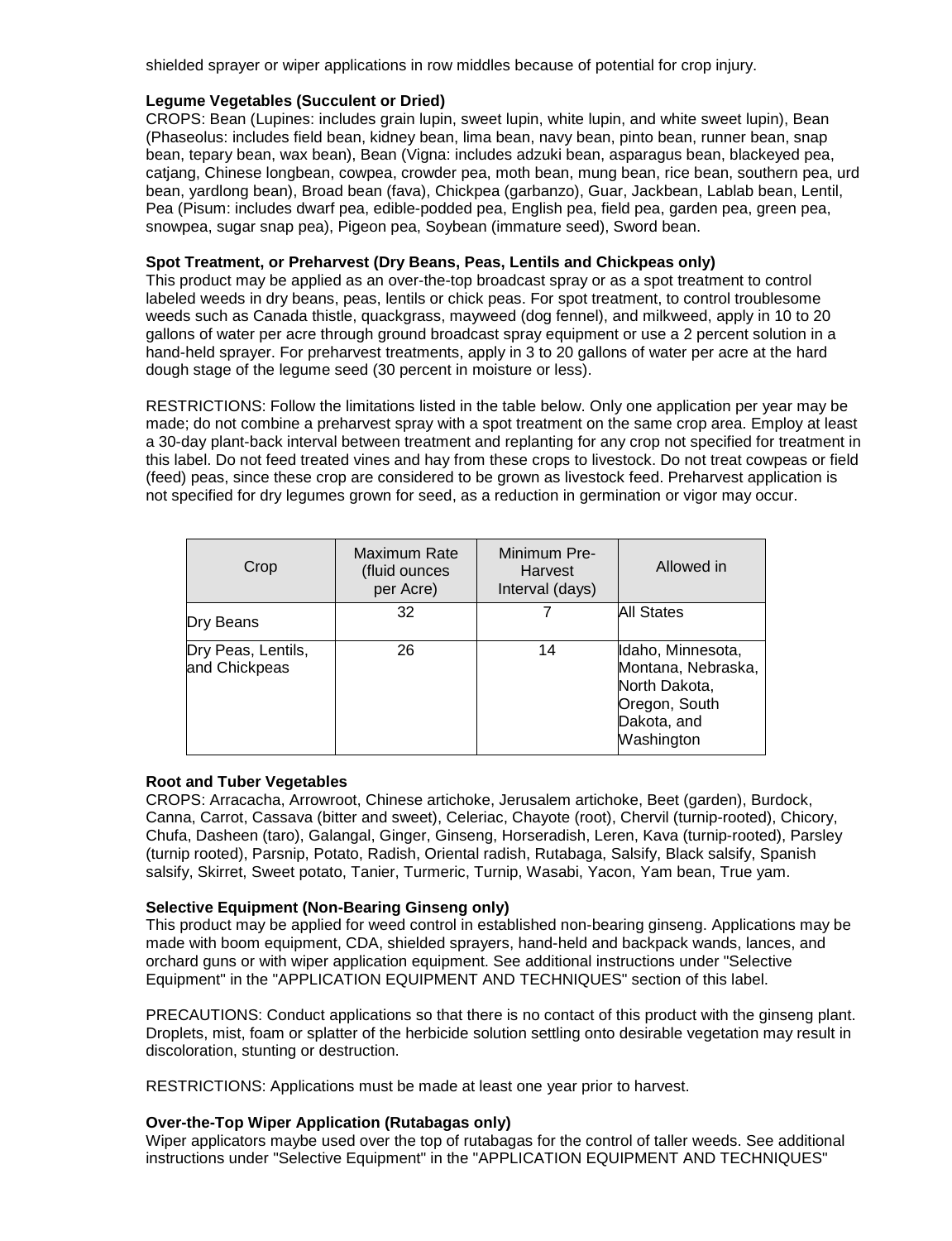section of this label.

PRECAUTIONS: Droplets, mist, foam or splatter of the herbicide solution settling onto desirable vegetation may result in discoloration, stunting or destruction.

RESTRICTIONS: Allow at least 14 days between application and harvest of rutabagas.

#### **Miscellaneous Crops**

CROPS: Aloe vera, Asparagus, Bamboo shoots, Globe artichoke, Okra, Peanut (ground nut), Pineapple, Strawberry, Sugar beet.

TYPES OF APPLICATIONS: Those listed in "ANNUAL AND PERRENIAL CROPS" section of this label plus the following: Weed Control, Site Preparation, Spot Treatment (Asparagus), and Post-Harvest (Asparagus).

Use directions for sugar beets containing the Roundup Ready gene are in the "ROUNDUP READY CROPS" section of this label.

RESTRICTIONS: Avoid contact of this product with foliage, green shoots or stems, bark, exposed roots (including those emerging from plastic mulch), or fruit of crops because severe crop injury or destruction may result. When making preemergence and at planting applications, applications must be made before crop emergence to avoid severe crop injury. Apply before seed germination in coarse sandy soils to further minimize the risk of crop injury. In crops with vines, hooded sprayer, shielded sprayer and wiper applications to row middles must be made prior to vine development; otherwise severe injury or destruction may result. Unless otherwise specified in this product's labeling, treatments with selective equipment including wipers and hooded sprayers must be made at least 14 days prior to harvest. Post-Harvest or fallow applications must be made at least 30 days prior to planting any crop not listed on this label, See additional information in the "APPLICATION EQUIPMENT AND TECHNIQUES" section of this label.

#### **Weed Control, Site Preparation**

This product may be applied for weed control or for site preparation prior to planting or transplanting crops listed in this section.

PRECAUTIONS: This product could cause crop injury when applied prior to transplanting or direct-seeding crops into plastic mulch. Care must be taken to remove residues of this product from the plastic prior to planting. Residual product can be removed by a single 0.5-inch application of water, either by natural rainfall or by irrigation. Care must be taken to ensure that the wash water flushes off the plastic mulch and does not enter transplant holes.

RESTRICTIONS: Allow at least 21 days between residue removal and transplanting. Applications made at emergence will result in injury or death to emerged seedlings. Do not apply within a week before the first asparagus spears emerge. Do not feed or graze treated pineapple forage following application.

#### **Spot Treatment (Asparagus)**

This product may be applied immediately after cutting, but prior to the emergence of new spears.

RESTRICTIONS: Do not treat more than 10 percent of the total field area to be harvested. Do not harvest within 5 days of treatment.

#### **Post-Harvest (Asparagus)**

This product may be applied after the last harvest and all spears have been removed. If spears are allowed to regrow, delay application until ferns have developed. Delayed treatments must be applied as a directed or shielded spray in order to avoid contact of the spray with ferns, stems or spears. See additional instructions under "Selective Equipment" in the "APPLICATION EQUIPMENT AND TECHNIQUES" section of this label.

PRECAUTIONS: Direct contact of the spray with asparagus may result in serious crop injury. A directed spray is any application where the spray pattern is aligned in such a way as to avoid direct contact of the spray with the crop. A shielded spray is any application where a physical barrier is positioned and maintained between the spray and the crop to prevent contact of spray with the crop.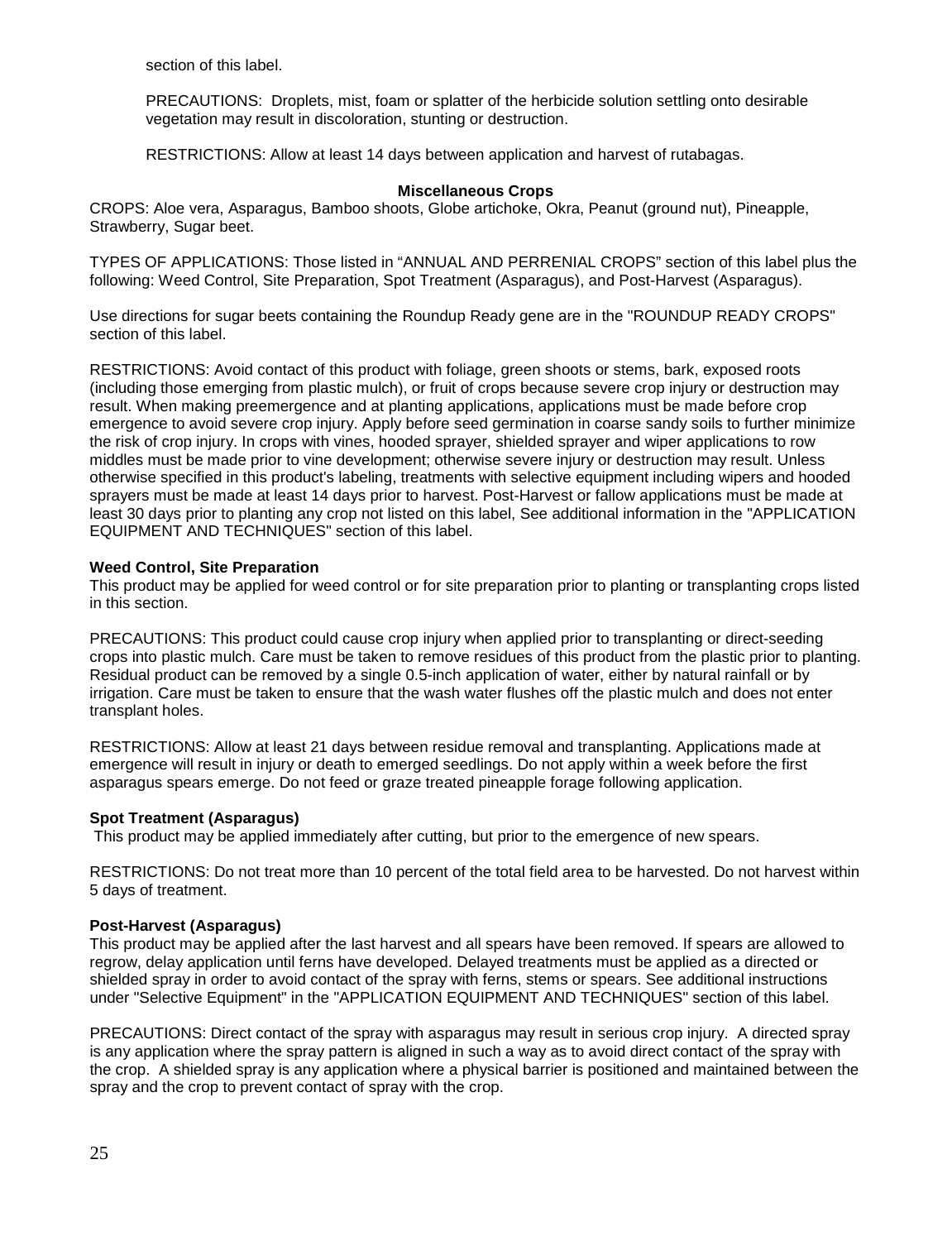# **TREE, VINE, AND SHRUB CROPS (Alphabetical)**

**NOTE:** THIS SECTION GIVES DIRECTIONS THAT APPLY TO TREE, VINE, AND SHRUB CROPS LISTED ALPHABETICALLY IN THE SECTIONS THAT FOLLOW. SEE THE INDIVIDUAL CROP CATEGORIES FOR SPECIFIC INSTRUCTIONS, PREHARVEST INTERVALS, PRECAUTIONS AND RESTRICTIONS.

TYPES OF APPLICATIONS: Preplant (site preparation) Broadcast Sprays, Weed Control, Middies (between rows of trees, vines or bushes), Strips (within rows of trees, vines or bushes), Selective Equipment (shielded sprayers, wiper treatments), Directed Spray, Spot Treatment, Perennial Grass Suppression, Cut Stump.

This product may be applied with boom equipment, CDA equipment, shielded sprayers, hand-held and backpack wands, lances, orchard guns or with wiper applicator equipment, unless prohibited in the specific crop sections that follow.

USE INSTRUCTIONS: This product may be applied in middles (between rows of trees or vines), strips (within rows of trees or vines), and for weed control or perennial grass suppression in established tree fruit and nut groves, orchards, berries, and vineyards. It may also be used for site preparation prior to planting or transplanting these crops. Apply 1 pint to 5 quarts per acre according to the "ANNUAL WEEDS" and "PERENNIAL WEEDS RATE SECTIONS" of this label. Use the higher rates in the specified range when weeds are stressed, growing in dense populations or are greater than 12 inches tall. Repeat applications may be made up to a maximum of 10.6 quarts per acre per year. See the "USE INFORMATION" section of this label for more information on Maximum Annual Use Rates.

PRECAUTIONS: Use extreme care to avoid contact of this herbicide solution, spray, drift or mist with foliage or green bark of trunk, branches, suckers, fruit or other parts of trees, canes and vines. Avoid applications when recent pruning wounds or other mechanical injury has occurred. Contact of this product with other than matured brown bark can result in serious crop damage or destruction.

RESTRICTIONS: Only shielded or directed sprayers may be used in crops with potential for crop contact, and then only where there is sufficient clearance. For applications in strips (within rows of trees), only selective equipment (directed sprays, hooded sprayers, shielded applicators, or wipers) must be used in order to minimize the potential for overspray or drift of this product onto the crop. For berry crops, hooded or shielded sprayers must be fully enclosed including tops, sides, front and back. Only wipers or shielded applicators capable of preventing all contact with the crop may be used. See additional instructions and precautions in the "APPLICATION EQUIPMENT AND TECHNIQUES" section of this label.

Allow a minimum of 3 days between application and transplanting.

#### **Middles (between rows)**

This product will control or suppress annual and perennial weeds and ground covers growing between rows of tree and vine crops listed on this label. If weeds are under drought stress, irrigate prior to application. Reduced weed control may result if weeds have been recently mowed at the time of application.

TANK MIXTURES: A tank mixture of this product plus Goal 2XL may be applied for annual weed control between rows (middles) of citrus crops, tree fruits, tree nuts and vine crops. This mixture is specified when weeds are stressed or growing in dense populations. Application of 16 to 32 fluid ounces of this product per acre plus 3 to 12 fluid ounces of Goal 2XL per acre will control annual weeds with a maximum height, length or diameter of 6 inches, including crabgrass, common groundsel, junglerice, common lambsquarters, redroot pigweed, London rocket, common ryegrass, shepherdspurse, annual sowthistle, filaree (suppression), horseweed/marestail (Conyza canadensis), stinging nettle and common purslane (suppression). This tank mixture will also control common cheeseweed (malva) or hairy fleabane (Conyza bonariensis) with a maximum height, length or diameter of 3 inches. Read and follow all labels and directions for use of all products being used in the tank mixture.

#### **Strips (In Rows)**

TANK MIXTURES: This product may be applied within rows of tree or vine crops in tank mixtures with the following products, provided that the label of the specific product used permits the desired use:

| Devrinol™ 50 DF        | Simazine 4L             |
|------------------------|-------------------------|
| Direx <sup>TM</sup> 4L | Simazine 80W            |
| Goal 2XL               | Sim-Trol™ 4L            |
| Karmex DF              | Solicam <sup>™</sup> DF |
| Karmex II DF           | Surflan <sup>™</sup> AS |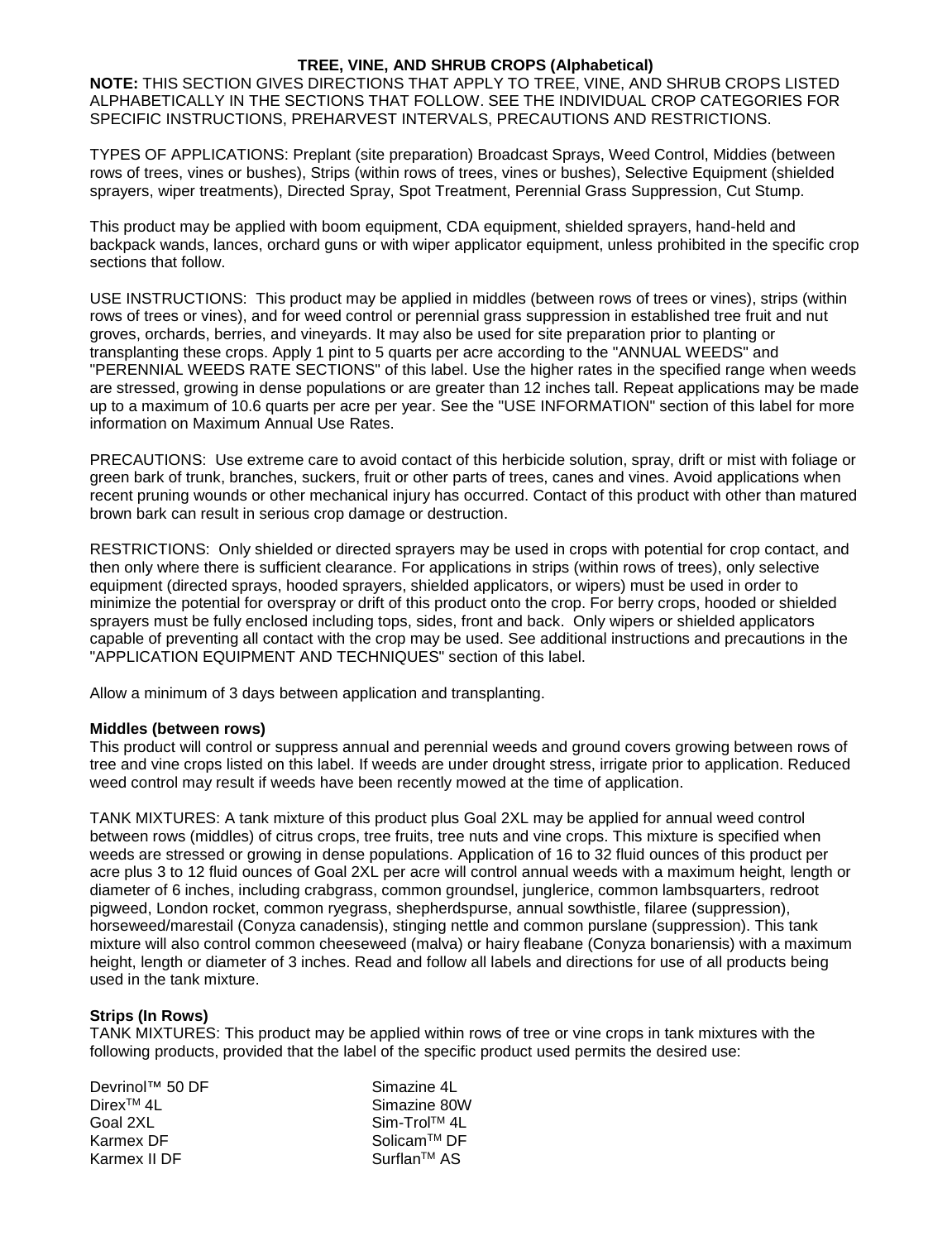Do not apply these tank mixtures in Puerto Rico.

For more information see the "TANK MIXTURES" and "TANK MIXING PROCEDURES" sections of this label. Refer to the individual product labels for information about specific crops, rates, geographic restrictions and precautionary statements.

#### **Perennial Grass Suppression**

This product will suppress perennial grasses such as bahiagrass, Bermudagrass, tall fescue, orchardgrass, Kentucky bluegrass, and quackgrass that are grown as ground covers in tree and vine crops.

For suppression of tall fescue, fine fescue, orchardgrass and quackgrass, apply 8 fluid ounces of this product in 10 to 20 gallons of water per acre.

For suppression of Kentucky bluegrass covers, apply 6 fluid ounces of this product per acre. Do not add ammonium sulfate.

For best results, mow cool season grass covers in the spring to even their height and apply this product 3 to 4 days after mowing.

For suppression of vegetative growth and seedhead inhibition of bahiagrass for approximately 45 days, apply 6 fluid ounces of this product in 10 to 25 gallons of water per acre. Apply 1 to 2 weeks after full green-up or after mowing to a uniform height of 3 to 4 inches. This application must be made prior to seedhead emergence.

For suppression up to 120 days, apply 4 fluid ounces of this product per acre, followed by an application of 2 to 4 fluid ounces per acre about 45 days later. Make no more than 2 applications per year.

For burndown of Bermudagrass, apply 1 to 2 quarts of this product in 3 to 20 gallons of water per acre. Use this treatment only if reduction of the Bermudagrass stand can be tolerated. When burndown is required prior to harvest, allow at least 21 days to ensure sufficient time for burndown to occur.

For suppression of Bermudagrass, apply 6 to 16 fluid ounces of this product per acre east of the Rocky Mountains and 16 fluid ounces of this product per acre west of the Rocky Mountains. Apply in a total spray volume of 3 to 20 gallons per acre, no sooner than 1 to 2 weeks after full green-up. If the Bermudagrass is mowed prior to application, maintain a minimum of 3 inches in height. Sequential applications may be made when regrowth occurs and Bermudagrass injury and stand reduction can be tolerated. East of the Rocky Mountains, rates of 6 to 10 fluid ounces of this product per acre must be used in shaded conditions or where a lesser degree of suppression is desired.

#### **Cut Stump (tree crops)**

Cut stump applications of this product may be made during site preparation or site renovation, prior to transplanting tree crops. This product will control regrowth of cut stumps and resprouts of many types of tree species, some of which are listed below.

**Citrus Trees:** Calamondin, Chironja, Citron, Citrus hybrids, Grapefruit, Kumquat, Lemon, Lime, Mandarin (Tangerine), Orange (all), Pummelo, Tangelo (Ugli), Tangor.

**Fruit Trees:** Apple, Apricot, Cherry (sweet, sour), Crabapple, Loquat, Mayhaw, Nectarine, Olive, Peach, Pear, Plum/Prune (all), Quince.

**Nut Trees:** Almond, Beechnut, Brazil nut, Butternut, Cashew, Chestnut, Chinquapin, Filbert (hazelnut), Hickory Nut, Macadamia, Pecan, Pistachio, Walnut (black, English).

Apply this product using suitable equipment to ensure coverage of the entire cambium. Cut trees or resprouts close to the soil surface. Apply a 50 to 100 percent solution of this product to the freshly cut surface immediately after cutting. Delays in application may result in reduced performance. For best results, applications must be made during periods of active growth and full leaf expansion.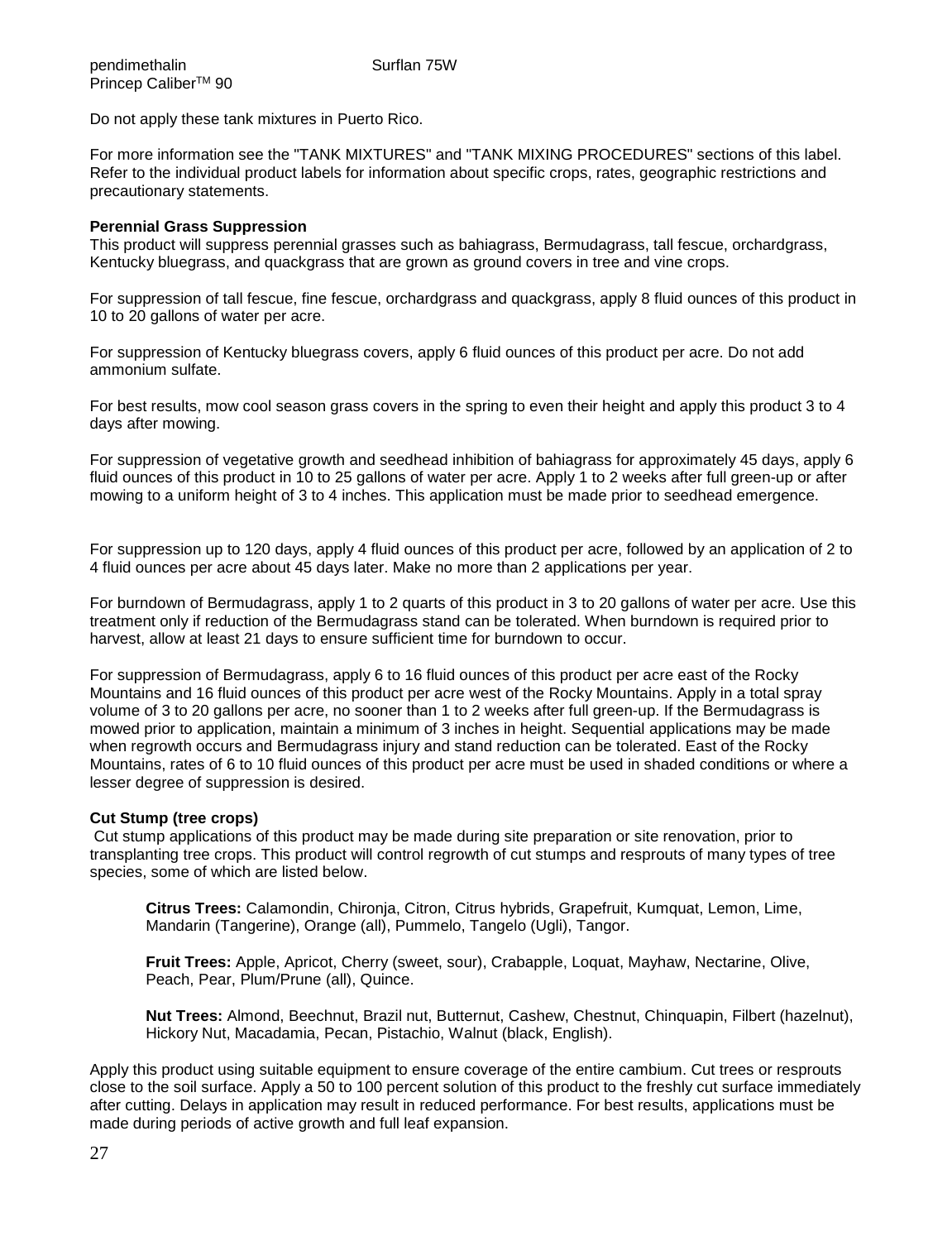RESTRICTIONS: DO NOT MAKE CUT STUMP APPLICATIONS WHEN THE ROOTS OF ADJACENT DESIRABLE TREES MAY BE GRAFTED TO THE ROOTS OF THE CUT STUMP. INJURY RESULTING FROM ROOT GRAFTING MAY OCCUR IN ADJACENT TREES. Some sprouts, stems, or trees may share the same root system. Adjacent trees having a similar age, height and spacing may signal shared roots. Whether grafted or shared, injury is likely to occur to non-treated stems/trees when one or more trees sharing common roots are treated.

#### **Berry Crops**

CROPS: Blackberry (including bingleberry, black satin berry, boysenberry, Cherokee blackberry, chesterberry, Cheyenne blackberry, coryberry, darrowberry, dewberry, Dirksen thornless berry, Himalayaberry, hullberry, juneberry, lavacaberry, lowberry, lucretiaberry, marionberry, nectarberry, olallieberry, Oregon evergreen berry, phenomenalberry, rangeberry, ravenberry, rossberry, Shawnee blackberry, and youngberry), Blueberry, Cranberry, Currant, Elderberry, Gooseberry, Huckleberry, Loganberry, Salal, Raspberry (black, red).

TYPES OF APPLICATIONS: Those listed in "TREES, VINE AND SHRUB CROPS" section of this label, plus Spot Treatment in Cranberry Production and Post-Harvest Treatment in Cranberry Production.

RESTRICTIONS: To avoid damage, herbicide spray must not be allowed to contact desirable vegetation, including green shoots, canes, or foliage. Allow a minimum of 30 days between last application and harvest of cranberries. Allow a minimum of 14 days between last application and harvest of other berry crops.

#### **Spot Treatment in Cranberry Production**

Spot treatments may be used to control weeds growing in dry ditches (interior and perimeter) of cranberry production areas. Hand-held sprayers or other appropriate application equipment listed under "APPLICATION EQUIPMENT AND TECHNIQUES" in this label may be used. Drop water level to remove standing water in ditches prior to application. With hand-held sprayers, use 1 to 2 percent solution of this product. Spray adequately to wet the vegetation only; do not spray to the point of run-off.

RESTRICTIONS: To achieve maximum weed control in treatments of dry ditches after water draw down, allow 2 or more days after treatment before reintroduction of water. Apply this product within 1 day after draw down to ensure application to actively growing weeds. Allow a minimum of 30 days between last application and harvest of cranberries. Do not make applications by air. Do not apply directly to water. Use nozzles that emit medium- to large-sized droplets in order to minimize spray drift and avoid crop injury.

#### **Post-Harvest Treatments in Cranberry Production**

Application of this product may be made after the harvest of cranberries to control weeds growing in the field. Apply this product to vines that appear dormant (after they have turned red). Hand-held sprayers, wipers, or other appropriate application equipment listed in the "APPLICATION EQUIPMENT AND TECHNIQUES" section of this label may be used. If using hand-held sprayers, use a 0.5 to 1 percent solution of this product. Spray adequately to wet the vegetation only; do not spray to the point of run-off. If using hand-held boom sprayers, apply 2 to 4 quarts of this product per acre.

PRECAUTIONS: Even though vines appear dormant, contact of the herbicide solution with desirable vegetation may result in damage or severe plant injury. Cranberry plants that are directly sprayed may be killed.

RESTRICTIONS: Make applications only after cranberries have been harvested. Do not treat more than 10 percent of the total bog. Allow a minimum of 6 months after last application and next harvest of cranberries. Do not make applications by air. Do not apply directly to water.

#### **Citrus**

CROPS: Calamondin, Chironja, Citron, Citrus Hybrids, Grapefruit, Kumquat, Lemon, Lime, Mandarin (tangerine), Orange (all), Pummelo, Satsuma Mandarin, Tangelo (ugli), Tangor.

TYPES OF APPLICATIONS: Those listed in "TREES, VINE AND SHRUB CROPS" section of this label.

RESTRICTIONS: Allow a minimum of 1 day between last application and harvest in citrus crops. For citron groves, apply as directed sprays only.

The following use instructions pertain to applications in Florida and Texas only.

For burndown or control of the weeds listed below, apply the specified rates of this product in 3 to 30 gallons of water per acre. Where weed foliage is dense, use 10 to 30 gallons of water per acre.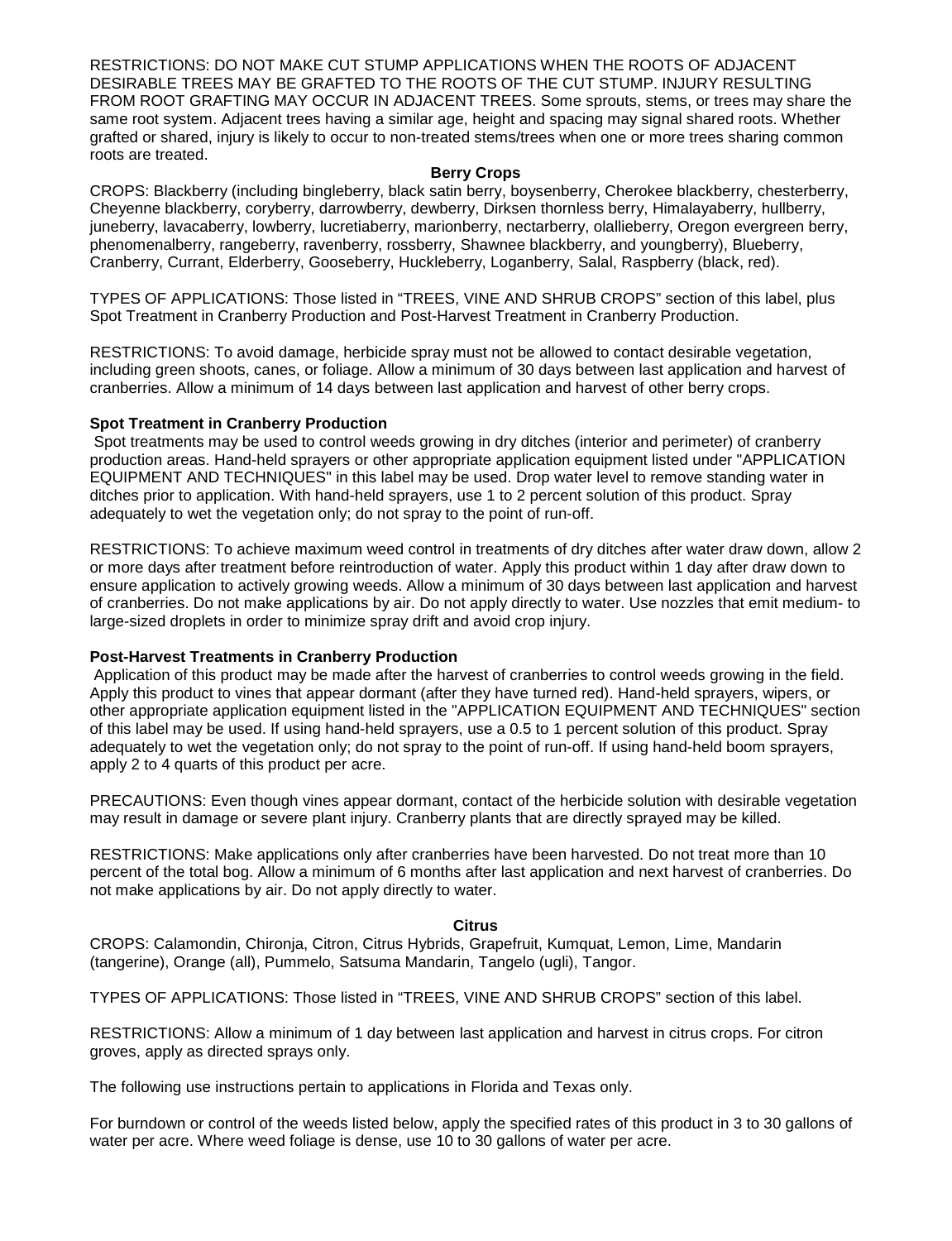For goatweed, apply 2 to 3 quarts of this product in 20 to 30 gallons of water per acre when plants are actively growing. Use 2 quarts per acre when plants are less than 8 inches tall, and 3 quarts per acre when plants are greater than 8 inches tall. If goatweed is greater than 8 inches tall, use of this product in a tank mixture with Krovar<sup>™</sup> I or Karmex<sup>™</sup> may improve weed control.

Refer to the individual product labels for treatment information on specific crops, rates, geographic restrictions and precautionary statements.

| <b>Perennial Weeds</b><br>S= Suppression; $PC =$ Partial control; $B =$ Burndown; $C =$ Control |      |                          |      |      |  |  |
|-------------------------------------------------------------------------------------------------|------|--------------------------|------|------|--|--|
| WEED                                                                                            |      | TOMAHAWK 4 RATE PER ACRE |      |      |  |  |
| <b>SPECIES</b>                                                                                  | 1 QT | 2 QT                     | 3 QT | 5 QT |  |  |
| <b>Bermudagrass</b>                                                                             | в    |                          | PС   | С    |  |  |
| Guineagrass                                                                                     |      |                          |      |      |  |  |
| Texas and Florida Ridge<br><b>Florida Flatwoods</b>                                             | В    | в                        |      |      |  |  |
| Paragrass<br>Torpedograss                                                                       | в    |                          | PС   | С    |  |  |

# **Miscellaneous Tree Food Crops**

CROPS: Cactus (fruit and pads), Palm (heart, leaves), Palm (oil).

TYPES OF APPLICATIONS: Those listed in "TREES, VINE AND SHRUB CROPS" section of this label.

# **Non-Food Tree Crops**

CROPS: Pine, Poplar, Eucalyptus, Christmas trees, and all other non-food tree crops.

TYPES OF APPLICATIONS: Those listed in "TREES, VINE AND SHRUB CROPS" section of this label.

NOTE: unless otherwise directed, this product is not specified for use as an over-the-top broadcast spray in plantations or other labeled tree crops.

#### **Site preparation**

This product may be used for weed control prior to planting non-food tree crops.

PRECAUTIONS: Care must be taken to protect non-target plants during site preparation applications.

#### **Directed Spray, Spot treatment, Wiper Application**

This product may be used as a post-directed spray and spot treatment around established poplar, eucalyptus, Christmas trees and other non-food tree crops.

PRECAUTIONS: Avoid contact of spray, drift or mist of this product with foliage or green bark of established Christmas trees and other pine trees. Desirable plants may be protected from the spray solution by using shields or coverings made of cardboard or other impermeable material.

#### **Pome Fruit**

CROPS: Apple, Crabapple, Loquat, Mayhaw, Pear (including oriental pear), Quince.

TYPES OF APPLICATIONS: Those listed in "TREES, VINE AND SHRUB CROPS" section of this label.

RESTRICTIONS: Allow a minimum of 1 day between last application and harvest in pome crops.

#### **Stone Fruit**

CROPS: Apricot, Cherry (sweet, tart), Nectarine, Olive, Peach, Plum/Prune (all types), Plumcot.

TYPES OF APPLICATIONS: Those listed in "TREES, VINE AND SHRUB CROPS" section of this label. For olive groves, apply only as a directed spray.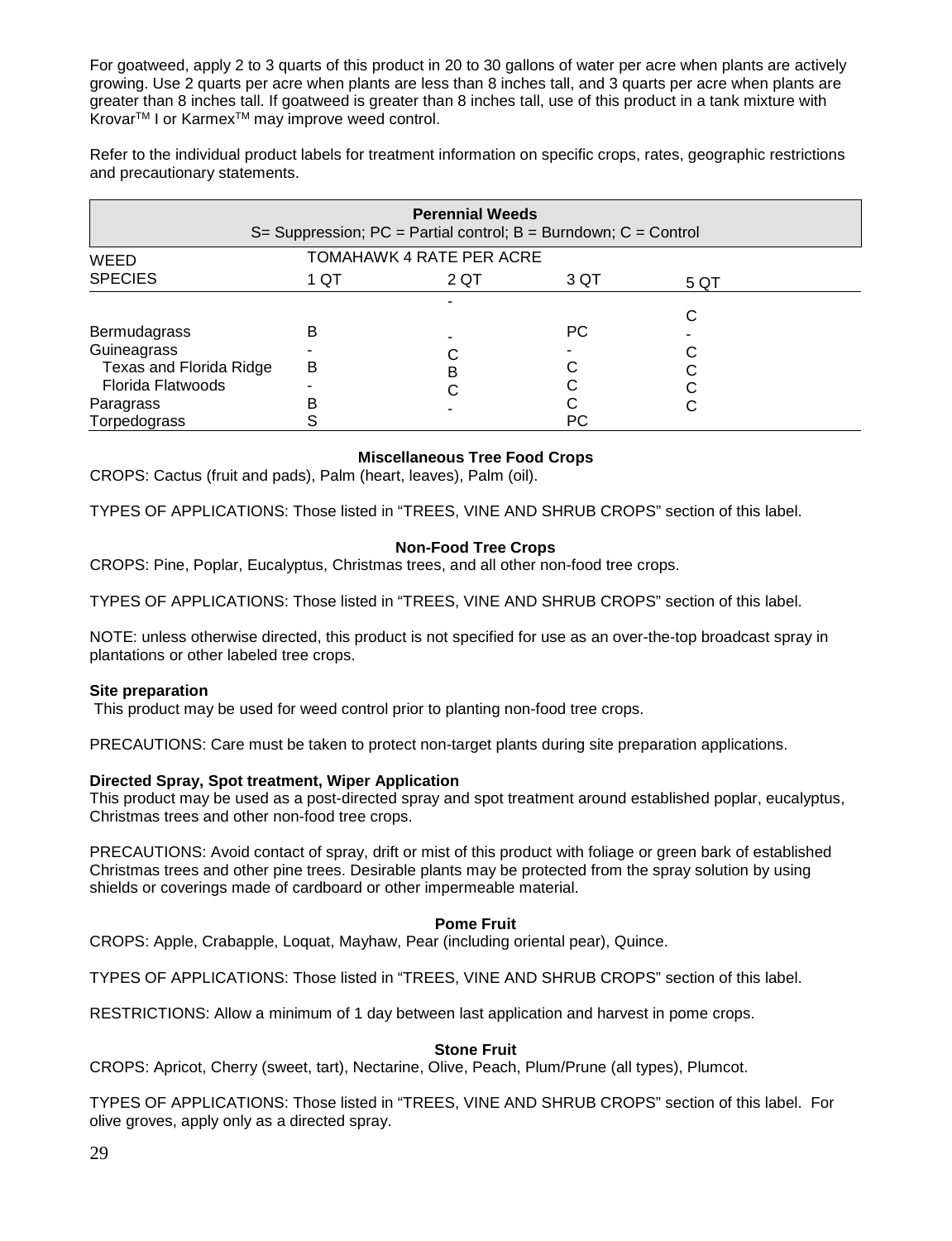RESTRICTIONS: Allow a minimum of 17 days between last application and harvest in stone fruit crops.

Remove suckers and low-hanging limbs at least 10 days prior to application. Avoid applications near trees with recent pruning wounds or other mechanical injury. Apply only near trees that have been planted in the orchard for 2 or more years. USE EXTREME CARE TO ENSURE THAT NO PART OF THE PEACH TREE IS CONTACTED WITH OVERSPRAY OR DRIFT OF THIS PRODUCT.

#### **Tree Nuts**

CROPS: Almond, Beechnut, Betelnut, Brazil nut, Butternut, Cashew, Chestnut, Chinquapin, Coconut, Filbert (hazelnut), Hickory nut, Macadamia, Pecan, Pine nut, Pistachio, Walnut (black, English)

TYPES OF APPLICATIONS: Those listed in "TREES, VINE AND SHRUB CROPS" section of this label.

RESTRICTIONS: Allow a minimum of 3 days between last application and harvest of tree nuts, except coconut. Allow 14 days between application and harvest in coconut.

#### **Tropical and Subtropical Trees and Fruits**

CROPS: Ambarella, Atemoya, Avocado, Banana, Barbados cherry (acerola), Biriba, Blimbe, Breadfruit, Cacao (cocoa) bean, Canistel, Carambola (starfruit), Cherimoya, Coffee, Custard apple, Dates, Durian, Feijoa, Figs, Governor's plum, Guava, Ilama, Imbe, Imbu, Jaboticaba, Jackfruit, Longan, Lychee, Mamey apple, Mango, Mangosteen, Marmaladebox (genip), Mountain papaya, Papaya, Pawpaw, Plantain, Persimmon, Pomegranate, Pulasan, Rambutan, Rose apple, Sapodilla, Sapote (black, mamey, white), Spanish lime, Soursop, Star apple, Sugar apple, Surinam cherry, Tamarind, Tea, Ti (roots and leaves),Wax jambu.

TYPES OF APPLICATIONS: Those listed in "TREES, VINE AND SHRUB CROPS" section of this label, and as described below as a Bananacide (Bananas Only).

RESTRICTIONS: Allow a minimum of 1 day between last application and harvest in banana, guava, papaya, and plantain crops. Allow a minimum of 14 days between last application and harvest for any other tropical or subtropical tree fruit listed. Allow a minimum of 28 days between last application and harvest in coffee crops. In coffee and banana, delay applications 3 months after transplanting to allow the new coffee or banana plant to become established.

#### **Bananacide (Banana Only)**

This product may be used to destroy banana plants infected with the Banana Bunchy Top Virus, as well as noninfected banana plants in order to establish disease free buffers around plantations. Remove all fruit from the plants within the treatment area prior to treatment. Inject 1/25 fluid ounce (1 mL) of this product's concentrate per 2 to 3 inches of pseudostem diameter. Make the injection at least one foot above the ground, except for very small plants, which must be injected vertically into the top. Any subsequent regrowth must also be destroyed. All plants and mats (or units) within a 4-foot radius around a treated mat must be mechanically destroyed.

For control of the Banana Bunchy Top Virus, it is critical that the grower follow a strict control program involving monitoring for diseased plants, spraying to control the aphid vector, and destruction of all infected mats (or units). An infected plant may not show symptoms of the banana bunchy top virus for up to 125 days, therefore it is critical that the entire mat (or unit) containing the diseased plant be destroyed immediately.

RESTRICTIONS: Do not apply more than 1/2 fluid ounce (15 mL) of this product per mat (or unit). Remove all fruit from plants and mats (or units) prior to treatment. Do not harvest any fruit or plant materials from treated mats (or units) following injection. Do not allow livestock to consume treated plant materials. Following transplant of new banana plants into treated areas, allow plants to become established for 3 months before applying this product for weed control.

#### **Vine Crops**

CROPS: Grapes (raisin, table, wine) Hops, Kiwi, Passion fruit.

TYPES OF APPLICATIONS: Those listed in "TREES, VINE AND SHRUB CROPS" section of this label.

Apply this product for weed control only when green shoots, canes or foliage are not in the spray zone.

In the northeast and Great Lakes regions, apply this product to production grape vineyards prior to the end of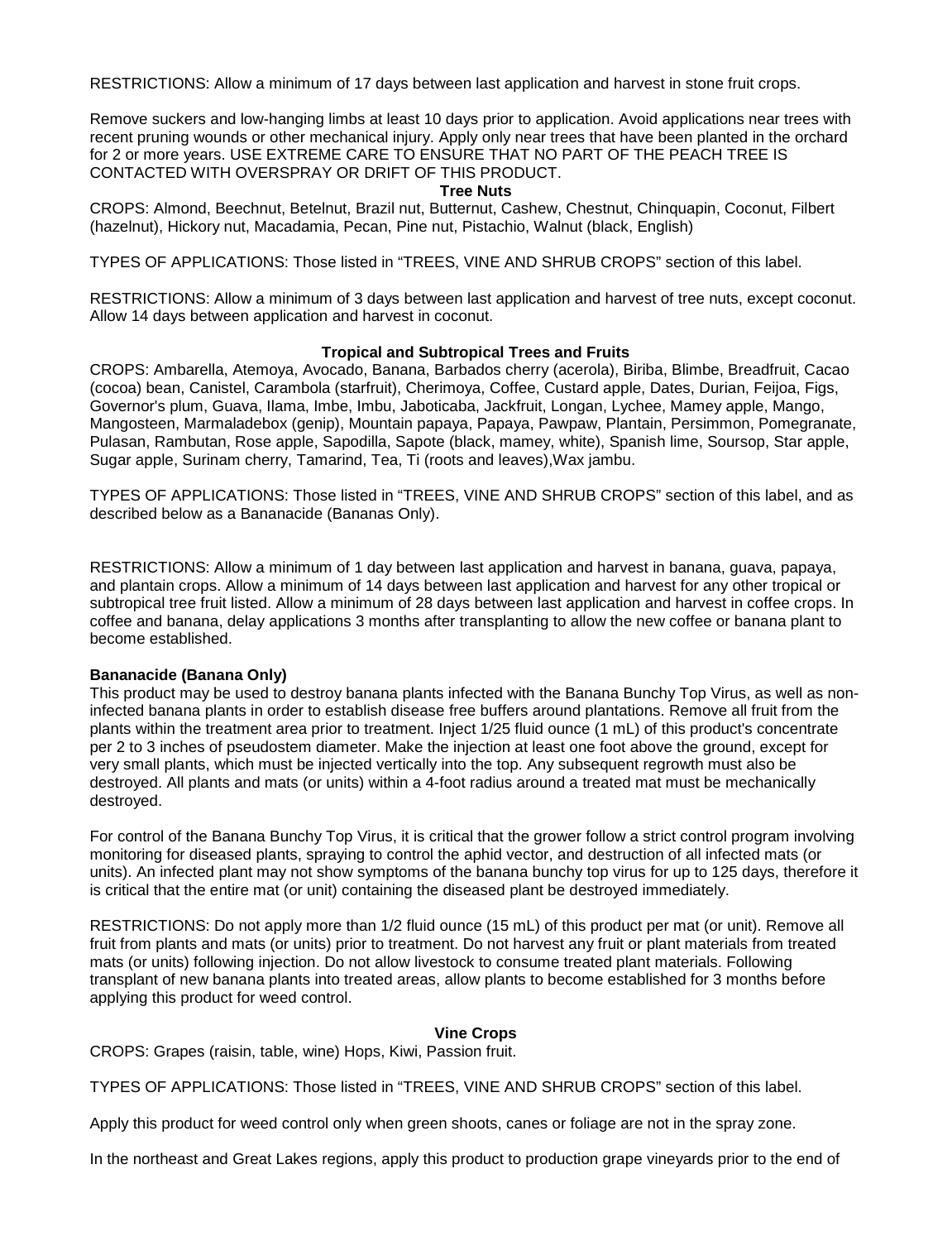the bloom stage of grapes in order to avoid crop injury, or apply using shielded sprayers or wiper equipment.

RESTRICTIONS: Allow a minimum of 14 days between last application and harvest of vine crops. Do not use selective equipment in kiwi.

# **PASTURE GRASSES, FORAGE LEGUMES AND RANGELANDS**

USE INSTRUCTIONS: Refer to the "ANNUAL WEEDS" and "PERRNNIAL WEEDS RATE SECTIONS" of this label for specified rates for specific weeds. When applied as directed, this product will control these annual and perennial grasses and broadleaf weeds. Specified rates of this product specified on this label for the control of tough weeds, or those specified on separate supplemental labeling for this product, supersede rates specified in the "ANNUAL WEEDS", "PERENNIAL WEEDS" and "WOODY BRUSH AND TREES RATE SECTIONS" of this label.

All labeled treatments may be made by aerial equipment where appropriate, provided that the applicator complies with the precautions and restrictions specified on this product's labeling.

#### **Alfalfa, Clover, and Other Forage Legumes**

CROPS: Alfalfa, Clover, Kenaf, Kudzu, Lespedeza, Leucaena, Lupin, Sainfoin, Trefoil, Velvet bean, Vetch (all types).

TYPES OF APPLICATIONS: Preplant, At-Planting, Preemergence, Preharvest (except Kenaf and Leucanea), Spot Treatment, Over-the-Top Wiper Application, Renovation, Stand Removal.

Use directions for alfalfa with the Roundup Ready gene are in the "ROUNDUP READY CROPS" section of this label.

#### **Preplant, At-Planting, Preemergence**

This product may be applied before, during or after planting crops listed in this section. Applications must be made prior to crop emergence.

RESTRICTIONS: Remove domestic livestock before application. The crop may be fed or grazed as soon as it reaches sufficient maturity.

# **Preharvest (Except Kenaf and Leucanea)**

This product may be used in declining alfalfa stands or any stand of alfalfa where crop destruction is acceptable. This product will control annual or perennial weeds, including quackgrass, when applied prior to crop harvest. Applications may be made at any time of the year. For control of quackgrass, apply in the spring, late summer or fall when quackgrass is actively growing. Treatments for quackgrass must be followed by deep tillage for complete control.

PRECAUTIONS: This application may destroy the alfalfa stand and may severely injure or destroy other labeled crops such as clover. Preharvest application is not specified for alfalfa grown for seed, as a reduction in germination or vigor may result.

RESTRICTIONS: Make only one application to an existing stand of crop per year. The treated crop and weeds can be harvested and fed to livestock according to the application rates and intervals defined below.

|                          | Maximum single preharvest<br>application rate (per acre) | Minimum interval between<br>application and harvest or<br>livestock grazing |
|--------------------------|----------------------------------------------------------|-----------------------------------------------------------------------------|
| Alfalfa                  | 2 quarts                                                 | 36 hours                                                                    |
| All other legumes listed | 3 pints                                                  | 3 days                                                                      |

# **Spot Treatment, Over-the-Top Wiper Application**

This product may be applied as a spot treatment or over the top of crops listed in this section with wiper applicators. For wipers, see "Wiper Applicators" in the "APPLICATION EQUIPMENT AND TECHNIQUES" section of this label. Applications may be made in the same area at 30-day intervals.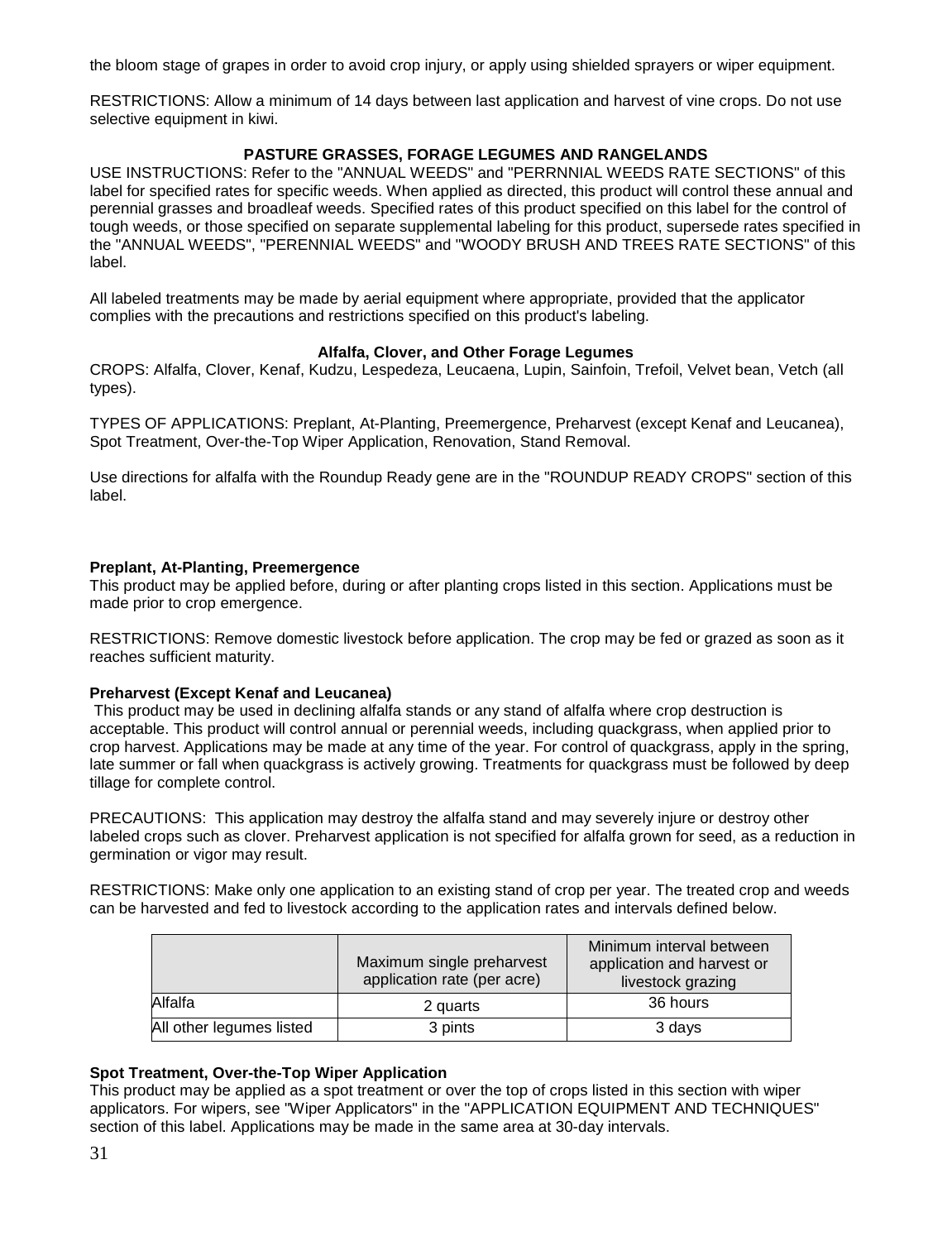RESTRICTIONS: For spot treatment and wiper applications, apply in areas where the movement of domestic livestock can be controlled. No more than 10 percent of the total field area must be treated at one time. Remove domestic livestock before application and wait 3 days after application before grazing livestock or harvesting.

# **Renovation, Stand Removal**

This product may be applied as a broadcast spray to remove established stands of alfalfa, clover, and other forage legumes listed on this label. If the crop is to be grazed or harvested for feed, use up to a maximum of 2 quarts per acre in alfalfa and up to 3 pints per acre in other labeled legumes. For complete removal of established stands of clover, it may be necessary to use treatment rates greater than this, as listed in the "PERENNIAL WEEDS RATE SECTION" of this label.

RESTRICTIONS: For applications up to 2 quarts per acre for alfalfa or 3 pints per acre for all other forage legumes, remove domestic livestock before application, follow the minimum harvest or grazing intervals in the table above under Preharvest in this section. For treatment rates above these levels, do not graze or harvest treated foliage for livestock feed or allow grazing. Crops listed in this label may be planted into the treated area at any time; for all other crops, wait 30 days or more between application and planting.

# **Conservation Reserve Program (CRP)**

TYPES OF APPLICATIONS: Renovation (Rotating Out Of CRP), Site Preparation, Postemergence Weed Control in Dormant CRP Grasses, Over-the-Top Wiper Application.

# **Renovation (Rotating Out of CRP), Site Preparation**

This product may be used to prepare CRP land for crop production. Refer to Federal, state or local use guides for CRP renovation directions.

RESTRICTIONS: Crops listed on this label may be planted into the treated area at any time; for any other crop, wait at least 30 days between application and planting.

# **Postemergence Weed Control in Dormant CRP Grasses, Over-the-Top Wiper Application**

Apply this product to suppress competitive growth and seed production of undesirable vegetation on CRP land. Applications may be made using wiper applicators to control tall weeds or as a broadcast or spot treatment to dormant CRP grasses. For selective applications with broadcast spray equipment, apply 12 to 16 fluid ounces of this product per acre in early spring before desirable CRP grasses, such as crested and tall wheatgrass, break dormancy and initiate green growth. Late fall applications can be made after desirable perennial grasses have reached dormancy.

PRECAUTIONS: Some stunting of CRP perennial grasses will occur if broadcast applications are made when plants are not dormant.

RESTRICTIONS: No waiting period is required between application and grazing or harvesting for feed. Do not apply more than 3 quarts per acre per year onto CRP land.

#### **Grass Seed or Sod Production**

CROPS: Any grass (*Gramineae* family) except Corn, Sorghum, Sugarcane and those listed in the "CEREAL AND GRAIN CROPS" section of this label.

TYPES OF APPLICATIONS: Preplant, At-Planting, Preemergence, Renovation, Removal of Established Stands, Site Preparation, Shielded Sprayers, Over-the-Top Wiper Application, Spot Treatment, Creating Rows in Annual Ryegrass.

# **Preplant, At-Planting, Preemergence, Renovation, Removal of Established Stands, Site Preparation**

This product controls most existing vegetation prior to renovating turf or forage grass seed areas or establishing turf grass grown for sod. It may be used to destroy undesirable grass vegetation when production fields are converted to alternate species or crops. Make applications before, during, or after planting or for renovation. For maximum control of existing vegetation, delay planting to determine if any regrowth from escaped underground plant parts occurs. Where existing vegetation is growing under mowed turf management, apply this product after omitting at least one regular mowing to allow sufficient growth for good interception of the herbicide spray. Where repeat treatments are necessary, sufficient regrowth must be attained prior to application. For warmseason grasses, such as Bermudagrass, summer or fall applications provide best control. Broadcast equipment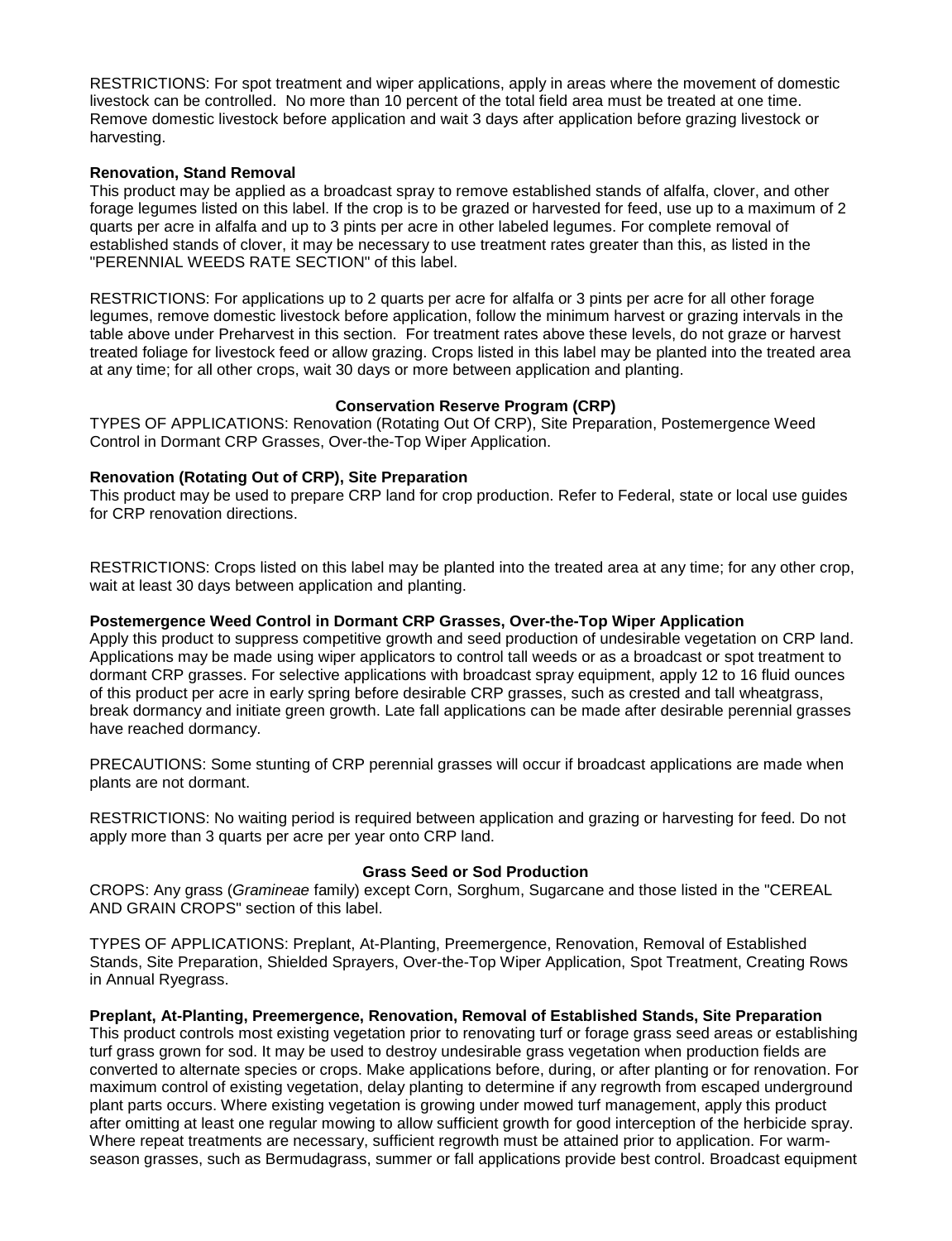may be used to control sod remnants or other unwanted vegetation after sod is harvested. Application rates of up to 5 quarts per acre may be used to totally remove established stands of tough to kill grass species.

RESTRICTIONS: Do not disturb soil or underground plant parts before treatment. Tillage or renovation techniques such as vertical mowing, coring or slicing must be delayed for 7 days after application to allow proper translocation into underground plant parts. If application rates total 3 quarts per acre or less, no waiting period between treatment and feeding or livestock grazing is required. if the rate is greater than 3 quarts per acre, remove domestic livestock before application and wait 8 weeks after application before grazing or harvesting. For any crop not listed for treatment in this label, applications must be made at least 30 days prior to planting. Applications must be made prior to the crop emergence in order to avoid crop injury.

#### **Shielded Sprayers**

Apply 1 to 3 quarts of this product as a broadcast spray in 10 to 20 gallons of water per acre to control weeds between grass seed rows. Uniform planting in straight rows aid in shielded sprayer applications. Best results are obtained when the grass seed crop is small enough to easily pass by or through the protective shields. See additional instructions on the use of shielded sprayers in the "APPLICATION EQUIPMENT AND TECHNIQUES" section.

PRECAUTIONS: Droplets, mist, foam or splatter of the herbicide solution settling onto desirable vegetation may result in discoloration, stunting or destruction. To the extent permitted by law, such damage shall be the sole responsibility of the applicator.

#### **Over-the-Top Wiper Application**

This product may be applied over the top of desirable grasses using wiper applicators for the control of tall weeds. See additional instructions on the use of wiper applicators in the "APPLICATION EQUIPMENT AND TECHNIQUES" section.

PRECAUTIONS: Droplets, mist, foam or splatter of the herbicide solution settling onto desirable vegetation may result in discoloration, stunting or destruction. To the extent permitted by law, such damage shall be the sole responsibility of the applicator.

#### **Spot Treatment**

Apply a l to 1.5 percent solution of this product using hand-held spray equipment to control weeds within established vegetation prior to heading of grasses grown for seed. Hand-held equipment may also be used to control sod remnants or other unwanted vegetation after sod is harvested.

PRECAUTIONS: Crop sprayed in treated area will be killed. Take care not to spray or allow spray to drift outside the target area to avoid unwanted crop destruction.

RESTRICTIONS: Apply this product prior to heading of grasses. Do not treat more than 10 percent of the total field area.

#### **Creating Rows in Annual Ryegrass**

Apply 16 to 32 fluid ounces of this product per acre. Best results are obtained when applications are made before ryegrass reaches 6 inches in height. Use the higher rate when the ryegrass is greater than 6 inches in height. Set nozzle heights to allow the establishment of the desired row spacing. Use of low-pressure nozzles, or drop nozzles designed to target the application over a narrow band are specified.

PRECAUTIONS: Take care not to spray or allow droplets, spray fines, or drift to settle outside the treatment area to avoid unwanted crop destruction.

Grower assumes all responsibility for crop losses from misapplication of this product.

#### **Pastures**

CROPS: Any grass (Gramineae family) except Corn, Sorghum, Sugarcane and those listed in the "CEREAL AND GRAIN CROPS" section of this label, including Bahiagrass, Bermudagrass, Bluegrass, Bromegrass, Fescue, Guineagrass, Kikuya grass, Orchardgrass, Pangola grass, Ryegrass, Timothy, Wheatgrass.

TYPES OF APPLICATIONS: Preplant, Preemergence, Pasture Renovation, Spot Treatment, Over-the-Top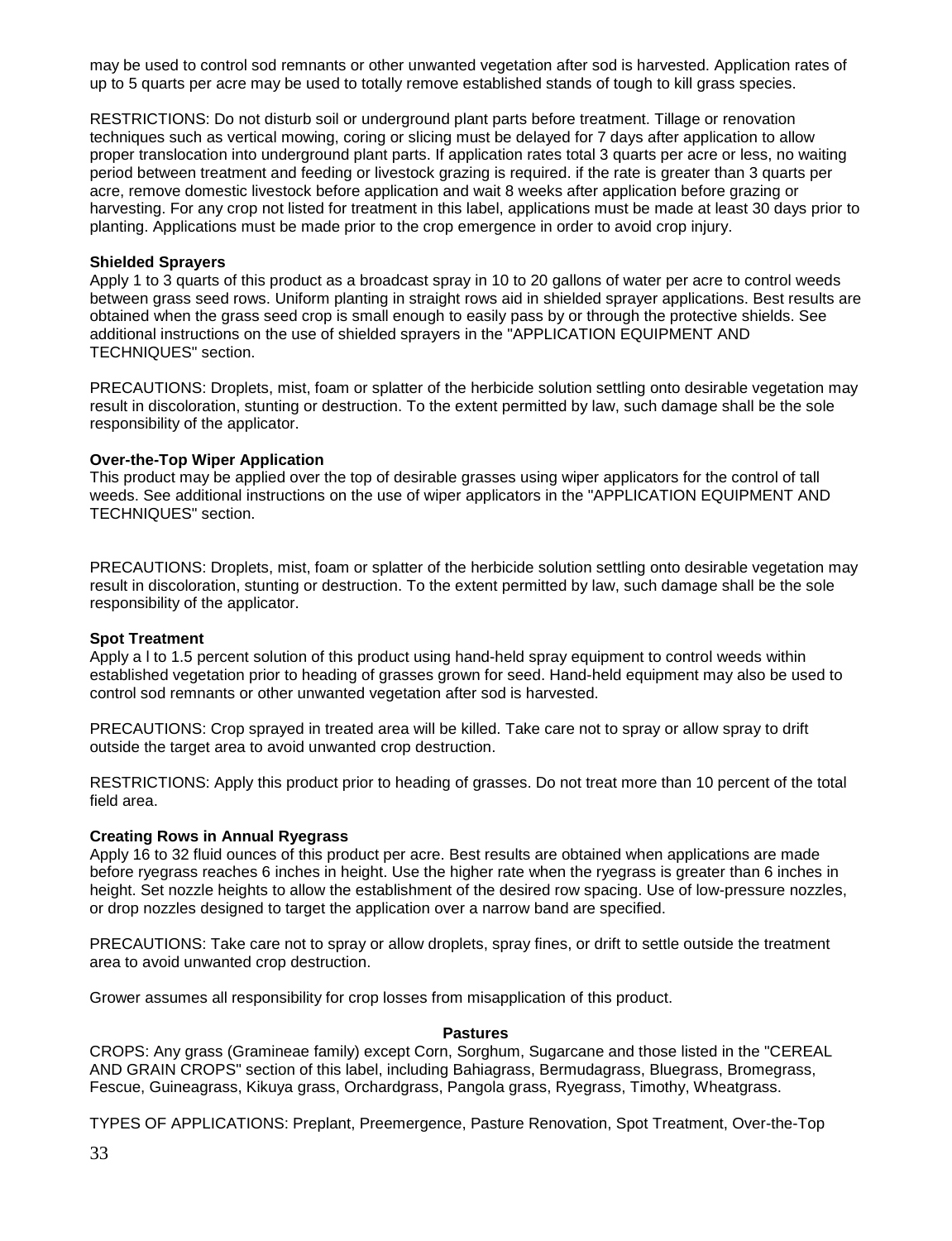Wiper Application, Postemergence Weed Control (Broadcast Treatments).

# **Preplant, Preemergence, Pasture Renovation**

This product may be applied for weed control prior to planting or emergence of forage grasses. This product may also be used to control perennial pasture species listed on this label prior to re-planting. RESTRICTIONS: If application rates total 3 quarts per acre or less, no waiting period between treatment and feeding or livestock grazing is required. If the rate is greater than 3 quarts per acre, remove domestic livestock before application and wait 8 weeks after application before grazing or harvesting. Crops listed on this label may be planted into the treated area at any time; all other crops may be planted 30 days after application.

# **Spot Treatment, Over-the-Top Wiper Application**

This product may be applied in pastures as a spot treatment or over the top of desired grasses using wiper applicators to control tall weeds. Applications may be repeated in the same area at 30-day intervals. See additional instructions on the use of wiper applicators in the "APPLICATION EQUIPMENT AND TECHNIQUES" section.

RESTRICTIONS: For spot treatment and wiper application methods using rates of 3 quarts of this product per acre or less, the entire field or any portion of it may be treated. When spot treatments or wiper applications are made using rates above 3 quarts of this product per acre, no more than 10 percent of the field may be treated at any one time. To achieve maximum performance, remove domestic livestock before application and wait 7 days after application before grazing or harvesting for feed.

# **Postemergence Weed Control (Broadcast Treatments)**

This product may be applied to pastures to suppress competitive growth and seed production of annual weeds and undesirable vegetation. For selective applications with broadcast spray equipment, apply 12 to 16 fluid ounces of this product per acre in early spring before desirable perennial grasses break dormancy and initiate green growth. Late fall applications can be made after perennial grasses have reached dormancy.

PRECAUTIONS: Some stunting of perennial grasses will occur if broadcast applications are made when plants are not dormant. Use of higher application rates will cause stand reductions.

RESTRICTIONS: No waiting period is required between application and grazing or harvesting for feed. Do not apply more than 3 quarts per acre per year onto pasture grasses except for renovation use described above in this section. If replanting is needed due to severe stand reduction, wait at least 30 days after treatment prior to planting any crop not listed on this label.

#### **Rangelands**

#### TYPES OF APPLICATIONS: Postemergence.

This product will control or suppress many annual weeds growing in perennial cool and warm-season grass rangelands.

Preventing viable seed production is key to the successful control and invasion of annual grassy weeds in rangelands. Follow-up applications in sequential years should eliminate most of the viable seeds.

Grazing of treated areas must be delayed to encourage growth of desirable perennials. Allowing desirable perennials to flower and reseed in the treated area will encourage successful transition.

Apply 12 to 16 fluid ounces of this product to control or suppress many weeds, including downy brome, cheatgrass, cereal rye and jointed goatgrass in rangelands. Apply when most mature brome plants are in early flower and before the plants, including seedheads, turn color. Allowing for secondary weed flushes to occur in the spring following rain events further depletes the seed reserve and encourages perennial grass conversion on weedy sites. Fall applications are specified where spring moisture is usually limited and fall germination allows for good weed growth.

For medusahead, apply 16 fluid ounces of this product at the 3-leaf stage. Delaying applications beyond this stage will result in reduced or unacceptable control. Fire may be useful in eliminating the thatch layer produced by slow decaying culms prior to application. Allow new growth to occur before spraying after a bum. Repeat applications in subsequent years may be necessary to eliminate the seedbank before reestablishing desirable perennial grasses in medusahead-dominated rangelands.

PRECAUTIONS: Slight discoloration of the desirable grasses may occur, but they will regreen and regrow under moist soil conditions as effects of this product wear off.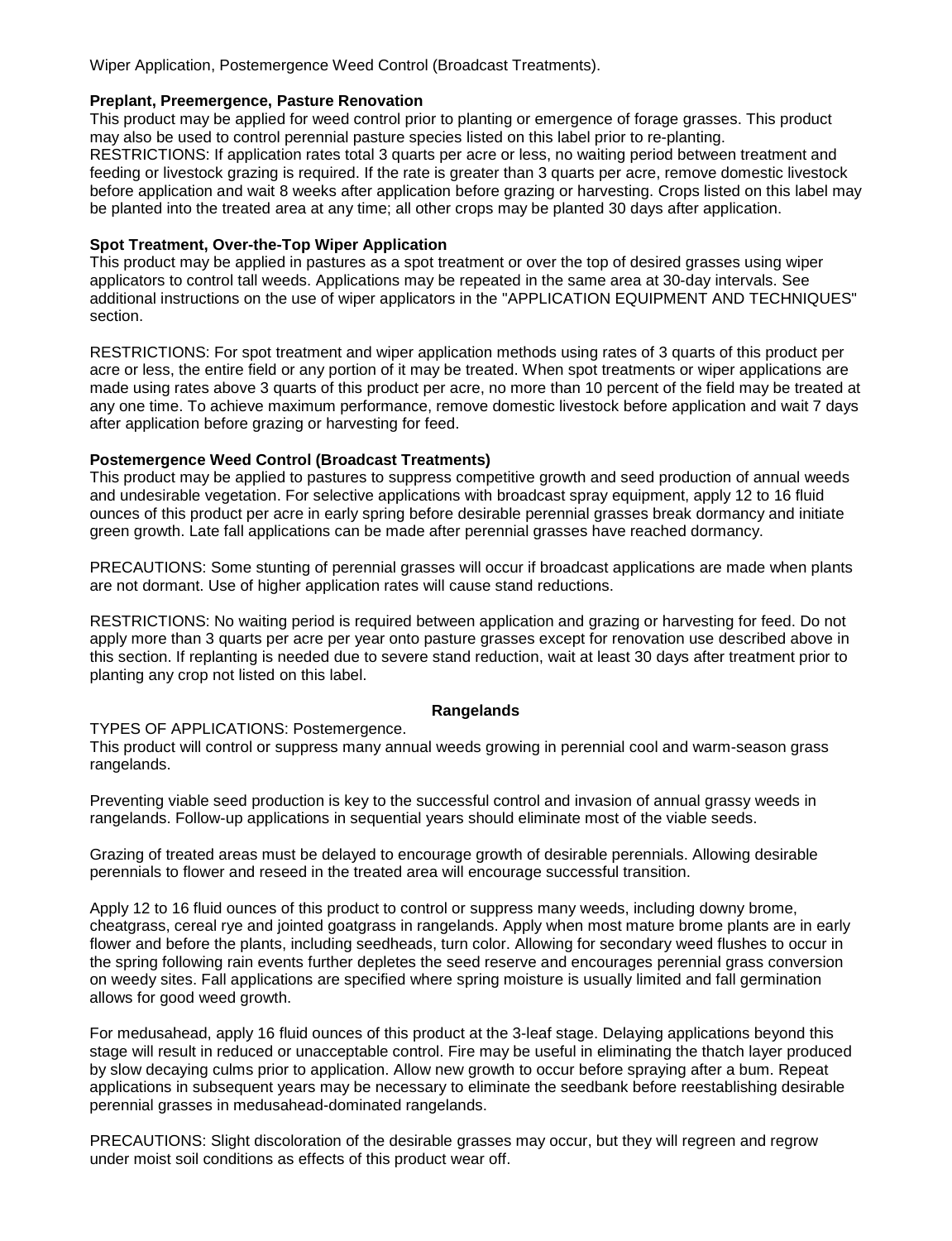RESTRICTIONS: Do not use ammonium sulfate when spraying rangeland grasses with this product. No waiting period between treatment and feeding or livestock grazing is required. Do not apply more than 3 quarts of this product per acre per year.

# **ROUNDUP READY CROPS**

**Roundup Ready crops contain a patented gene that provides tolerance to Glyphosate, the active ingredient in this product. Applying this product to crops that are not Roundup Ready will result in severe crop injury or destruction and yield loss. Avoid contact with foliage, green stems, or fruit of crops, or any desirable plants that do not contain a Roundup Ready gene, since severe plant injury or destruction will result.** 

#### **Information on Roundup Ready crops may be obtained from your seed supplier.**

The following instructions or those published separately on supplemental labeling for this product include all applications of this product that can be made onto the specified Roundup Ready crops during the complete cropping season.

DO NOT combine these treatment instructions with those for crops in the "ANNUAL AND PERENNIAL CROPS (ALPHABETICAL)" section of this label that do not contain the Roundup Ready gene. THIS PRODUCT MAY ONLY BE USED FOR POSTEMERGENCE (IN-CROP) APPLICATION ONLY ON CROPS DESIGNATED AS CONTAINING THE ROUNDUP READY GENE.

**Sprayer Preparation:** It is important that sprayer and mixing equipment be clean and free of pesticide residue before making applications of this product. Follow the cleaning procedures specified on the label of the product(s) previously used. THOROUGHLY CLEAN THE SPRAY TANK AND ALL LINES AND FILTERS TO ELIMINATE POTENTIAL CONTAMINATION FROM OTHER HERBICIDES PRIOR TO MIXING AND APPLYING THIS PRODUCT.

**For ground broadcast applications:** Apply this product in 5 to 20 gallons of spray solution per acre. Carefully select proper nozzle and spray pressure to avoid spraying a fine mist. For best results with ground application equipment, use flat spray nozzles. Check for even distribution of spray droplets.

**For aerial applications**: All labeled treatments may be made by aerial equipment where appropriate, provided that the applicator complies with the precautions and restrictions specified on this product's labeling, in particular in the "Aerial Equipment" section. Apply this product in 3 to 15 gallons of water per acre. See the "APPLICATION EQUIPMENT AND TECHNIQUES" section of this label for procedures to avoid spray drift that may cause injury to any vegetation not intended for treatment. Use of appropriate buffer zones will help prevent injury to adjacent vegetation.

ATTENTION: AVOID DRIFT. EXTREME CARE MUST BE USED WHEN APPLYING THIS PRODUCT TO PREVENT INJURY TO DESIRABLE PLANTS AND CROPS WHICH DO NOT CONTAIN THE ROUNDUP READY GENE.

TANK MIXTURE: Tank mixtures with other herbicides, insecticides, fungicides, micronutrients or foliar fertilizers may result in reduced weed control or crop injury and are NOT specified for applications of this product over the top of Roundup Ready crops unless otherwise noted in this product label, or in separate supplemental labeling.

Unless otherwise directed, nonionic surfactant maybe added to the spray solution for applications to Roundup Ready crops. The addition of certain surfactants to this product may result in some crop response including leaf necrosis, leaf chlorosis or leaf speckling due to the surfactant added to the spray mixture. Read and carefully observe cautionary statements and other information appearing on the surfactant label.

Ammonium sulfate may be mixed with this product for applications to Roundup Ready crops. Refer to the "MIXING" section for instructions on the use of ammonium sulfate. Ensure that ammonium sulfate is completely dissolved in the spray tank before adding herbicides. Thoroughly rinse the spray system with clean water after use to reduce corrosion.

NOTE: The following instructions are based on a clean start at planting by using a burndown application or tillage to control existing weeds before crop emergence. In no-till and stale seedbed systems, a preplant burndown treatment of this product is specified to control existing weeds prior to crop emergence. Some weeds,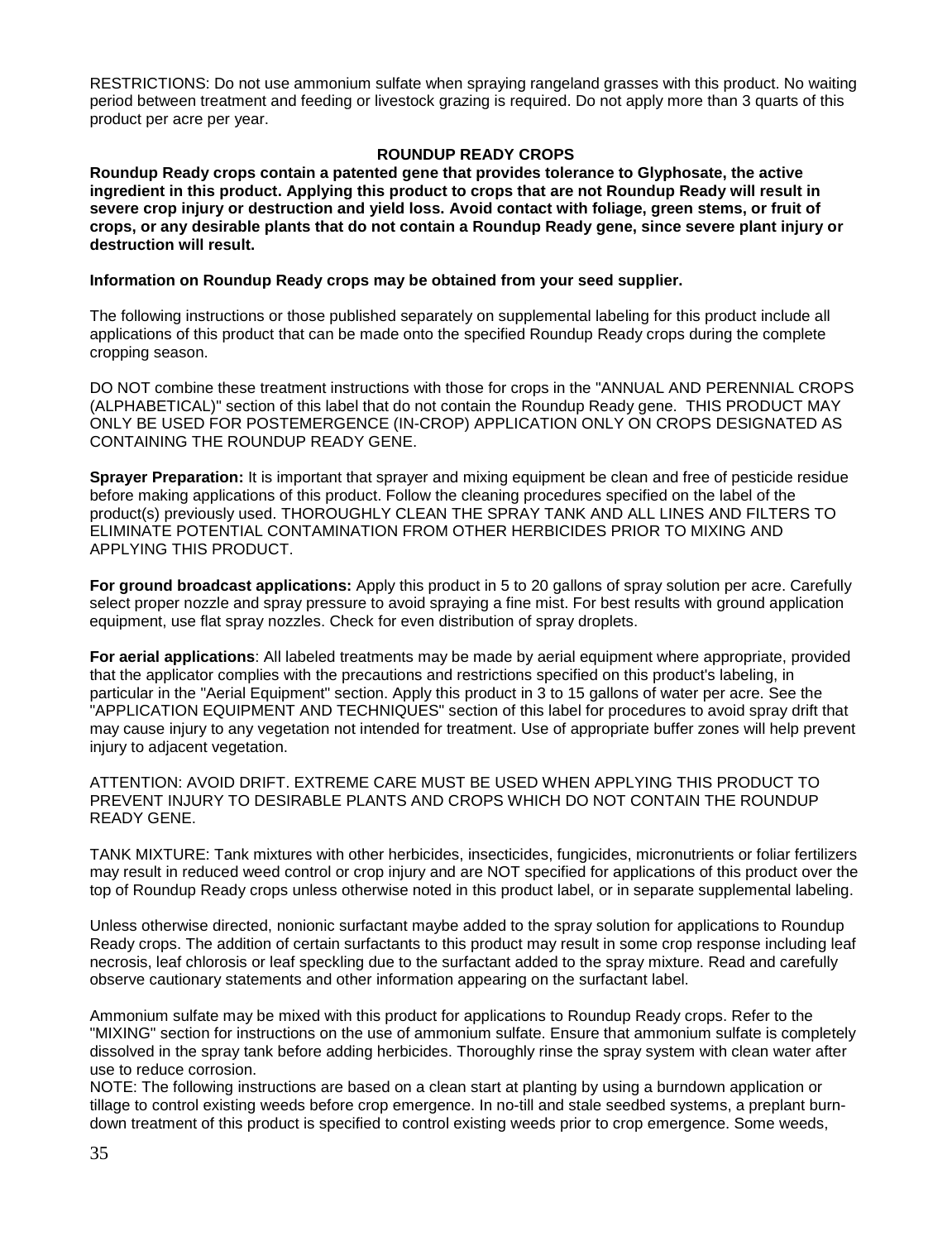such as black nightshade, broadleaf signalgrass, sicklepod, Texas panicum, sandbur, annual morningglory, woolly cupgrass, shattercane, wild proso millet, burcumber, and giant ragweed with multiple germination times, or suppressed (stunted) weeds may require a second application of this product for complete control. The second application must be made after some regrowth has occurred and at least 10 days after a previous application of this product.

Rates of this product specified in the following sections, or in separate supplemental labeling for this product on the control of tough weeds, supersede the rates specified in the "ANNUAL WEEDS RATE SECTION" and the "PERENNIAL WEEDS RATE SECTION" of this label.

# **Roundup Ready Alfalfa**

TYPES OF APPLICATIONS: Preplant, At-planting, Preemergence, Postemergence (In-crop).

USE INTRUCTIONS: Refer to the following table for the maximum application rates of this product.

| <b>Maximum Application Rates</b>                                                                 |                   |  |
|--------------------------------------------------------------------------------------------------|-------------------|--|
| Combined total per year for all applications, including Preplant<br>during year of establishment | 8 quarts per acre |  |
| Combined total per year for In-crop applications for newly<br>established and established stands | 6 quarts per acre |  |
| Preplant, At-planting and Preemergence single applications                                       | 2 quarts per acre |  |

See the "PRECAUTIONS" AND "RESTRICTIONS" sections under the "ROUNDUP READY CROPS" heading of this label for instructions for use of this product in Roundup Ready crops. See the "USE INFORMATION" section of this label for more information on "Annual Maximum Application Rates."

# **Preplant, At-Planting, Preemergence**

This product may be applied before, during or after planting alfalfa with a Roundup Ready gene, up to a maximum of 2 quarts per acre.

#### **Postemergence (In-crop)**

Applications of this product may be made over the top of Roundup Ready alfalfa (in-crop) from emergence to 5 days prior to harvest. To maximize crop yield and quality potential, applications of this product must be made after weeds have emerged but before alfalfa growth or re-growth interferes with spray coverage of the target weeds.

Refer to the "ANNUAL WEEDS RATE SECTION" and "PERENNIAL WEEDS RATE SECTION" in this label for rate directions for specific weeds. When applied as directed, this product will control these annual and perennial grasses and broadleaf weeds. In addition to those weeds listed in these sections, this product will suppress the parasitic weed Dodder (*Cuscuta* spp) in Roundup Ready alfalfa. Repeat applications may be necessary for complete control.

**New Stand Establishment (Seeding Year) -** Due to the biology and breeding constraints of alfalfa, up to 10% of the seedlings may not contain a Roundup Ready gene and will not survive after the first application of this product. To eliminate the undesirable effects of stand gaps created by this loss of plants, a single application of this product per acre must be applied at or before the 4-trifoliate growth stage. Refer to the following tables for maximum in-crop application rates during stand establishment (seeding year).

| <b>NEW STAND ESTABLISHMENT (Seeding Year)</b><br><b>Application Rates</b> |                         |  |  |
|---------------------------------------------------------------------------|-------------------------|--|--|
| <b>Prior to First Cutting</b>                                             |                         |  |  |
| From emergence up to 4 trifoliate leaves                                  | 1 to 2 quarts per acre  |  |  |
| From 5 trifoliate leaves up to 5 days before first cutting                | Up to 2 quarts per acre |  |  |
| <b>After First Cutting</b>                                                |                         |  |  |
| In-crop application, per cutting, up to 5 days before cutting             | Up to 2 quarts per acre |  |  |

**Established Stands (Non-Seeding Year)-** Refer to the following table for directions and maximum application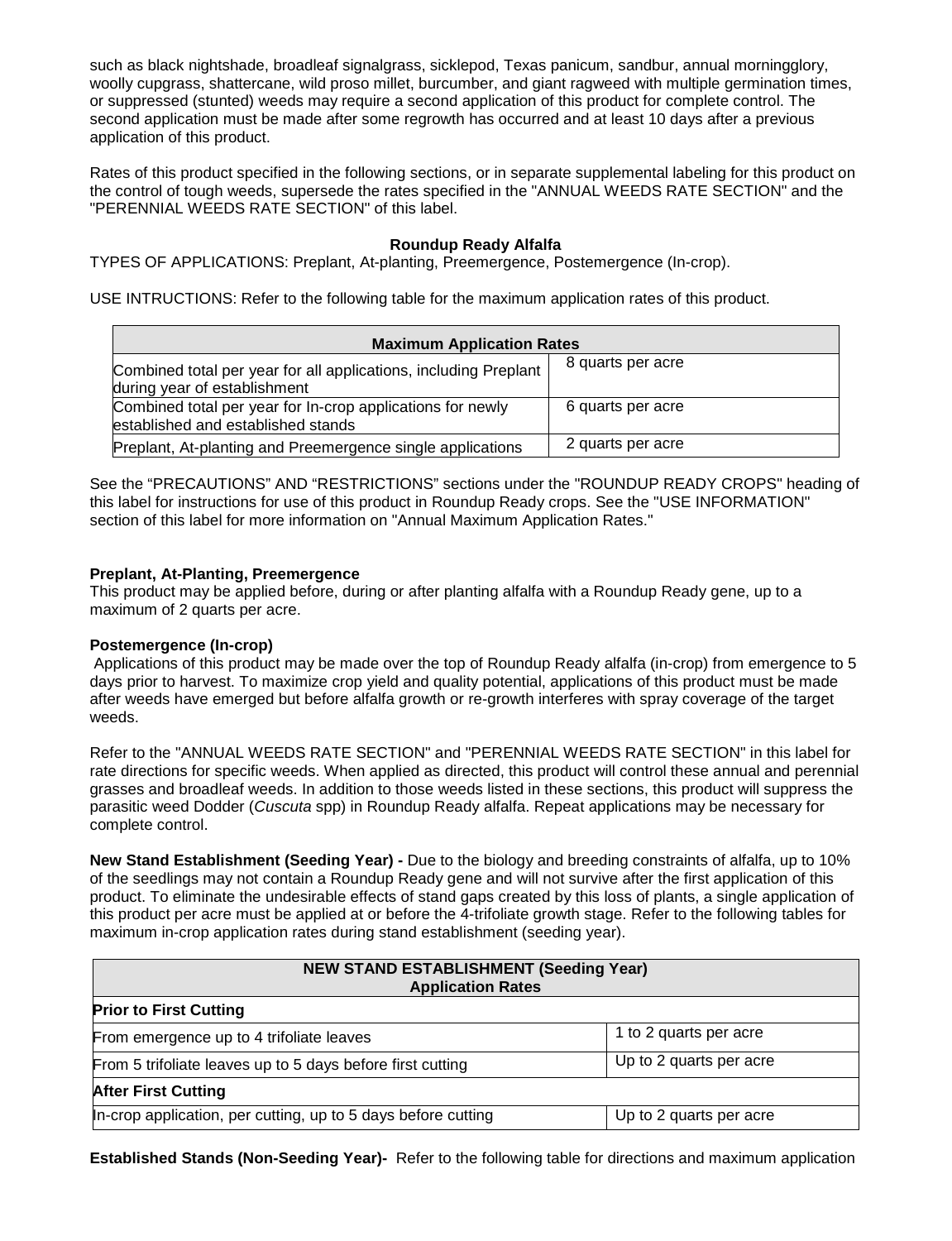rates for in-crop applications to established stands of alfalfa (non-seeding year).

| <b>ESTABLISHMENT STANDS (Non-Seeding Year)</b><br><b>Application Rates</b> |                         |
|----------------------------------------------------------------------------|-------------------------|
| In-crop application, per cutting, up to 5 days before cutting              | Up to 2 quarts per acre |

RESTRICTIONS: Where Roundup Ready alfalfa is grown with a companion or cover crop, or is overseeded with a second species, in-crop (over-the-top) applications of this product will eliminate the non-Roundup Ready species. Any single in-crop application of this product must not exceed 2 quarts per acre. Sequential applications of this product must be at least 7 days apart. The combined total per year for all in-crop applications in both newly established (seeding year) and established stands (non-seeding year) must not exceed 6 quarts per acre. Remove domestic livestock before application. Wait a minimum of 5 days after application before grazing, cutting and feeding of forage and hay.

PRECAUTIONS: Tank mixtures of this product with other herbicides, insecticides, or fungicides may result in crop injury or reduced weed control.

RESTRICTIONS: Do not apply to frozen or snow covered ground.

# **Roundup Ready Canola (Spring)**

Roundup Ready spring canola is defined as those Roundup Ready canola varieties that are seeded in the spring and harvested in the fall and do not enter a winter dormancy period.

TYPES OF APPLICATIONS: Preplant, At-Planting, Preemergence, Postemergence (In-crop).

| <b>Maximum Application Rates</b>                                    |                   |
|---------------------------------------------------------------------|-------------------|
|                                                                     | 2 quarts per acre |
| The total of all Preplant, At-planting, Preemergence applications   |                   |
|                                                                     | 1 quart per acre  |
| The total of all in-crop application from emergence to 6-leaf stage |                   |

See the "PRECAUTIONS" AND "RESTRICTIONS" sections under the "ROUNDUP READY CROPS" heading of this label for instructions for use of this product in Roundup Ready crops. See the "USE INFORMATION" section of this label for more information on "Annual Maximum Application Rates."

# **Preplant, At-planting, Preemergence**

This product may be applied before, during or after planting, up to a maximum of 2 quarts per acre.

# **Postemergence (In-crop)**

Apply this product postemergence to Roundup Ready spring canola from emergence through the 6-leaf stage of development. Applications made during bolting or flowering may result in crop injury and yield loss. To maximize yield potential, make applications early to eliminate competing weeds. .

**Single Application** - Apply 16 to 24 fluid ounces per acre no later than the 6-leaf stage for the control of annual weeds. Avoid overlapping applications that may result in temporary yellowing, delayed flowering, and or growth reduction. Similar crop injury may result when applications of more than 16 fluid ounces per acre are applied after the 4-leaf stage.

**Sequential Application** - Apply 16 fluid ounces per acre to 1 to 3 leaf canola followed by a sequential application at a minimum interval of 10 days, but no later than the 6-leaf stage. Sequential applications are specified for early emerging annual weeds and perennial weeds such as Canada thistle and quackgrass, or when multiple application times are needed for adequate weed control.

RESTRICTIONS: No more than two in-crop (over-the-top) broadcast applications may be made from crop emergence through the 6-leaf stage of development and the total in-crop application must not exceed 32 fluid ounces per acre. Allow a minimum of 60 days between last application and canola harvest.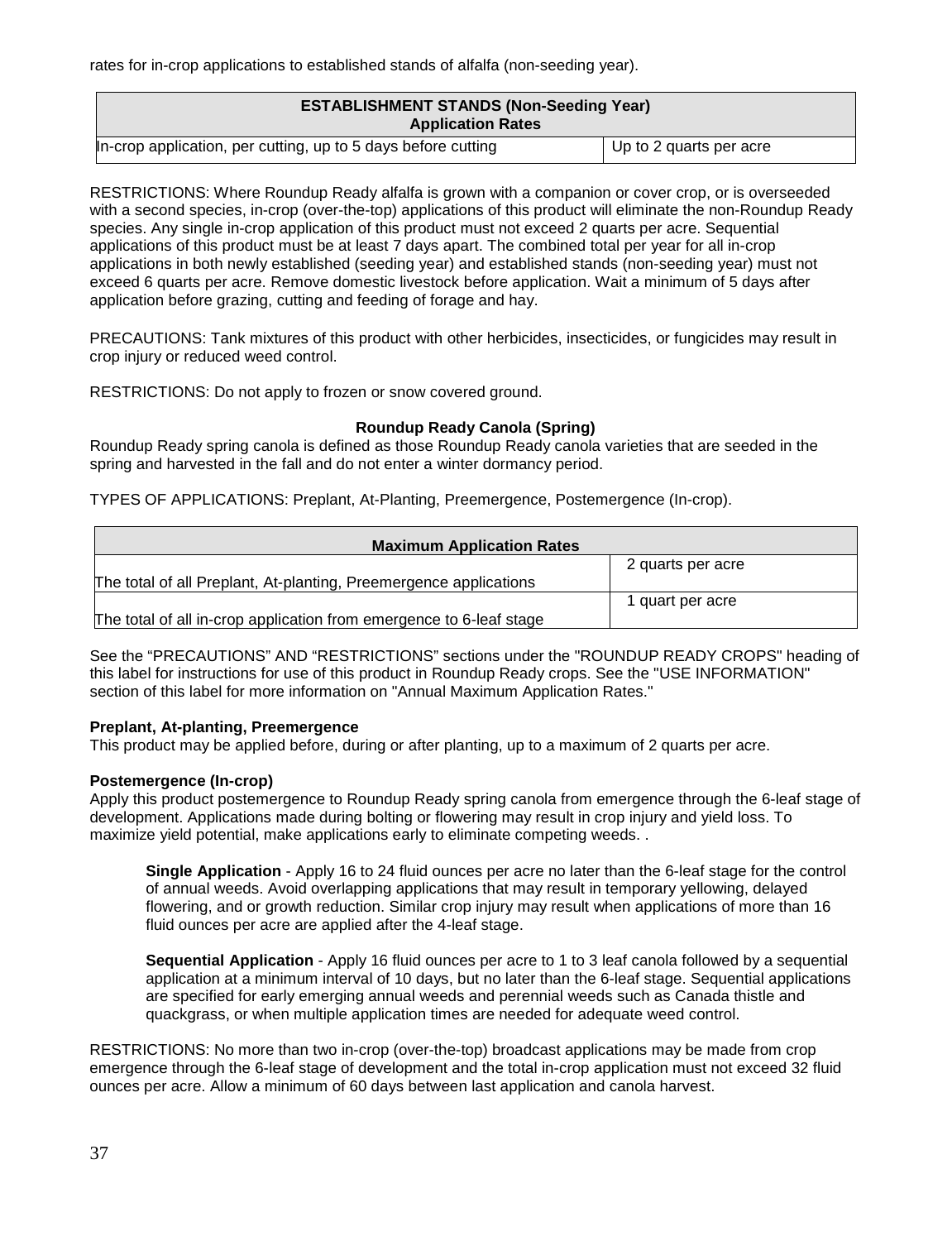# **Roundup Ready Canola (Winter)**

Roundup Ready Winter Canola is defined as those Roundup Ready canola varieties that are seeded in early fall and harvested the following spring or summer. Winter canola varieties are intended to enter a cold period dormancy in the winter.

TYPES OF APPLICATIONS: Preplant, At-Planting, Preemergence, Postemergence (In-crop).

| <b>Maximum Application Rates</b>                                                  |                   |
|-----------------------------------------------------------------------------------|-------------------|
|                                                                                   | 2 quarts per acre |
| The total of all Preplant, At-planting, Preemergence applications                 |                   |
| The total of all In-crop application from emergence to canopy closure or prior to | 2 quarts per acre |
| bolting in the spring stage                                                       |                   |

See the "PRECAUTIONS" AND "RESTRICTIONS" sections under the "ROUNDUP READY CROPS" heading of this label for instructions for use of this product in Roundup Ready crops. See the "USE INFORMATION" section of this label for more information on "Annual Maximum Application Rate."

# **Preplant, At-Planting, Preemergence**

This product may be applied before, during or after planting, up to a maximum of 2 quarts per acre.

# **Postemergence (In-crop)**

Apply this product to Roundup Ready winter canola varieties from emergence to canopy closure in the fall and prior to bolting in the spring. Applications made during or after bolting may result in crop injury and yield loss. To maximize yield potential, make applications early to eliminate competing weeds.

Some weeds with multiple germination times, or suppressed (stunted) weeds, or weeds that have overwintered may require sequential applications of this product for control. Make second application after some regrowth has occurred and at least 60 days after a previous application of this product.

**Single Application-** Apply 24 to 32 fluid ounces of this product per acre in the fall. Applications in the fall must be made when weeds are small and actively growing. Use the higher rate in the specified range when weed densities are high, when weeds have overwintered or when weeds become large and well established. Applications of greater than 16 fluid ounces per acre prior to the 6-leaf stage may result in reduced crop growth in the fall. Avoid spray overlaps. Spray overlaps may result in temporary yellowing and/or growth reduction.

**Sequential Applications-**Apply 16 to 32 fluid ounces of this product per acre to 2-leaf or larger canola in the fall, followed by a sequential application at the same rate and at a minimum interval of 60 days, but before bolting in the spring. Sequential applications are specified for early emerging annual weeds and winter emerging weeds such as downy brome, jointed goatgrass and ryegrass, and for weeds that have overwintered. This product will control or suppress most perennial weeds. For some perennial weeds, sequential applications may be required to reduce competition with the crop.

RESTRICTIONS: No more than two over-the-top broadcast applications may be made from crop emergence up to the onset of bolting, and the total in-crop application must not exceed 64 fluid ounces of this product per acre. Applications of greater than 24 fluid ounces per acre prior to the 6-leaf stage may result in reduced crop growth in the fall. Allow a minimum of 60 days between last application and harvest of canola grain. No waiting period is required between application and open grazing of livestock.

# **Roundup Ready Corn 2**

TYPES OF APPLICATIONS: Preplant, At-Planting, Preemergence, Postemergence (In-crop), Spot treatment, Preharvest, Post-harvest.

| <b>Maximum Application Rates</b>                                         |                   |
|--------------------------------------------------------------------------|-------------------|
| Combined total per year for all applications                             | 8 quarts per acre |
| The total of all Preplant, At-planting, Preemergence<br>applications     | 5 quarts per acre |
| The total of all In-crop application from emergence through 48<br>inches | 3 quarts per acre |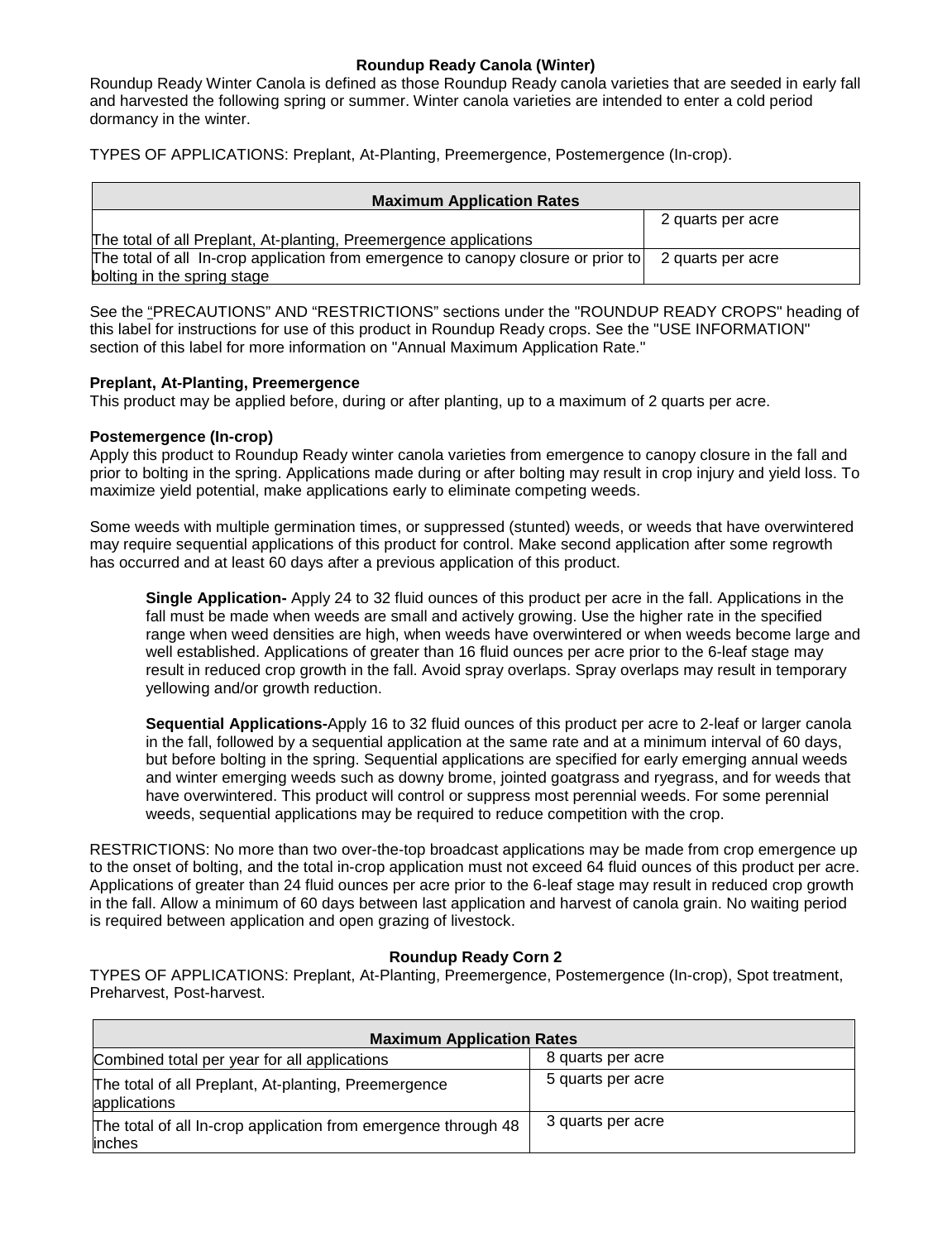| Maximum preharvest application from when the crop is  | 1 quart per acre |
|-------------------------------------------------------|------------------|
| physiologically mature to 7-days before harvest (See  |                  |
| <b>RESTRICTIONS</b> under Preharvest in this section) |                  |

See the "PRECAUTIONS" AND "RESTRICTIONS" sections under the "ROUNDUP READY CROPS" heading of this label for instructions for use of this product in Roundup Ready crops. See the "USE INFORMATION" section of this label for more information on "Annual Maximum Application Rates." Refer to individual tank mixture product label for restrictions and precautions, use according to the most restrictive precautionary statements for each product in the tank mixture.

# **Preplant, At-planting, Preemergence**

This product may be applied alone or in a tank-mixture before, during or after planting.

TANK MIXTURES: This product may be tank mixed with the products listed below. Ensure that the specific product used is labeled for application prior to emergence of corn. Read and follow label directions for all products in the tank mixture. Apply these tank mixtures in 10 to 20 gallons of water or 10 to 60 gallons of nitrogen solution per acre.

acetochlor, Aim, Aim EC, alachlor, Axiom, Balance PRO, Banvel, Bicep MAGNUM, Bicep II MAGNUM, Bicep Lite II MAGNUM, Bullet, Clarity, Define, Degree, Degree Xtra, Distinct, Dual II MAGNUM, Epic, Frontier, FulTime, Guardsman, Guardsman MAX, Harness, Harness Xtra, Harness Xtra 5.6L, Hornet, Keystone, Keystone LA, Lariat, Leadoff, Linex, Lorox, Marksman, metolachlor, Micro-Tech, Outlook, pendimethalin, Python, Python II, Radius, Resolve, Resource, Stalwart, Stalwart Xtra, Surpass, TopNotch Read and follow label restrictions and use directions for all products in the tank mix.

NOTE: For maximum weed control, a postemergence (in-crop) application of this product must be applied following the use of less than labeled rates of the preemergence residual products listed above.

# **Postemergence (In-crop)**

This product may be applied alone or in tank mixtures over-the-top of corn hybrids designated as Roundup Ready Corn 2 from emergence through the V8 stage (8 leaves with collars) or until corn height reaches 30 inches (free standing), whichever comes first. Drop nozzles are specified for optimum spray coverage and weed control when corn height is 24 to 30 inches. For corn heights 30 to 48 inches (free standing), apply this product only by ground application using drop nozzles aligned to avoid spraying into the whorls of the corn plants. Single in-crop applications of this product must not exceed 3 pints per acre. Sequential in-crop applications of this product from emergence through 48 inches in height must not exceed a total of 3 quarts per acre per growing season.

When applied as directed, this product controls annual grass and broadleaf weeds listed on this label. Many perennial grasses and broadleaf weeds will be controlled or suppressed with one or more application of this product. A postemergence application of this product must be made before the weeds reach a height of 4 inches or before they become competitive with the crop. If new flushes of weeds occur, a sequential application of this product at 24 to 32 fluid ounces per acre must be made before the weeds reach a height of 4 inches.

TANK MIXTURES: This product may be tank-mixed with the following products. Ensure that the specific product being used in the tank mixture is registered for application postemergence (in-crop) to corn.

acetochlor, AIM EC, alachlor, atrazine, Banvel, Basis, Basis Gold, Bullet, Clarity, Degree, Degree Xtra, Distinct, Equip, Harness, Harness Xtra, Harness Xtra 5.6L, Hornet, Marksman, Micro-Tech, Option, Resolve, Resource, 2,4-D

Read and follow label restrictions and use directions for all products in the tank mix.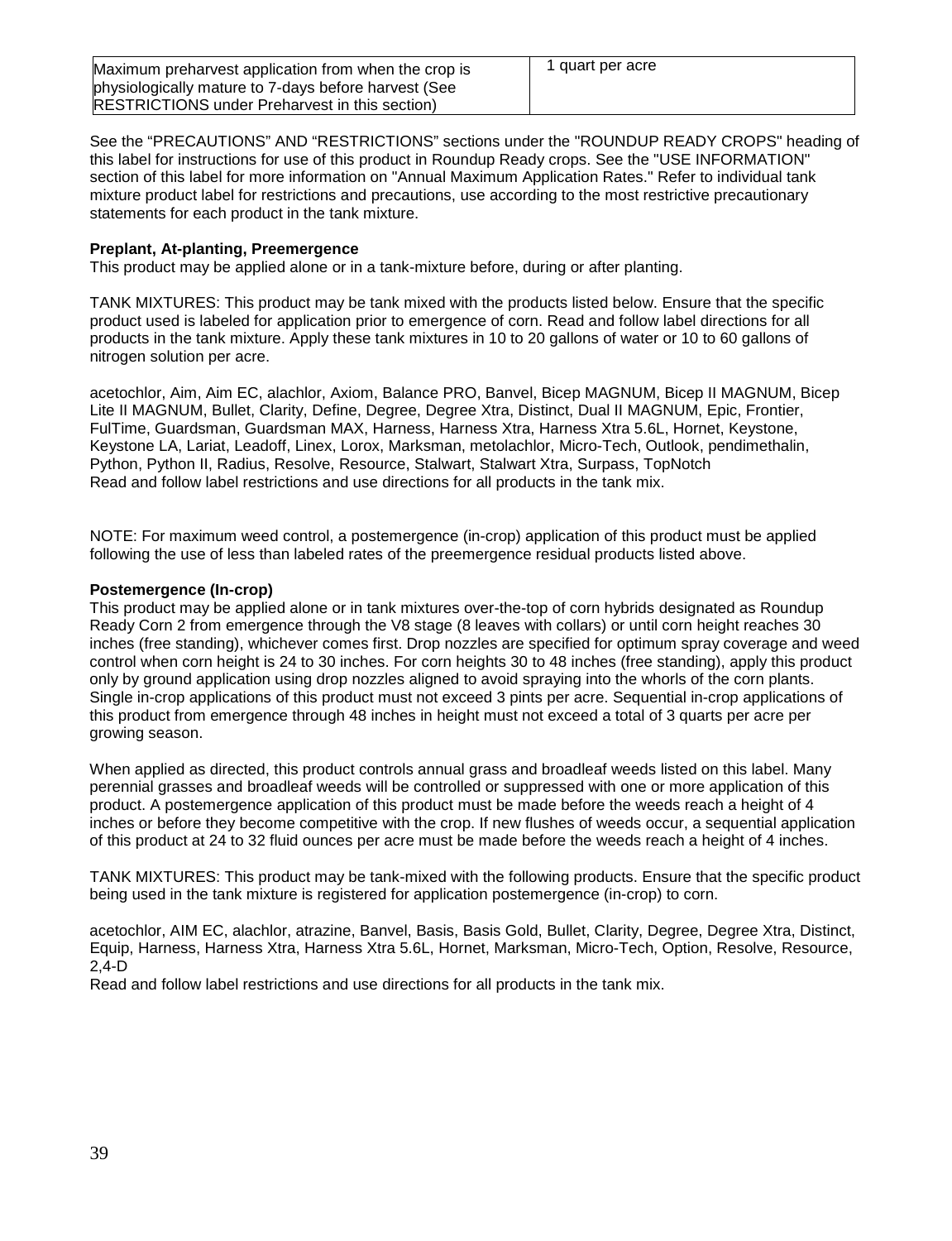| <b>Tank Mix Partner</b> | <b>Maximum Height Of</b><br>Corn<br><b>For Application</b> |
|-------------------------|------------------------------------------------------------|
| Degree                  | 11 inches                                                  |
| Degree Xtra             |                                                            |
| <b>Harness</b>          |                                                            |
| Harness Xtra            |                                                            |
| Harness Xtra 5.6L       |                                                            |
| Bullet*                 | 5 inches                                                   |
| Micro-Tech*             |                                                            |
| Atrazine                | 12 inches                                                  |

\*Bullet and Micro-Tech are not registered for use as a postemergence application in Texas.

RESTRICTIONS: Allow a minimum of 10 days between in-crop applications of this product. Allow a minimum of 50 days between application of this product in-crop and harvest of corn forage or grain. Refer to individual tankmix product label for restrictions and precautions. Use according to the most restrictive precautionary statements for each product in the tank mixture.

# **Preharvest**

A single preharvest application of up to 32 fluid ounces per acre of this product may be applied for annual and perennial weed control prior to crop harvest. Make application at 35 percent grain moisture or less. Ensure that maximum kernel fill is complete and the corn is physiologically mature (black layer formed).

RESTRICTIONS: Do not make a preharvest application of this product if more than a combined total of 64 fluid ounces of this product has been previously applied in over-the-top or drop nozzle applications. Allow a minimum of 7 days between a preharvest application and harvest or feeding of corn stover or grain.

#### **Postharvest**

Apply this product for weed control after corn harvest. Higher rates may be required for control of large weeds that were growing in the crop at the time of harvest. Tank mixtures with 2,4-D or dicamba may be used. Ensure that the specific product being used is labeled for post-harvest application to corn. Read and follow label restrictions and use directions for all products in the tank mix.

RESTRICTIONS: Allow a minimum of 7 days between treatment and harvest or feeding of treated vegetation.

# **Roundup Ready Cotton**

TYPES OF APPLICATIONS: Preplant, Preemergence, At-Planting, Postemergence (In-crop), Selective Equipment (In-Crop), Preharvest.

| <b>Maximum Application Rates</b>                                               |                   |  |
|--------------------------------------------------------------------------------|-------------------|--|
| Combined total per year for all applications                                   | 8 quarts per acre |  |
| The total of all Preplant, At-planting, Preemergence<br>applications           | 5 quarts per acre |  |
| The total of all In-crop applications from ground cracking to<br><b>l</b> ayby | 4 quarts per acre |  |
| Maximum preharvest application rate                                            | 2 quarts per acre |  |
| Combined total of all in-crop application from emergence<br>through harvest    | 6 quarts per acre |  |

See the "PRECAUTIONS" AND "RESTRICTIONS" sections under the "ROUNDUP READY CROPS" heading of this label for instructions for use of this product in Roundup Ready crops. See the "USE INFORMATION" section of this label for more information on "Annual Maximum Application Rates."

RESTRICTIONS: Allow a minimum of 7 days between application and harvest.

# **Preplant, At-Planting, Preemergence**

Apply this product before, during or after planting. Tank mixtures with other herbicides listed in this label may be used.

TANK MIXTURES: This product may be tank-mixed with 2,4-D and Clarity and applied prior to planting only. This product may be tank-mixed with the following products and applied prior to crop emergence. Ensure that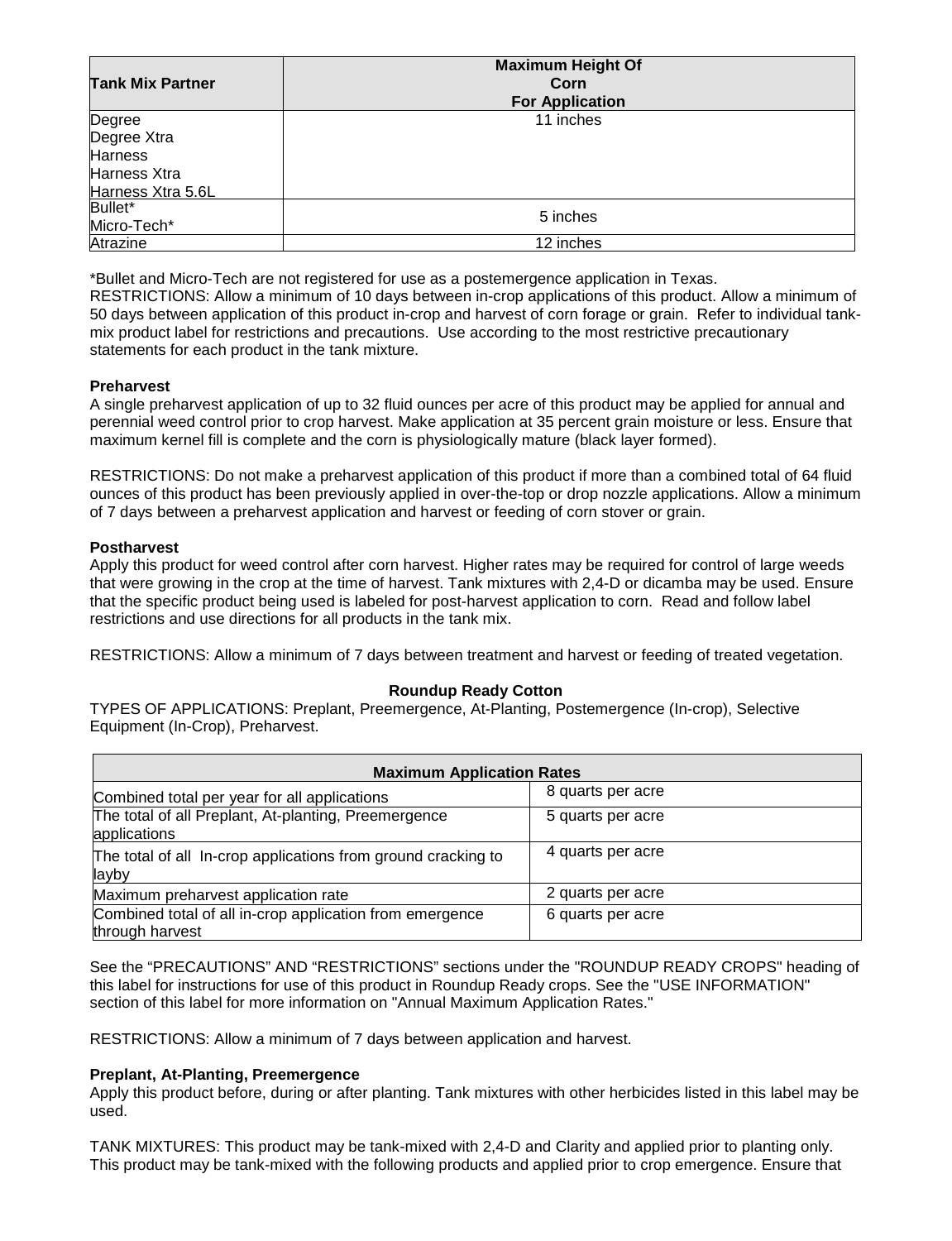the specific product being used in the tank mixture is registered for application prior to the emergence of cotton.

Caparol, Direx, Dual MAGNUM, metolachlor, pendimethalin, Reflex, Staple

Read and follow label restrictions and use directions for all products in the tank mix.

RESTRICTIONS: The maximum quantity of this product that may be applied for all preplant, at-planting and preemergence applications combined is 5 quarts per acre per season. Refer to individual tank-mix product label for restrictions and precautions. Use according to the most restrictive precautionary statements for each product in the tank mixture.

### **Postemergence (In-crop)**

Apply this product over the top of Roundup Ready cotton at rates up to 1 quart per acre per application from the ground cracking stage until the 4-leaf (node) stage of development (until the fifth true leaf reaches the size of a quarter). NO MORE THAN TWO OVER-THE-TOP BROADCAST APPLICATIONS MAY BE MADE FROM CROP EMERGENCE THROUGH THE 4-LEAF (NODE) STAGE OF DEVELOPMENT. SEQUENTIAL, OVER-THE-TOP OR PEST-DIRECTED APPLICATIONS OF THIS PRODUCT IN-CROP MUST BE AT LEAST 10 DAYS APART AND COTTON MUST HAVE AT LEAST TWO NODES OF INCREMENTAL GROWTH BETWEEN APPLICATIONS. Applications made after the 4-leaf (node) stage of development may result in boll loss, delayed maturity and/or yield loss.

TANK MIXTURES: This product may be tank-mixed with the following products and applied over the top of Roundup Ready cotton up to the 4-leaf stage. Ensure that the specific product being used in the tank mixture is registered for application postemergence (in-crop) to cotton.

Assure II, Dual MAGNUM\*\*, Fusilade, metolachlor, Poast Plus, SelectMAX, Staple\*

Read and follow label restrictions and use directions for all products in the tank mix.

\*Staple may cause leaf yellowing and/or leaf crinkling when applied postemergence (in-crop). \*\*Dual Magnum applied over the top of Roundup Ready cotton may cause leaf injury in the form of necrotic spotting to exposed cotton leaves.

**Salvage Treatment:** This treatment may be used after the 4-leaf stage of development and must only be used where weeds threaten to cause the loss of the crop. One quart per acre may be applied either as an over-thetop application or as a post-directed treatment sprayed higher on the cotton plants and over the weeds. NOTE: SALVAGE TREATMENTS WILL RESULT IN SIGNIFICANT BOLL LOSS, DELAYED MATURITY AND/OR YIELD LOSS. NO MORE THAN ONE SALVAGE TREATMENT MUST BE USED PER GROWING SEASON.

RESTRICTIONS: The maximum quantity of this product that may be applied for all in-crop applications from ground-cracking to layby combined is 4 quarts per acre per season. DO NOT ADD ADDITIONAL SURFACTANT OR ADDITIVES CONTAINING SURFACTANT TO THIS PRODUCT (OTHER THAN THOSE CONTAINED IN ANY TANK-MIX PRODUCT) FOR OVER-THE-TOP APPLICATIONS TO ROUNDUP READY COTTON.

Refer to individual tank-mix product label for restrictions and precautions. Use according to the most restrictive precautionary statements for each product in the tank mixture.

#### **Selective Equipment (In-crop)**

This product may be applied using precision post-directed or hooded sprayers at rates up to 1 quart per acre per application to Roundup Ready cotton through layby. At this stage, use post-directed equipment to direct the spray to the base of the cotton plants. Avoid contact of the herbicide spray with the cotton leaves to the maximum extent possible. To minimize spray contact maintain low spray pressure (less than 30 pounds per square inch) and place nozzles in a low position, directing a horizontal spray pattern under the cotton leaves and onto weeds in the row For best results, make applications while weeds are small (less than 3 inches). See

additional instructions on the use of selective equipment in the "APPLICATION EQUIPMENT AND TECHNIQUES" section of this label.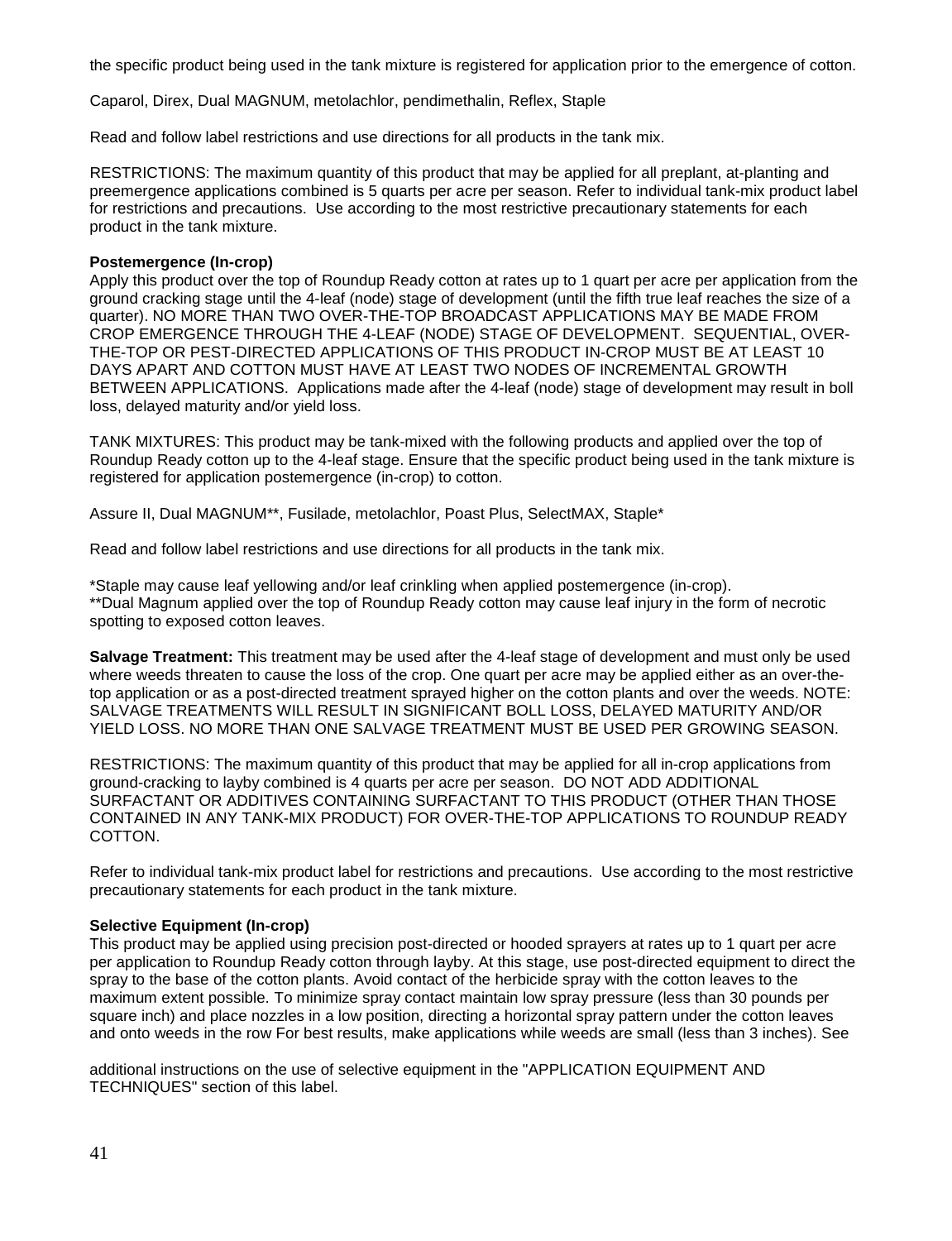TANK MIXTURES: This product can be tank-mixed with the following products for in-crop application using precision post-directed or hooded sprayers. Ensure that the specific product being used in the tank mixture is registered for application postemergence (in-crop) to cotton.

Aim, Caparol, Chateau, Direx, Envoke, Layby-Pro, pendimethalin, Staple\*, Valor

Read and follow label restrictions and use directions for all products in the tank mix.

\*Staple may cause leaf yellowing and/or leaf crinkling when applied postemergence (in-crop).

RESTRICTIONS: The maximum quantity of this product that may be applied for all in-crop applications from ground-cracking to layby combined is 4 quarts per acre per season. NO MORE THAN TWO APPLICATIONS OF THIS PRODUCT MUST BE MADE FROM THE 5-LEAF STAGE THROUGH LAYBY. SEQUENTIAL, OVER-THE-TOP OR PEST-DIRECTED APPLICATIONS OF THIS PRODUCT IN-CROP MUST BE AT LEAST 10 DAYS APART AND COTTON MUST HAVE AT LEAST TWO NODES OF INCREMENTAL GROWTH BETWEEN APPLICATIONS.

Refer to individual tank-mix product label for restrictions and precautions. Use according to the most restrictive precautionary statements for each product in the tank mixture.

# **Preharvest**

This product may be applied for annual and perennial weed control as a broadcast treatment prior to crop harvest after 20 percent boll crack. Apply up to 2 quarts of this product per acre. NOTE: This product will not enhance the performance of harvest aids when applied to Roundup Ready cotton.

RESTRICTIONS: Allow a minimum of 7 days between application and harvest of cotton. Do not apply this product for preharvest weed control to cotton grown for seed, as a reduction in germination or vigor may occur. DO NOT ADD ADDITIONAL SURFACTANT OR ADDITIVES CONTAINING SURFACTANT TO THIS PRODUCT FOR PREHARVEST APPLICATIONS TO ROUNDUP READY COTTON.

**ATTENTION: Use of this product in accordance with label directions is expected to result in normal growth of Roundup Ready Cotton, however, due to the sensitivity of cotton fruiting to various environmental conditions, agronomic practices and other factors it is impossible to eliminate all risks associated with this product, even when applications are made in conformance with the label specifications. In some cases, these factors can result in boll loss, delayed maturity and/or yield loss.**

# **Roundup Ready Flex Cotton**

**The instructions provided in this section are specific to, and must only be used with, varieties designated as Roundup Ready Flex cotton. The use of the over-the-top applications described in this section on other than Roundup Ready Flex cotton will cause crop injury and reduced yields. Do Not combine the instructions in this section, with those in the "Roundup Ready Cotton" section of this label, or with any other Roundup Ready cotton or Roundup Ready Flex cotton instructions on labeling for this or other glyphosate-containing product. Drift of this product from applications made to Roundup Ready Flex cotton onto adjacent fields of post 4-leaf (node) Roundup Ready cotton may cause extensive injury including boll loss, delayed maturity and/or yield loss.**

| <b>Maximum Application Rates</b>                                                       |                   |
|----------------------------------------------------------------------------------------|-------------------|
| Combined total per year for all applications                                           | 8 quarts per acre |
|                                                                                        | 5 quarts per acre |
| The total of all Preplant, At-planting, Preemergence applications                      |                   |
| The total of all In-crop applications from ground cracking to 60 percent open<br>bolls | 6 quarts per acre |
|                                                                                        | 2 quarts per acre |
| Total of all In-Crop applications between layby and 60 percent open bolls              |                   |
|                                                                                        | 2 quarts per acre |
| Maximum allowed from 60 percent open bolls to 7 days prior to harvest                  |                   |

TYPES OF APPLICATIONS: Preplant, At-Planting, Preemergence, Postemergence (In-crop), Preharvest.

See the "PRECAUTIONS" AND "RESTRICTIONS" sections under the "ROUNDUP READY CROPS" heading of this label for instructions for use of this product in Roundup Ready crops. See the "USE INFORMATION"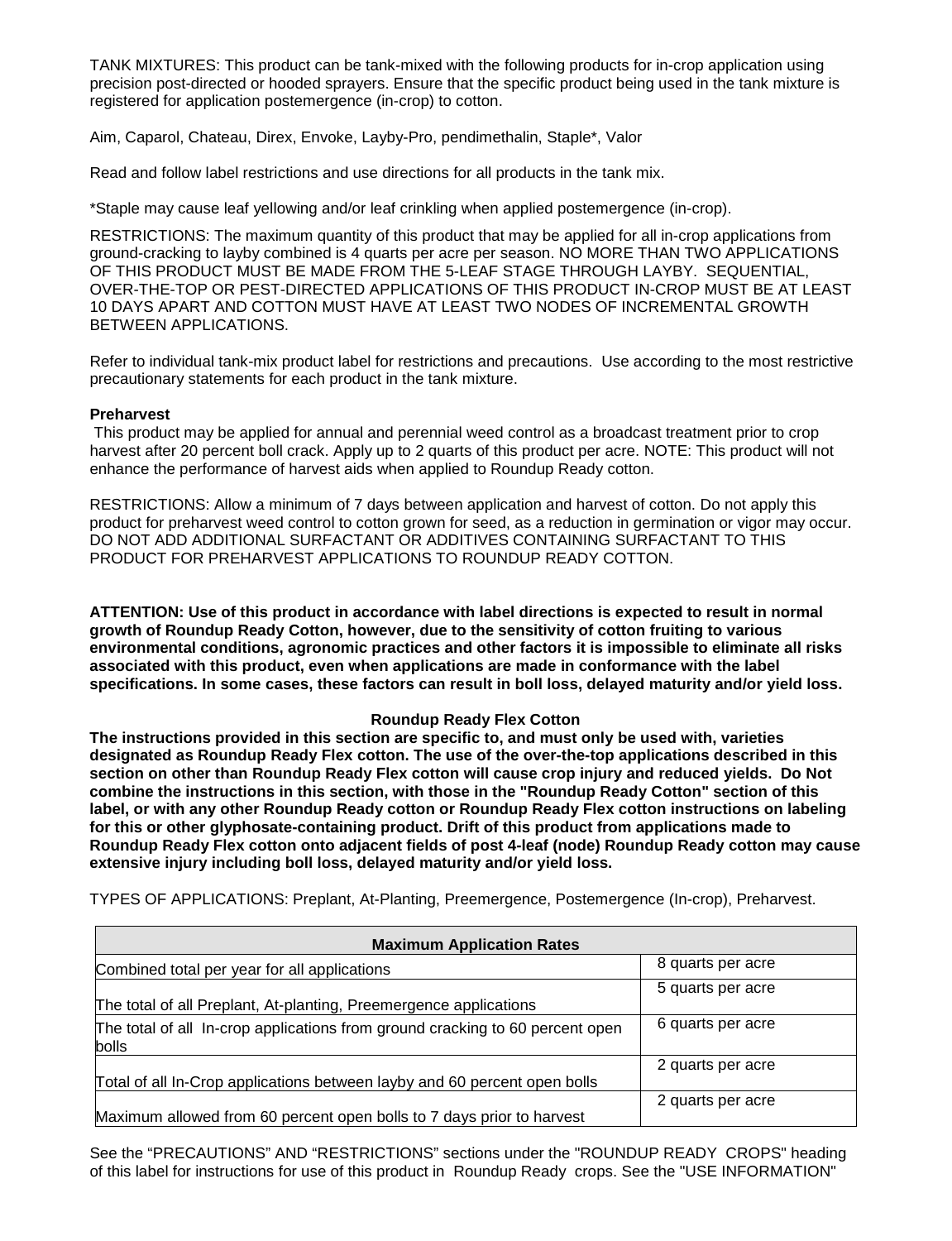section of this label for more information on "Annual Maximum Application Rates." Refer to individual tank mixture product label for restrictions and precautions, use according to the most restrictive precautionary statements for each product in the tank mixture.

# **Preplant, At-Planting, Preemergence**

This product may be applied before, during or after planting.

TANK MIXTURES: This product may be tank-mixed with 2,4-D or Clarity and applied prior to planting only This product may be tank-mixed with the following products and applied prior to crop emergence. Ensure that the specific product being used in the tank mixture is registered for application prior to emergence of cotton.

Caparol, Direx, diuron, Dual MAGNUM, metolachlor, pendimethalin, Reflex, Staple Read and follow label restrictions and use directions for all products in the tank mix.

Refer to individual tank-mix product label for restrictions and precautions. Use according to the most restrictive precautionary statements for each product in the tank mixture.

# **Postemergence (In-crop)**

This product may be applied to control annual grasses and broadleaf weeds listed on this label in Roundup Ready Flex cotton. To maximize yield potential, spray cotton early to eliminate competing weeds. Many perennial weeds will be controlled or suppressed with one or more applications of this product. In general, an initial application of 1 quart per acre on 1 to 3 inch tall annual grass and broadleaf weeds is specified. This product may be applied postemergence at rates up to 1.5 quarts per acre per application. In addition to broadcast applications, post-directed spray equipment may be used to achieve weed coverage.

TANK MIXTURES: This product may be tank-mixed with the following products and applied postemergence (incrop) over the top of Roundup Ready Flex cotton. Ensure that the specific product being used in the tank mixture is registered for application postemergence (in-crop) to cotton.

Assure II, Dual MAGNUM\*\*, Fusilade, metolachlor, Poast Plus, Select MAX, Staple\*

Post-directed application to cotton: Aim, Caparol, Chateau, Direx, Envoke, Layby-Pro, pendimethalin, Staple, Valor

Read and follow label restrictions and use directions for all products in the tank mix. \*Staple may cause leaf yellowing and/or leaf crinkling when applied postemergence (in-crop). \*\*Dual Magnum applied over the top of Roundup Ready cotton may cause leaf injury in the form of necrotic spotting to exposed cotton leaves.

RESTRICTIONS: The maximum rate for any single in-crop application of this product is 1.5 quarts per acre made using ground application equipment. **In-crop application rates above 1 quart per acre made alone or with the addition of other crop chemical products containing surfactant may cause a crop response including leaf speckling or leaf necrosis.** Do not exceed a maximum rate of 1 quart per acre of this product when making applications by air. Between layby and 60 percent open bolls, the maximum combined total rate of this product that may be applied is 2 quarts per acre. The maximum combined total of all applications made from crop emergence to 60 percent open bolls must not exceed 6 quarts per acre. DO NOT ADD ADDITIONAL SURFACTANT OR ADDITIVES CONTAINING SURFACTANT TO THIS PRODUCT FOR OVER-THE-TOP APPLICATIONS TO ROUNDUP READY FLEX COTTON.

Refer to individual tank-mix product label for restrictions and precautions. Use according to the most restrictive precautionary statements for each product in the tank mixture.

# **Preharvest**

Up to 2 quarts of this product may be applied for annual and perennial weed control as a broadcast treatment prior to harvest after 60 percent boll crack. Up to 2 quarts of this product may be applied using either aerial or ground application equipment.

NOTE: This product will not enhance the performance of harvest aids when applied to Roundup Ready Flex cotton.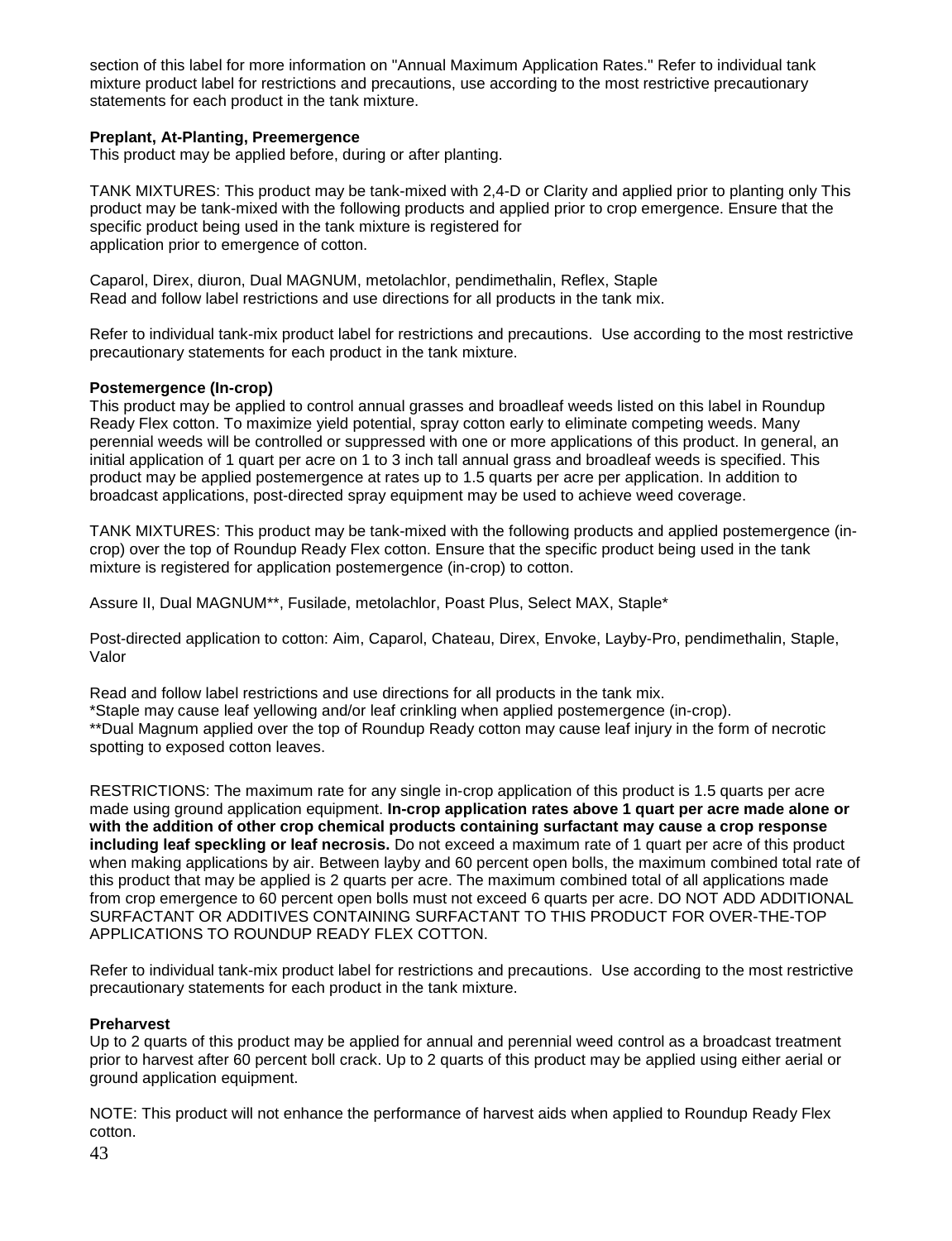PRECAUTIONS: Preharvest application is not specified for cotton grown for seed, as a reduction in germination or vigor may occur.

RESTRICTIONS: Allow a minimum of 7 days between application and harvest. DO NOT ADD ADDITIONAL SURFACTANT OR ADDITIVES CONTAINING SURFACTANT TO THIS PRODUCT FOR OVER-THE-TOP APPLICATIONS TO ROUNDUP READY FLEX COTTON.

**ATTENTION: Use of this product in accordance with label directions is expected to result in normal growth of Roundup Ready Flex Cotton. However, due to the sensitivity of cotton fruiting to various environmental conditions, agronomic practices and other factors it is impossible to eliminate all risks associated with this product, even when applications are made in conformance with the label specifications. In some cases, these factors can result in boll loss, delayed maturity and/or yield loss.**

# **Roundup Ready Soybeans**

TYPES OF APPLICATIONS: Preplant, Preemergence, At-Planting, Postemergence (In-crop), Preharvest, Post-Harvest.

| <b>Maximum Application Rates</b>                                                              |                   |
|-----------------------------------------------------------------------------------------------|-------------------|
| Combined total per year for all applications                                                  | 8 quarts per acre |
|                                                                                               | 5 quarts per acre |
| The total of all Preplant, At-planting, Preemergence applications                             |                   |
| The total of all In-crop applications from cracking through flowering (R2 stage)<br>soybeans) | 3 quarts per acre |
| Maximum Preharvest application rate                                                           | 1 quart per acre  |

See the "PRECAUTIONS" AND "RESTRICTIONS" sections under the "ROUNDUP READY CROPS" heading of this label for instructions for use of this product in Roundup Ready crops. See the "USE INFORMATION" section of this label for more information on "Annual Maximum Application Rates." Refer to individual tank mixture product label for restrictions and precautions, use according to the most restrictive precautionary statements for each product in the tank mixture.

# **Preplant, At-Planting, Preemergence**

This product may be applied before, during or after planting.

TANK MIXTURES: This product may be tank-mixed with 2,4-D, Banvel or Clarity and applied prior to planting only This product may be tank-mixed with the following products and applied prior to crop emergence. Ensure that the specific product being used in the tank mixture is registered for application prior to emergence of soybeans.

Aim, Assure II, Axiom, Blanket, Boundary, Canopy, Classic, Cobra, Command, Command Xtra, Domain, Dual MAGNUM, Dual II MAGNUM, FirstRate, Flexstar, Frontier, Fusion, Gangster, INTRRO, Lexone, Linex, Lorox, metolachlor, Micro-Tech, Outlook, Pendimax, pendimethalin, Pursuit, Pursuit Plus, Python, Reflex, Resource, Scepter, Select, Select MAX, Sencor, Spartan, Squadron, Steel, Treflan, Valor, 2,4-D

Read and follow label restrictions and use directions for all products in the tank mix.

Refer to individual tank-mix product label for restrictions and precautions. Use according to the most restrictive precautionary statements for each product in the tank mixture.

# **Postemergence (In-crop)**

This product may be used to control annual grasses and broadleaf weeds listed on this label in Roundup Ready soybeans. Applications of this product can be made from emergence (cracking) through flowering (R2 stage soybeans). R2 stage soybeans ends when a pod reaches 5 millimeters (3/16 inch) in length at one of the four uppermost nodes on the main stem with a fully developed leaf. Refer to the "ANNUAL WEEDS RATE SECTION" in this label for specified rates for specific annual weeds. In general, an initial application of 1 quart per acre on 2 to 8 inch tall weeds is specified. Weeds will generally be 2 to 8 inches tall, 2 to 5 weeks after planting. If the initial application is delayed and weeds are larger, apply a higher rate of this product. This product may be used up to 2 quarts per acre in any single in-crop application for control of annual weeds and where dense weed populations exist.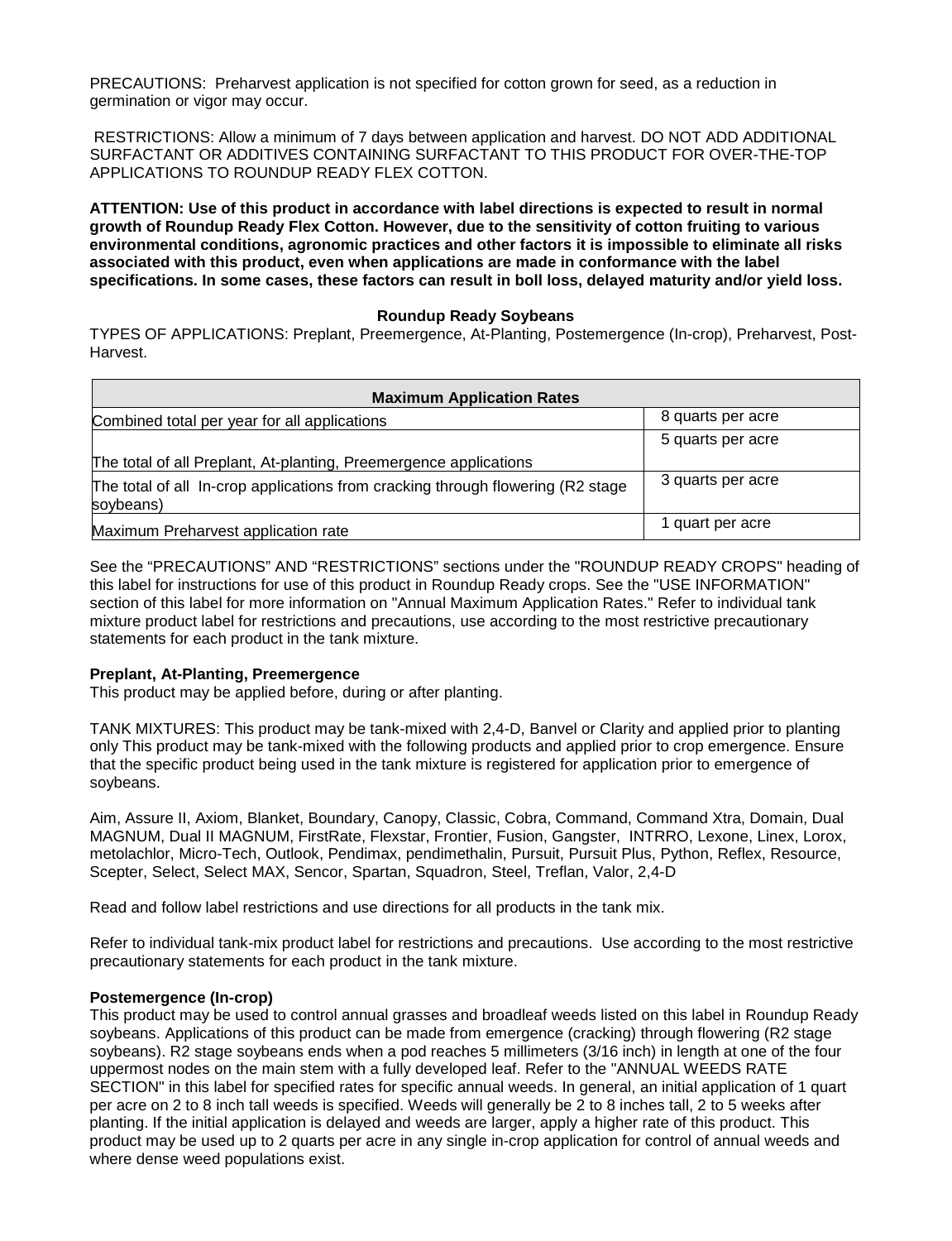A 1 to 2-quarts per acre rate (single or multiple applications) of this product will control or suppress perennial weeds such as: Bermudagrass, Canada thistle, common milkweed, field bindweed, hemp dogbane, horsenettle, marestail (horseweed), nutsedge, quackgrass, rhizome johnsongrass, redvine, trumpetcreeper, swamp smartweed and wirestem muhly. For best results, allow perennial weed species to achieve at least 6 inches of growth before spraying with this product.

Under adverse growing conditions such as drought, hail, wind damage or a poor soybean stand that slows or delays canopy closure, a sequential application of this product may be necessary to control late flushes of weeds. IN THE SOUTHERN STATES, A SEQUENTIAL APPLICATION OF THIS PRODUCT WILL BE REQUIRED TO CONTROL NEW FLUSHES OF WEEDS IN THE ROUNDUP READY SOYBEAN CROP. To control giant ragweed, it is specified that 1 quart per acre of this product be applied when the weed is 8 to 12 inches tall to increase control and possibly avoid the need for a sequential application. TANK MIXTURES: This product may be tank-mixed with the following products and applied postemergence (incrop) over the top of Roundup Ready soybeans. Ensure that the specific product being used in the tank mixture is registered for application postemergence (in-crop) to soybeans. Read and follow label directions of all products in the tank mixture.

Arrow, Assure II, Basagran, Classic, Cobra, Extreme, FirstRate, Flexstar, Fusilade DX, Fusion, Harmony GT XP, Poast, Poast Plus, Pursuit, Pursuit Plus, Raptor, Reflex, Select, Select MAX, Synchrony STS, Targa, Ultra Blazer.

Read and follow label restrictions and use directions for all products in the tank mix.

RESTRICTIONS: The combined total application from crop emergence through harvest must not exceed 3 quarts per acre. The maximum rate for any single in-crop application is 2 quarts per acre. The maximum combined total of this product that can be applied during flowering is 2 quarts per acre. Refer to individual tankmix product label for restrictions and precautions. Use according to the most restrictive precautionary statements for each product in the tank mixture. In some cases, these tank-mix products will cause visual soybean injury.

# **Preharvest**

This product may be applied for weed control prior to harvest of soybeans after pods have set and lost all green color. Up to 1 quart per acre of this product can be applied by aerial or ground application. PRECAUTIONS: Care must be taken to avoid excessive seed shatter loss due to ground application equipment.

RESTRICTIONS: Allow a minimum of 14 days between final application and harvest of soybean grain or feeding of soybean grain, forage or hay.

# **Post-Harvest**

This product may be applied after harvest of Roundup Ready soybeans. Higher rates may be required for control of large weeds that were growing in the crop at the time of harvest. Tank mixtures with 2,4-D or dicamba may be used.

# **Roundup Ready Sugar Beet**

TYPES OF APPLICATIONS: Preplant, At-Planting, Preemergence, Postemergence (In-crop).

| <b>Maximum Application Rates</b>                                       |                     |
|------------------------------------------------------------------------|---------------------|
| Combined total per year for all applications                           | 8 quarts per acre   |
|                                                                        | 5 quarts per acre   |
| The total of all Preplant, At-planting, Preemergence applications      |                     |
|                                                                        | 2.5 quarts per acre |
| The total of all applications made from emergence to 8-leaf stage      |                     |
|                                                                        | 2 quarts per acre   |
| Total of all applications made between 8-leaf stage and canopy closure |                     |

See the "PRECAUTIONS" AND "RESTRICTIONS" sections under the "ROUNDUP READY CROPS" heading of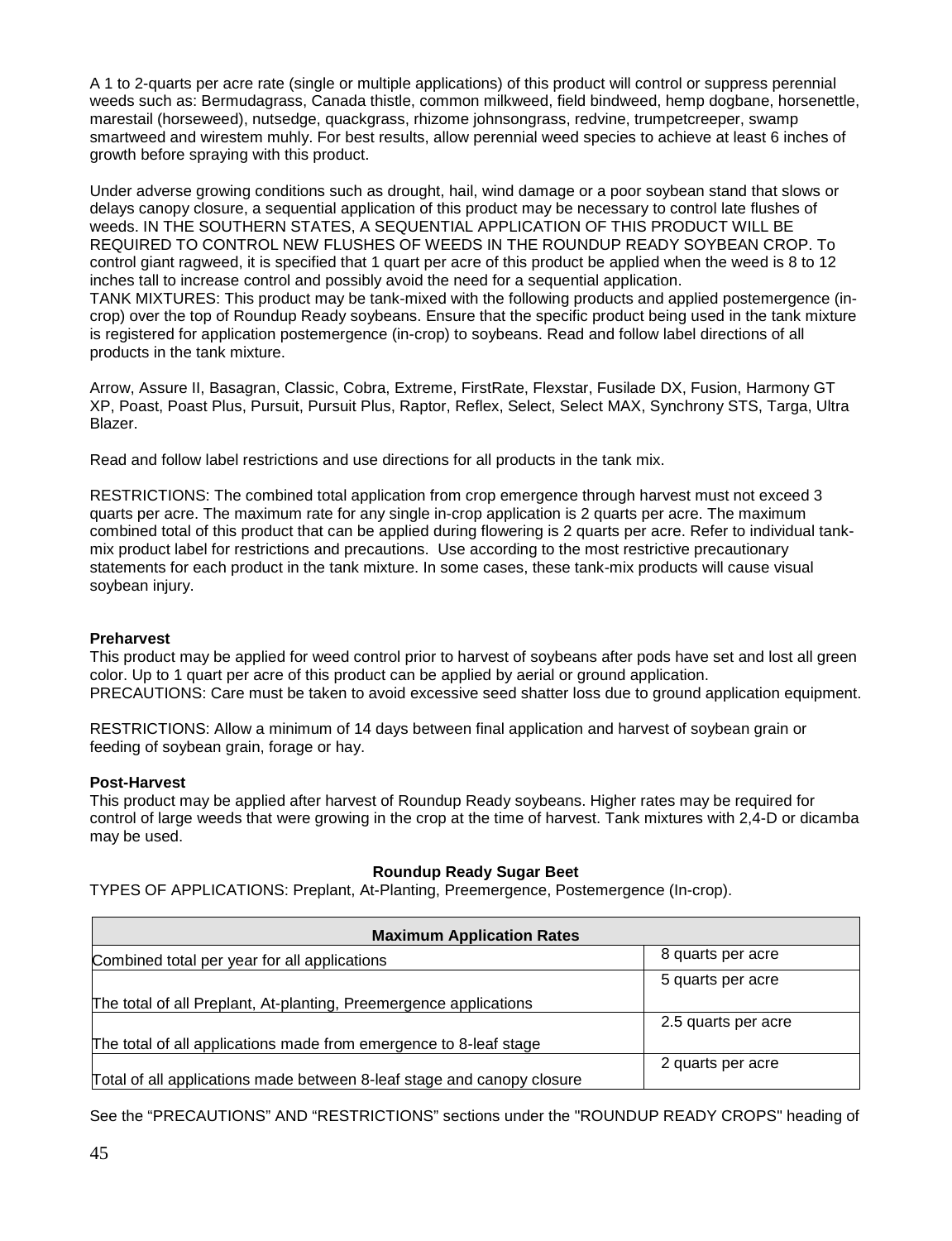this label for instructions for use of this product in Roundup Ready crops. See the "USE INFORMATION" section of this label for more information on "Annual Maximum Application Rates." Refer to individual tank mixture product label for restrictions and precautions, use according to the most restrictive precautionary statements for each product in the tank mixture.

# **Preplant, At-Planting, Preemergence**

This product may be applied before, during or after planting.

### **Postemergence (In-Crop)**

This product may be applied over-the-top of Roundup Ready sugar beets for control of annual grasses and broadleaf weeds from emergence to 30 days prior to harvest. To maximize yield potential spray sugar beets early to eliminate competing weeds. Up to 4 sequential applications of this product may be made with at least 10 days between applications. Refer to the "ANNUAL WEEDS RATE SECTION" in this label for rate directions for specific annual weeds. This product will control or suppress most perennial weeds. For some perennial weeds, repeat applications may be required to eliminate crop competition throughout the growing season. RESTRICTIONS: The combined total application from crop emergence through harvest must not exceed 4.5 quarts per acre. The maximum rate for any single application from crop emergence until the 8-leaf stage is 1.5 quarts per acre. The maximum rate for any single application between the 8-leaf stage and canopy closure is 1 quart per acre. Allow a minimum of 30 days between last application and sugar beet harvest. Tank mixtures of this product with herbicides, insecticides or fungicides may result in crop injury or reduced weed control.

# **NON-CROP USES AROUND THE FARMSTEAD**

TYPES OF APPLICATIONS: Weed Control, Trim-and-Edge, Greenhouse/Shadehouse, Chemical Mowing, Cut Stump, Habitat Management.

#### **Weed Control, Trim-And-Edge**

This product may be used to control annual weeds, perennial weeds and woody brush found in any part of the farmstead, including around building foundations and equipment storage areas, along and in fences, in dry ditches and canals, along ditchbanks, farm roads, rangeland, rights-of-way, shelterbelts, and prior to planting landscape ornamentals. Refer to the "ANNUAL WEEDS" and "PERENNIAL WEEDS" and "WOODY BRUSH AND TREES RATE SECTIONS" in this label for treatment rates. For application through backpack sprayers, handguns or other high-volume spray-to-wet applications, see the "Annual Weeds -- Hand-Held or Backpack Equipment" section of this label for further instructions.

TANK MIXTURES: This product may be tank mixed with the following products, provided that the specific product used is registered for treatment of these non-crop sites. Refer to the individual product labels for approved farmstead sites and application rates. For more information, see the "TANK MIXTURES" and "TANK MIXING PROCEDURES" sections of this label.

| Arsenal                   | Pendulum 3.3 EC |
|---------------------------|-----------------|
| atrazine                  | Pendulum WDG    |
| Barricade 65WG Crossbow L | Plateau         |
| Diuron                    | Princep DF      |
| Dicamba                   | Princep 4L      |
| Endurance                 | Ronstar 50 WP   |
| Escort                    | Sahara          |
| Gallery 75DF              | Simazine        |
| Garlon 3A                 | Surflan AS      |
| Garlon 4                  | Surflan WDG     |
| Goal 2XL                  | Telar           |
| Karmex DF                 | Transline       |
| Krovar I DF               | Vanquish        |
| Outrider                  | Velpar DF       |
| Oust                      | Velpar L        |
| Pendimethalin             | 2.4-D           |

This product plus dicamba tank mixtures may not be applied by air in California.

**Greenhouse/Shadehouse**

This product may be used to control weeds in and around greenhouses and shade houses.

PRECAUTIONS, RESTRICTIONS: Desirable vegetation must not be present during application. Air circulation fans must be turned off. Do not use in residential greenhouses.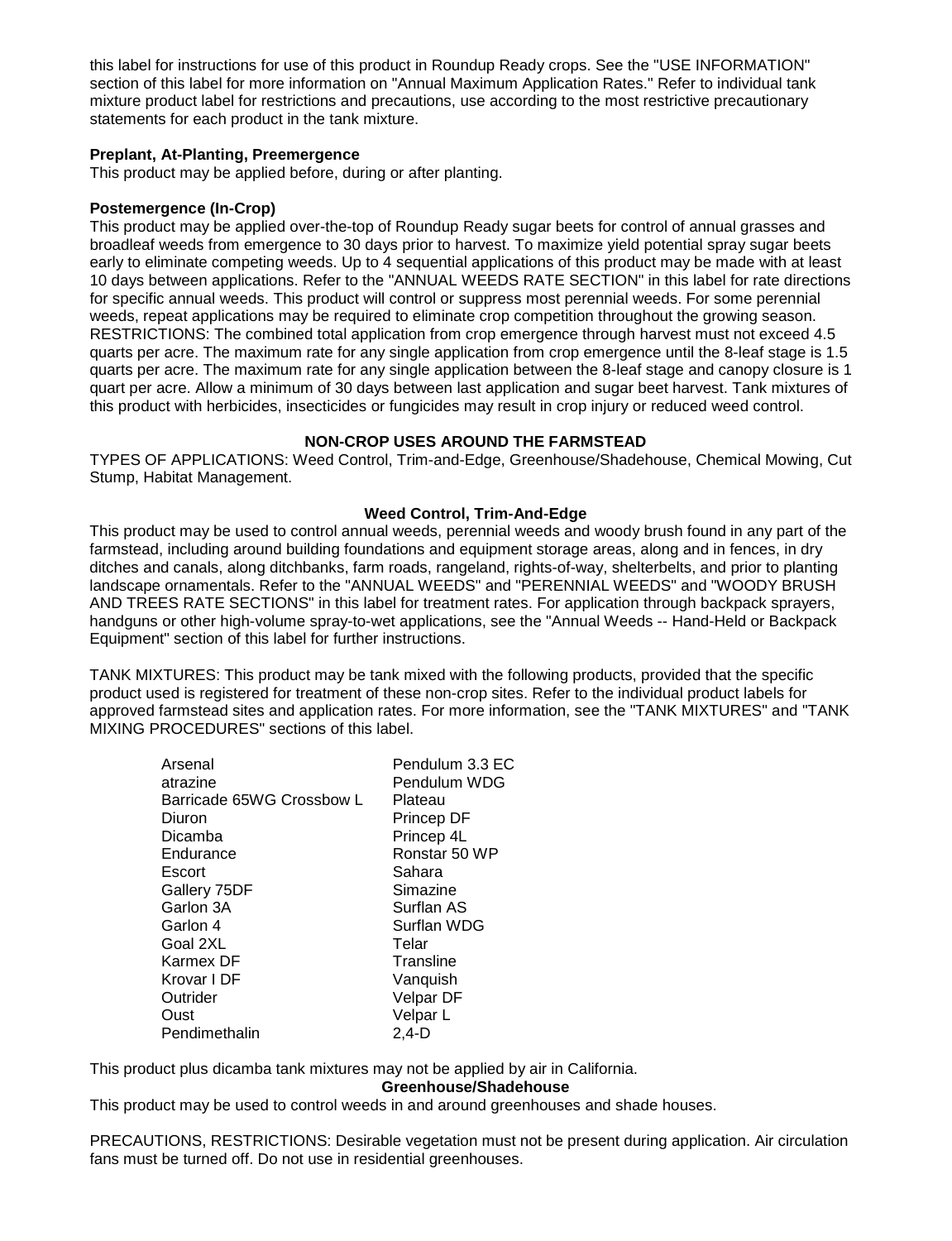# **Chemical Mowing**

This product will suppress perennial grasses listed in this section to serve as a substitute for mowing. Use 6 fluid ounces of this product per acre when treating Kentucky bluegrass. Use 8 fluid ounces of this product per acre when treating tall fescue, fine fescue, orchardgrass, bahiagrass or quackgrass covers. Use 16 fluid ounces of this product per acre when treating Bermudagrass. Use 64 fluid ounces of this product per acre when treating torpedograss or paragrass. Apply treatments in 10 to 20 gallons of spray solution per acre. Chemical mowing applications may be made along farm ditches and other parts of farmsteads.

PRECAUTIONS: Use only in areas where some temporary injury or discoloration of perennial grasses can be tolerated.

# **Cut Stump**

TYPES OF APPLICATIONS: Treating cut stumps in any non-crop site listed on this label.

This product will control regrowth of cut stumps and resprouts of many types of woody brush and tree species, some of which are listed below. Apply this product using suitable equipment to ensure coverage of the entire cambium. Cut trees or resprouts close to the soil surface. Apply a 50 to 100 percent solution of this product to the freshly cut surface immediately after cutting. Delays in application may result in reduced performance. For best results, applications must be made during periods of active growth and full leaf expansion.

| Alder             | Reed, giant |
|-------------------|-------------|
| Eucalyptus        | Salt-cedar  |
| Madrone           | Sweetgum    |
| Oak               | Tan oak     |
| Pepper, brazilian | Willow      |
| Pine, Austrian    |             |

PRECAUTIONS: Do not make cut stump applications when the roots of desirable woody brush or trees may be grafted to the roots of the cut stump. Some sprouts, stems, or trees may share the same root system. Adjacent trees having a similar age, height and spacing may signal shared roots. Whether grafted or shared, injury is likely to occur to non-treated stems/trees when one or more trees sharing common roots are treated.

# **Habitat Management**

TYPES OF APPLICATIONS: Habitat Restoration and Maintenance, Wildlife Food Plots.

# **Habitat Restoration and Maintenance**

This product may be used to control exotic and other undesirable vegetation in habitat management areas. Applications can be made to allow recovery of native plant species, prior to planting desirable native species, and for similar broad-spectrum vegetation control requirements in habitat management areas. Spot treatments can be made to selectively remove unwanted plants for habitat maintenance and enhancement.

# **Wildlife Food Plots**

This product may be used as a site preparation treatment to control annual and perennial weeds prior to planting wildlife food plots. Any wildlife food species, including Roundup Ready canola, may be planted after applying this product, or native species may be allowed to repopulate the area. If tillage is needed to prepare a seedbed, wait 7 days after application before tillage. For specific product instructions for Roundup Ready canola wildlife food plots, see the "ROUNDUP READY CANOLA" section of this label.

RESTRICTIONS: Do not process treated Roundup Ready canola seeds from Roundup Ready canola wildlife food plots for food. Do not graze or feed treated Roundup Ready canola from wildlife food plots to livestock. There are no rotational restrictions for planting any wildlife food species or for allowing native species to repopulate the area following applications of this product.

# **ANNUAL WEEDS RATE SECTION**

When water carrier volumes are between 16 and 40 gallons per acre for ground applications and between 6 and 15 gallons per acre for aerial applications, the following use rates will control the annual weeds listed in the table below:

• 1 quart per acre - grass and broadleaf annual weeds less than 6 inches in height or circumference and vines less than 3 inches in length.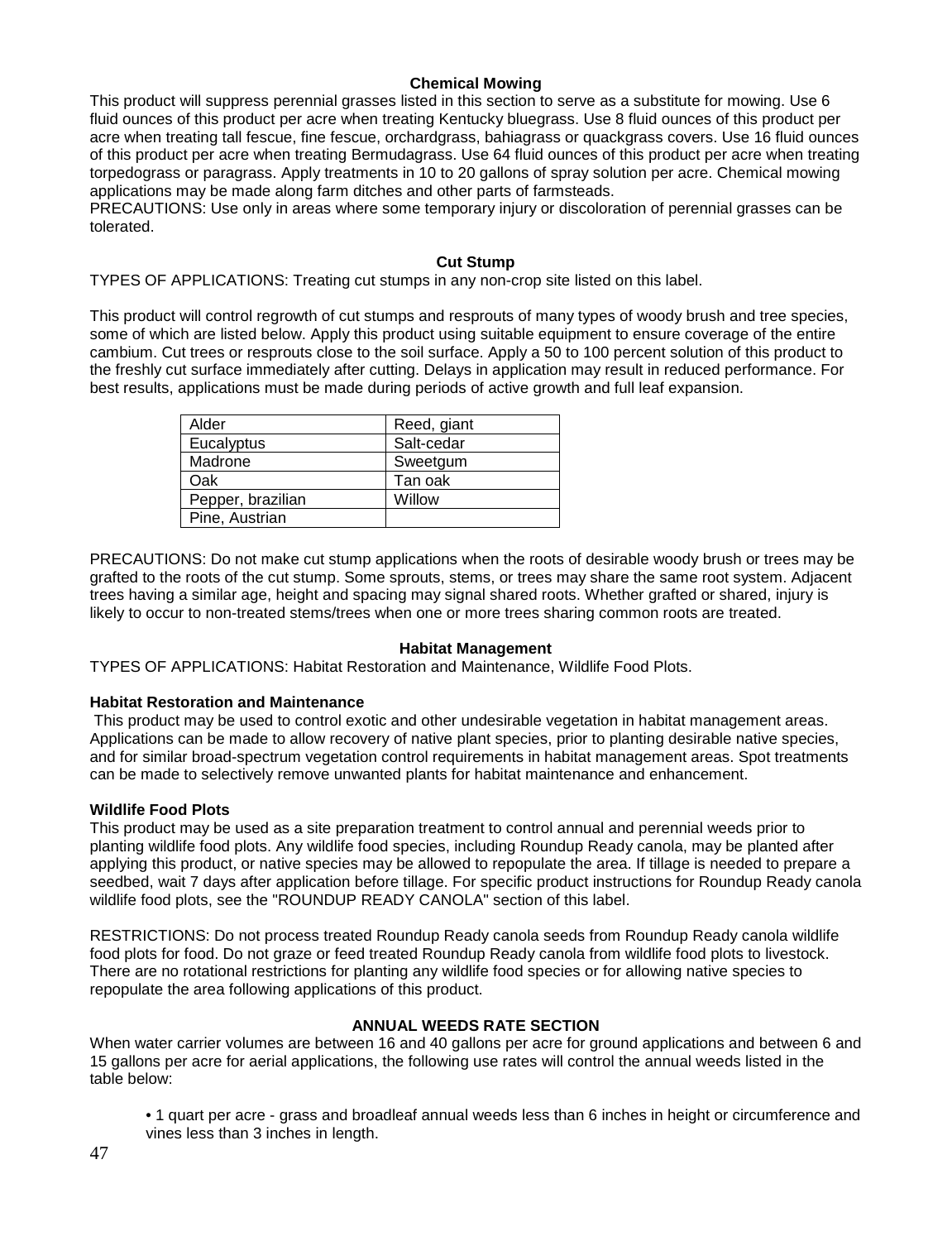• 3 pints per acre - grass and broadleaf annual weeds 6 to 12 inches in height or circumference and vines 3 to 6 inches in length.

• 2 quarts per acre - grass and broadleaf annual weeds greater than 12 inches in height or circumference and vines greater than 6 inches in length.

WHEN WATER CARRIER VOLUMES ARE BETWEEN 3 AND 15 GALLONS PER ACRE FOR GROUND APPLICATIONS AND BETWEEN 3 AND 5 GALLONS PER ACRE FOR AERIAL APPLICATIONS, USE THE RATES SPECIFIED FOR INDIVIDUAL WEEDS AS FOLLOW IN THE "ANNUAL WEEDS RATE TABLE (Alphabetically by Species)".

Apply to actively growing annual weeds. Annual weeds are generally easiest to control when they are small.

Older, mature (hardened) annual weed species may require higher rates even if they meet the size requirements.

Maximum size refers to the maximum plant height, length of runners for vines, or circumference of rosette plants in inches.

Do not tank mix with soil residual herbicides when using these rates unless otherwise specified.

For weeds that have been mowed, grazed or cut, allow regrowth to occur prior to treatment.

This product may be used up to 64 fluid ounces per acre where heavy weed densities exist.

| Table 2.<br><b>WEED SPECIES</b> | <b>ANNUAL WEEDS RATE TABLE (Alphabetically by Species)</b><br><b>RATE</b> |       |                          |    |    |  |  |
|---------------------------------|---------------------------------------------------------------------------|-------|--------------------------|----|----|--|--|
|                                 |                                                                           |       | (fluid ounces per acre)  |    |    |  |  |
|                                 | 16                                                                        | 24    | 32                       | 40 | 48 |  |  |
|                                 |                                                                           |       | Maximum size (in inches) |    |    |  |  |
| Ammannia, purple                | 3                                                                         | 6     | 12                       |    | 18 |  |  |
| Anoda, spurred                  |                                                                           | 2     | 3                        | 5  | 8  |  |  |
| <b>Barley</b>                   | 18                                                                        | $18+$ |                          |    |    |  |  |
| Barnyardgrass                   |                                                                           | 3     | 6                        | 7  | 9  |  |  |
| Bassia, fivehook                |                                                                           |       | 6                        |    |    |  |  |
| Beggarweed, Florida             |                                                                           | 5     | 8                        |    |    |  |  |
| <b>Bittercress</b>              | 12 <sup>2</sup>                                                           | 20    |                          |    |    |  |  |
| Bluegrass, annual               | 10                                                                        |       |                          |    |    |  |  |
| Bluegrass, bulbous              | 6                                                                         |       |                          |    |    |  |  |
| Brome, downy 1,2                | 6                                                                         | 12    |                          |    |    |  |  |
| Brome, Japanese                 | 6                                                                         | 12    | 24                       |    |    |  |  |
| Browntop panicum                | 6                                                                         | 8     | 12                       |    | 24 |  |  |
| Buckwheat, wild <sup>3</sup>    |                                                                           | 1     | 2                        |    |    |  |  |
| Burcucumber                     |                                                                           | 6     | 12                       |    | 18 |  |  |
| <b>Buttercup</b>                | 12                                                                        | 20    |                          |    |    |  |  |
| Carolina geranium               |                                                                           |       | 4                        |    | 9  |  |  |
| Carpetweed                      |                                                                           | 6     | 12                       |    |    |  |  |
| Cheat <sup>2</sup>              | 6                                                                         | 20    |                          |    |    |  |  |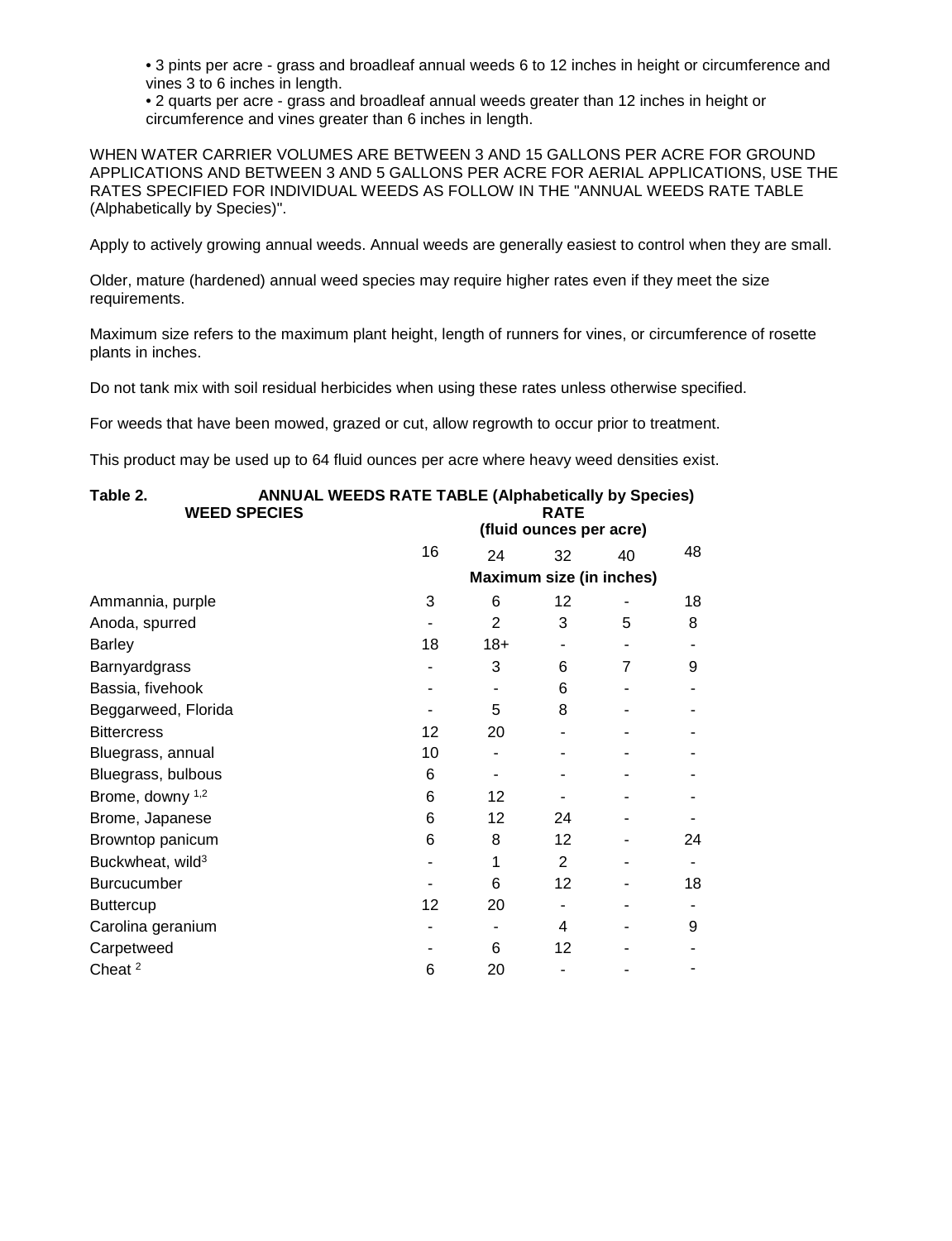| <b>WEED SPECIES</b><br>(fluid ounces per acre)<br>16<br>32<br>48<br>24<br>40<br>Maximum size (in inches)<br>Chervil<br>20<br>Chickweed<br>12<br>18<br>$\overline{\phantom{a}}$<br>12<br>Cocklebur<br>18<br>24<br>36<br>Copperleaf, hophornbean<br>2<br>4<br>6<br>$\overline{2}$<br>Copperleaf, Virginia<br>4<br>6<br>Coreopsis, plains<br>6<br>12<br>18<br>Corn, volunteer<br>12<br>6<br>20<br>12<br>Corn speedwell<br>$\overline{\phantom{a}}$<br>3<br>Crabgrass<br>6<br>12<br>Crowfootgrass<br>6<br>12<br>Cutleaf evening primrose<br>3<br>6<br>-<br>Devilsclaw (unicorn plant)<br>3<br>6<br>Dwarfdandelion<br>12<br>$\blacksquare$<br>8<br>12<br>Eastern mannagrass<br>$\qquad \qquad \blacksquare$<br>Eclipta<br>4<br>8<br>12<br>$\overline{\phantom{a}}$<br>Fall panicum<br>6<br>12<br>4<br>$\overline{a}$<br>Falsedandelion<br>20<br>$\overline{\phantom{0}}$<br>12<br>Falseflax, smallseed<br>$\overline{\phantom{a}}$<br>٠<br>Fiddleneck<br>6<br>12<br>Field pennycress<br>6<br>12<br>$\overline{\phantom{a}}$<br>Filaree<br>6<br>12<br>$\overline{\phantom{a}}$<br>Fleabane, annual<br>20<br>6<br>$\overline{\phantom{a}}$<br>6<br>Fleabane, hairy (Conyza bonariensis)<br>10<br>$\blacksquare$<br>$\overline{\phantom{a}}$<br>Fleabane, rough<br>3<br>12<br>6<br>Florida pusley<br>4<br>6<br>Foxtail, giant, bristly, yellow<br>6<br>12<br>20<br>Foxtail, Carolina<br>10<br>$\blacksquare$<br>12<br>Foxtail, green<br>Goatgrass, jointed<br>6<br>12<br>3<br>Goosegrass<br>6<br>12<br>$\qquad \qquad \blacksquare$<br>Grain sorghum (milo)<br>12<br>6<br>20<br>Groundcherry<br>3<br>6<br>9<br>Groundsel, common<br>6<br>10<br>Hemp sesbania<br>$\overline{2}$<br>4<br>6<br>8 | Table 2.<br>ANNUAL WEEDS RATE TABLE (Alphabetically by Species) (Continued) |             |  |  |  |  |  |  |
|---------------------------------------------------------------------------------------------------------------------------------------------------------------------------------------------------------------------------------------------------------------------------------------------------------------------------------------------------------------------------------------------------------------------------------------------------------------------------------------------------------------------------------------------------------------------------------------------------------------------------------------------------------------------------------------------------------------------------------------------------------------------------------------------------------------------------------------------------------------------------------------------------------------------------------------------------------------------------------------------------------------------------------------------------------------------------------------------------------------------------------------------------------------------------------------------------------------------------------------------------------------------------------------------------------------------------------------------------------------------------------------------------------------------------------------------------------------------------------------------------------------------------------------------------------------------------------------------------------------------------------------------------------------------------------------|-----------------------------------------------------------------------------|-------------|--|--|--|--|--|--|
|                                                                                                                                                                                                                                                                                                                                                                                                                                                                                                                                                                                                                                                                                                                                                                                                                                                                                                                                                                                                                                                                                                                                                                                                                                                                                                                                                                                                                                                                                                                                                                                                                                                                                       |                                                                             | <b>RATE</b> |  |  |  |  |  |  |
|                                                                                                                                                                                                                                                                                                                                                                                                                                                                                                                                                                                                                                                                                                                                                                                                                                                                                                                                                                                                                                                                                                                                                                                                                                                                                                                                                                                                                                                                                                                                                                                                                                                                                       |                                                                             |             |  |  |  |  |  |  |
|                                                                                                                                                                                                                                                                                                                                                                                                                                                                                                                                                                                                                                                                                                                                                                                                                                                                                                                                                                                                                                                                                                                                                                                                                                                                                                                                                                                                                                                                                                                                                                                                                                                                                       |                                                                             |             |  |  |  |  |  |  |
|                                                                                                                                                                                                                                                                                                                                                                                                                                                                                                                                                                                                                                                                                                                                                                                                                                                                                                                                                                                                                                                                                                                                                                                                                                                                                                                                                                                                                                                                                                                                                                                                                                                                                       |                                                                             |             |  |  |  |  |  |  |
|                                                                                                                                                                                                                                                                                                                                                                                                                                                                                                                                                                                                                                                                                                                                                                                                                                                                                                                                                                                                                                                                                                                                                                                                                                                                                                                                                                                                                                                                                                                                                                                                                                                                                       |                                                                             |             |  |  |  |  |  |  |
|                                                                                                                                                                                                                                                                                                                                                                                                                                                                                                                                                                                                                                                                                                                                                                                                                                                                                                                                                                                                                                                                                                                                                                                                                                                                                                                                                                                                                                                                                                                                                                                                                                                                                       |                                                                             |             |  |  |  |  |  |  |
|                                                                                                                                                                                                                                                                                                                                                                                                                                                                                                                                                                                                                                                                                                                                                                                                                                                                                                                                                                                                                                                                                                                                                                                                                                                                                                                                                                                                                                                                                                                                                                                                                                                                                       |                                                                             |             |  |  |  |  |  |  |
|                                                                                                                                                                                                                                                                                                                                                                                                                                                                                                                                                                                                                                                                                                                                                                                                                                                                                                                                                                                                                                                                                                                                                                                                                                                                                                                                                                                                                                                                                                                                                                                                                                                                                       |                                                                             |             |  |  |  |  |  |  |
|                                                                                                                                                                                                                                                                                                                                                                                                                                                                                                                                                                                                                                                                                                                                                                                                                                                                                                                                                                                                                                                                                                                                                                                                                                                                                                                                                                                                                                                                                                                                                                                                                                                                                       |                                                                             |             |  |  |  |  |  |  |
|                                                                                                                                                                                                                                                                                                                                                                                                                                                                                                                                                                                                                                                                                                                                                                                                                                                                                                                                                                                                                                                                                                                                                                                                                                                                                                                                                                                                                                                                                                                                                                                                                                                                                       |                                                                             |             |  |  |  |  |  |  |
|                                                                                                                                                                                                                                                                                                                                                                                                                                                                                                                                                                                                                                                                                                                                                                                                                                                                                                                                                                                                                                                                                                                                                                                                                                                                                                                                                                                                                                                                                                                                                                                                                                                                                       |                                                                             |             |  |  |  |  |  |  |
|                                                                                                                                                                                                                                                                                                                                                                                                                                                                                                                                                                                                                                                                                                                                                                                                                                                                                                                                                                                                                                                                                                                                                                                                                                                                                                                                                                                                                                                                                                                                                                                                                                                                                       |                                                                             |             |  |  |  |  |  |  |
|                                                                                                                                                                                                                                                                                                                                                                                                                                                                                                                                                                                                                                                                                                                                                                                                                                                                                                                                                                                                                                                                                                                                                                                                                                                                                                                                                                                                                                                                                                                                                                                                                                                                                       |                                                                             |             |  |  |  |  |  |  |
|                                                                                                                                                                                                                                                                                                                                                                                                                                                                                                                                                                                                                                                                                                                                                                                                                                                                                                                                                                                                                                                                                                                                                                                                                                                                                                                                                                                                                                                                                                                                                                                                                                                                                       |                                                                             |             |  |  |  |  |  |  |
|                                                                                                                                                                                                                                                                                                                                                                                                                                                                                                                                                                                                                                                                                                                                                                                                                                                                                                                                                                                                                                                                                                                                                                                                                                                                                                                                                                                                                                                                                                                                                                                                                                                                                       |                                                                             |             |  |  |  |  |  |  |
|                                                                                                                                                                                                                                                                                                                                                                                                                                                                                                                                                                                                                                                                                                                                                                                                                                                                                                                                                                                                                                                                                                                                                                                                                                                                                                                                                                                                                                                                                                                                                                                                                                                                                       |                                                                             |             |  |  |  |  |  |  |
|                                                                                                                                                                                                                                                                                                                                                                                                                                                                                                                                                                                                                                                                                                                                                                                                                                                                                                                                                                                                                                                                                                                                                                                                                                                                                                                                                                                                                                                                                                                                                                                                                                                                                       |                                                                             |             |  |  |  |  |  |  |
|                                                                                                                                                                                                                                                                                                                                                                                                                                                                                                                                                                                                                                                                                                                                                                                                                                                                                                                                                                                                                                                                                                                                                                                                                                                                                                                                                                                                                                                                                                                                                                                                                                                                                       |                                                                             |             |  |  |  |  |  |  |
|                                                                                                                                                                                                                                                                                                                                                                                                                                                                                                                                                                                                                                                                                                                                                                                                                                                                                                                                                                                                                                                                                                                                                                                                                                                                                                                                                                                                                                                                                                                                                                                                                                                                                       |                                                                             |             |  |  |  |  |  |  |
|                                                                                                                                                                                                                                                                                                                                                                                                                                                                                                                                                                                                                                                                                                                                                                                                                                                                                                                                                                                                                                                                                                                                                                                                                                                                                                                                                                                                                                                                                                                                                                                                                                                                                       |                                                                             |             |  |  |  |  |  |  |
|                                                                                                                                                                                                                                                                                                                                                                                                                                                                                                                                                                                                                                                                                                                                                                                                                                                                                                                                                                                                                                                                                                                                                                                                                                                                                                                                                                                                                                                                                                                                                                                                                                                                                       |                                                                             |             |  |  |  |  |  |  |
|                                                                                                                                                                                                                                                                                                                                                                                                                                                                                                                                                                                                                                                                                                                                                                                                                                                                                                                                                                                                                                                                                                                                                                                                                                                                                                                                                                                                                                                                                                                                                                                                                                                                                       |                                                                             |             |  |  |  |  |  |  |
|                                                                                                                                                                                                                                                                                                                                                                                                                                                                                                                                                                                                                                                                                                                                                                                                                                                                                                                                                                                                                                                                                                                                                                                                                                                                                                                                                                                                                                                                                                                                                                                                                                                                                       |                                                                             |             |  |  |  |  |  |  |
|                                                                                                                                                                                                                                                                                                                                                                                                                                                                                                                                                                                                                                                                                                                                                                                                                                                                                                                                                                                                                                                                                                                                                                                                                                                                                                                                                                                                                                                                                                                                                                                                                                                                                       |                                                                             |             |  |  |  |  |  |  |
|                                                                                                                                                                                                                                                                                                                                                                                                                                                                                                                                                                                                                                                                                                                                                                                                                                                                                                                                                                                                                                                                                                                                                                                                                                                                                                                                                                                                                                                                                                                                                                                                                                                                                       |                                                                             |             |  |  |  |  |  |  |
|                                                                                                                                                                                                                                                                                                                                                                                                                                                                                                                                                                                                                                                                                                                                                                                                                                                                                                                                                                                                                                                                                                                                                                                                                                                                                                                                                                                                                                                                                                                                                                                                                                                                                       |                                                                             |             |  |  |  |  |  |  |
|                                                                                                                                                                                                                                                                                                                                                                                                                                                                                                                                                                                                                                                                                                                                                                                                                                                                                                                                                                                                                                                                                                                                                                                                                                                                                                                                                                                                                                                                                                                                                                                                                                                                                       |                                                                             |             |  |  |  |  |  |  |
|                                                                                                                                                                                                                                                                                                                                                                                                                                                                                                                                                                                                                                                                                                                                                                                                                                                                                                                                                                                                                                                                                                                                                                                                                                                                                                                                                                                                                                                                                                                                                                                                                                                                                       |                                                                             |             |  |  |  |  |  |  |
|                                                                                                                                                                                                                                                                                                                                                                                                                                                                                                                                                                                                                                                                                                                                                                                                                                                                                                                                                                                                                                                                                                                                                                                                                                                                                                                                                                                                                                                                                                                                                                                                                                                                                       |                                                                             |             |  |  |  |  |  |  |
|                                                                                                                                                                                                                                                                                                                                                                                                                                                                                                                                                                                                                                                                                                                                                                                                                                                                                                                                                                                                                                                                                                                                                                                                                                                                                                                                                                                                                                                                                                                                                                                                                                                                                       |                                                                             |             |  |  |  |  |  |  |
|                                                                                                                                                                                                                                                                                                                                                                                                                                                                                                                                                                                                                                                                                                                                                                                                                                                                                                                                                                                                                                                                                                                                                                                                                                                                                                                                                                                                                                                                                                                                                                                                                                                                                       |                                                                             |             |  |  |  |  |  |  |
|                                                                                                                                                                                                                                                                                                                                                                                                                                                                                                                                                                                                                                                                                                                                                                                                                                                                                                                                                                                                                                                                                                                                                                                                                                                                                                                                                                                                                                                                                                                                                                                                                                                                                       |                                                                             |             |  |  |  |  |  |  |
|                                                                                                                                                                                                                                                                                                                                                                                                                                                                                                                                                                                                                                                                                                                                                                                                                                                                                                                                                                                                                                                                                                                                                                                                                                                                                                                                                                                                                                                                                                                                                                                                                                                                                       |                                                                             |             |  |  |  |  |  |  |
|                                                                                                                                                                                                                                                                                                                                                                                                                                                                                                                                                                                                                                                                                                                                                                                                                                                                                                                                                                                                                                                                                                                                                                                                                                                                                                                                                                                                                                                                                                                                                                                                                                                                                       |                                                                             |             |  |  |  |  |  |  |
|                                                                                                                                                                                                                                                                                                                                                                                                                                                                                                                                                                                                                                                                                                                                                                                                                                                                                                                                                                                                                                                                                                                                                                                                                                                                                                                                                                                                                                                                                                                                                                                                                                                                                       |                                                                             |             |  |  |  |  |  |  |
|                                                                                                                                                                                                                                                                                                                                                                                                                                                                                                                                                                                                                                                                                                                                                                                                                                                                                                                                                                                                                                                                                                                                                                                                                                                                                                                                                                                                                                                                                                                                                                                                                                                                                       |                                                                             |             |  |  |  |  |  |  |
|                                                                                                                                                                                                                                                                                                                                                                                                                                                                                                                                                                                                                                                                                                                                                                                                                                                                                                                                                                                                                                                                                                                                                                                                                                                                                                                                                                                                                                                                                                                                                                                                                                                                                       |                                                                             |             |  |  |  |  |  |  |
|                                                                                                                                                                                                                                                                                                                                                                                                                                                                                                                                                                                                                                                                                                                                                                                                                                                                                                                                                                                                                                                                                                                                                                                                                                                                                                                                                                                                                                                                                                                                                                                                                                                                                       |                                                                             |             |  |  |  |  |  |  |
| Henbit<br>12<br>6                                                                                                                                                                                                                                                                                                                                                                                                                                                                                                                                                                                                                                                                                                                                                                                                                                                                                                                                                                                                                                                                                                                                                                                                                                                                                                                                                                                                                                                                                                                                                                                                                                                                     |                                                                             |             |  |  |  |  |  |  |
| Horseweed/Marestail (Conyza Canadensis)*<br>6<br>12<br>18<br>$\qquad \qquad \blacksquare$                                                                                                                                                                                                                                                                                                                                                                                                                                                                                                                                                                                                                                                                                                                                                                                                                                                                                                                                                                                                                                                                                                                                                                                                                                                                                                                                                                                                                                                                                                                                                                                             |                                                                             |             |  |  |  |  |  |  |
| 8<br>Itchgrass<br>6<br>12<br>18                                                                                                                                                                                                                                                                                                                                                                                                                                                                                                                                                                                                                                                                                                                                                                                                                                                                                                                                                                                                                                                                                                                                                                                                                                                                                                                                                                                                                                                                                                                                                                                                                                                       |                                                                             |             |  |  |  |  |  |  |
| Jimsonweed<br>12<br>18<br>$\overline{\phantom{a}}$                                                                                                                                                                                                                                                                                                                                                                                                                                                                                                                                                                                                                                                                                                                                                                                                                                                                                                                                                                                                                                                                                                                                                                                                                                                                                                                                                                                                                                                                                                                                                                                                                                    |                                                                             |             |  |  |  |  |  |  |
| 6<br>12<br>18<br>24<br>Johnsongrass, seedling                                                                                                                                                                                                                                                                                                                                                                                                                                                                                                                                                                                                                                                                                                                                                                                                                                                                                                                                                                                                                                                                                                                                                                                                                                                                                                                                                                                                                                                                                                                                                                                                                                         |                                                                             |             |  |  |  |  |  |  |
| 3<br>Junglerice<br>6<br>9<br>7                                                                                                                                                                                                                                                                                                                                                                                                                                                                                                                                                                                                                                                                                                                                                                                                                                                                                                                                                                                                                                                                                                                                                                                                                                                                                                                                                                                                                                                                                                                                                                                                                                                        |                                                                             |             |  |  |  |  |  |  |
| Knotweed<br>12<br>6                                                                                                                                                                                                                                                                                                                                                                                                                                                                                                                                                                                                                                                                                                                                                                                                                                                                                                                                                                                                                                                                                                                                                                                                                                                                                                                                                                                                                                                                                                                                                                                                                                                                   |                                                                             |             |  |  |  |  |  |  |
| Kochia <sup>4</sup><br>3 to 6<br>12                                                                                                                                                                                                                                                                                                                                                                                                                                                                                                                                                                                                                                                                                                                                                                                                                                                                                                                                                                                                                                                                                                                                                                                                                                                                                                                                                                                                                                                                                                                                                                                                                                                   |                                                                             |             |  |  |  |  |  |  |
| Lambsquarters *<br>6<br>12<br>20                                                                                                                                                                                                                                                                                                                                                                                                                                                                                                                                                                                                                                                                                                                                                                                                                                                                                                                                                                                                                                                                                                                                                                                                                                                                                                                                                                                                                                                                                                                                                                                                                                                      |                                                                             |             |  |  |  |  |  |  |
| Little barley<br>6<br>12                                                                                                                                                                                                                                                                                                                                                                                                                                                                                                                                                                                                                                                                                                                                                                                                                                                                                                                                                                                                                                                                                                                                                                                                                                                                                                                                                                                                                                                                                                                                                                                                                                                              |                                                                             |             |  |  |  |  |  |  |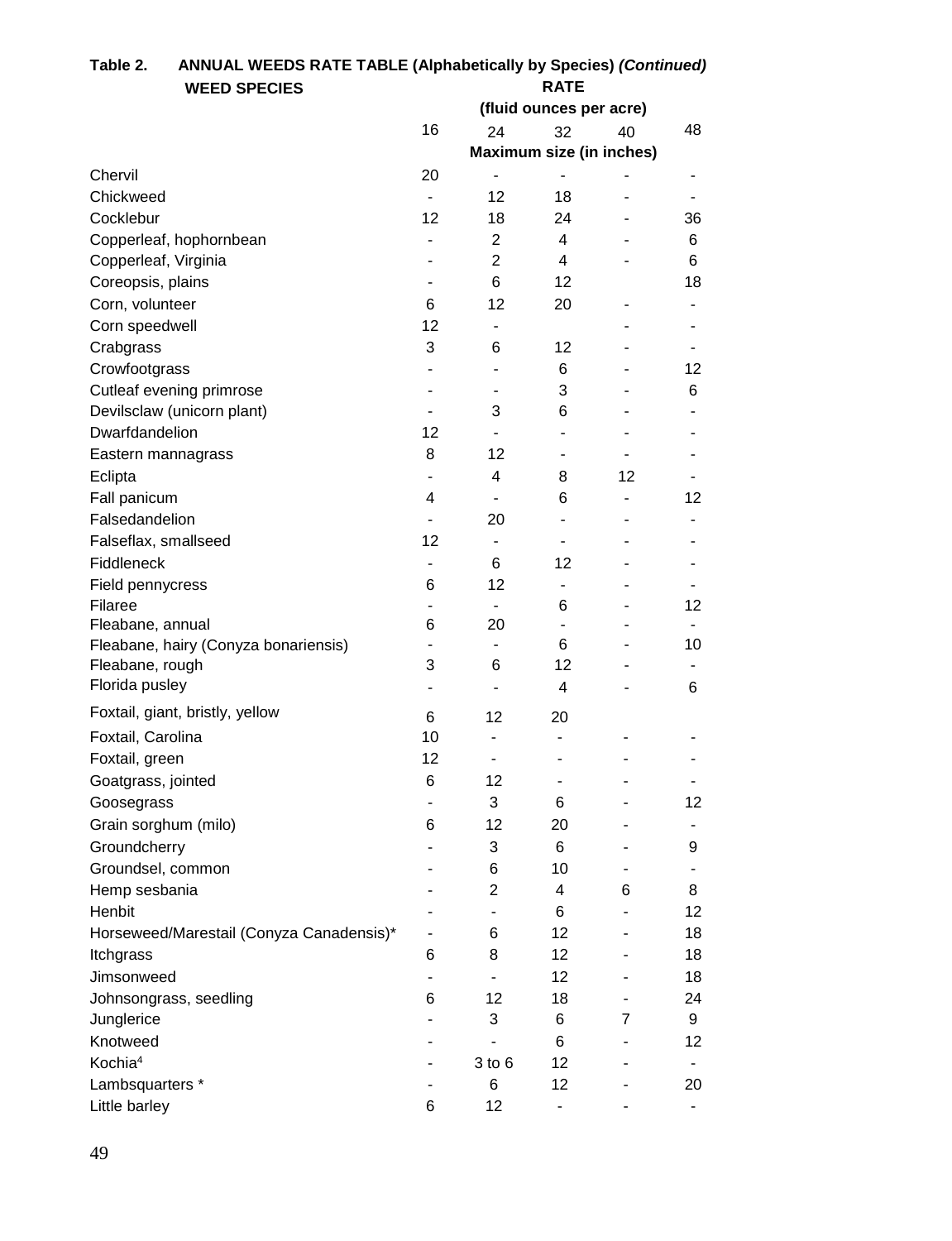# **Table 2. ANNUAL WEEDS RATE TABLE (Alphabetically by Species)** *(Continued)* **WEED SPECIES RATE**

|                                                          |                          |                          | (fluid ounces per acre)         |                          |    |
|----------------------------------------------------------|--------------------------|--------------------------|---------------------------------|--------------------------|----|
|                                                          | 16                       | 24                       | 32                              | 40                       | 48 |
|                                                          |                          |                          | <b>Maximum size (in inches)</b> |                          |    |
| London rocket                                            | 6                        |                          | 24                              |                          |    |
| Mayweed                                                  | $\overline{\phantom{0}}$ | $\overline{2}$           | 6                               | 12                       | 18 |
| Morningglory, annual (Ipomoea spp)                       |                          |                          | 3                               |                          | 6  |
| Mustard, blue                                            | 6                        | 12                       | 18                              |                          |    |
| Mustard, tansy                                           | 6                        | 12                       | 18                              |                          |    |
| Mustard, tumble                                          | 6                        | 12                       | 18                              |                          |    |
| Mustard, wild                                            | 6                        | 12                       | 18                              |                          |    |
| Nightshade, black                                        |                          | 4                        | 6                               |                          | 12 |
| Nightshade, hairy                                        | $\overline{a}$           | 4                        | 6                               |                          | 12 |
| Oats                                                     | 3                        | 6                        | 18                              |                          |    |
| Pigweed, Palmer *                                        |                          | 12                       | 18                              | 24                       |    |
| Pigweed species *                                        | ۰                        | 12                       | 18                              | 24                       |    |
| Prickly lettuce                                          |                          | 6                        | 12                              | $\overline{\phantom{a}}$ |    |
| Purslane                                                 |                          |                          | 3                               |                          | 6  |
| Ragweed, common *                                        |                          | 6                        | 12                              |                          | 18 |
| Ragweed, giant *                                         |                          | 6                        | 12                              |                          | 18 |
| Red rice                                                 |                          |                          | 4                               |                          |    |
|                                                          |                          |                          |                                 |                          |    |
| Rye, volunteer/cereal <sup>2</sup><br>Ryegrass species * | 6<br>$\blacksquare$      | 18<br>$\blacksquare$     | $18+$<br>6                      |                          | 12 |
|                                                          |                          |                          |                                 |                          |    |
| Sandbur, field                                           | 6                        | 12                       | ۰                               |                          |    |
| Sandbur, longspine                                       | 6                        | 12                       |                                 |                          |    |
| Shattercane                                              | 6                        | 12                       | 20                              |                          |    |
| Shepherdspurse                                           | 6                        | 12                       |                                 |                          |    |
| Sicklepod                                                |                          | $\overline{c}$           | 4                               |                          | 8  |
| Signalgrass, broadleaf                                   | ۰                        | 3                        | 6                               | $\overline{7}$           | 9  |
| Smartweed, ladysthumb                                    | ۰                        | $\blacksquare$           | 6                               | $\overline{a}$           | 9  |
| Smartweed, Pennsylvania                                  |                          | -                        | 6                               |                          | 9  |
| Sowthistle, annual                                       |                          |                          | 6                               |                          | 12 |
| Spanishneedles                                           |                          |                          | 6                               |                          | 12 |
| Speedwell, purslane                                      | 12                       | -                        | $\overline{\phantom{a}}$        | -                        | ۰  |
| Sprangletop                                              | 6                        | 12                       | 20                              |                          |    |
| Spurge, prostrate                                        |                          | 6                        | 12                              |                          |    |
| Spurge, spotted                                          |                          | 6                        | 12                              |                          |    |
| Spurry, umbrella                                         | 6                        |                          |                                 |                          |    |
| Stinkgrass                                               |                          | 12                       |                                 |                          |    |
| Sunflower                                                | 12                       | 18                       | $\overline{\phantom{a}}$        |                          |    |
| <b>Swinecress</b>                                        |                          | 5                        | 12                              |                          |    |
| Teaweed/ Prickly sida                                    |                          | 2                        | 4                               |                          | 6  |
| Texas panicum                                            | 6                        | 8                        | 12                              |                          | 24 |
| Thistle, Russian <sup>5</sup>                            |                          | 6                        | 12                              |                          |    |
|                                                          |                          |                          |                                 |                          |    |
| Velvetleaf                                               |                          |                          | 6                               |                          | 12 |
| Virginia pepperweed                                      |                          | 18                       | $\overline{\phantom{a}}$        |                          | ٠  |
| Waterhemp*                                               |                          | $\overline{\phantom{a}}$ | 6                               |                          | 12 |
| Wheat <sup>2</sup>                                       | 6                        | 12                       | 18                              |                          |    |
| Wheat, (overwintered)                                    |                          | 6                        | 12                              |                          | 18 |
| Wild oats                                                | 3                        | 6                        | 18                              |                          |    |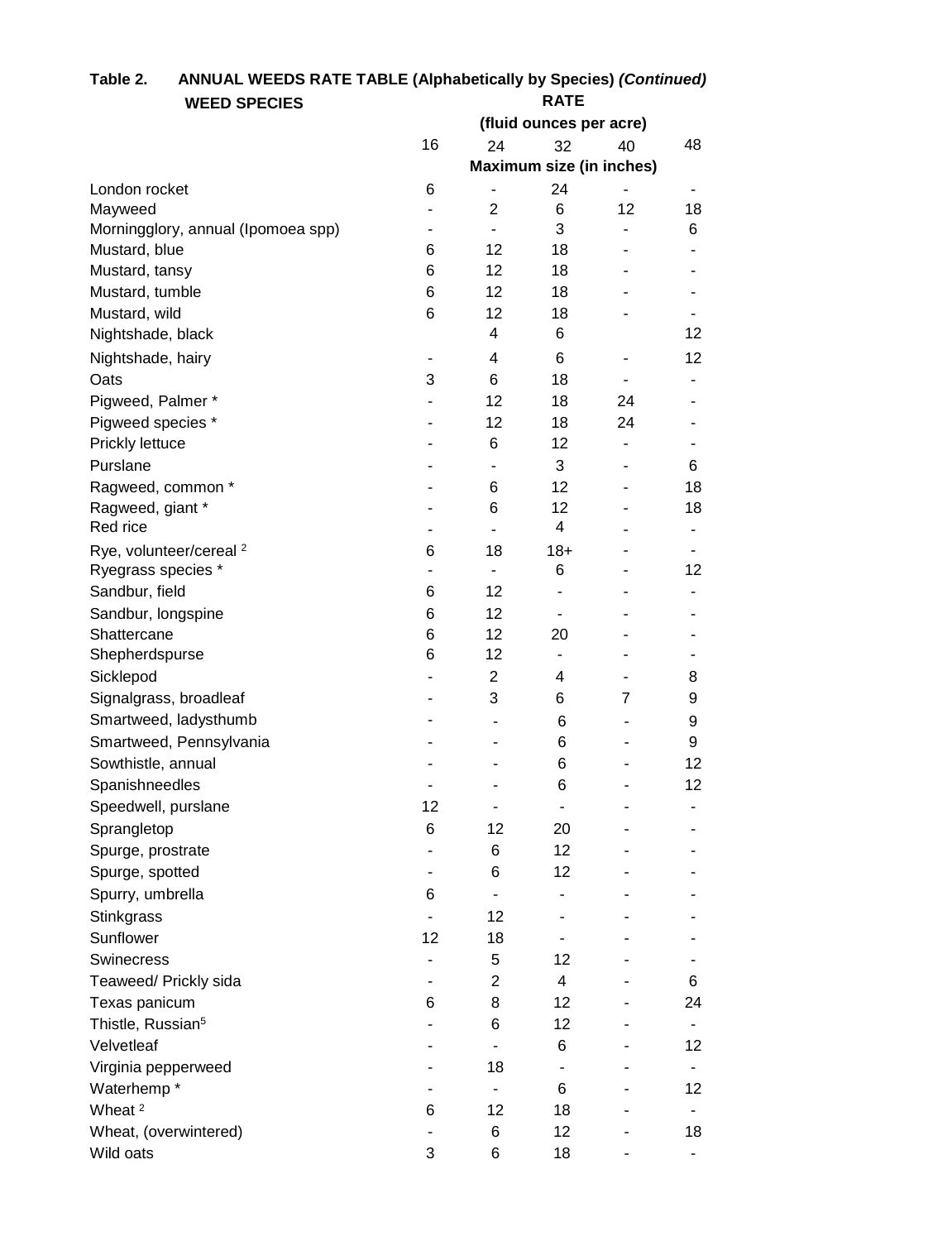# **Table 2. ANNUAL WEEDS RATE TABLE (Alphabetically by Species)** *(Continued)* **WEED SPECIES RATE**

|                   |    |    | (fluid ounces per acre)         |    |    |
|-------------------|----|----|---------------------------------|----|----|
|                   | 16 | 24 | 32                              | 40 | 48 |
|                   |    |    | <b>Maximum size (in inches)</b> |    |    |
| Wild proso millet | ۰  | 6  | 12                              |    | 18 |
| Witchgrass        | ۰  | 12 | ٠                               | ۰  |    |
| Woolly cupgrass   | -  | 6  | 12                              | ۰  | ۰  |
| Yellow rocket     | -  | 12 | 20                              | -  |    |
|                   |    |    |                                 |    |    |

<sup>1</sup> For control of downy brome in no-till systems, use 24 fluid ounces per acre.

<sup>2</sup> Performance is better if application is made before this weed reaches the boot stage of growth.

<sup>3</sup> Use 24 fluid ounces per acre of this product to control wild buckwheat in the cotyledon to 2-leaf stage. Use 32 fluid ounces per acre to control 2 to 4 leaf wild buckwheat. For improved control of wild buckwheat over 2 inches in size, use sequential treatments of 32 fluid ounces followed by 32 fluid ounces of this product per acre. <sup>4</sup> Do not treat kochia in the button stage.

<sup>5</sup> Control of Russian thistle may vary based on environmental conditions and spray coverage. Whenever possible, a tank mixture with 2,4-D as described below may improve control.

\*A glyphosate resistant biotype has been confirmed. For additional information, refer to the "WEED RESISTANCE MANAGEMENT" section of this label. You may also visit [www.weedscience.org](http://www.weedscience.org/) or [www.weedresistancemanagement.com](http://www.weedresistancemanagement.com/) for more information.

# **Annual Weeds - Tank Mixtures with 2,4-D, Dicamba or Tordon 22K**

Better control of certain tough weeds can be achieved by tank mixing this product with 0.25 pound of dicamba, 0.5 pound of 2,4-D or 1 to 2 fluid ounces of Tordon 22K per acre. These other herbicides, combined with the rates of this product specified in the "ANNUAL WEEDS RATE TABLE" above, will control the following weeds up to the maximum height or length indicated: 6" -- prickly lettuce, marestail/horseweed, morning glory, kochia (dicamba only) wild buckwheat (Tordon 22K only); 12" -- cocklebur, lambsquarters, pigweed, Russian thistle (2,4-D only).

For better control of common ragweed, giant ragweed, Pennsylvania smartweed, or velvetleaf with a maximum height of 6-inches, tank mix this product with 0.5 pound of 2,4-D per acre.

Ensure that the specific product is registered for application at the desired site. Follow all precautions and limitations on the tank mix product's label, including application timing restrictions, soil restrictions, minimum recropping interval and rotational guidelines. Some crop injury may occur if dicamba or Tordon 22K is applied within 45 days of planting.

DO NOT APPLY DICAMBA TANK MIXTURES BY AIR IN CALIFORNIA.

# **Annual Weeds - Hand-Held or Backpack Equipment**

For control of weeds listed in the "ANNUAL WEEDS RATE TABLE" above, apply a 0.5 percent solution of this product to weeds less than 6 inches in height or runner length. Apply prior to seedhead formation in grass or bud formation in broadleaf weeds. For annual weeds over 6 inches tall, or unless otherwise specified, use a 1 percent solution.

For best results, use a 2 percent solution on harder-to-control perennials, such as Bermudagrass, dock, field bindweed, hemp dogbane, milkweed and Canada thistle.

When using application methods that result in less than complete coverage, use a 5 percent solution for annual and perennial weeds and a 5 to 10 percent solution for woody brush and trees.

# **Annual Weeds - Tank Mixtures with Atrazine for Fallow and Reduced Tillage Systems**

For use only in Colorado, Kansas, Nebraska, Oklahoma, Oregon, South Dakota, and Washington. In Oregon and Washington, do not exceed 1 pound of atrazine per acre.

Applications of 24 to 28 fluid ounces of this product plus 1 to 2 pounds of atrazine per acre will control the following weeds: Barnyardgrass (requires 28 ounces for control), Downy brome, Green foxtail, Lambsquarters,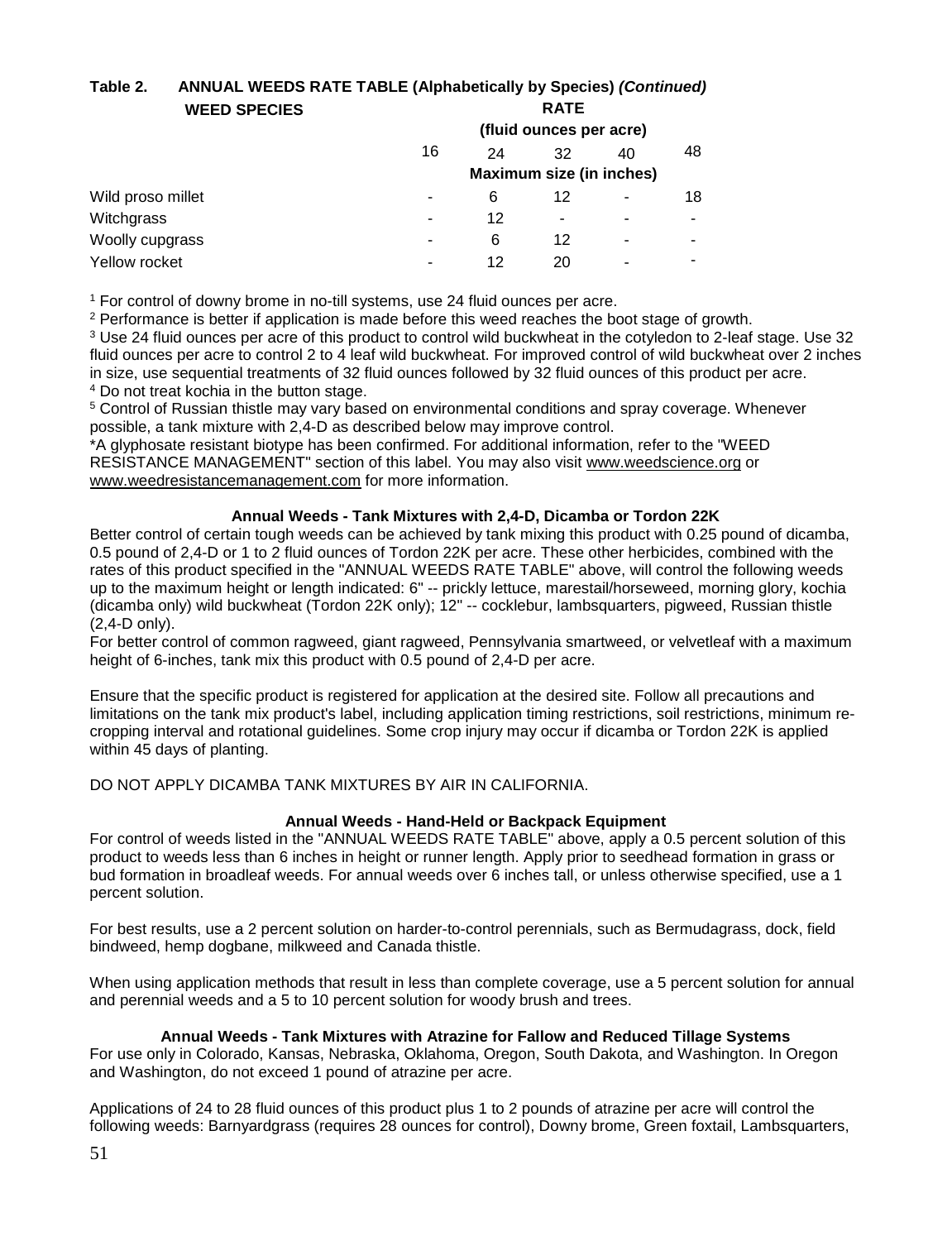Prickly lettuce, Tansy mustard, Pigweed, Field sandbur, Stinkgrass, Russian thistle, Volunteer wheat, Witchgrass and Kochia (add 0.12 pound of dicamba for control).

Ensure that the specific product is registered for application at the desired site. Follow all precautions and limitations on the tank mix product's label, including application timing restrictions, soil restrictions, minimum recropping interval and rotational guidelines.

# **PERENNIAL WEEDS RATE SECTION**

Apply to actively growing perennial weeds.

**NOTE:** If weeds have been mowed or tilled, do not treat until plants have resumed active growth and have reached the specified stages.

Repeat treatments may be necessary to control weeds regenerating from underground parts or seed. Repeat treatments must be made prior to crop emergence.

Unless otherwise stated, allow 7 or more days after application before tillage. Best results are obtained when soil moisture is adequate for active weed growth.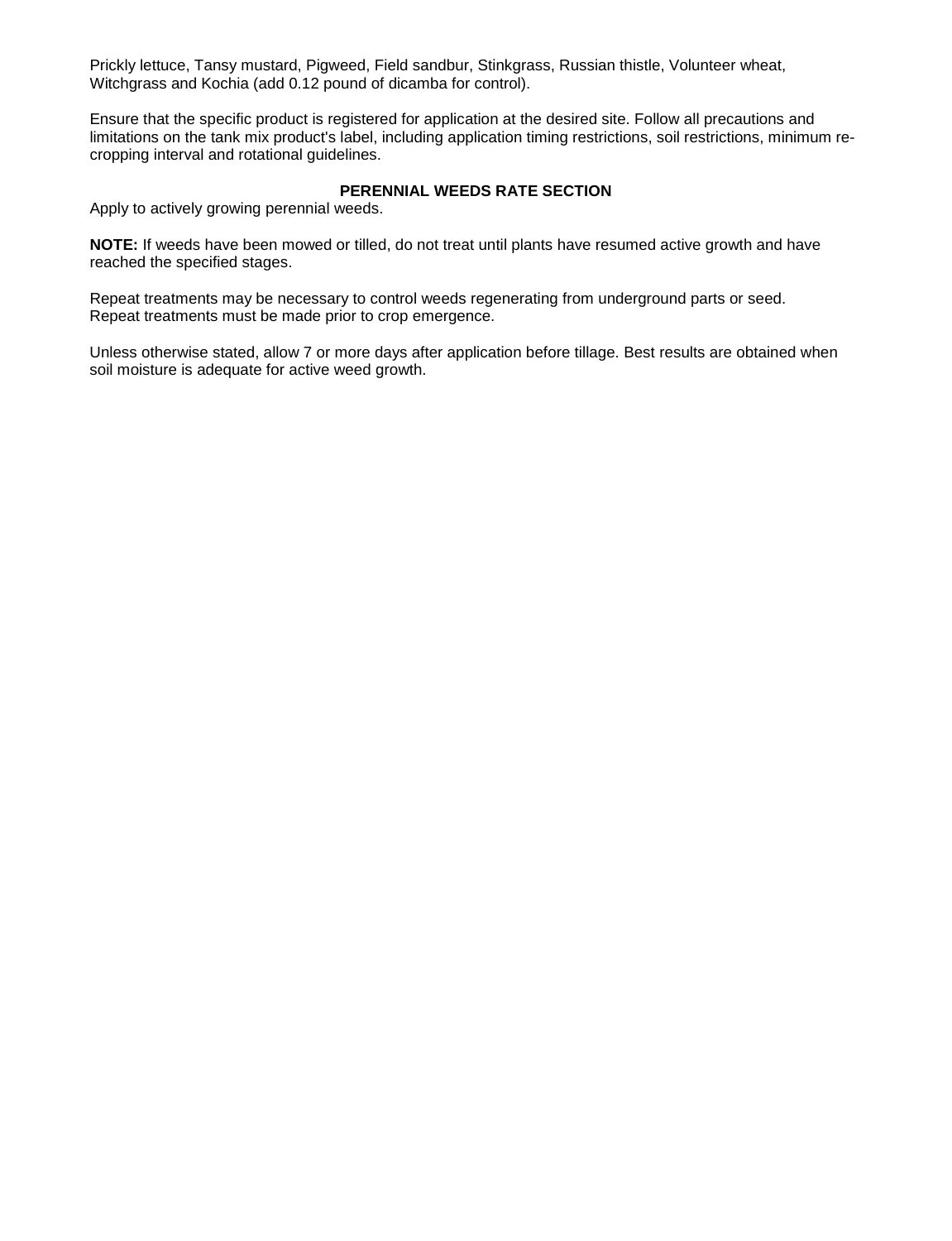| Table 3.                              |                      |                               |                               | PERENNIAL WEEDS RATE TABLE (Alphabetically by Species)                                                                                                                                                                                                                                                                                                                                                                                                                                                                                                                                                                                                                                                                                                                                                                                                                                                                                                                                                                     |
|---------------------------------------|----------------------|-------------------------------|-------------------------------|----------------------------------------------------------------------------------------------------------------------------------------------------------------------------------------------------------------------------------------------------------------------------------------------------------------------------------------------------------------------------------------------------------------------------------------------------------------------------------------------------------------------------------------------------------------------------------------------------------------------------------------------------------------------------------------------------------------------------------------------------------------------------------------------------------------------------------------------------------------------------------------------------------------------------------------------------------------------------------------------------------------------------|
| <b>WEED SPECIES</b>                   | <b>RATE</b><br>(Q/A) | <b>WATER</b><br><b>VOLUME</b> | <b>HAND-HELD</b><br>%SOLUTION | <b>COMMENTS</b>                                                                                                                                                                                                                                                                                                                                                                                                                                                                                                                                                                                                                                                                                                                                                                                                                                                                                                                                                                                                            |
| <b>Alfalfa</b>                        | 1                    | $3 - 10$                      | 2%                            | Make applications after the last hay cutting in the<br>fall. Allow alfalfa to regrow to a height of 6 to 8<br>inches or more prior to treatment. Applications must<br>be followed with deep tillage at least 7 days after<br>treatment, but before soil freeze-up.                                                                                                                                                                                                                                                                                                                                                                                                                                                                                                                                                                                                                                                                                                                                                         |
| Alligatorweed                         | 4                    | $3 - 20$                      | 1.5%                          | For partial control, apply when most of the plants are<br>in bloom. Repeat applications will be required to<br>achieve control.                                                                                                                                                                                                                                                                                                                                                                                                                                                                                                                                                                                                                                                                                                                                                                                                                                                                                            |
| Anise (fennel)                        | $\blacksquare$       | $\blacksquare$                | $1 - 2%$                      | Apply as a spray-to-wet treatment.                                                                                                                                                                                                                                                                                                                                                                                                                                                                                                                                                                                                                                                                                                                                                                                                                                                                                                                                                                                         |
| <b>Bahiagrass</b>                     | $3 - 5$              | $3 - 20$                      | 2%                            |                                                                                                                                                                                                                                                                                                                                                                                                                                                                                                                                                                                                                                                                                                                                                                                                                                                                                                                                                                                                                            |
| <b>Bentgrass</b>                      | $3-5$                | $10 - 20$                     | 2%                            | For suppression in grass seed production areas.<br>For ground applications only. Ensure entire crown<br>area has resumed growth prior to a fall application.<br>Bentgrass must have at least 3 inches of growth.<br>Tillage prior to treatment must be avoided. Tillage 7<br>to 10 days after application is specified for best<br>results.                                                                                                                                                                                                                                                                                                                                                                                                                                                                                                                                                                                                                                                                                |
| <b>Bermudagrass</b>                   | $3-5$                | $3 - 20$                      | 2%                            | For control, apply 5 quarts of this product per<br>acre. For partial control, apply 3 quarts per acre.<br>Treat when Bermudagrass is actively growing and<br>seedheads are present. Retreatment may be<br>necessary to achieve control.                                                                                                                                                                                                                                                                                                                                                                                                                                                                                                                                                                                                                                                                                                                                                                                    |
| Bermudagrass,<br>water<br>(knotgrass) | $1 - 1.5$            | $5 - 10$                      | 2%                            | Apply 3 pints of this product in 5 to 10 gallons of<br>water per acre. Apply when water Bermudagrass is<br>12 to l8 inches in length. Allow 7 or more days<br>before tilling, flushing or flooding the field.<br>Fall applications only: Apply 1 quart of this product<br>in 5 to 10 gallons of water per acre. Fallow fields<br>must be tilled prior to application. Apply prior to<br>frost on water Bermudagrass that is 12 to 18<br>inches in length.<br>This product is not registered in California for use<br>on water Bermudagrass.                                                                                                                                                                                                                                                                                                                                                                                                                                                                                |
| <b>Bindweed, field</b>                | $0.5 - 5$            | $3 - 20$                      | 2%                            | Do not treat when weeds are under drought stress<br>as good soil moisture is necessary for active growth.<br>For control, apply 4 to 5 quarts of this product per<br>acre west of the Mississippi River and 3 to 4 quarts<br>per acre east of the Mississippi River. Apply when<br>the weeds are at or beyond full bloom. For best<br>results, apply in late summer or fall. Fall treatments<br>must be applied before a killing frost.<br>Also for control, apply 2 quarts of this product plus<br>0.5 pound of dicamba in 10 to 20 gallons of water<br>per acre. Do not apply by air.<br>For suppression on irrigated agricultural land, apply 1 to 2<br>quarts of this product plus 1 pound of 2,4-D in 10 to 20<br>gallons of water per acre with ground equipment only.<br>Applications must be made following harvest or in fall<br>fallow ground when the bindweed is actively growing and<br>the majority of runners are 12 inches or more in length.<br>Irrigate at least once to promote active bindweed growth. |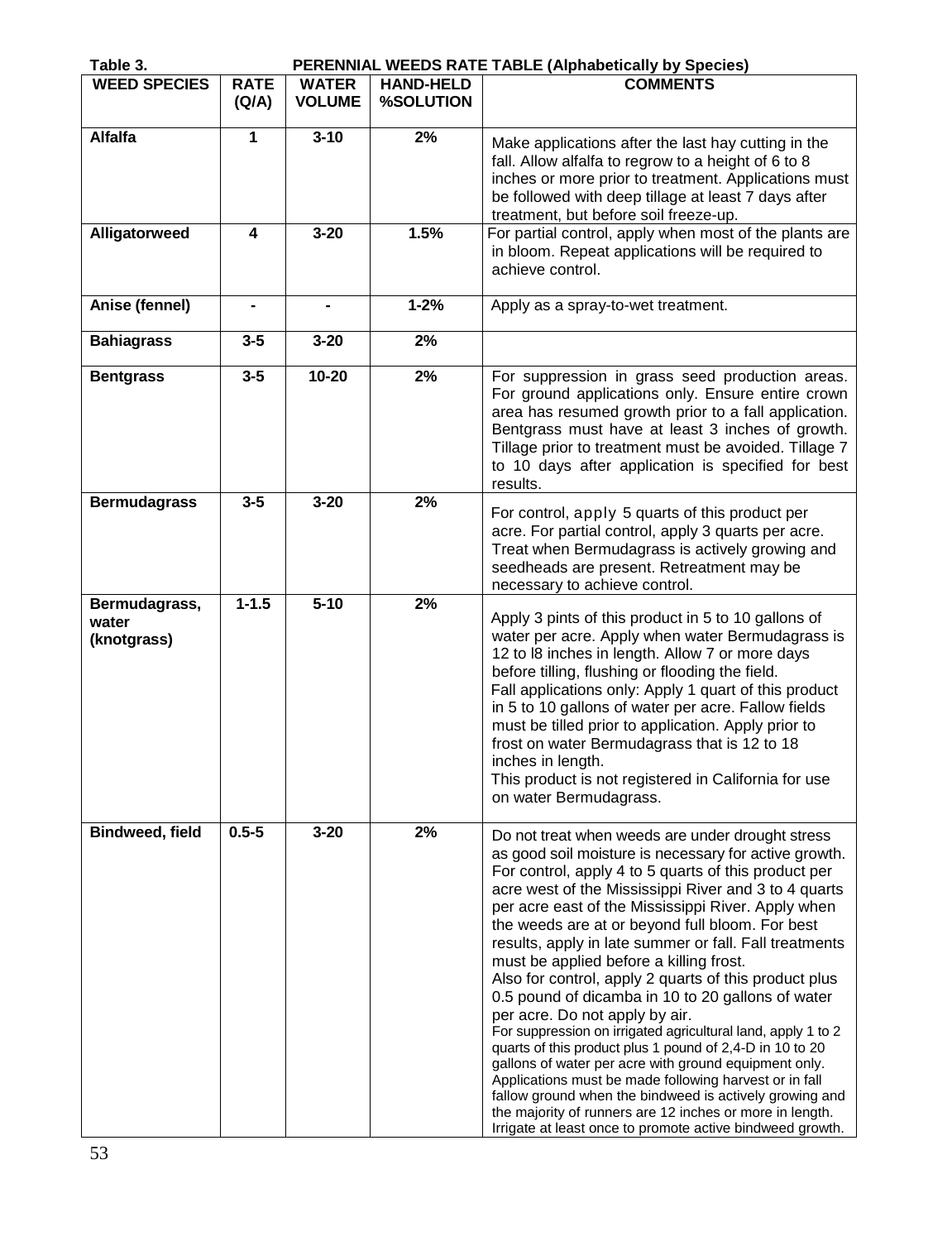# **PERENNIAL WEEDS RATE TABLE (Alphabetically by Species)**

| <b>WEED SPECIES</b>             | <b>RATE</b> | <b>WATER</b>  | <b>HAND-HELD</b> | <b>ENLIVERED WELDO</b> KATE TABLE (Alphabetically by opecies)<br><b>COMMENTS</b>                                                                                                                                                                                                                                                                                                                                                                                                                                                                                                                                                                                                                                                                                                                   |
|---------------------------------|-------------|---------------|------------------|----------------------------------------------------------------------------------------------------------------------------------------------------------------------------------------------------------------------------------------------------------------------------------------------------------------------------------------------------------------------------------------------------------------------------------------------------------------------------------------------------------------------------------------------------------------------------------------------------------------------------------------------------------------------------------------------------------------------------------------------------------------------------------------------------|
|                                 | (Q/A)       | <b>VOLUME</b> | %SOLUTION        |                                                                                                                                                                                                                                                                                                                                                                                                                                                                                                                                                                                                                                                                                                                                                                                                    |
|                                 |             |               |                  |                                                                                                                                                                                                                                                                                                                                                                                                                                                                                                                                                                                                                                                                                                                                                                                                    |
| Bindweed, field<br>(cont'd)     |             |               |                  | For suppression, apply 1 pint of this product plus<br>0.5 pound of 2,4-D, in 3 to 10 gallons of water per<br>acre for ground applications, and 3 to 5 gallons of<br>water per acre for aerial applications. Apply by air<br>in fallow and reduced tillage systems only.<br>Applications must be delayed until maximum<br>emergence has occurred and when vines are<br>between 6 to 18 inches in length.<br>In California only, apply I to 5 quarts of this product<br>per acre. Actual rate needed for suppression or<br>control will vary within this range depending on<br>local conditions. For suppression on irrigated land<br>where annual tillage is performed, apply 1 quart of<br>this product in 3 to 10 gallons of water per acre.<br>Apply to bindweed that has reached a length of 12 |
|                                 |             |               |                  | inches or greater. Allow maximum weed<br>emergence and runner growth. Allow 3 or more<br>days after application before tillage.                                                                                                                                                                                                                                                                                                                                                                                                                                                                                                                                                                                                                                                                    |
| Bluegrass,<br>Kentucky          | $1 - 2$     | $3 - 40$      | 2%               | Apply 2 quarts of this product in 10 to 40 gallons of<br>water per acre when most plants have reached boot-to-<br>early seedhead stage of development. For partial control<br>in pasture or hay crop renovation, apply 1 to 1.5 quarts<br>of this product in 3 to 10 gallons of water per acre.<br>Apply to actively growing plants when most have<br>reached 4 to 12 inches in height.                                                                                                                                                                                                                                                                                                                                                                                                            |
| Blueweed,<br><b>Texas</b>       | $3-5$       | $3 - 40$      | 2%               | Apply 4 to 5 quarts of this product per acre west of<br>the Mississippi River and 3 to 4 quarts per acre<br>east of the Mississippi River. Apply when plants are<br>at or beyond full bloom. New leaf development<br>indicates active growth. For best results, apply in<br>late summer or fall. Fall treatments must be applied<br>before a killing frost.                                                                                                                                                                                                                                                                                                                                                                                                                                        |
| <b>Brackenfern</b>              | $3 - 4$     | $3 - 40$      | $1 - 1.5%$       | Apply to fully expanded fronds that are at least 18<br>inches long.                                                                                                                                                                                                                                                                                                                                                                                                                                                                                                                                                                                                                                                                                                                                |
| Bromegrass,<br>smooth           | $1 - 2$     | $3 - 40$      | 2%               | Apply 2 quarts of this product in 10 to 40 gallons of<br>water per acre when most plants have reached boot-to-<br>early seedhead stage of development. For partial control<br>in pasture or hay crop renovation, apply 1 to 1.5 quarts<br>of this product in 3 to 10 gallons of water per acre.<br>Apply to actively growing plants when most have<br>reached 4 to 12 inches in height.                                                                                                                                                                                                                                                                                                                                                                                                            |
| Bursage,<br>woollyleaf          |             | $3 - 20$      | 2%               | For control, apply 2 quarts of this product plus 0.5<br>pound of dicamba per acre. For partial control, apply 1<br>quart of this product plus 1/2 pound of dicamba per acre.<br>Apply when plants are producing new active growth<br>which has been initiated by moisture for at least 2<br>weeks and when plants are at or beyond flowering.                                                                                                                                                                                                                                                                                                                                                                                                                                                      |
| Canarygrass,<br>$\text{read}^2$ | $2 - 3$     | $3 - 40$      | 2%               |                                                                                                                                                                                                                                                                                                                                                                                                                                                                                                                                                                                                                                                                                                                                                                                                    |
| Cattail <sup>2</sup>            | $3-5$       | $3 - 40$      | 2%               |                                                                                                                                                                                                                                                                                                                                                                                                                                                                                                                                                                                                                                                                                                                                                                                                    |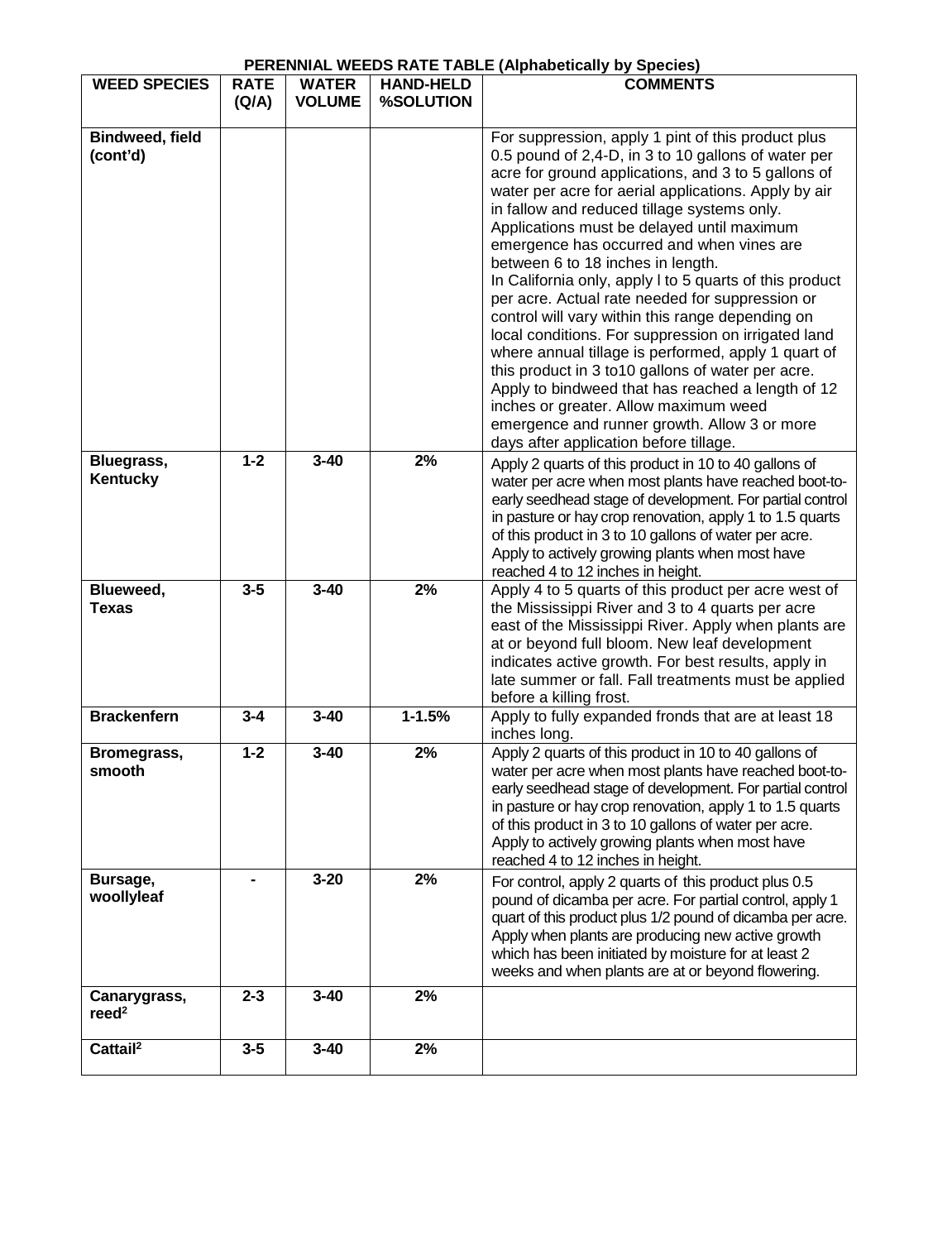| PERENNIAL WEEDS RATE TABLE (Alphabetically by Species) |                         |                               |                               |                                                                                                                                                                                                                                                                                                                                                                                                                                                                                                                             |  |  |
|--------------------------------------------------------|-------------------------|-------------------------------|-------------------------------|-----------------------------------------------------------------------------------------------------------------------------------------------------------------------------------------------------------------------------------------------------------------------------------------------------------------------------------------------------------------------------------------------------------------------------------------------------------------------------------------------------------------------------|--|--|
| <b>WEED SPECIES</b>                                    | <b>RATE</b><br>(Q/A)    | <b>WATER</b><br><b>VOLUME</b> | <b>HAND-HELD</b><br>%SOLUTION | <b>COMMENTS</b>                                                                                                                                                                                                                                                                                                                                                                                                                                                                                                             |  |  |
| Clover; red or<br>white <sup>1</sup> (Cont'd)          | $3-5$                   | $3 - 20$                      | 2%                            | Also for control, apply 16 to 32 fluid ounces of this<br>product plus 0.5 to 1 pound of 2,4-D, in 3 to 10<br>gallons of water per acre.                                                                                                                                                                                                                                                                                                                                                                                     |  |  |
| Cogongrass                                             | $3-5$                   | $10 - 40$                     | 2%                            | Apply when cogongrass is at least 18 inches tall in<br>late summer or fall. Due to uneven stages of growth<br>and the dense nature of vegetation preventing good<br>spray coverage, repeat treatments may be<br>necessary to achieve control.                                                                                                                                                                                                                                                                               |  |  |
| Dallisgrass <sup>2</sup>                               | $3 - 5$                 | $3 - 20$                      | 2%                            |                                                                                                                                                                                                                                                                                                                                                                                                                                                                                                                             |  |  |
| Dandelion <sup>1</sup>                                 | $3 - 5$                 | $3 - 20$                      | 2%                            | Also for control, apply 1 pint of this product plus 0.5<br>pound of 2,4-D, in 3 to 10 gallons of water per acre.                                                                                                                                                                                                                                                                                                                                                                                                            |  |  |
| Dock, curly <sup>1</sup>                               | $3-5$                   | $3 - 40$                      | 2%                            | Also for control, apply 1 to 2 pints of this product<br>plus 0.5 to 1 pound of 2,4-D, in 3 to 10 gallons of<br>water per acre.                                                                                                                                                                                                                                                                                                                                                                                              |  |  |
| Dogbane, hemp                                          | $\overline{\mathbf{4}}$ | $3 - 40$                      | 2%                            | Apply when most plants have reached the late bud<br>to flower stage of growth. Following crop harvest or<br>mowing, allow weeds to regrow to a mature stage<br>prior to treatment. For best results, apply in late<br>summer or fall. For suppression, apply 1 pint of this<br>product plus 0.5 pound of 2,4-D, in 3 to 10 gallons of<br>water per acre for ground applications, and 3 to 5<br>gallons of water per acre for aerial applications.<br>Delay applications until maximum emergence of<br>dogbane has occurred. |  |  |
| <b>Fescue (except</b><br>$tall)^1$                     | $3 - 5$                 | $3 - 20$                      | 2%                            |                                                                                                                                                                                                                                                                                                                                                                                                                                                                                                                             |  |  |
| Fescue, tall                                           | $1 - 3$                 | $3 - 40$                      | 2%                            | Apply 3 quarts of this product per acre when most<br>plants have reached boot-to-early seedhead stage<br>of development.<br>Fall applications only: Apply 1 quart of this product<br>in 3 to 10 gallons of water per acre. Apply to fescue<br>in the fall when plants have 6 to 12 inches of new<br>growth. A sequential application of 1 pint per acre of<br>this product will improve long-term control and<br>control seedlings germinating after fall treatments or<br>the following spring.                            |  |  |
| <b>Guineagrass</b>                                     | $2 - 3$                 | $3 - 40$                      | 1%                            | Apply when most plants have reached at least the<br>7-leaf stage of growth. Ensure thorough coverage<br>when using hand-held equipment. In Texas and<br>ridge of Florida, use 2 quarts of this product per<br>acre for control. In the flatwoods region of Florida, 3<br>quarts of this product per acre are required for<br>control.                                                                                                                                                                                       |  |  |
| Horsenettle <sup>1</sup>                               | $3-5$                   | $3 - 20$                      | 2%                            |                                                                                                                                                                                                                                                                                                                                                                                                                                                                                                                             |  |  |
| Horseradish                                            | 4                       | $3 - 40$                      | 2%                            | Apply when most plants have reached the late bud to<br>flower stage of growth. For best results, apply in late<br>summer or fall.                                                                                                                                                                                                                                                                                                                                                                                           |  |  |
| Iceplant <sup>1</sup>                                  |                         |                               | $1.5 - 2%$                    | Thorough coverage is necessary for best control.                                                                                                                                                                                                                                                                                                                                                                                                                                                                            |  |  |
| Jerusalem artichoke <sup>1</sup>                       | $3 - 5$                 | $3 - 20$                      | 2%                            |                                                                                                                                                                                                                                                                                                                                                                                                                                                                                                                             |  |  |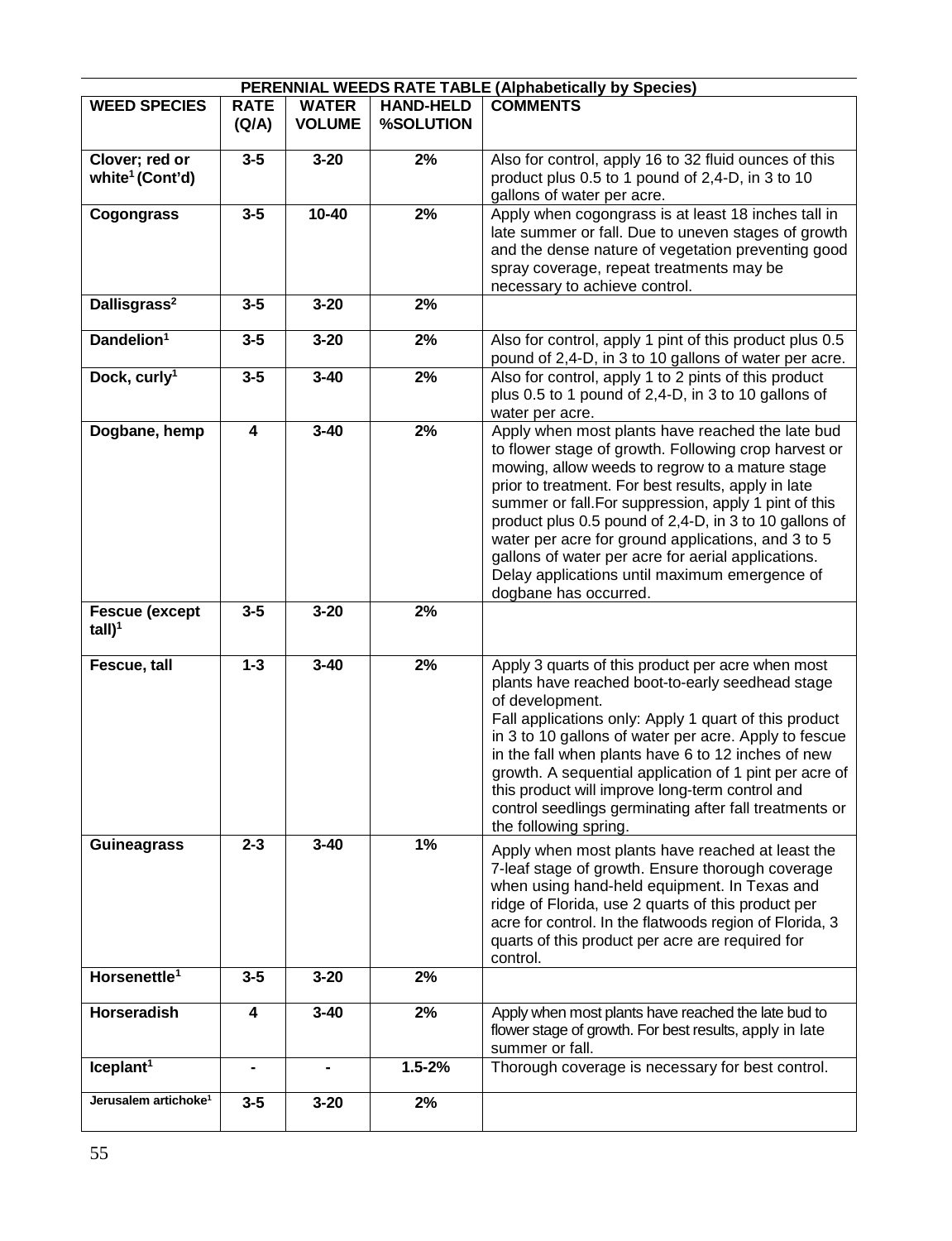| PERENNIAL WEEDS RATE TABLE (Alphabetically by Species) |                      |                               |                               |                                                                                                                                                                                                                                                                                                                                                                                                                                                                                                                                                                                                                                                                                                                                                                                                                                                                                                                                                                                                                                                                                                                            |  |
|--------------------------------------------------------|----------------------|-------------------------------|-------------------------------|----------------------------------------------------------------------------------------------------------------------------------------------------------------------------------------------------------------------------------------------------------------------------------------------------------------------------------------------------------------------------------------------------------------------------------------------------------------------------------------------------------------------------------------------------------------------------------------------------------------------------------------------------------------------------------------------------------------------------------------------------------------------------------------------------------------------------------------------------------------------------------------------------------------------------------------------------------------------------------------------------------------------------------------------------------------------------------------------------------------------------|--|
| <b>WEED SPECIES</b>                                    | <b>RATE</b><br>(Q/A) | <b>WATER</b><br><b>VOLUME</b> | <b>HAND-HELD</b><br>%SOLUTION | <b>COMMENTS</b>                                                                                                                                                                                                                                                                                                                                                                                                                                                                                                                                                                                                                                                                                                                                                                                                                                                                                                                                                                                                                                                                                                            |  |
| Johnsongrass<br>(cont'd)                               | $0.5 - 3$            | $3 - 40$                      | 1%                            | In annual cropping systems, apply 1 to 2 quarts of<br>this product per acre. Apply 1 quart of this product in<br>3 to 10 gallons of water per acre. Use 2 quarts of<br>this product when applying 10 to 40 gallons of water<br>per acre. In non-crop areas, or areas where annual<br>tillage (no-till) is not practiced, apply 2 to 3 quarts of<br>this product in 10 to 40 gallons of water per acre.<br>For best results, apply when most plants have<br>reached the boot-to-head stage of growth or in the<br>fall prior to frost. Allow 7 or more days after<br>application before tillage. Do not tank mix with<br>residual herbicides when using 1 quart of this<br>product per acre.<br>For burndown of Johnsongrass, apply 1 pint of this<br>product in 3 to 10 gallons of water per acre before<br>the plants reach a height of 12 inches. For this use,<br>allow at least 3 days after treatment before tillage.<br>Spot treatment (partial control or suppression)--<br>Apply a 1 percent solution of this product when<br>Johnsongrass is 12 to 18 inches in height.<br>Coverage must be uniform and complete. |  |
| <b>Kikuygrass</b>                                      | $2 - 3$              | $3 - 40$                      | 2%                            | Spray when most kikuygrass is at least 8 inches in<br>height (3- or 4-leaf stage of growth). Allow 3 or<br>more days after application before tillage.                                                                                                                                                                                                                                                                                                                                                                                                                                                                                                                                                                                                                                                                                                                                                                                                                                                                                                                                                                     |  |
| <b>Knapweed</b>                                        | 4                    | $3 - 40$                      | 2%                            | Apply when most plants have reached the late bud<br>to flower stage of growth. For best results, apply in<br>late summer or fall.                                                                                                                                                                                                                                                                                                                                                                                                                                                                                                                                                                                                                                                                                                                                                                                                                                                                                                                                                                                          |  |
| Lantana                                                |                      |                               | $1 - 1.25%$                   | Apply at or beyond the bloom stage of growth. Use<br>the higher application rate for plants that have<br>reached the woody stage of growth.                                                                                                                                                                                                                                                                                                                                                                                                                                                                                                                                                                                                                                                                                                                                                                                                                                                                                                                                                                                |  |
| Lespedeza <sup>1</sup>                                 | $3 - 5$              | $3 - 20$                      | 2%                            |                                                                                                                                                                                                                                                                                                                                                                                                                                                                                                                                                                                                                                                                                                                                                                                                                                                                                                                                                                                                                                                                                                                            |  |
| Milkweed,<br>common                                    | 3                    | $3 - 40$                      | 2%                            | Apply when most plants have reached the late bud<br>to flower stage of growth.                                                                                                                                                                                                                                                                                                                                                                                                                                                                                                                                                                                                                                                                                                                                                                                                                                                                                                                                                                                                                                             |  |
| Muhly, wirestem                                        | $1 - 2$              | $3 - 40$                      | 2%                            | Use 1 quart of this product in 3 to 10 gallons of<br>water per acre. Use 2 quarts of this product when<br>applying 10 to 40 gallons of water per acre or in<br>pasture, sod, or non-crop areas. Spray when the<br>wirestem muhly is 8 inches or more in height. Do<br>not till between harvest and fall applications, or in<br>the fall or spring prior to spring applications. Allow 3<br>or more days after application before tillage.                                                                                                                                                                                                                                                                                                                                                                                                                                                                                                                                                                                                                                                                                  |  |
| Mullein,<br>common <sup>1</sup>                        | $3 - 5$              | $3 - 20$                      | 2%                            |                                                                                                                                                                                                                                                                                                                                                                                                                                                                                                                                                                                                                                                                                                                                                                                                                                                                                                                                                                                                                                                                                                                            |  |
| Napiergrass <sup>2</sup>                               | $3 - 5$              | $3 - 20$                      | 2%                            |                                                                                                                                                                                                                                                                                                                                                                                                                                                                                                                                                                                                                                                                                                                                                                                                                                                                                                                                                                                                                                                                                                                            |  |
| Nightshade,<br>silverleaf                              | $\overline{2}$       | $3 - 10$                      | 2%                            | Applications must be made when at least 60<br>percent of the plants have berries. Fall treatments<br>must be applied before a killing frost.                                                                                                                                                                                                                                                                                                                                                                                                                                                                                                                                                                                                                                                                                                                                                                                                                                                                                                                                                                               |  |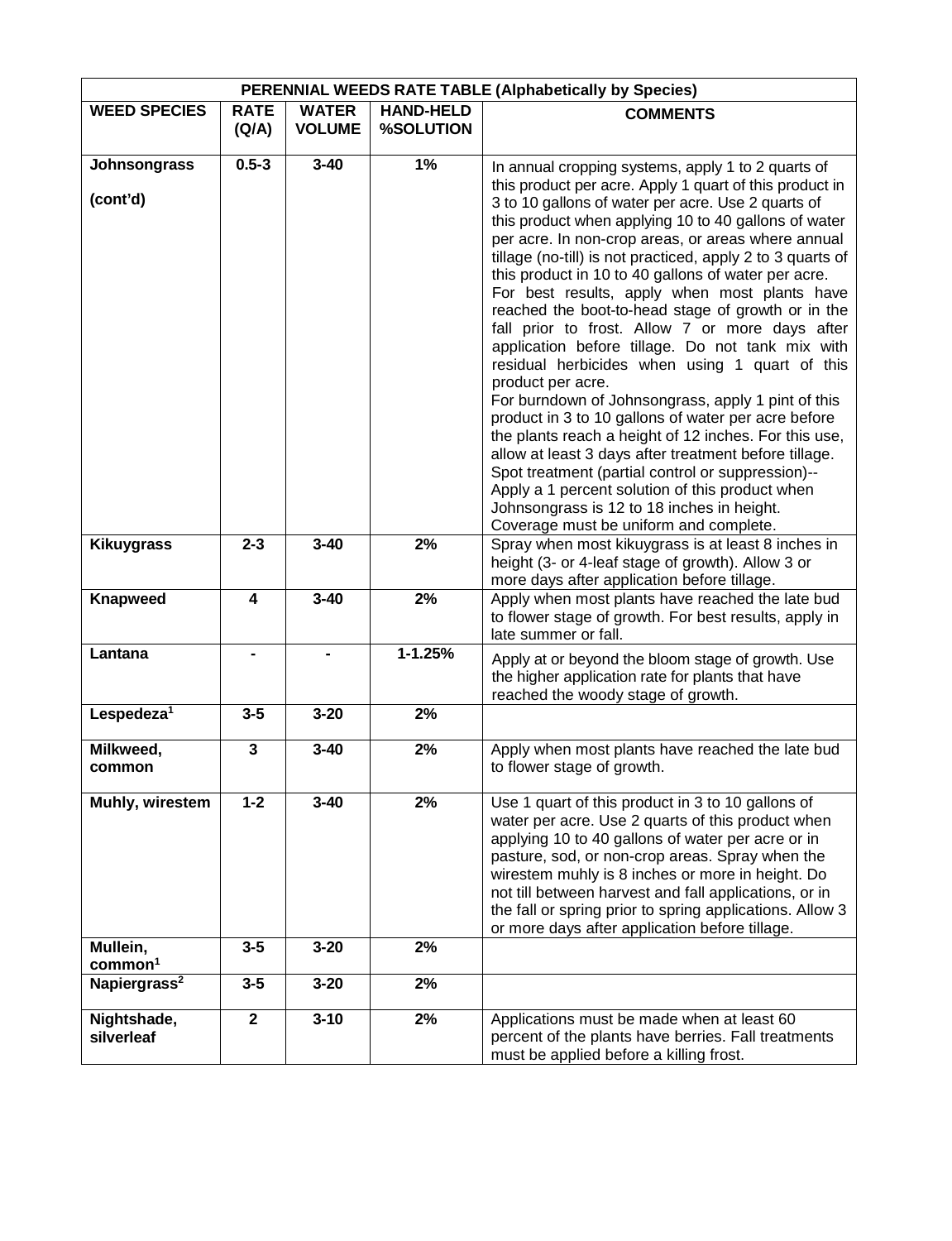| PERENNIAL WEEDS RATE TABLE (Alphabetically by Species) |                      |                               |                               |                                                                                                                                                                                                                                                                                                                                                                                                                                                                                                                                                                                                                                                                                                                                                                                                                                                                                                                                                                                                                                                                                                                                                                                                          |
|--------------------------------------------------------|----------------------|-------------------------------|-------------------------------|----------------------------------------------------------------------------------------------------------------------------------------------------------------------------------------------------------------------------------------------------------------------------------------------------------------------------------------------------------------------------------------------------------------------------------------------------------------------------------------------------------------------------------------------------------------------------------------------------------------------------------------------------------------------------------------------------------------------------------------------------------------------------------------------------------------------------------------------------------------------------------------------------------------------------------------------------------------------------------------------------------------------------------------------------------------------------------------------------------------------------------------------------------------------------------------------------------|
| <b>WEED SPECIES</b>                                    | <b>RATE</b><br>(Q/A) | <b>WATER</b><br><b>VOLUME</b> | <b>HAND-HELD</b><br>%SOLUTION | <b>COMMENTS</b>                                                                                                                                                                                                                                                                                                                                                                                                                                                                                                                                                                                                                                                                                                                                                                                                                                                                                                                                                                                                                                                                                                                                                                                          |
| Nutsedge,<br>purple or yellow                          | $0.5 - 3$            | $3 - 40$                      | $1 - 2%$                      | Apply 3 quarts of this product per acre or apply a 1<br>to 2 percent solution for control of nutsedge plants<br>and immature nutlets attached to treated plants.<br>Treat when plants are in flower or when new nutlets<br>can be found at rhizome tips. Nutlets that have not<br>germinated will not be controlled and may<br>germinate following treatment. Repeat treatments<br>will be required for long-term control of<br>ungerminated tubers.<br>Sequential applications: 1 to 2 quarts of this<br>product in 3 to 10 gallons of water per acre will also<br>provide control. Make applications when a majority<br>of the plants are in the 3 to 5 leaf stage (less than 6<br>inches tall). Repeat this application, as necessary,<br>when newly emerging plants reach the 3 to 5 leaf<br>stage. Subsequent applications will be necessary<br>for long-term control.<br>For partial control of existing plants, apply 1 pint to<br>2 quarts of this product in 3 to 40 gallons of water<br>per acre. Treat when plants have 3 to 5 leaves and<br>most are less than 6 inches ta11. Repeat<br>treatments will be required to control subsequent<br>emerging plants or regrowth of existing plants. |
| <b>Orchardgrass</b>                                    | $1 - 2$              | $3 - 40$                      | 2%                            | Apply 2 quarts of this product in 10 to 40 gallons of<br>water per acre when most plants have reached<br>boot-to-early seedhead stage of development. For<br>partial control in pasture or hay crop renovation,<br>apply 1 to 1.5 quarts of this product in 3 to 10<br>gallons of water per acre. Apply to actively growing<br>plants when most have reached 4 to 12 inches in height.<br>Orchardgrass sods going to no-till corn: Apply 1 to<br>1.5 quarts of this product in 3 to I0 gallons of water<br>per acre. Apply to orchardgrass that is a minimum<br>of 12 inches tall for spring applications, and 6<br>inches tall for fall applications.<br>Allow at least 3 days following application before<br>planting. A sequential application of atrazine will be<br>necessary for optimum results.                                                                                                                                                                                                                                                                                                                                                                                                 |
| <b>Pampasgrass</b>                                     |                      |                               | $1.5 - 2%$                    | Pampasgrass must be at or beyond the boot stage<br>of growth. Thorough coverage is necessary for best<br>control.                                                                                                                                                                                                                                                                                                                                                                                                                                                                                                                                                                                                                                                                                                                                                                                                                                                                                                                                                                                                                                                                                        |
| Paragrass <sup>2</sup>                                 | $3-5$                | $3 - 20$                      | 2%                            |                                                                                                                                                                                                                                                                                                                                                                                                                                                                                                                                                                                                                                                                                                                                                                                                                                                                                                                                                                                                                                                                                                                                                                                                          |
| <b>Phragmites</b>                                      | $3-5$                | $10 - 40$                     | $1 - 2%$                      | For partial control and best results, treat during late<br>summer or fall when plants are actively growing and in<br>full bloom. Treatment before or after this stage may result<br>in reduced control. Due to the dense nature of this<br>vegetation that may prevent good spray coverage or<br>uneven stages of growth, repeat treatments may be<br>necessary to achieve control. Visual control symptoms<br>will be slow to develop.                                                                                                                                                                                                                                                                                                                                                                                                                                                                                                                                                                                                                                                                                                                                                                  |
| <b>Poison hemlock</b>                                  |                      |                               | $1 - 2%$                      | For hand-held, apply as a spray-to-wet treatment.<br>Optimum results are obtained when plants are treated at<br>the bud to full-bloom stage of growth. Thorough coverage<br>is necessary for best control.                                                                                                                                                                                                                                                                                                                                                                                                                                                                                                                                                                                                                                                                                                                                                                                                                                                                                                                                                                                               |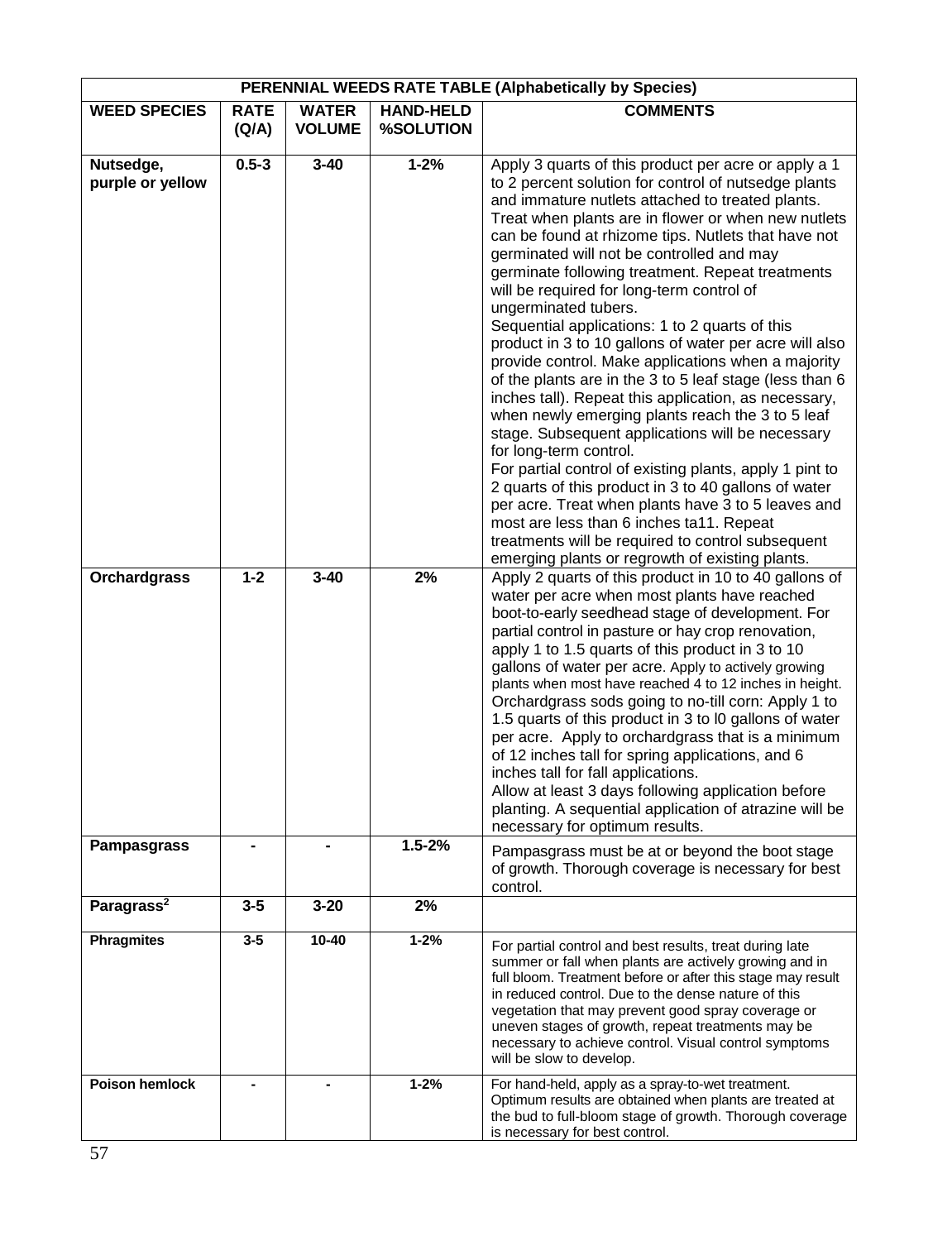| PERENNIAL WEEDS RATE TABLE (Alphabetically by Species) |             |               |                  |                                                                                                                                                                                                                                                                                                                                                                                                                                                                                                                                                                                                                                                                                                                                                                                                                                        |  |  |  |
|--------------------------------------------------------|-------------|---------------|------------------|----------------------------------------------------------------------------------------------------------------------------------------------------------------------------------------------------------------------------------------------------------------------------------------------------------------------------------------------------------------------------------------------------------------------------------------------------------------------------------------------------------------------------------------------------------------------------------------------------------------------------------------------------------------------------------------------------------------------------------------------------------------------------------------------------------------------------------------|--|--|--|
| <b>WEED SPECIES</b>                                    | <b>RATE</b> | <b>WATER</b>  | <b>HAND-HELD</b> | <b>COMMENTS</b>                                                                                                                                                                                                                                                                                                                                                                                                                                                                                                                                                                                                                                                                                                                                                                                                                        |  |  |  |
|                                                        | (Q/A)       | <b>VOLUME</b> | <b>%SOLUTION</b> |                                                                                                                                                                                                                                                                                                                                                                                                                                                                                                                                                                                                                                                                                                                                                                                                                                        |  |  |  |
| Pokeweed,<br>common                                    | 1           | $3 - 40$      | 2%               | Apply to actively growing plants up to 24 inches tall.                                                                                                                                                                                                                                                                                                                                                                                                                                                                                                                                                                                                                                                                                                                                                                                 |  |  |  |
| Quackgrass                                             | $1 - 3$     | $3 - 40$      | 2%               | In annual cropping systems, or in pastures and<br>sods followed by deep tillage: Apply 1 quart of this<br>product in 3 to 10 gallons of water per acre. For 10<br>to 40 gallons of water per acre, apply 2 quarts of<br>this product. Do not tank mix with residual<br>herbicides when using the 1-quart rate. Spray<br>when quackgrass is 6 to 8 inches in height. Do not<br>till between harvest and fall applications or in fall or<br>spring prior to spring application. Allow 3 or more<br>days after application before tillage. In pastures or<br>sods, use a moldboard plow for best results.<br>In pastures, sods or non-crop areas where deep<br>tillage does not follow application: Apply 2 to 3<br>quarts of this product in 10 to 40 gallons of water<br>per acre when the quackgrass is greater than 8<br>inches tall. |  |  |  |
| <b>Redvine</b>                                         | $0.75 - 2$  | $5 - 10$      | 2%               | For suppression, apply 1.5 pints of this product per<br>acre at each of two applications 7 to 14 days apart<br>or a single application of 2 quarts per acre. Apply<br>specified rates in 5 to 10 gallons of water per acre.<br>Apply in late September or early October to plants<br>that are at least 18 inches tall and have been<br>growing 45 to 60 days since the last tillage<br>operation. Make applications at least 1 week before<br>a killing frost.                                                                                                                                                                                                                                                                                                                                                                         |  |  |  |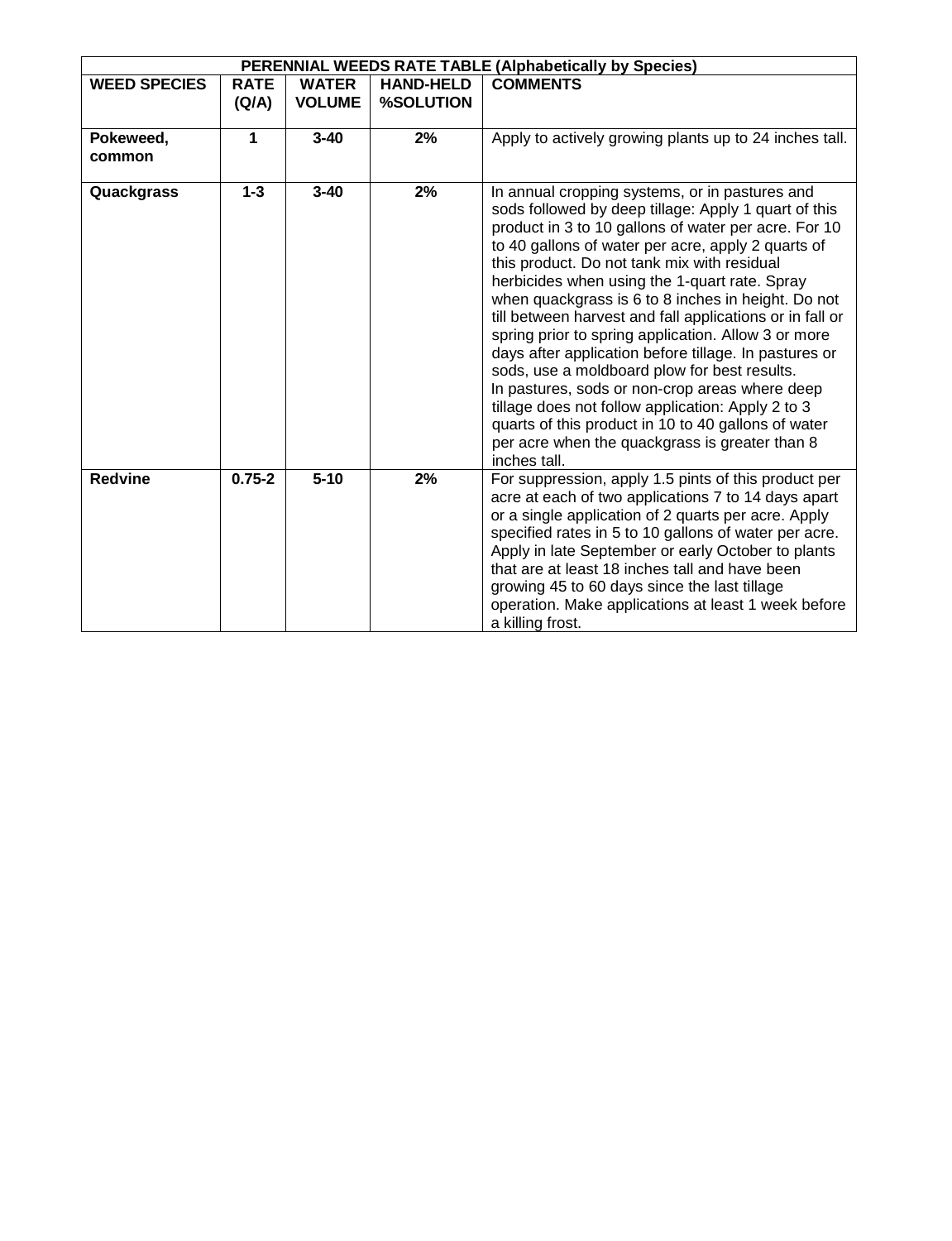# **PERENNIAL WEEDS RATE TABLE (Alphabetically by Species)**

| <b>WEED SPECIES</b>              | <b>RATE</b><br>(Q/A) | <b>WATER</b><br><b>VOLUME</b> | <b>HAND-HELD</b><br>%SOLUTION | <b>COMMENTS</b>                                                                                                                                                                                                                                                                                                                                                                                                                                                                                                                                                                                                                                                                                                                                                                                                                 |
|----------------------------------|----------------------|-------------------------------|-------------------------------|---------------------------------------------------------------------------------------------------------------------------------------------------------------------------------------------------------------------------------------------------------------------------------------------------------------------------------------------------------------------------------------------------------------------------------------------------------------------------------------------------------------------------------------------------------------------------------------------------------------------------------------------------------------------------------------------------------------------------------------------------------------------------------------------------------------------------------|
| Reed, giant                      | $\blacksquare$       |                               | 2%                            | Best results are obtained when applications are<br>made in late summer to fall.                                                                                                                                                                                                                                                                                                                                                                                                                                                                                                                                                                                                                                                                                                                                                 |
| Ryegrass,<br>perennial           | $1 - 3$              | $3 - 40$                      | 1%                            | In annual cropping systems, apply 1 to 2 quarts of<br>this product per acre. Apply 1 quart of this product<br>in 3 to 10 gallons of water per acre. Use 2 quarts of<br>this product when applying 10 to 40 gallons of<br>water per acre. In non-crop areas, or areas where<br>annual tillage (no-till) is not practiced, apply 2 to 3<br>quarts of this product in 10 to 40 gallons of water<br>per acre.<br>For best results, apply when most plants have<br>reached the boot-to-head stage of growth or in the<br>fall prior to frost. Do not tank-mix with residual<br>herbicides when using 1 quart of this product per<br>acre.                                                                                                                                                                                            |
| Smartweed,<br>swamp <sup>1</sup> | $3-5$                | $3 - 40$                      | 2%                            | Also for control, apply 1 pint of this product plus 0.5<br>pound of 2,4-D, in 3 to 10 gallons of water per acre<br>in the late summer or fall.                                                                                                                                                                                                                                                                                                                                                                                                                                                                                                                                                                                                                                                                                  |
| Sowthistle,<br>perennial         | $2 - 3$              | $3 - 40$                      | 2%                            | Apply when most plants are at or beyond the bud<br>stage of growth. After harvest, mowing or tillage in<br>the late summer or fall, allow at least 4 weeks for<br>initiation of active growth and rosette development<br>prior to the application of this product. Fall treat-<br>ments must be applied before a killing frost. Allow 3<br>or more days after application before tillage.                                                                                                                                                                                                                                                                                                                                                                                                                                       |
| Spurge, leafy                    |                      | $3 - 10$                      | 2%                            | For suppression, apply 1 pint of this product plus<br>0.5 pound of 2,4-D in 3 to 10 gallons of water per<br>acre in the late summer or fall. If mowing has<br>occurred prior to treatment, apply when most<br>plants are 12 inches tall.                                                                                                                                                                                                                                                                                                                                                                                                                                                                                                                                                                                        |
| Starthistle,<br>yellow           | $\overline{2}$       | $10 - 40$                     | 2%                            | Best results are obtained when applications are<br>made during the rosette, bolting and early flower<br>stages.                                                                                                                                                                                                                                                                                                                                                                                                                                                                                                                                                                                                                                                                                                                 |
| Sweet potato,<br>wild            |                      |                               | 2%                            | For partial control, apply to plants that are at or<br>beyond the bloom stage of growth. Repeat<br>applications may be required.                                                                                                                                                                                                                                                                                                                                                                                                                                                                                                                                                                                                                                                                                                |
| Thistle,<br>artichoke            |                      |                               | 2%                            | For partial control, apply to plants that are at or<br>beyond the bloom stage of growth. Repeat<br>applications may be required.                                                                                                                                                                                                                                                                                                                                                                                                                                                                                                                                                                                                                                                                                                |
| Thistle, Canada                  | $2 - 3$              | $3 - 40$                      | 2%                            | Apply when most plants are at or beyond the bud stage<br>of growth. After harvest, mowing or tillage in the late<br>summer or fall, allow at least 4 weeks for initiation of<br>active growth and rosette development prior to the<br>application of this product. Fall treat-ments must be<br>applied before a killing frost. Allow 3 or more days after<br>application before tillage.<br>For suppression in the spring, apply 1 quart of this product, or 1<br>pint of this product plus 0.5 pound of 2,4-D, in 3 to 10 gallons of<br>water per acre. Allow rosette regrowth to a minimum of 6 inches<br>in diameter before treating. Applications can be made as long as<br>leaves are still green and plants are actively growing at the time<br>of application. Allow 3 or more days after application before<br>tillage. |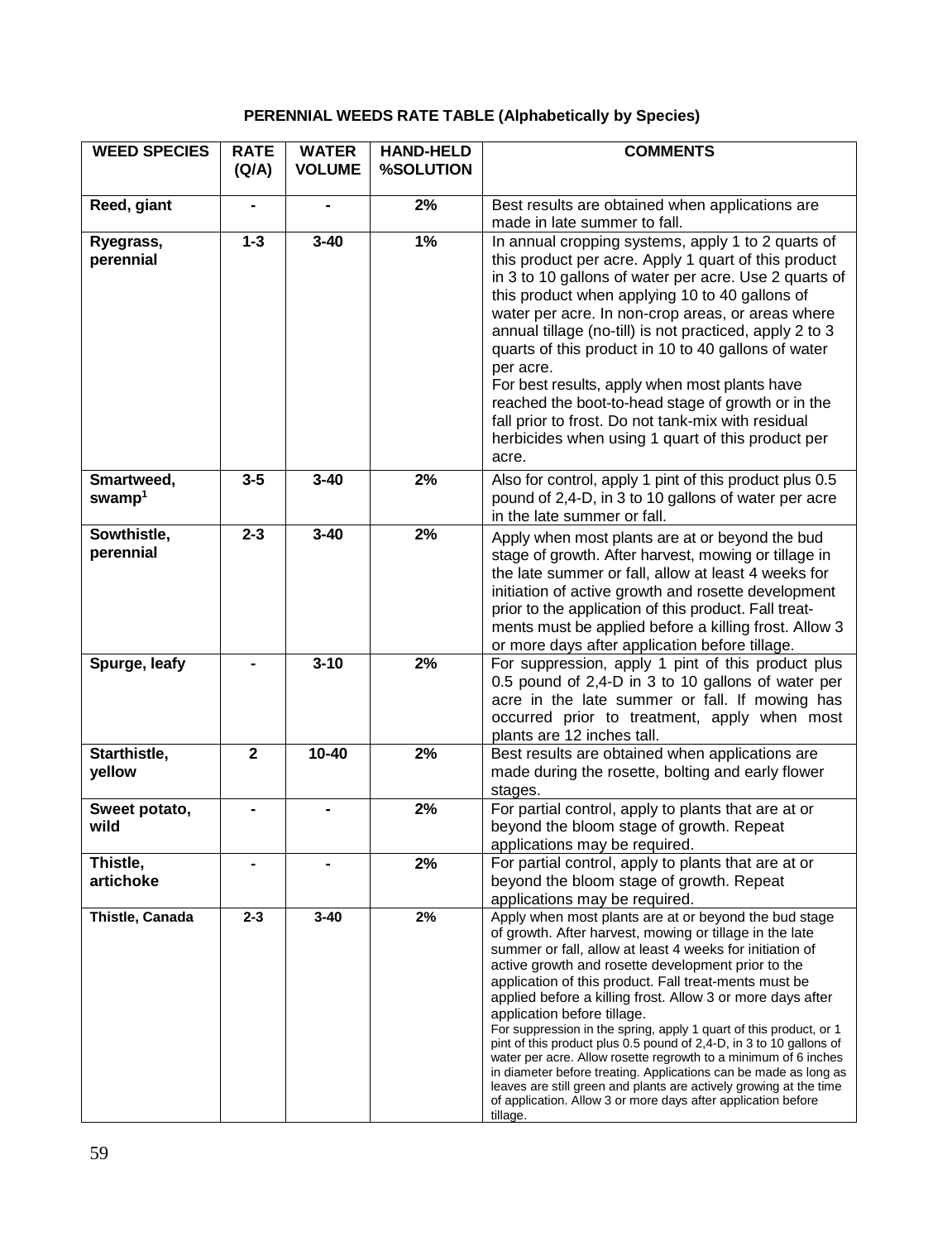| <b>PERENNIAL WEEDS RATE TABLE (Alphabetically by Species)</b> |                      |                               |                                      |                                                                                                                                                                                                                                                 |  |  |
|---------------------------------------------------------------|----------------------|-------------------------------|--------------------------------------|-------------------------------------------------------------------------------------------------------------------------------------------------------------------------------------------------------------------------------------------------|--|--|
|                                                               |                      |                               |                                      |                                                                                                                                                                                                                                                 |  |  |
| <b>WEED SPECIES</b>                                           | <b>RATE</b><br>(Q/A) | <b>WATER</b><br><b>VOLUME</b> | <b>HAND-HELD</b><br><b>%SOLUTION</b> | <b>COMMENTS</b>                                                                                                                                                                                                                                 |  |  |
| Timothy <sup>2</sup>                                          | $2 - 3$              | $3 - 40$                      | 2%                                   |                                                                                                                                                                                                                                                 |  |  |
| <b>Torpedograss</b>                                           | $4 - 5$              | $3 - 40$                      | 2%                                   | For partial control, apply when most plants are at or<br>beyond the seedhead stage of growth. Repeat<br>applications will be required to achieve control. Fall<br>treatments must be applied before frost.                                      |  |  |
| <b>Trumpetcreeper</b>                                         | $\overline{2}$       | $5 - 10$                      | 2%                                   | For partial control, apply in late September or<br>October, to plants that are at least 18 inches tall<br>and have been growing 45 to 60 days since the last<br>tillage operation. Make applications at least 1 week<br>before a killing frost. |  |  |
| Vaseygrass <sup>2</sup>                                       | $3 - 5$              | $3 - 20$                      | 2%                                   |                                                                                                                                                                                                                                                 |  |  |
| Velvetgrass <sup>2</sup>                                      | $3 - 5$              | $3 - 20$                      | 2%                                   |                                                                                                                                                                                                                                                 |  |  |
| Wheatgrass,<br>western <sup>2</sup>                           | $2 - 3$              | $3 - 40$                      | 2%                                   |                                                                                                                                                                                                                                                 |  |  |

<sup>1</sup> Apply when most plants have reached the early bud stage of growth.

<sup>2</sup> Apply when most plants have reached the early heading stage of growth.

# **WOODY BRUSH AND TREES RATE SECTION**

Apply this product after full leaf expansion, unless otherwise directed. Use the higher rate for larger plants and/or dense areas of growth. On vines, use the higher rate for plants that have reached the woody stage of growth. Best results are obtained when application is made in late summer or fall after fruit formation.

In arid areas, best results are obtained when applications are made in the spring to early summer when brush species are at high moisture content and are flowering.

Unless otherwise directed, apply broadcast treatments in 3 to 40 gallons of water per acre. Ensure thorough coverage when using hand-held equipment. Symptoms may not appear prior to frost or senescence with fall treatments.

Allow 7 or more days after application before tillage, mowing or removal. Repeat treatments may be necessary to control plants regenerating from underground parts or seed. Some autumn colors on undesirable deciduous species are acceptable provided no major leaf drop has occurred. Reduced performance may result if fall treatments are made following a frost.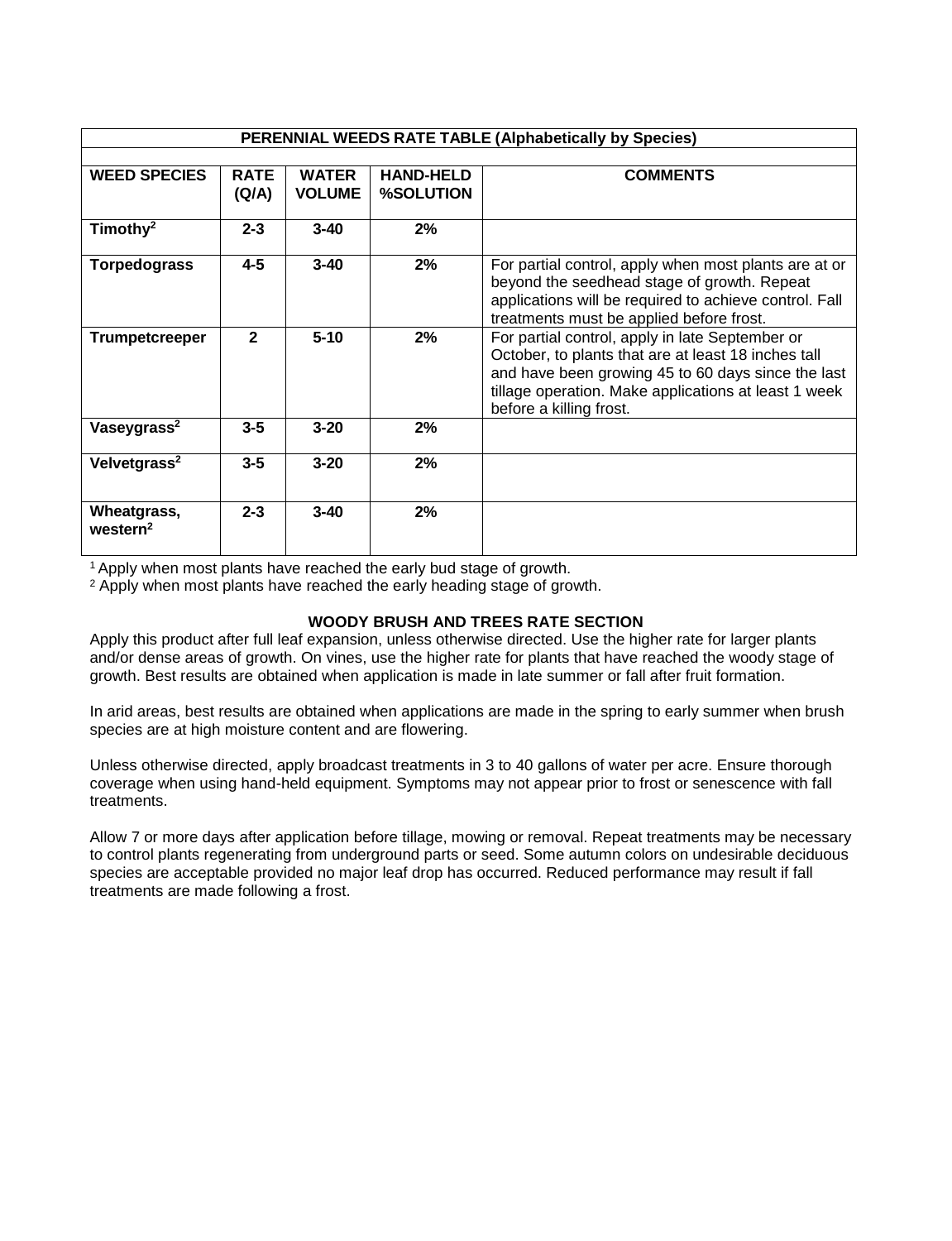**Table 4.**

# **WOODY BRUSH AND TREES RATE TABLE (Alphabetically by species)**

| <b>Weed Species</b>               | Rate<br>(QT/A) | Water<br><b>Volume (GPA)</b> | <b>Hand-Held</b><br>% Solution |  |
|-----------------------------------|----------------|------------------------------|--------------------------------|--|
| Alder                             | $3 - 4$        | $3-40$                       | $1 - 1.5%$                     |  |
| Ash <sup>1</sup>                  | $2 - 5$        | $3-40$                       | $1 - 2%$                       |  |
| Aspen, quaking                    | $2 - 3$        | $3-40$                       | $1 - 1.5%$                     |  |
| Bearmat (Bearclover) <sup>1</sup> | $2 - 5$        | $3 - 40$                     | $1 - 2%$                       |  |
| Beech <sup>1</sup>                | $2 - 5$        | $3 - 40$                     | $1 - 2%$                       |  |
| <b>Birch</b>                      | $2 - 3$        | $3 - 40$                     | $1 - 1.5%$                     |  |
| Blackberry                        | $3 - 4$        | $10 - 40$                    | $1 - 1.5%$                     |  |

Make applications after plants have reached full leaf maturity. Best results are obtained when applications are made in late summer or fall. Applications may also be made after leaf drop and until a killing frost or as long as stems are green. After berries have set or dropped in late fall, blackberry can be controlled by applying a 0.75 percent solution of this product. For control of blackberries after leaf drop and until killing frost or as long as stems are green, apply 3 to 4 quarts of this product in 10 to 40 gallons of water per acre.

| Blackgum                             | $2 - 5$ | $3 - 40$ | $1 - 2%$   |
|--------------------------------------|---------|----------|------------|
| <b>Bracken</b>                       | $2 - 5$ | $3 - 40$ | $1 - 2%$   |
| Broom; French, Scotch                | $- -$   | $- -$    | $1.5 - 2%$ |
| Buckwheat, California <sup>1,2</sup> | $- -$   | $- -$    | $1 - 2%$   |
| Cascara <sup>1</sup>                 | $2 - 5$ | $3 - 40$ | $1 - 2%$   |
| Catsclaw                             | --      | --       | $1 - 1.5%$ |
| Ceanothus <sup>1</sup>               | $2 - 5$ | $3 - 40$ | $1 - 2%$   |
| Change <sup>2</sup>                  | $- -$   | $- -$    | 1%         |
| Cherry; bitter, black, pin           | $2 - 3$ | $3 - 40$ | $1 - 1.5%$ |
| Coyote brush                         | --      | $- -$    | $1.5 - 2%$ |

Apply when at least 50 percent of the new leaves are fully developed.

| .                    |       |                          |          |  |
|----------------------|-------|--------------------------|----------|--|
| Dogwood <sup>1</sup> | 2-5   | $3 - 40$                 | $-2%$    |  |
| Elderberry           | 2-3   | $3 - 40$                 | 1-1.5%   |  |
| EIm <sup>1</sup>     | 2-5   | $3 - 40$                 | $1 - 2%$ |  |
| Eucalyptus           | $- -$ | $\overline{\phantom{a}}$ | 2%       |  |

For control of eucalyptus resprouts, apply when resprouts are 6 to 12 feet tall. Ensure complete

| coverage.                            |         |                                                         |                                                                                                  |
|--------------------------------------|---------|---------------------------------------------------------|--------------------------------------------------------------------------------------------------|
| Florida holly                        | $2 - 5$ | $3 - 40$                                                | $1 - 2%$                                                                                         |
| (Brazilian Peppertree) <sup>1</sup>  |         |                                                         |                                                                                                  |
| Gorse <sup>1</sup>                   | $2 - 5$ | $3 - 40$                                                | $1 - 2%$                                                                                         |
| Hasardia <sup><math>1,2</math></sup> | --      | --                                                      | $1 - 2%$                                                                                         |
| Hawthorn                             | $2 - 3$ | $3 - 40$                                                | $1 - 1.5%$                                                                                       |
| Hazel                                | $2 - 3$ | $3 - 40$                                                | $1 - 1.5%$                                                                                       |
| Hickory <sup>1</sup>                 | $2 - 5$ | $3 - 40$                                                | $1 - 2%$                                                                                         |
| Honeysuckle                          | $3 - 4$ | $3 - 40$                                                | $1 - 1.5%$                                                                                       |
| Hornbeam, American <sup>1</sup>      | $2 - 5$ | $3 - 40$                                                | $1 - 2%$                                                                                         |
| Kudzu                                | $4 - 5$ | $3-40$                                                  | 2%                                                                                               |
|                                      |         | Repeat applications may be required to achieve control. |                                                                                                  |
| Locust, black <sup>1</sup>           | $2 - 4$ | $3 - 40$                                                | $1 - 2%$                                                                                         |
| Madrone resprouts <sup>1</sup>       |         |                                                         | 2%                                                                                               |
|                                      |         |                                                         | Apply to resprouts that are 3 to 6 feet tall. Best results are obtained with spring/early summer |
| treatments.                          |         |                                                         |                                                                                                  |
| Manzanita <sup>1</sup>               | $2 - 5$ | $3 - 40$                                                | $1 - 2%$                                                                                         |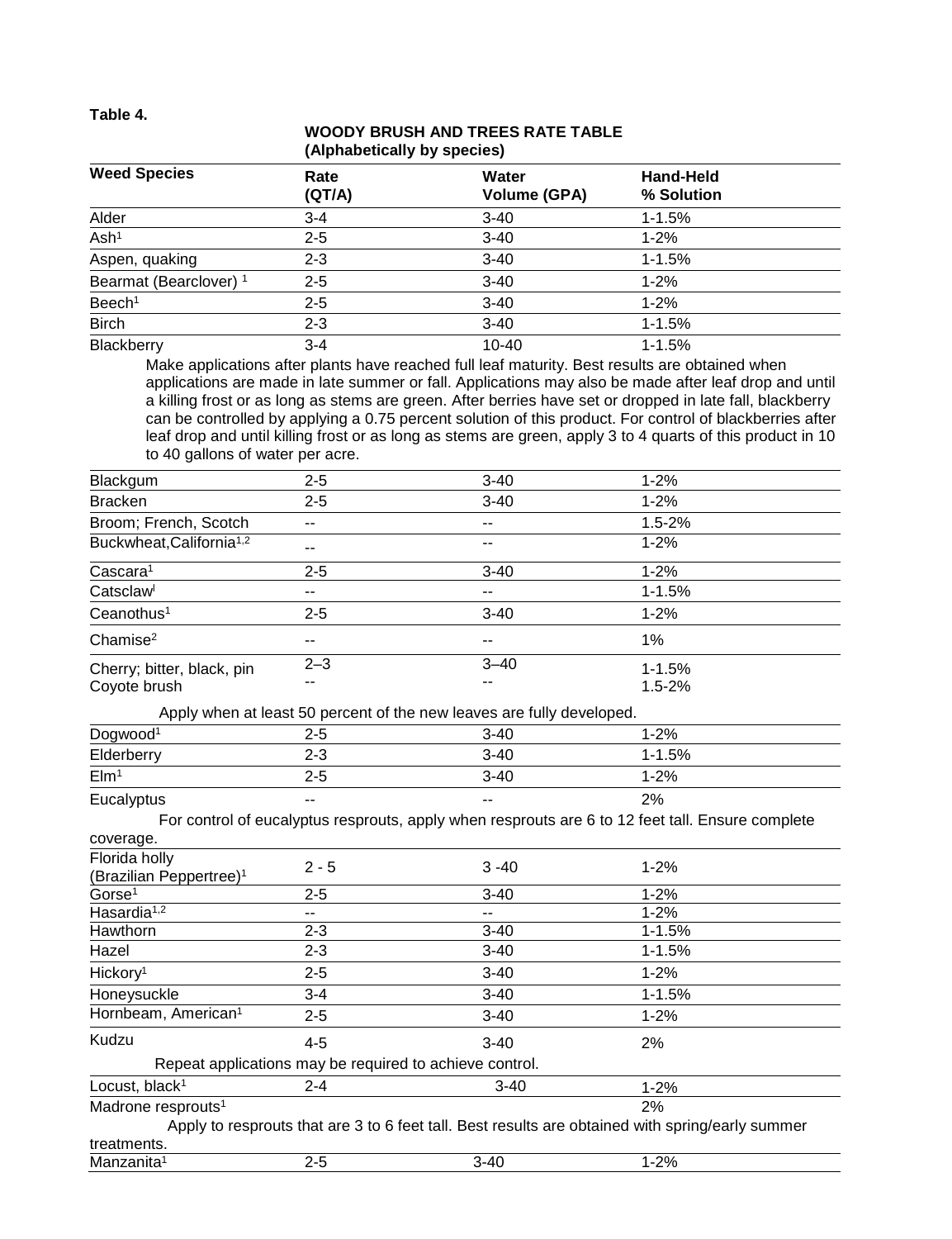# **WOODY BRUSH AND TREES RATE TABLE (Alphabetically by species)**

| <b>Weed Species</b>                 | Rate (Q/A)                                                     | Water<br><b>Volume (GPA)</b>                                                                | <b>Hand-Held</b><br>% Solution                                                                        |
|-------------------------------------|----------------------------------------------------------------|---------------------------------------------------------------------------------------------|-------------------------------------------------------------------------------------------------------|
| Maple, red                          | $2 - 4$                                                        | $3 - 40$                                                                                    | $1 - 1.5%$                                                                                            |
|                                     | partial control, apply 2 to 4 quarts of this product per acre. |                                                                                             | Apply a 1 to 1.5 percent solution when at least 50 percent of the new leaves are fully developed. For |
| Maple, sugar                        |                                                                |                                                                                             | $1 - 1.5%$                                                                                            |
|                                     |                                                                | Apply when at least 50 percent of the new leaves are fully developed.                       |                                                                                                       |
| Monkey flower <sup>1,2</sup>        | --                                                             | --                                                                                          | $1 - 2%$                                                                                              |
| Oak, black, white <sup>1</sup>      | $2 - 4$                                                        | $3 - 40$                                                                                    | $1 - 2%$                                                                                              |
| Oak, post                           | $3 - 4$                                                        | $3 - 40$                                                                                    | $1 - 1.5%$                                                                                            |
| Oak, northern                       |                                                                |                                                                                             | $1 - 1.5%$                                                                                            |
|                                     |                                                                | Apply when at least 50 percent of the new pin leaves are fully developed                    |                                                                                                       |
| Oak; southern red                   | $2 - 3$                                                        | $3 - 40$                                                                                    | $1 - 1.5%$                                                                                            |
| Persimmon <sup>1</sup>              | $2 - 5$                                                        | $3 - 40$                                                                                    | $1 - 2%$                                                                                              |
| Pine                                | $2 - 5$                                                        | $3 - 40$                                                                                    | $1 - 2%$                                                                                              |
| Poison ivy/Poison oak               | $4 - 5$                                                        | $3 - 40$                                                                                    | 2%                                                                                                    |
| leaves lose green color.            |                                                                |                                                                                             | Repeat applications may be required to achieve control. Fall treatments must be applied before        |
| Poplar, yellow <sup>1</sup>         | $2 - 5$                                                        | $3 - 40$                                                                                    | $1 - 2%$                                                                                              |
| Redbud, eastern                     | $2 - 5$                                                        | $3 - 40$                                                                                    | $1 - 2%$                                                                                              |
| Rose, multiflora                    | $\overline{2}$                                                 | $3 - 40$                                                                                    | 1%                                                                                                    |
|                                     |                                                                | Treatments must be made prior to leaf deterioration by leaf-eating insects.                 |                                                                                                       |
| Russian olive <sup>1</sup>          | $2 - 5$                                                        | $3 - 40$                                                                                    | $1 - 2%$                                                                                              |
| Sage, black <sup>1,2</sup>          |                                                                | ۰                                                                                           | 1%                                                                                                    |
| Sage, white <sup>1</sup>            | $2 - 5$                                                        | $3 - 40$                                                                                    | $1 - 2%$                                                                                              |
| Sage brush, California <sup>2</sup> |                                                                |                                                                                             | 1%                                                                                                    |
| Salmonberry                         | $2 - 3$                                                        | $3 - 40$                                                                                    | $1 - 1.5%$                                                                                            |
| Salt-cedar                          | $2 - 5$                                                        | $3 - 40$                                                                                    | $1 - 2%$                                                                                              |
| Sassafras <sup>1</sup>              | $2 - 5$                                                        | $3 - 40$                                                                                    | $1 - 2%$                                                                                              |
| Sourwood <sup>1</sup>               | $2 - 5$                                                        | $3 - 40$                                                                                    | $1 - 2%$                                                                                              |
| Sumac; poison, smooth,              | $2 - 4$                                                        | $3 - 40$                                                                                    | $1 - 2%$                                                                                              |
| <b>Sweetgum</b>                     | $2 - 3$                                                        | $3 - 40$                                                                                    | $1 - 1.5%$                                                                                            |
| Swordfem <sup>1</sup>               | $2 - 5$                                                        | $3-40$                                                                                      | $1 - 2%$                                                                                              |
| Tallowtree, Chinese <sup>2</sup>    |                                                                |                                                                                             | 1%                                                                                                    |
| Tan oak resprouts <sup>1</sup>      |                                                                |                                                                                             | 2%                                                                                                    |
|                                     |                                                                | Apply to resprouts that are less than 3 to 6 feet tall. Best results are obtained with fall |                                                                                                       |
| Thimbleberry                        | $2 - 3$                                                        | $3 - 40$                                                                                    | $1 - 1.5%$                                                                                            |
| Tobacco, tree <sup>1</sup>          |                                                                | ٠                                                                                           | $1 - 2%$                                                                                              |
| Trumpetcreeper                      | $2 - 3$                                                        | $3 - 40$                                                                                    | $1 - 1.5%$                                                                                            |
| Vine maple <sup>1</sup>             | $2 - 5$                                                        | $3 - 40$                                                                                    | $1 - 2%$                                                                                              |
| Virginia creeper                    | $2 - 5$                                                        | $3 - 40$                                                                                    | $1 - 2%$                                                                                              |
| Waxmyrtle, Southern <sup>1</sup>    | $2 - 5$                                                        | $3 - 40$                                                                                    | $1 - 2%$                                                                                              |
| Willow                              | $3 - 4$                                                        | $3 - 40$                                                                                    | $1 - 1.5%$                                                                                            |

<sup>1</sup> Partial Control

 $2$  Thorough coverage of foliage is necessary for best results.

# **INDUSTRIAL, TURF AND ORNAMENTAL SITES**

Unless otherwise specified, applications may be made to control any weeds listed in the "WEEDS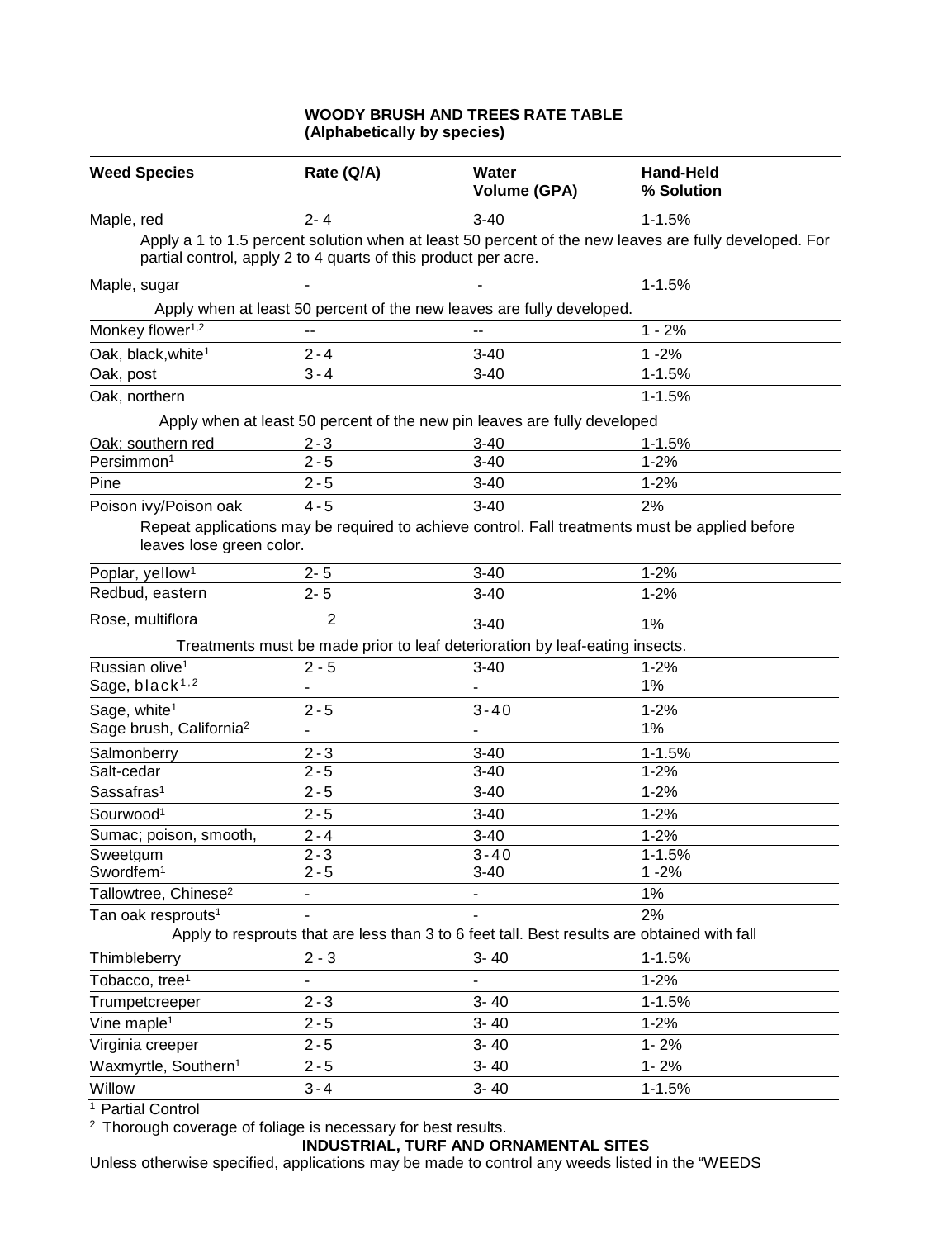CONTROLLED" section of this label. Refer to the "APPLICATION EQUIPMENT AND TECHNIQUES" section for detailed instructions on different application methods.

# **Non-crop Areas, Industrial Sites**

Use in areas including airports, apartment complexes commercial sites, Conservation Reserve Program (CRP) areas, ditch banks, driveways, dry ditches, dry canals, fencerows, golf courses, greenhouses, industrial sites, landscape areas, lumber yards, manufacturing sites, municipal sites, natural areas, office complexes, ornamentals, parks, parking areas, pastures, petroleum tank farms and pumping installations, plant nurseries, public areas, railroads, rangeland, rights-of-way, roadsides, shadehouses, sod or turf seed farms, storage areas, sports complexes, substations, turfgrass areas, utility sites, warehouse areas, and wildlife management areas.

# **Weed Control, Trim-and-Edge, Bare Ground**

This product may be used in non-crop areas. It may be applied with any application equipment described in this label. This product may be used to trim-and-edge around objects in non-crop sites, for spot treatment of unwanted vegetation and to eliminate unwanted weeds growing in established shrub beds or ornamental plantings. This product may be used prior to planting an area to ornamentals, flowers, turfgrass (sod or seed), or prior to laying asphalt or beginning construction projects.

Repeated applications of this product may be used, as weeds emerge, to maintain bare ground.

TANK MIXTURES: This product may be tank mixed with the following products, provided that the specific product is registered for use on such non-crop sites. Refer to these products' labels for approved non-crop sites and application rates.

| $2,4-D$                     | Goal 2XL                 | Princep™4L                |
|-----------------------------|--------------------------|---------------------------|
| Arsenal™                    | Karmex <sup>™</sup> DF   | Princep™ DF               |
| atrazine                    | Krovar <sup>™</sup> I DF | Ronstar <sup>™</sup> 50WP |
| Barricade <sup>™</sup> 65WG | Landmark II MP           | Sahara™                   |
| Clarity                     | Milestone                | simazine                  |
| Crossbow L                  | Oust                     | Surflan <sup>™</sup> AS,  |
| dicamba                     | Oust XP                  | Surflan WDG               |
| diuron                      | Outrider                 | Telar™                    |
| Endurance™                  | Pendulum WDG             | Transline                 |
| Escort™                     | Pendulum™ 3.3 EC         | Vanquish                  |
| Gallery 75 DF               | pendimethalin            | Velpar DF                 |
| Garlon 4                    | Plateau™                 | Velpar L                  |
| Garlon <sup>™</sup> 3A      | Poast                    |                           |

This product plus dicamba tank mixtures may not be applied by air in California.

When applied as a tank mixture for bare ground, this product provides control of the emerged annual weeds and control or partial control of emerged perennial weeds, woody brush and trees.

For control or partial control of the following perennial weeds, apply 1 to 2 quarts of this product plus 2 to 4 ounces of Oust or Oust XP per acre.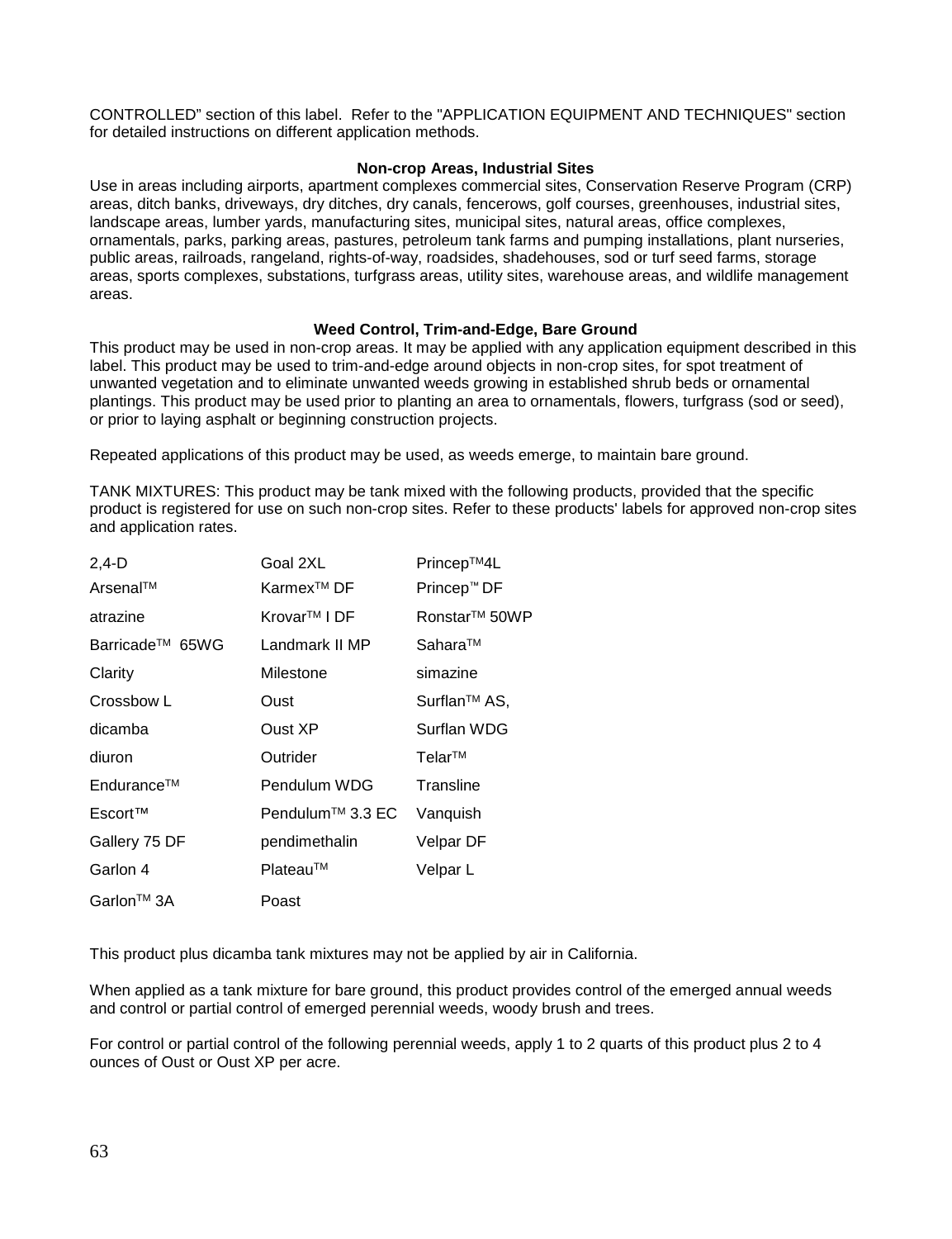Bahiagrass Johnsongrass Bermudagrass Bermudagrass Poorjoe<br>Broomsedge Broomsedge Broomsedge Broomsedge<br>Dallisgrass Dallisgrass Vaseygrass Vaseygrass Vaseygrass Vaseygrass Vaseygrass Vaseygrass Vaseygrass Vaseygrass Vaseygrass Vaseygrass Vaseygrass Vaseygrass Vaseygrass Vaseygrass Vaseygrass Vaseygrass Vaseygrass Vaseygrass Vaseygrass V Dogfennel Fescue, tall

#### **Chemical Mowing - Perennials**

Vervain, blue

This product will suppress perennial grasses listed in this section to serve as a substitute for mowing. Use 8 fluid ounces of this product per acre when treating tall fescue, fine fescue, orchardgrass, quackgrass or reed canarygrass covers. Use 6 fluid ounces of this product per acre when treating Kentucky bluegrass. Apply treatments in 10 to 40 gallons of spray solution per acre.

Use only in areas where some temporary injury or discoloration of perennial grasses can be tolerated.

#### **Chemical Mowing - Annuals**

For growth suppression of some annual grasses, such as annual ryegrass, wild barley and wild oats growing in coarse turf on roadsides or other industrial areas, apply 4 to 5 fluid ounces of this product in 10 to 40 gallons of spray solution per acre.

Applications must be made when annual grasses are actively growing and before the seedheads are in the boot stage of development. Treatments may cause injury to the desired grasses.

#### **Dormant Turfgrass**

This product may be used to control or suppress many winter annual weeds and tall fescue for effective release of dormant Bermudagrass and bahiagrass turf. Treat only when turf is dormant and prior to spring greenup.

Apply 8 to 64 fluid ounces of this product per acre. Apply the specified rates in 10 to 40 gallons of water per acre. Use only in areas where Bermudagrass or bahiagrass are desirable ground covers and where some temporary injury or discoloration can be tolerated.

Treatments in excess of 16 fluid ounces per acre may result in injury or delayed greenup in highly maintained areas, such as golf courses and lawns. DO NOT apply tank mixtures of this product plus Oust in highly maintained turfgrass areas. For further uses, refer to the "ROADSIDES" section of this label, which gives rates for dormant Bermudagrass and bahiagrass treatments.

#### **Actively Growing Bermudagrass**

This product may be used to control or partially control many annual and perennial weeds for effective release of actively growing Bermudagrass. DO NOT apply more than 16 fluid ounces of this product per acre in highly maintained turfgrass areas. DO NOT apply tank mixtures of this product plus Oust or Oust XP in highly maintained turfgrass areas. For further uses, refer to the "ROADSIDES" section of this label, which gives rates for actively growing Bermudagrass treatments. Use only in areas where some temporary injury or discoloration can be tolerated.

# **Turfgrass Renovation, Seed, or Sod Production**

This product controls most existing vegetation prior to renovating turfgrass areas or establishing turfgrass grown for seed or sod. For maximum control of existing vegetation, delay planting or sodding to determine if any regrowth from escaped underground plant parts occurs. Where repeat treatments are necessary, sufficient regrowth must be attained prior to application. For warm-season grasses such as Bermudagrass, summer or fall applications provide the best control. Where existing vegetation is growing under mowed turfgrass management, apply this product after omitting at least one regular mowing to allow sufficient growth for good interception of the spray. Desirable turfgrasses may be planted following the above procedures.

Hand-held equipment may be used for spot treatment of unwanted vegetation growing in existing turfgrass. Broadcast or hand-held equipment may be used to control sod remnants or other unwanted vegetation after sod is harvested.

Do not feed or graze turfgrass grown for seed or sod production for 8 weeks following application.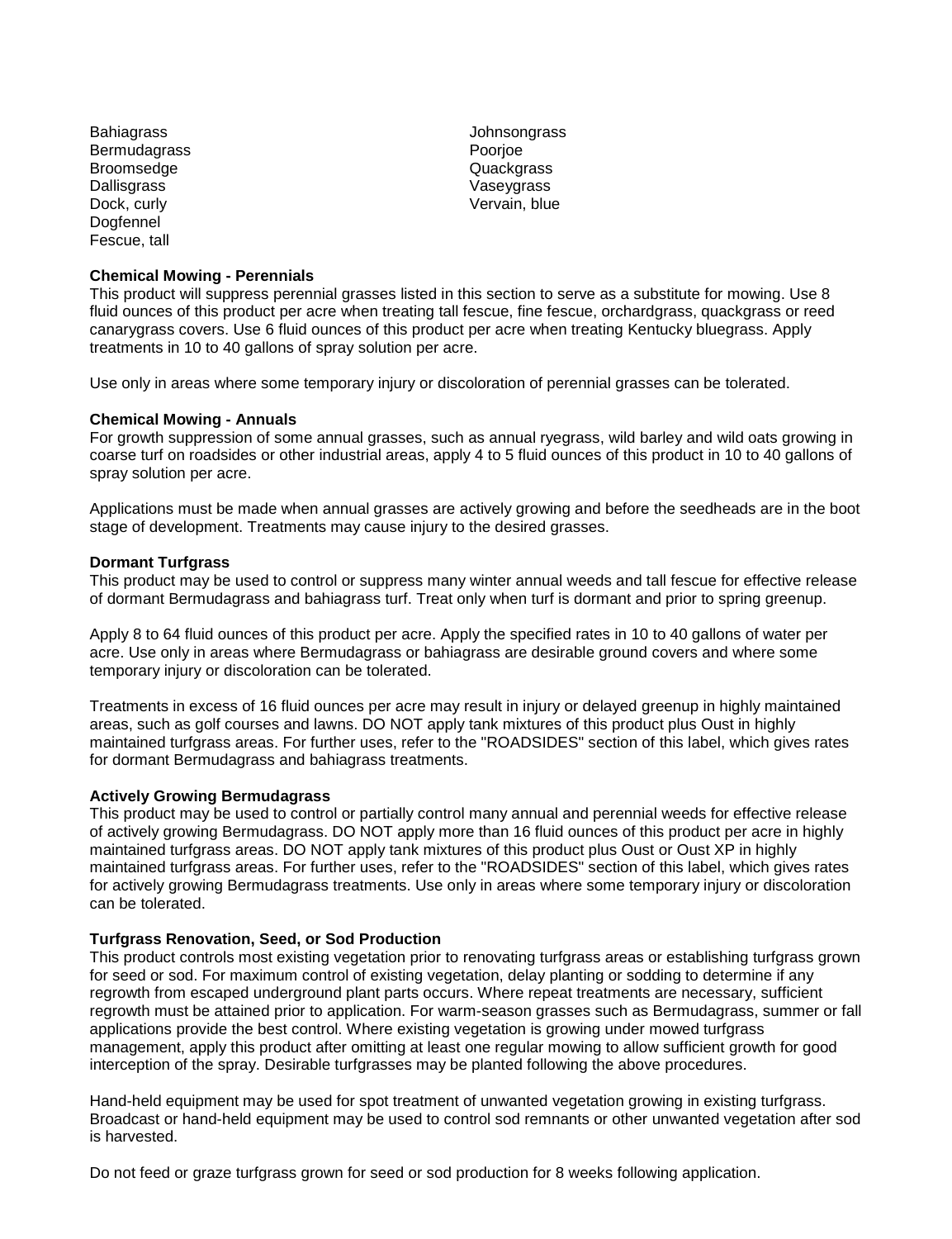RESTRICTIONS: Do not disturb soil or underground plant parts before treatment. Tillage or renovation techniques such as vertical mowing, coring or slicing must be delayed for 7 days after application to allow translocation into underground plant parts. If application rates total 3 quarts per acre or less, no waiting period between treatment and feeding or livestock grazing is required. If the rate was greater than 3 quarts per acre, remove domestic livestock before application and wait 8 weeks after application before grazing or harvesting.

#### **Railroads**

All of the methods of application described in the "NON-CROP AREAS AND INDUSTRIAL SITES" section may be utilized along railroads.

#### **Bare Ground, Ballast and Shoulders, Crossings, Spot Treatment**

This product may be used to maintain bare ground on railroad ballast and shoulders. Repeat applications of this product may be used, as weeds emerge, to maintain bare ground. This product may be used to control tallgrowing weeds to improve line-of-sight at railroad crossings and reduce the need for mowing along rights-ofway. For crossing applications, up to 80 gallons of spray solution per acre may be used.

TANK MIXTURES: This product may be tank mixed with the following products for ballast, shoulder, spot, bare ground and crossing treatments, provided that the specific product is registered for use on such non-crop sites:

| Arsenal              | Oust XP                  |
|----------------------|--------------------------|
| atrazine             | Outrider                 |
| dicamba              | Sahara DG                |
| diuron               | simazine                 |
| Escort               | Spike <sup>™</sup> 80 DF |
| Escort XP            | <b>Telar DF</b>          |
| Garlon 3A            | Transline                |
| Garlon 4             | Vanquish                 |
| Hyvar <sup>™</sup> X | Velpar DF                |
| Hyvar X-L            | Velpar L                 |
| Krovar I DF          | $2,4-D$                  |
| Oust                 |                          |

# **Brush Control**

This product may be used to control woody brush and trees on railroad rights-of-way. Apply 4 to 10 quarts of this product per acre as a broadcast spray, using boom-type or boomless nozzles. Up to 80 gallons of spray solution per acre maybe used. Apply a 0.75 to 2 percent solution of this product when using high-volume sprayto-wet applications. Apply a 5 to 10 percent solution of this product when using low volume directed sprays for spot treatment.

TANK MIXTURES: This product may be mixed with the products listed above in this section for enhanced control of woody brush and trees along railroads, provided that the specific product is registered for use on such non-crop sites.

#### **Bermudagrass Release**

This product may be used to control or partially control many annual and perennial weeds for effective release of actively growing Bermudagrass. Apply 1 to 3 pints of this product in up to 80 gallons of spray solution per acre. Use the lower rate when treating annual weeds below 6 inches in height (or runner length). Use the higher rate as weeds increase in size or as they approach flower or seedhead formation. These rates will also provide partial control of the following perennial species:

| <b>Bahiagrass</b> | Johnsongrass   |
|-------------------|----------------|
| Bluestem, silver  | Trumpetcreeper |
| Fescue, tall      | Vaseygrass     |

This product may be tank-mixed with Oust or Oust XP. If tank-mixed, use no more than 1 to 3 pints of this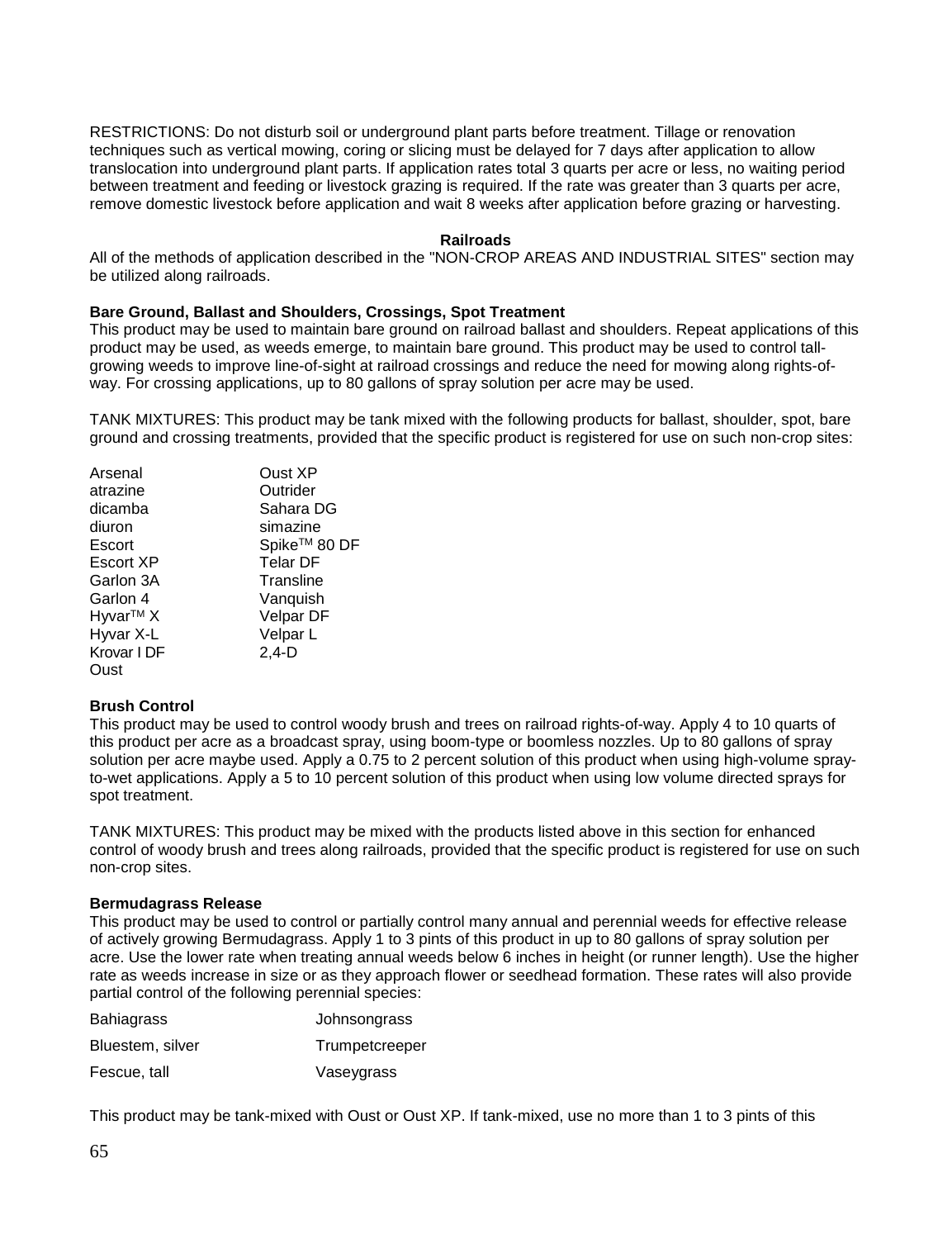product with 1 to 2 ounces of Oust or Oust XP per acre. Use the lower rates of each product to control annual weeds less than 6 inches in height (or runner length) that are listed in this label and the Oust or Oust XP label. Use the higher rates as annual weeds increase in size and approach the flower or seedhead stages. These rates will also provide partial control of the following perennial weeds:

| <b>Bahiagrass</b> | Fescue, tall   |
|-------------------|----------------|
| Blackberry        | Johnsongrass   |
| Bluestem, silver  | Poorjoe        |
| <b>Broomsedge</b> | Raspberry      |
| Dallisgrass       | Trumpetcreeper |
| Dewberry          | Vaseygrass     |
| Dock, curly       | Vervain, blue  |

#### Dogfennel

Use only on well-established Bermudagrass. Bermudagrass injury may result from the treatment, but regrowth will occur under moist conditions. Repeat applications in the same season are not specified, since severe injury may occur.

#### **Roadsides**

All of the methods of application described in the "NON-CROP AREAS AND INDUSTRIAL SITES" section may be utilized along roadsides.

#### **Shoulder Treatments**

This product may be used on road shoulders. It may be applied with boom sprayers, shielded boom sprayers, high-volume off-center nozzles, hand-held equipment, and similar equipment.

#### **Guardrails, Other Obstacles to Mowing**

This product may be used to control weeds growing under guardrails and around signposts and other objects along the roadside.

#### **Spot Treatment**

This product may be used as a spot treatment to control unwanted vegetation growing along roadsides.

TANK MIXTURES: This product may be tank-mixed with the following products for shoulder, guardrail, spot and bare ground treatments:

| Outrider        |
|-----------------|
| Pendulum 3.3 EC |
| Pendulum WDG    |
| Plateau         |
| Princep DF      |
| Princep 4L      |
| Ronstar 50WP    |
| Sahara          |
| simazine        |
| Surflan         |
| Telar           |
| Vanquish        |
| $2.4-D$         |
|                 |
|                 |

See the "MIXING" section of this label for instructions for tank mixing.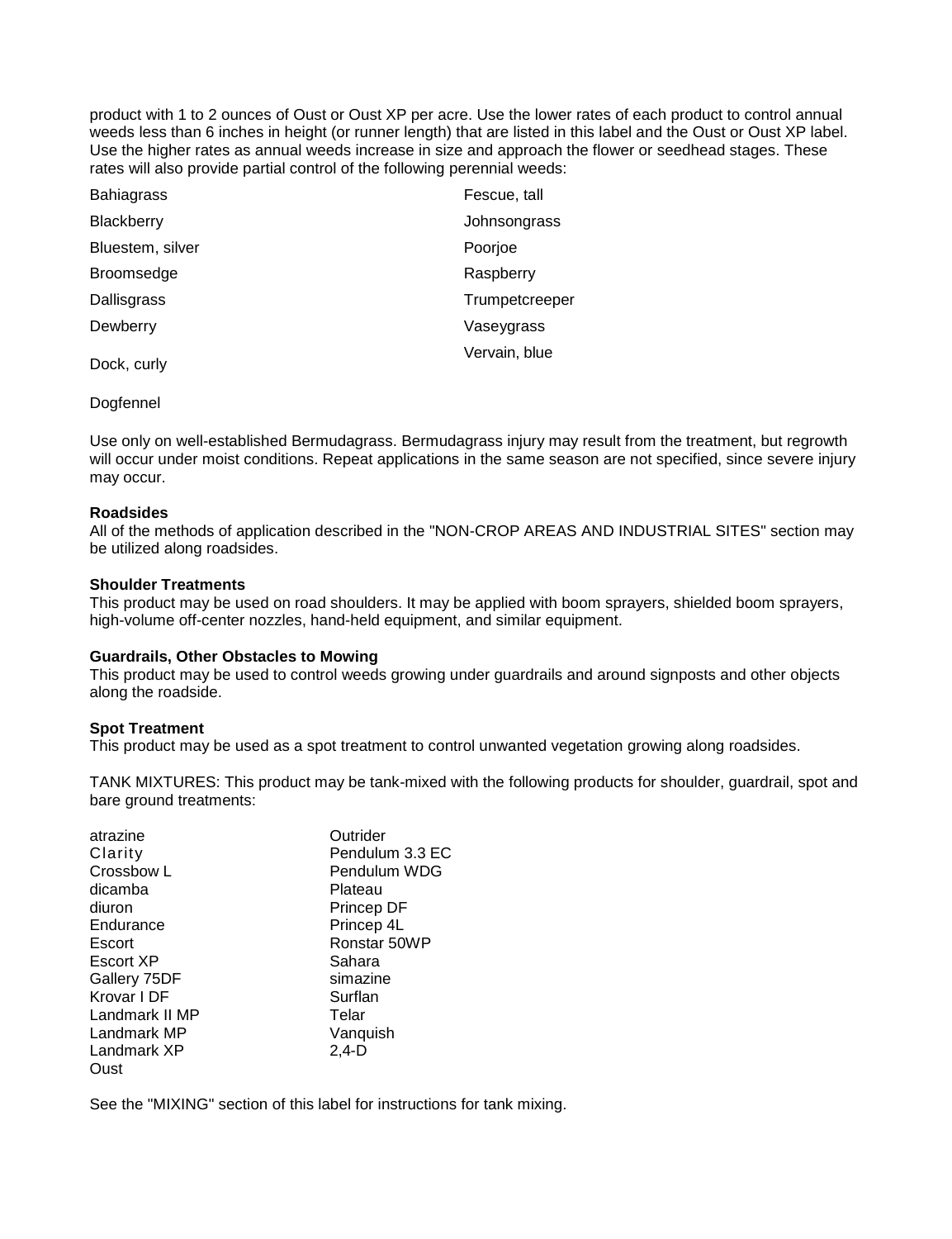# **Release of Bermudagrass or Bahiagrass**

#### **Dormant Applications**

This product may be used to control or partially control many winter annual weeds and tall fescue for effective release of dormant Bermudagrass or bahiagrass. Treat only when turf is dormant and prior to spring greenup.

For best results on winter annuals, treat when plants are in an early growth stage (below 6 inches in height) after most have germinated. For best results on tall fescue, treat when fescue is at or beyond the 4 to 6 leaf stage.

TANK MIXTURES: This product may also be tank-mixed with Outrider, Oust or Oust XP for residual control. These tank mixtures may delay greenup.

Apply 8 to 64 fluid ounces of this product in a tank mix with 0.75 to 1.3 ounces of Outrider per acre., Read and follow all label directions for Outrider.

Apply 8 to 64 fluid ounces of this product per acre alone or in a tank mixture with 0.25 to 1 ounce per acre of Oust or Oust XP in 10 to 40 gallons of water per acre. Use only in areas where Bermudagrass or bahiagrass are desirable ground covers and where some temporary injury or discoloration can be tolerated. To avoid delays in greenup and minimize injury, add no more than 1 ounce of Oust or Oust XP per acre on Bermudagrass and no more than 0.5 ounce of Oust or Oust XP per acre on bahiagrass and avoid treatments when these grasses are in a semi-dormant condition.

#### **Actively Growing Bermudagrass**

This product may be used to control or partially control many annual and perennial weeds for effective release of actively growing Bermudagrass. Apply 1 to 3 pints of this product in 10 to 40 gallons of water per acre. Use the lower rate when treating annual weeds below 6 inches in height (or runner length). Use the higher rate as weeds increase in size or as they approach flower or seedhead formation. These rates will also provide partial control of the following perennial species:

| <b>Bahiagrass</b> | Johnsongrass   |
|-------------------|----------------|
| Bluestem, silver  | Trumpetcreeper |
| Fescue, tall      | Vaseygrass     |

TANK MIXTURES: This product may be tank-mixed with Outrider for control or partial control of Johnsongrass and other weeds listed in the Outrider label. Use 9 to 32 fluid ounces of this product with 0.75 to 1.3 ounces of Outrider per acre. Use the higher rates of both products for control of perennial weeds or annual weeds greater than 6 inches in height.

This product may be tank-mixed with Oust or Oust XP. If tank-mixed, use no more than 1 to 2 pints of this product with 1 to 2 ounces of Oust or Oust XP per acre. Use the lower rates of each product to control annual weeds less than 6 inches in height (or runner length) that are listed in this label and the Oust or Oust XP label. Use the higher rates as annual weeds increase in size and approach the flower or seedhead stages. These rates will also provide partial control of the following perennial weeds:

| <b>Bahiagrass</b> | Fescue, tall   |
|-------------------|----------------|
| Bluestem, silver  | Johnsongrass   |
| <b>Broomsedge</b> | Poorjoe        |
| Dallisgrass       | Trumpetcreeper |
| Dock, curly       | Vaseygrass     |
| Dogfennel         | Vervain, blue  |

Use only on well-established Bermudagrass. Bermudagrass injury may result from the treatment, but regrowth will occur under moist conditions. Repeat applications of the tank mix in the same season are not specified, since severe injury may occur.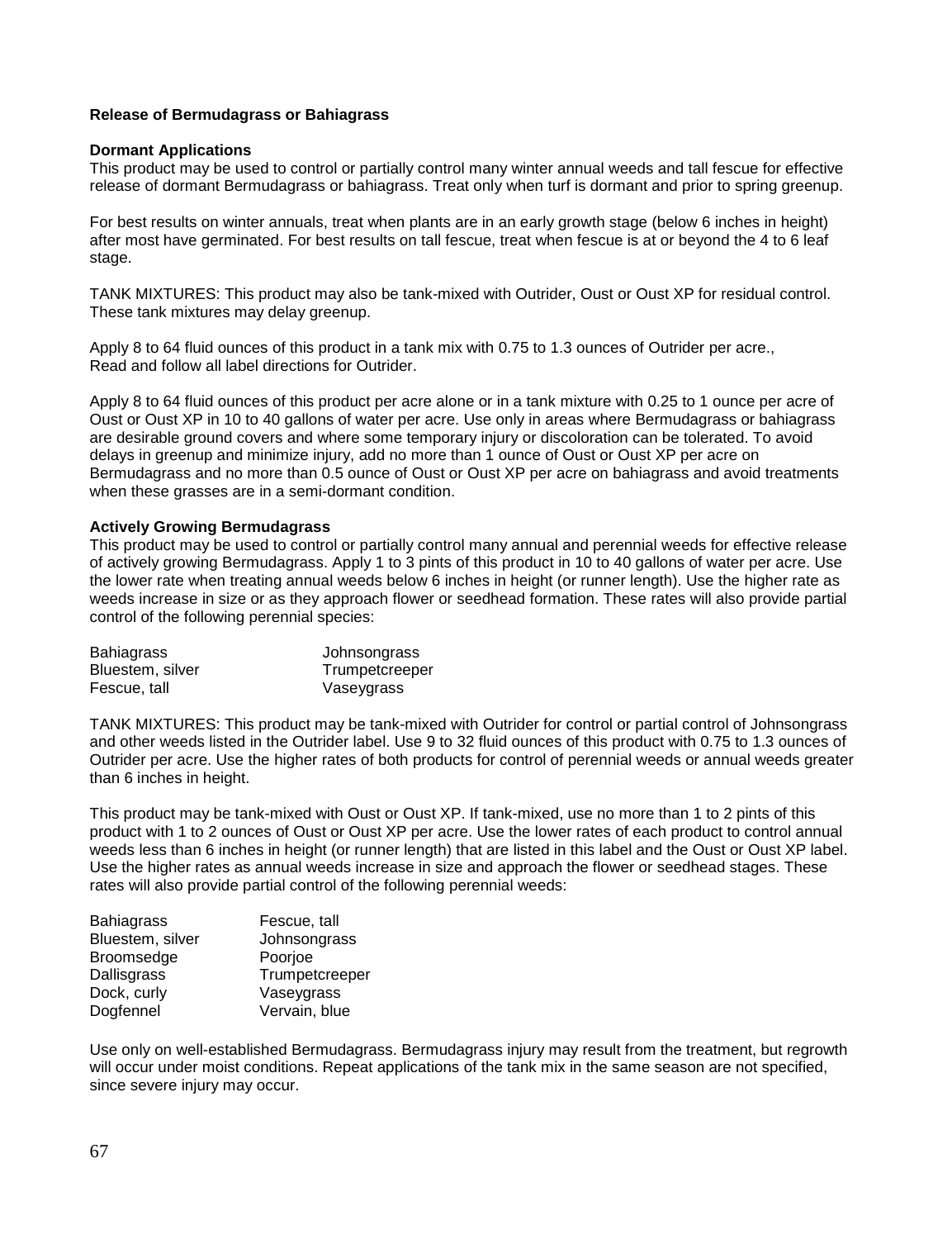# **Actively Growing Bahiagrass**

For suppression of vegetative growth and seedhead inhibition of bahiagrass for approximately 45 days, apply 6 fluid ounces of this product in 10 to 40 gallons of water per acre. Apply 1 to 2 weeks after full greenup or after mowing to a uniform height of 3 to 4 inches. This application must be made prior to seedhead emergence.

For suppression up to 120 days, apply 4 fluid ounces of this product per acre, followed by an application of 2 to 4 fluid ounces per acre about 45 days later. Make no more than 2 applications per year.

TANK MIXTURES: This product may be tank-mixed with Outrider for control or partial control of Johnsongrass and other weeds listed in the Outrider label. Use 6 fluid ounces of this product with 0.75 to 2 ounces of Outrider per acre. Use the higher rates of both products for control of perennial weeds or annual weeds greater than 6 inches in height. Use only on well-established bahiagrass.

A tank mixture of this product plus Oust or Oust XP may be used. Apply 6 fluid ounces of this product plus 0.25 ounce of Oust or Oust XP per acre 1 to 2 weeks following an initial spring mowing. Make only one application per year.

#### **Forestry Site Preparation**

This product is specified for the control or partial control of woody brush, trees and herbaceous weeds in forestry. This product is also specified for use in preparing or establishing wildlife openings within these sites and maintaining logging roads.

This product is specified for use in site preparation prior to planting any tree species, including Christmas trees, eucalyptus, hybrid tree cultivars and silvicultural nursery sites.

Use higher rates of this product within the specified range for control or partial control of woody brush, trees and hard-to-control perennial herbaceous weeds. For best results, apply to actively growing woody brush and trees after full leaf expansion and before fall color and leaf drop. Increase rates within the specified range for control of perennial herbaceous weeds any time after emergence and before seedheads, flowers or berries appear.

Use the lower rates of this product within the specified range for control of annual herbaceous weeds and actively growing perennial herbaceous weeds after seedheads, flowers or berries appear. Apply to the foliage of actively growing annual herbaceous weeds any time after emergence.

TANK MIXTURES: Tank mixtures of this product may be used to increase the spectrum of vegetation controlled. When tank mixing, read and carefully observe the label claims, cautionary statements and all information on the labels of all products used. Use according to the most restrictive precautionary statements for each product in the mixture.

NOTE: For forestry site preparation, make sure the tank-mix product is approved for use prior to planting the desired species. Observe planting interval restrictions.

Any specified rate of this product may be used in a tank mix with the following products for forestry site preparation.

Arsenal Applicators Concentrate **Chopper** Escort or Escort XP Garlon 3A Garlon 4A Landmark XP Oust or Oust XP **Westar** 

For control of herbaceous weeds, use the lower specified tank mixture rates. For control of dense stands or tough-to-control woody brush and trees, use the higher specified rates.

Do not apply this product as an over-the-top broadcast spray for forestry conifer or hardwood release, unless otherwise specified on this label or in separate supplemental labeling for this product.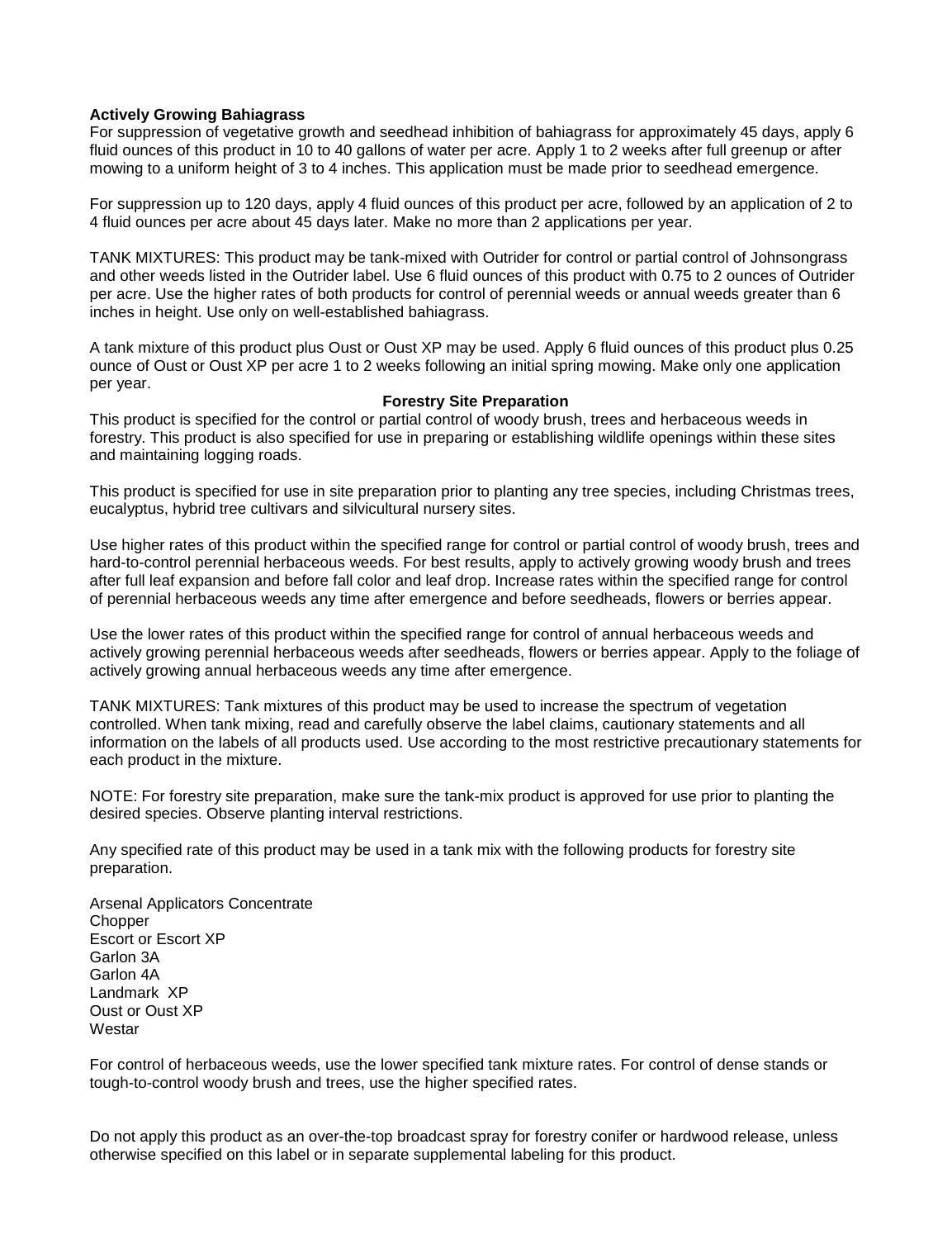#### **Pastures**

This product may be applied to any pasture grass (Gramineae family), including bahiagrass, Bermudagrass, bluegrass, brome, fescue, guineagrass, kikuygrass, orchardgrass, pangola grass, ryegrass, timothy, and wheatgrass. Application can be made as a spot treatment, wiper application, preplant, preemergence, pasture renovation, or postemergent broadcast.

# **Preplant, Preemergence, Pasture Renovation**

This product may be applied for weed control prior to planting or emergence of forage grasses. This product may also be applied to control perennial pasture species listed on this label prior to replanting.

If application rates total 3 quarts per acre or less, no waiting period between treatment and feeding or livestock grazing is required. If the rate is greater than 3 quarts per acre, remove domestic livestock before application and wait 8 weeks after application before grazing or harvesting.

# **Spot Treatment, Wiper Application**

This product may be applied in pastures as a spot treatment, or over the top of desirable grasses using wiper applicators to control tall weeds. Applications may be repeated in the same area at 30-day intervals.

For spot treatments or wiper application methods using rates of 3 quarts of this product per acre or less, the entire field or any portion of it may be treated. When spot treatments or wiper application are made using rates above 3 quarts of this product per acre, no more than 10 percent of the total pasture may be treated at any one time. To achieve maximum performance, remove domestic livestock before application and wait 7 days after application before grazing livestock or harvesting for feed.

# **Postemergent Weed Control (Broadcast Treatments)**

This product may be applied to pastures to suppress competitive growth and seed production of annual weeds and undesirable vegetation in pastures. For selective applications with broadcast spray equipment, apply 12 to 16 fluid ounces of this product per acre in early spring before desirable perennial grasses break dormancy and initiate green growth. Late fall applications can be made after desirable perennial grasses have reached dormancy.

Some stunting of perennial grasses will occur if broadcast applications are made when plants are not dormant. Use of higher application rates will cause stand reductions. No waiting period is required between application and grazing or harvesting for feed. Do not apply more than 3 quarts of this product per acre per year onto pasture grasses except for renovation uses as described previously in this section.

# **Rangelands**

This product will control or suppress many annual weeds growing in perennial cool and warm-season grass rangelands, pastures, and industrial sites. Preventing weed seed production is critical to the successful control of annual grassy weeds invading these perennial grass sites. Follow-up applications in sequential years should eliminate most of the viable seeds. Grazing of treated areas must be delayed to encourage growth of desirable perennials. Allowing desirable perennials to flower and reseed in the treated area will encourage successful transition.

*Bromus*: This product may be used to control or suppress downy brome (*Bromus tectorum*), Japanese brome (*Bromus japonicus*), soft chess (*Bromus mollis*), cheatgrass (*Bromus secalinus*), cereal rye and jointed goatgrass found in rangelands pastures and industrial sites. Apply 8 to 16 fluid ounces of this product per acre on a broadcast basis.

For best results, treatment must coincide with early seedhead emergence of the most mature plants. Delaying the application until this growth stage will maximize the emergence of other weedy grass flushes. Applications must be made to the same site each year until seed banks are depleted and the desirable perennial grasses can become reestablished on the site.

**Medusahead:** To control or suppress medusahead, apply 16 fluid ounces of this product per acre at the 3-leaf stage when plants are actively growing. Delaying applications beyond this stage will result in reduced or unacceptable control. Repeat applications in subsequent years may be necessary to eliminate the seedbank before reestablishing desirable perennial grasses. Applications may be made in the fall or spring.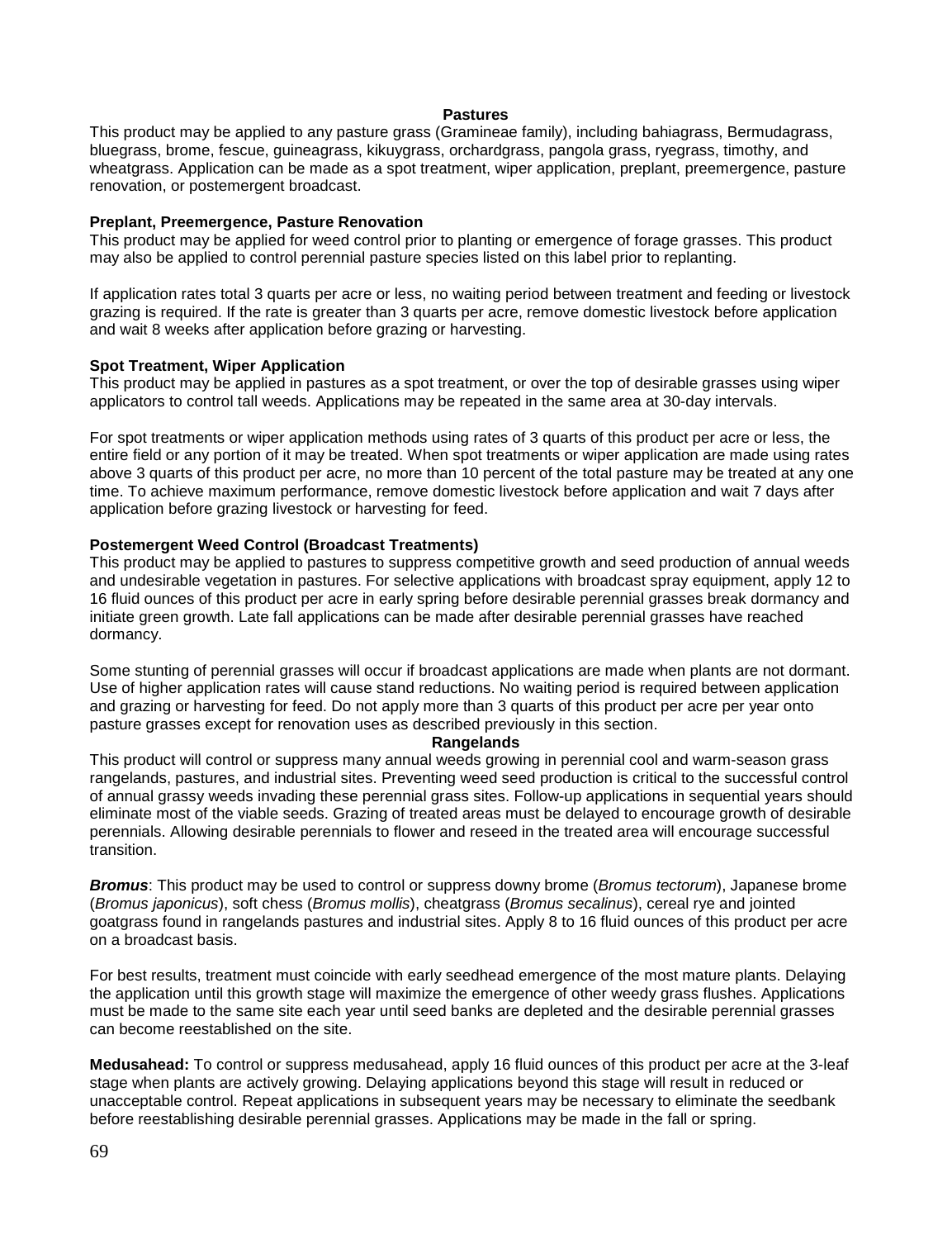Applications may be made using ground or aerial equipment. Aerial applications for these uses may be made using fixed wing or helicopter equipment. For aerial applications, apply in 2 to 10 gallons of water per acre. For applications using ground equipment, apply in 10 to 20 gallons of water per acre.

# **Spot Treatment, Wiper Application**

This product may be applied in rangeland, pastures or industrial sites as a spot treatment, or over the top of desirable grasses using wiper applicators to control tall weeds. Applications may be repeated in the same area at 30-day intervals.

For spot treatments or wiper application methods using rates of 3 quarts of this product per acre or less, the entire site or any portion of it may be treated. When spot treatments or wiper applications are made using rates above 3 quarts of this product per acres, no more than 10 percent of the total site may be treated at any one time. To achieve maximum performance, remove domestic livestock before application and wait 7 days after application before grazing livestock or harvesting for feed.

# **Conservation Reserve Program (CRP)**

This product may be used for renovation (rotating out of CRP), site preparation, postemergence weed control in dormant CRP grasses, or wiper application on CRP land.

# **Renovation (Rotating out of CRP), Site Preparation**

This product may be used to prepare CRP land for crop production. Refer to Federal, State or local use guides for CRP renovation directions.

# **Postemergence Weed Control in Dormant CRP Grasses, Wiper Application**

Apply this product to suppress competitive growth and seed production of undesirable vegetation on CRP land. Applications may be made using wiper applicators to control tall weeds, or as a broadcast or spot treatment to dormant CRP grasses. For selective applications with broadcast spray equipment, apply 8 to 12 fluid ounces of this product per acre in early spring before desirable CRP grasses, such as crested and tall wheatgrass, break dormancy and initiate green growth. Late fall applications can be made after desirable perennial grasses have reached dormancy.

Some stunting of CRP perennial grasses will occur if broadcast applications are made when plants are not dormant. No waiting period is required between application and grazing or harvesting for feed. Do not apply more than 3 quarts per acre per year onto CRP land.

# **Habitat Restoration and Management**

# **Habitat Management**

This product may be used to control exotic and other undesirable vegetation in habitat management and natural areas, including rangeland and wildlife refuges. Applications can be made to allow recovery of native plant species, prior to planting desirable native species, and for similar broad-spectrum vegetation control requirements. Spot treatments can be made to selectively remove unwanted plants for habitat management and enhancement.

# **Wildlife Food Plots**

This product may be used as a site preparation treatment prior to planting wildlife food plots. Any wildlife food species may be planted after applying this product, or native species may be allowed to repopulate the area. If tillage is needed to prepare a seedbed, wait 7 days after application before tillage to allow translocation into underground plant parts.

# **Hollow Stem Injection**

This product may be applied through hand-held injection devices that deliver specified amounts of this product into targeted hollow-stem plants growing in any non-crop site specified on this label.

For control of the following hollow-stem plants, follow the use instructions below:

**Japanese Knotweed,** *Polygonum cuspidatum* Inject 5 mL per stem of this product between second and third internode.

**Bohemian Knotweed,** *Polygonum bohemicum*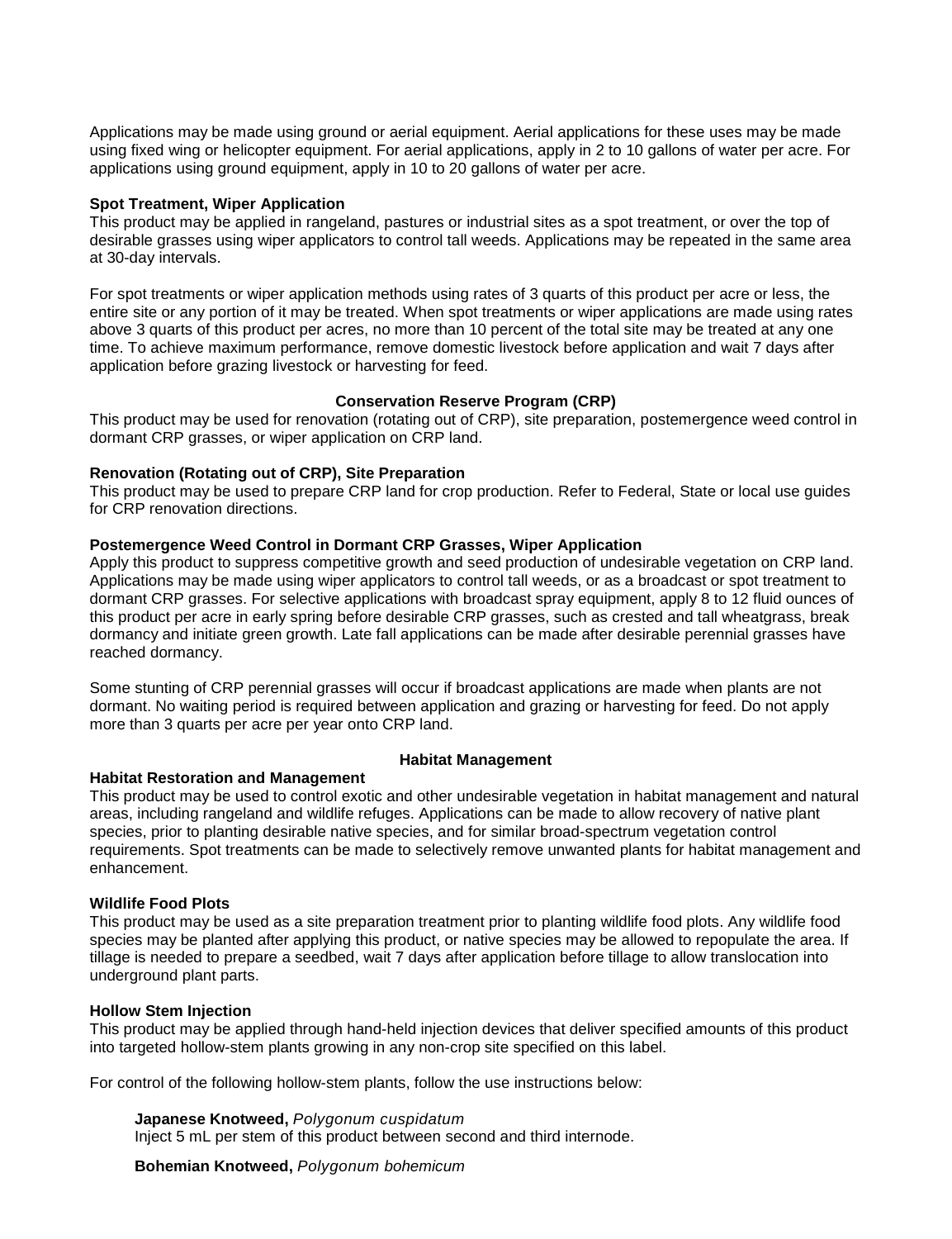Inject 5 mL per stem of this product between the second and third internode.

# **Giant Hogweed,** *Hercleum mantegazzianum*

Inject one leaf cane per plant 12 inches above the root crown with 5 mL of a 5% v/v solution of this product.

#### **Poison Hemlock,** *Conium maculatum*

Inject one leaf cane per plant 10 to 12 inches above the root crown with 5 mL of a 5% v/v solution of this product.

#### **Field horsetail,** *Equisetum arvense*

Inject one segment above the root crown with 0.5 mL per stem of this product. Use a small syringe that calibrates to this rate.

#### **Canada Thistle,** *Circisum arvense*

Cut 8 to 9 of the tallest plants at bud stage in a clump with clippers. Use a cavity needle that is pushed into the stem center and then slowly remove as 0.5 mL per stem of this product is injected into the stem.

Note: The combined total for all treatments must not exceed 10.6 quarts of this product per acre. At 5 mL per stem, 7 quarts should treat approximately 1300 stems per acre.

# **Ornamentals, Nurseries (Plants and Trees), and Christmas Trees**

This product may be used for weed control prior to planting or around established ornamentals, or any woody tree, shrub, or vine species, including arborvitae, azalea, boxwood, crabapple, eucalyptus, euonymus, fir, Douglas fir, jojoba, hollies, lilac, magnolia, maple, oak, poplar, privet, pine, spruce or yew, in any production site.

UNLESS OTHERWISE DIRECTED, THIS PRODUCT IS NOT TO BE USED AS AN OVER-THE-TOP BROADCAST SPRAY IN ORNAMENTALS AND CHRISTMAS TREES. Care must be taken to avoid contact of spray, drift or mist with foliage or green bark of desirable species.

This product may be used to control weeds growing in and around greenhouses and shadehouses. Desirable vegetation must not be present during application and air circulation fans must be turned off.

TYPES OF APPLICATIONS: Site Preparation, Post-directed, Trim-and-edge, Wiper Application

# **Site Preparation**

This product may be used prior to planting any tree, shrub, or vine in an ornamental, nursery, or production setting, including Christmas tree species.

# **Post-directed, Trim-and-edge**

This product may be used as a post-directed spray around established woody species, or to trim and edge around trees, buildings, sidewalks and roads, potted plants and other objects in a production setting.

Desirable plants may be protected from the spray solution by using shields or coverings made of cardboard or other impermeable material.

# **Wiper Application**

This product may be used through wick or other suitable wiper applicators to control or partially control undesirable vegetation around established trees, shrubs, or vines. See the "SELECTIVE EQUIPMENT" section of this label for further information about the proper use of wiper applicators.

# **Silviculture Sites and Rights-of-Way**

**NOTE:** NOT FOR USE AS AN OVER-THE-TOP BROADCAST SPRAY IN SILVICULTURAL NURSERIES

71 When applied as directed for "NONCROP USES" under conditions described, this product controls undesirable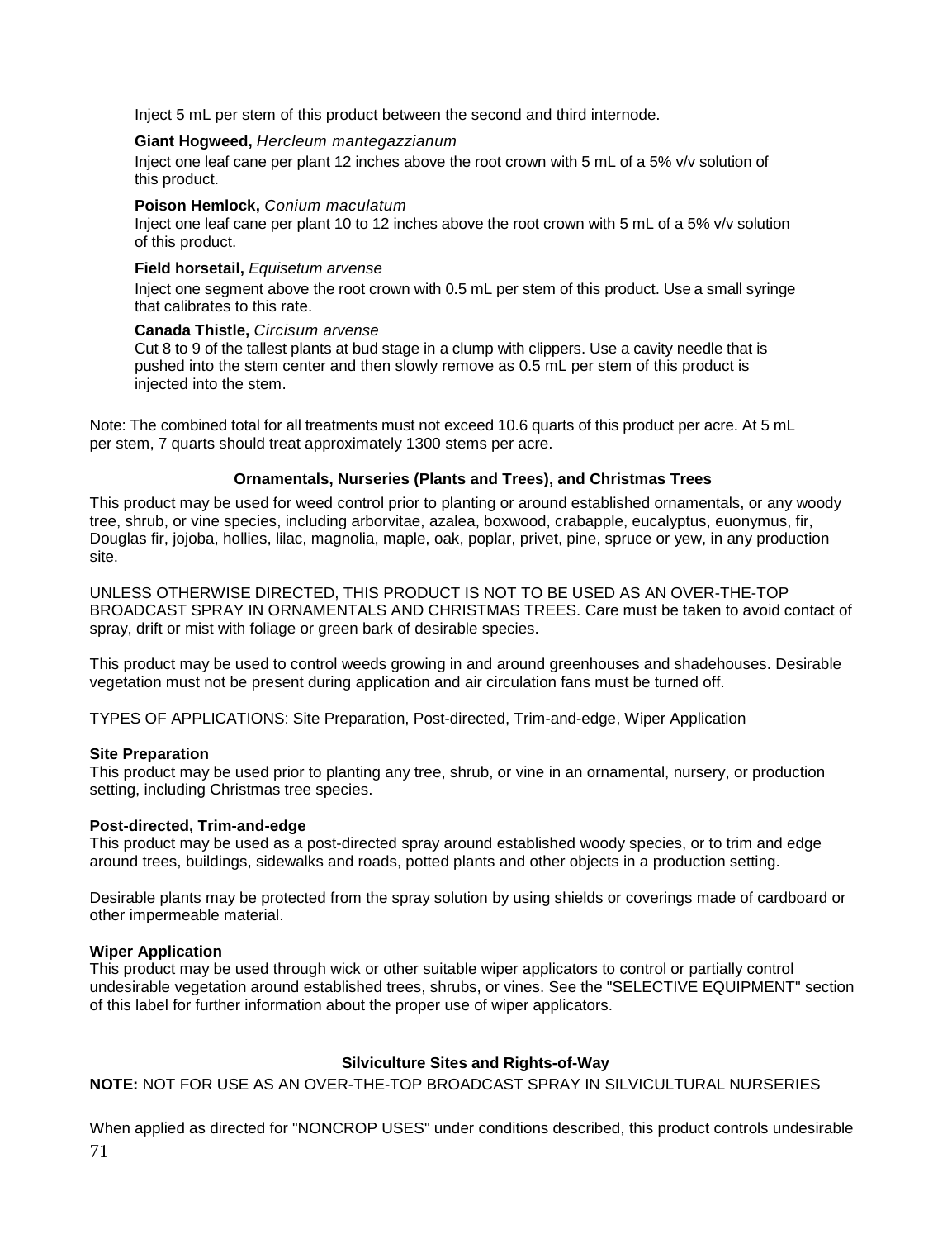vegetation listed on this label.

For specific rates of application and instructions for control of various brush, annual and perennial weeds, see the "WEEDS CONTROLLED" section of this label.

Do not exceed 10.6 quarts of this product per acre per year.

Aerial Application - This product may be applied using aerial spray equipment for silviculture site preparation, and rights-of-way treatments. See the "APPLICATION EQUIPMENT and TECHNIQUES" part of the "MIXING, ADDITIVES and APPLICATION INSTRUCTIONS' section of this label for information on how to apply this product by air.

DO NOT APPLY THIS PRODUCT BY AIR TO RIGHTS-OF-WAY SITES IN THE STATE OF CALIFORNIA.

**Site Preparation:** Following preplant applications of this product, any silvicultural species may be planted.

**Postdirected Spray:** In established silvicultural sites, use as a spray on the foliage of undesirable vegetation. Avoid contact of spray, drift or mist with foliage or green bark of desirable species.

# **Cut Stumps**

Cut stump treatments may be made on any site listed on this label. This product will control many types of woody brush and tree species, some of which are listed below. Apply this product using suitable equipment to ensure coverage of the entire cambium. Cut trees or resprouts close to the soil surface. Apply a 50 to 100 percent solution of this product to the freshly-cut surface immediately after cutting. Delays in application may result in reduced performance. For best results, applications must be made during periods of active growth and full leaf expansion.

| Alder             | Reed, giant    |
|-------------------|----------------|
| Eucalyptus        | Saltcedar      |
| Madrone           | Sweetgum       |
| Oak               | Tan oak Willow |
| Pepper, Brazilian |                |
| Pine, Austrian    |                |

DO NOT MAKE CUT STUMP APPLICATIONS WHEN THE ROOTS OF DESIRABLE WOODY BRUSH OR TREES MAY BE GRAFTED TO THE ROOTS OF THE CUT STUMP. Some sprouts, stems, or trees may share the same root system. Adjacent trees having a similar age, height and spacing may signal shared roots. Whether grafted or shared, injury is likely to occur to non-treated stems/trees when one or more trees sharing common roots are treated.

# **Injection and Frill (Woody Brush and Trees)**

This product may be used to control woody brush and trees by injection or frill applications. Apply this product using suitable equipment that must penetrate into the living tissue. Apply the equivalent of 0.04 fluid ounce (1 mL) of this product per each 2 to 3 inches of trunk diameter at breast height (DBH). This is best achieved by applying a 50 to 100 percent concentration of this product either to a continuous frill around the tree or as cuts evenly spaced around the tree below all branches. As tree diameter increases in size, better results are achieved by applying diluted material to a continuous frill or more closely spaced cuttings. Avoid application techniques that allow runoff to occur from frilled or cut areas in species that exude sap freely. In species such as this, make the frill or cuts at an oblique angle to produce a cupping effect and use a 100 percent concentration of this product. For best results, application must be made during periods of active growth and after full leaf expansion. This product will control many species, some of which are listed below:

| <b>Partial Control</b> |
|------------------------|
| Black gum              |
| Dogwood                |
| Hickory                |
| Maple, red             |
|                        |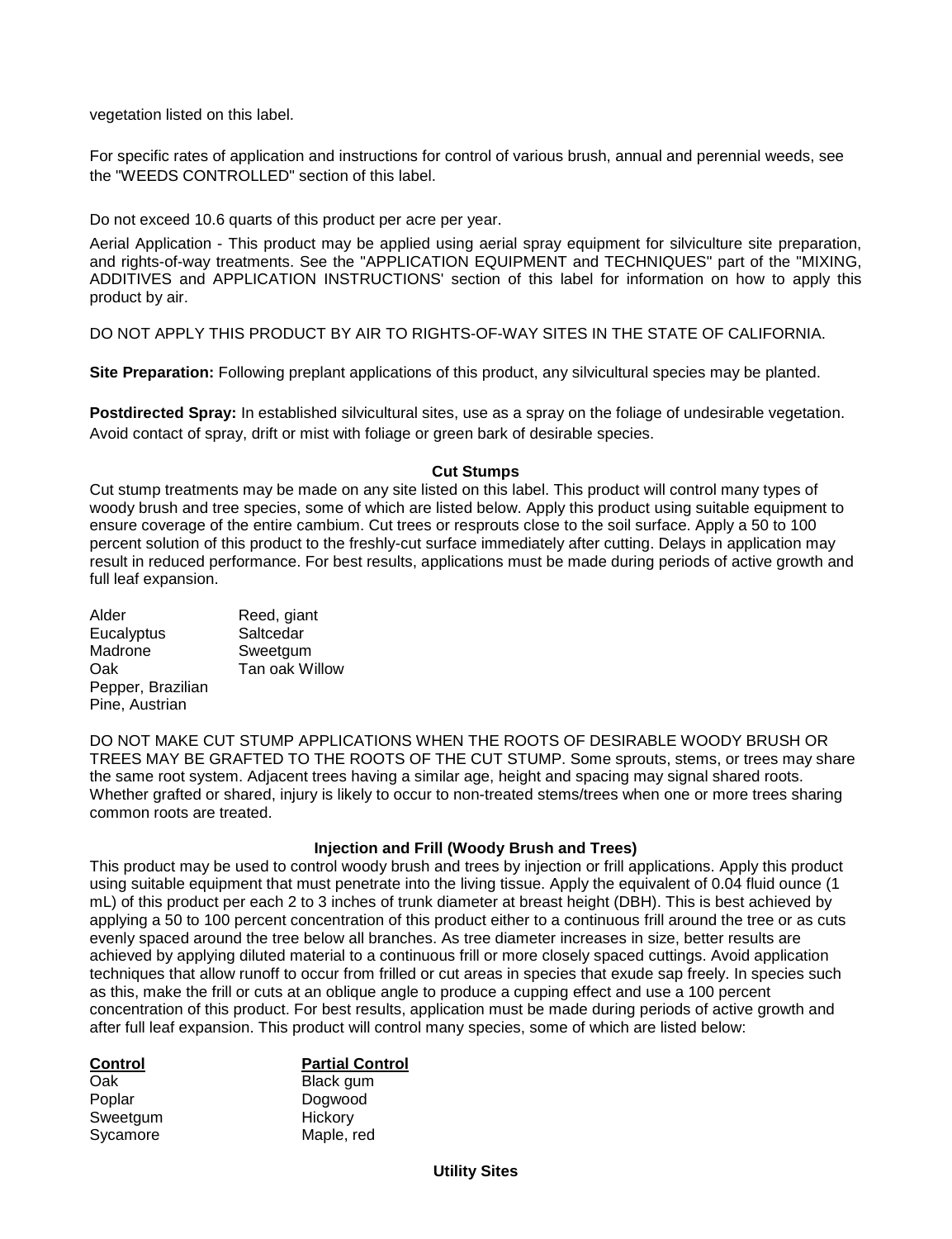In utilities, this product is specified for use along electrical power, pipeline and telephone rights-of-way, and in other sites associated with these rights-of-way, such as substations, roadsides, railroads or similar rights-of-way that run in conjunction with utilities.

This product may be used in utility sties and substations for bare ground, trim-and-edge around objects, spot treatment of unwanted vegetation and to eliminate unwanted weeds growing in established shrub beds or ornamental plantings. This product may be used prior to planting a utility site to ornamentals, flowers, turfgrass (sod or seed), or beginning construction projects.

Repeated applications of this product may be used, as weeds emerge, to maintain bare ground. This product is also specified for use in preparing or establishing wildlife openings within these sites, maintaining access roads and for side trimming along utility rights-of-way.

For control of herbaceous weeds, use the lower specified tank mixture rates. For control of dense stands or tough-to-control woody brush and trees, use the higher specified rates.

## **Bare Ground, Trim-and-Edge**

This product may be used in utility sites and substations for bare ground, trim-and-edge around objects, spot treatment of unwanted vegetation and to eliminate unwanted weeds growing in established shrub beds or ornamental plantings. This product may be used prior to planting a utility site to ornamentals, flowers, turfgrass (sod or seed), or beginning construction projects.

Repeated applications of this product may be used, as weeds emerge, to maintain bare ground.

TANK MIXTURES: This product may be tank mixed with the following products provided that the specific product used is registered for application on these sites. Refer to the individual product's labels for approved sites and application rates.

| $2,4-D$          | Outrider        |
|------------------|-----------------|
| Arsenal          | pendimethalin   |
| atrazine         | Plateau         |
| Barricade 65WG   | Princep         |
| dicamba          | Ronstar 50WP    |
| diuron           | Saha            |
| Endurance        | simazine        |
| Escort           | Surflan AS      |
| <b>Escort XP</b> | Surflan WDG     |
| Garlon 3A        | <b>Telar DF</b> |
| Garlon 4         | Transline       |
| Krenite          | Vanquish        |
| Krovar I DF      | Velpar DF       |
| Oust             | Velpar L        |
| Oust XP          |                 |

Ensure that Garlon 3A is thoroughly mixed with water according to label directions before adding this product. Have spray mixture agitating at the time this product is added to avoid spray incompatibility problems. For side trimming treatments, it is specified that this product be used alone or in a tank mixture with Garlon 4.

## **Grass Seed or Sod Production**

This product may be used in grass seed and sod production for preplant, at-planting, preemergence, removal of established stands, renovation, site preparation, shielded spraying, wiper application, spot treatment, and creating rows in annual ryegrass.

## **Preplant, Preemergence, At-Planting, Removal of Established Stands, Renovation, Site Preparation**

73 This product controls most existing vegetation for purposes of renovating turf or forage grass seed areas or for establishing turfgrass grown for sod. It may also be used to destroy remaining undesired grass vegetation when production fields are converted to alternate species or crops. Make applications before, during, or after planting,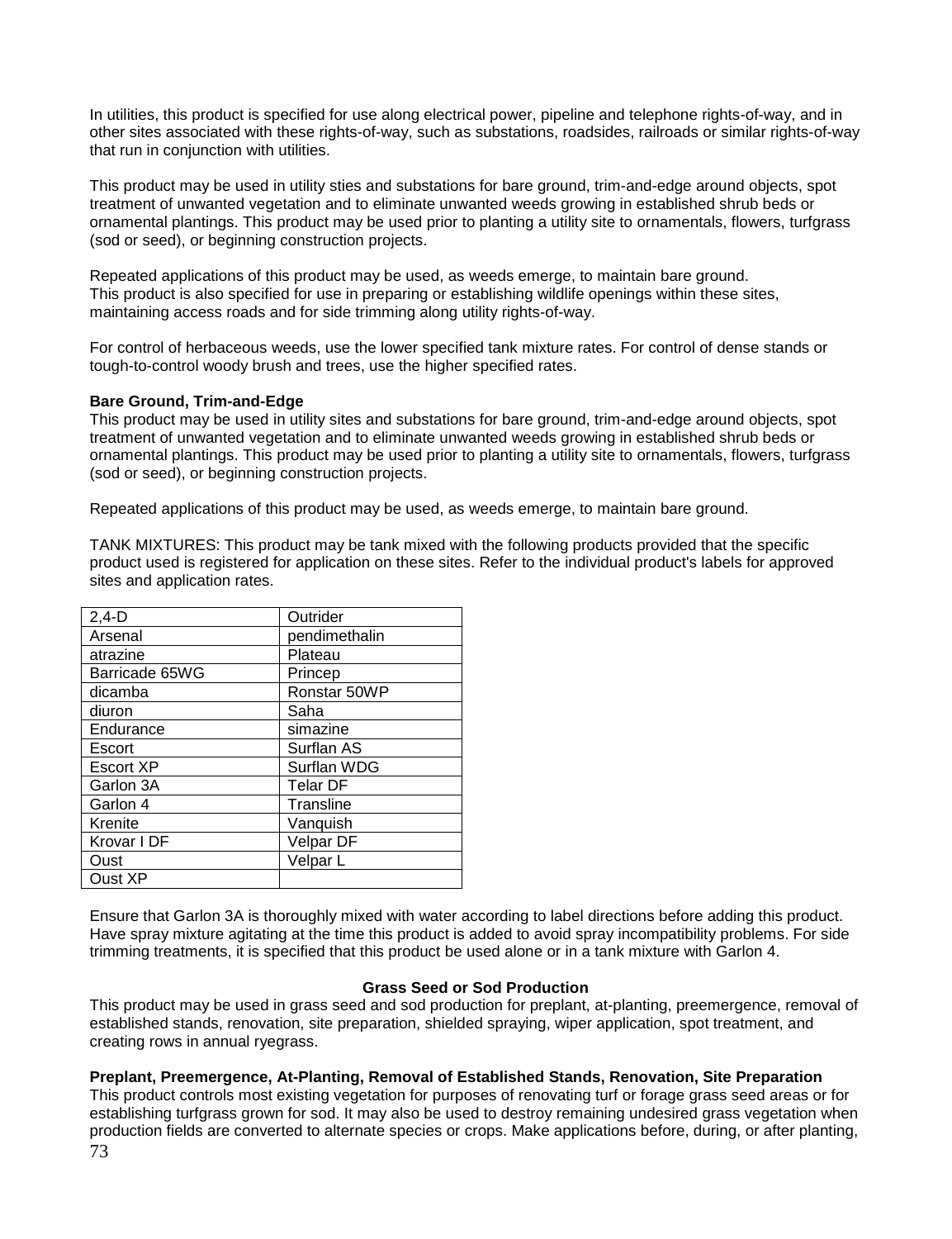or for renovation purposes. For maximum control of existing vegetation, delay planting to determine if any regrowth from escaped underground plant parts occurs. Where existing vegetation is growing under mowed turfgrass management, apply this product after omitting at least one regular mowing to allow sufficient growth for good interception of the herbicide spray. Where repeat treatments are necessary, sufficient regrowth must be attained prior to application. For warm-season grasses, such as Bermudagrass, summer or fall applications provide best control. Broadcast equipment may be used to control sod remnants or other unwanted vegetation after sod is harvested. Application rates up to 5 quarts per acre may be used to totally remove established stands of tough to kill grass species.

Do not disturb soil or underground plant parts before treatment. Tillage or renovation techniques such as vertical mowing, coring or slicing must be delayed for 7 days after application to allow proper translocation into underground plant parts. If application rates total 3 quarts per acre or less, no waiting period between treatment and feeding or livestock grazing is required. If the rate is greater than 3 quarts per acre, remove domestic livestock before application and wait 8 weeks after application before grazing or harvesting. Applications must be made prior to crop emergence in order to avoid crop injury.

## **Shielded Sprayers**

Apply 1 to 3 quarts of this product in 10 to 20 gallons of water per acre to control weeds between grass seed rows. Uniform planting in straight rows aids in shielded sprayer applications. Best results are obtained when the grass seed crop is small enough to easily pass by the protective shields.

Contact of this product in any manner with desirable vegetation may result in discoloration, stunting or destruction. Such damage shall be the sole responsibility of the applicator.

#### **Wiper Application**

This product may be applied over the top of desirable grasses using wiper applicators for the control of tall weeds.

Contact of this product in any manner with desirable vegetation may result in discoloration, stunting or destruction. To the extent consistent with applicable law, such damage shall be the sole responsibility of the applicator.

#### **Spot Treatment**

Apply a 1.5 percent solution of this product using hand-held spray equipment to control weeds within established vegetation prior to heading of grasses grown for seed. Hand-held equipment may be used to control sod remnants or other unwanted vegetation after sod is harvested.

The crop sprayed in the treated area will be killed. Take care not to spray or allow spray to drift outside the target area in order to avoid unwanted crop destruction.

#### **Creating Rows in Annual Ryegrass**

Apply 1 to 2 pints of this product per acre. Best results are obtained when applications are made before the ryegrass reaches 6 inches in height. Use the higher rate within the specified range when ryegrass is greater than 6 inches in height.

Set nozzle heights to allow the establishment of the desired row spacing. Use of low-pressure nozzles, or drop nozzles designed to target the application over a narrow band are specified.

Take care not to spray or allow spray to drift outside target area in order to avoid unwanted crop destruction.

## **To the extent consistent with applicable law, grower assumes all responsibility for crop losses resulting from misapplication of this product.**

#### **WEEDS CONTROLLED**

Always use the higher rate of this product per acre within the specified range when weed growth is heavy or dense or weeds are growing in an undisturbed (non-cultivated) area.

Reduced results may occur when treating weeds heavily covered with dust. For weeds that have been mowed, grazed or cut, allow regrowth to occur prior to treatment.

Refer to the following label sections for specified rates for the control of annual and perennial weeds and woody brush and trees. For difficult to control perennial weeds and woody brush and trees, where plants are growing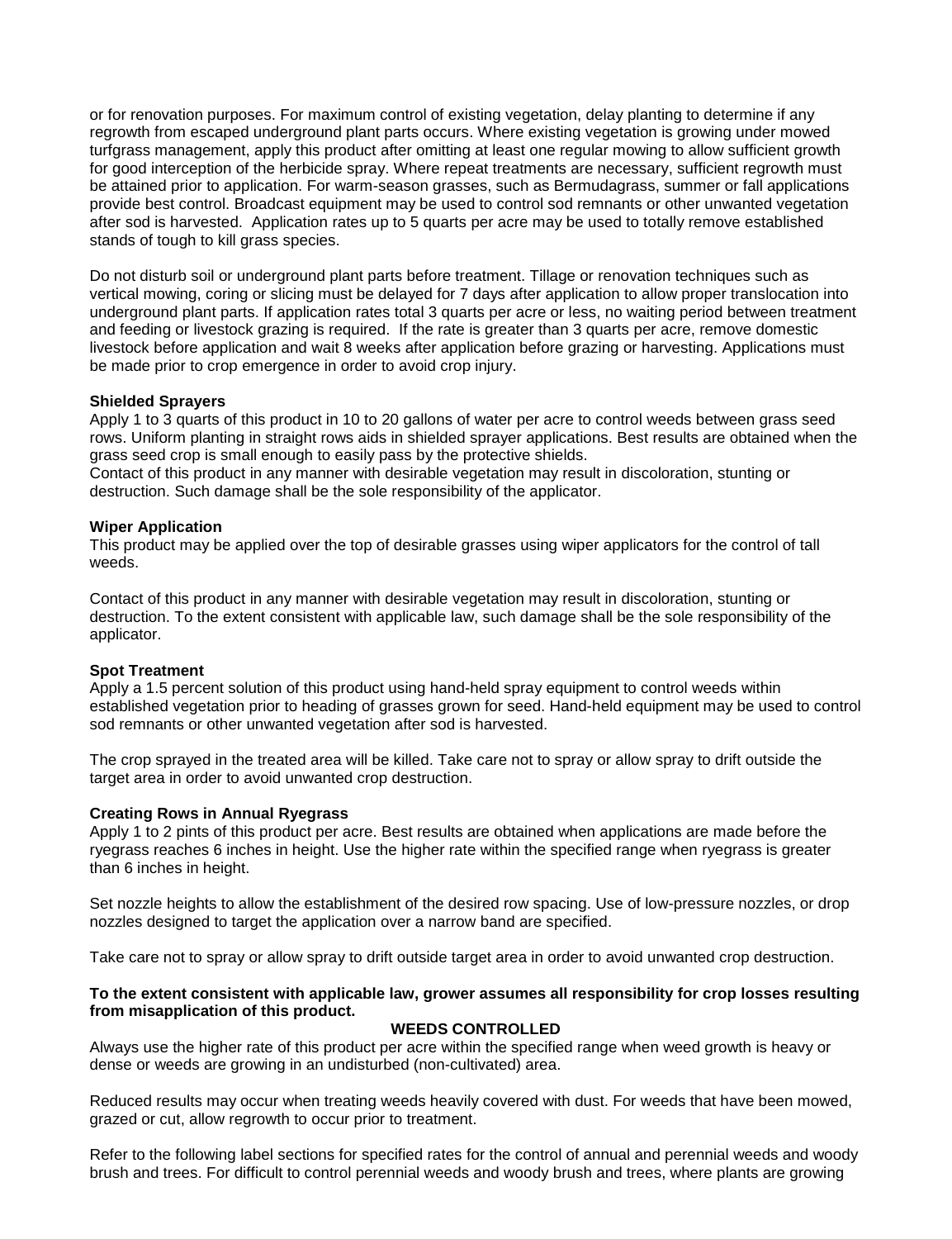under stressed conditions, or where infestations are dense, this product may be used at 5 to 10 quarts per acre for enhanced results.

#### **Annual Weeds**

Use 1 quart per acre if weeds are less than 6 inches in height or runner length and 1.5 quarts to 4 quarts per acre if weeds are over 6 inches in height or runner length or when weeds are growing under stressed conditions. Use the higher rate for tough-to-control species regardless of the weed size at application. Treat tough-to-control weeds early when they are relatively small. This product may be tank mixed provided the tankmix product is registered for use on the target site. Refer to the individual product labels for approved sites and application rates. For spray-to-wet applications, apply a 0.5 percent solution of this product to weeds less than 6 inches in height or runner length. For annual weeds over 6 inches tall, or for smaller weeds growing under stressed conditions, use a 1 to 2 percent solution. Use the higher rate for tough-to-control species or for weeds over 24 inches tall.

Apply prior to seedhead formation in grass or bud formation in broadleaf weeds.

For low volume directed spray applications, use a 4 to 7 percent solution of this product. Spray coverage must be uniform with at least 50 percent of the foliage contacted. Coverage of the top one half of the plant is important for best results. To ensure adequate spray coverage, spray both sides of large or tall weeds when foliage is thick and dense or where there are multiple sprouts.

| <b>WEED SPECIES</b>                   |                            |
|---------------------------------------|----------------------------|
| Anoda, spurred                        | Lambsquarters*             |
| Barley*                               | Little barley*             |
| Barnyardgrass*                        | London rocket*             |
| Bittercress*                          | Mayweed                    |
| Bassia, fivehook                      | Medusahead*                |
| Black nightshade*                     | Morningglory (Ipomoea spp) |
| Bluegrass, annual*                    | Mustard, blue*             |
| Bluegrass, bulbous*                   | Mustard, tansy*            |
| Brome, downy*                         | Mustard, tumble*           |
| Brome, Japanese*                      | Mustard, wild*             |
| Browntop panicum <sup>*</sup>         | Oats                       |
| Buttercup*                            | Pigweed <sup>*</sup>       |
| Carolina foxtail*                     | Plains/Tickseed coreopsis* |
| Carolina geranium                     | Prickly lettuce*           |
| Castor bean                           | Puncturevine               |
| Cheatgrass*                           | Purslane, common           |
| Cheeseweed (Malva parviflora)         | Ragweed, common*           |
| Chervil*                              | Ragweed, giant             |
| Chickweed*                            | Red rice                   |
| Cocklebur*                            | Russian thistle            |
| Copperleaf, hophornbean               | Rye*                       |
| $Corn^*$                              | Ryegrass*                  |
| Corn speedwell*                       | Sandbur, field*            |
| Crabgrass*                            | Shattercane*               |
| Dwarfdandelion*                       | Shepherdspurse*            |
| Eastern mannagrass*                   | Sicklepod                  |
| Eclipta <sup>*</sup>                  | Signalgrass, broadleaf*    |
| Fall panicum <sup>*</sup>             | Smartweed, ladysthumb*     |
| Falsedandelion*                       | Smartweed, Pennsylvania*   |
| Falseflax, smallseed*                 | Sowthistle, annual         |
| <b>Fiddleneck</b>                     | Spanishneedles             |
| Field pennycress*                     | Speedwell, purslane*       |
| Filaree                               | Sprangletop*               |
| Fleabane, annual*                     | Spurge, annual             |
| Fleabane, hairy (Conyza bonariensis)* | Spurge, prostrate*         |
| Fleabane, rough*                      | Spurge, spotted*           |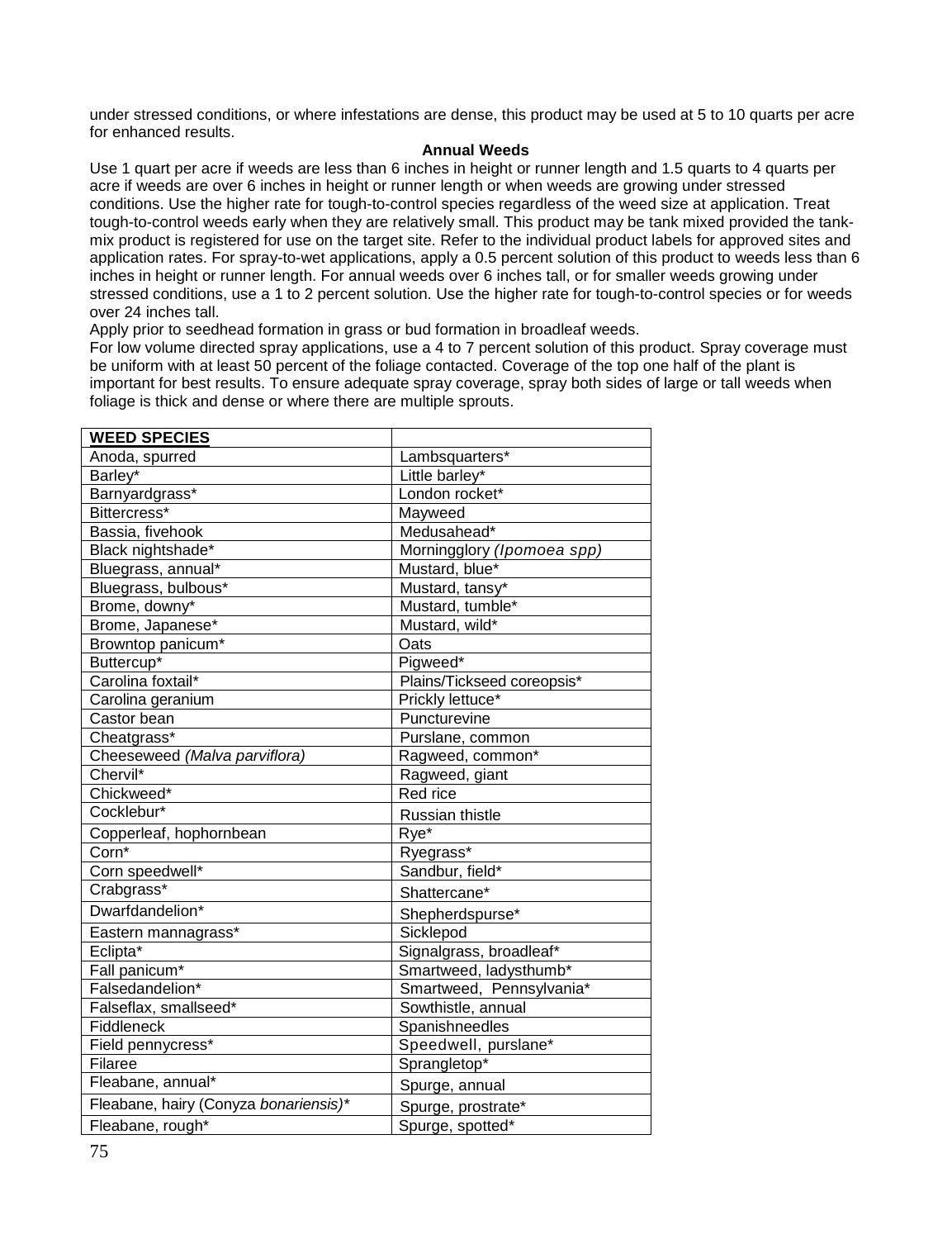| Florida pusley                          | Spurry, umbrella*     |
|-----------------------------------------|-----------------------|
| Foxtail*                                | Starthistle, yellow   |
| Goatgrass, jointed*                     | Stinkgrass *          |
| Goosegrass                              | Sunflower*            |
| Grain sorghum (milo)*                   | Teaweed/ Prickly sida |
| Groundsel, common*                      | Texas panicum*        |
| Hemp sesbania                           | Velvetleaf            |
| Henbit                                  | Virginia copperleaf   |
| Horseweed/Marestail (Conyza canadensis) | Virginia pepperweed*  |
| ltchgrass*                              | Wheat*                |
| Johnsongrass, seedling                  | Wild oats*            |
| Junglerice                              | Witchgrass*           |
| Knotweed                                | Woolly cupgrass*      |
| Kochia                                  | Yellow rocket         |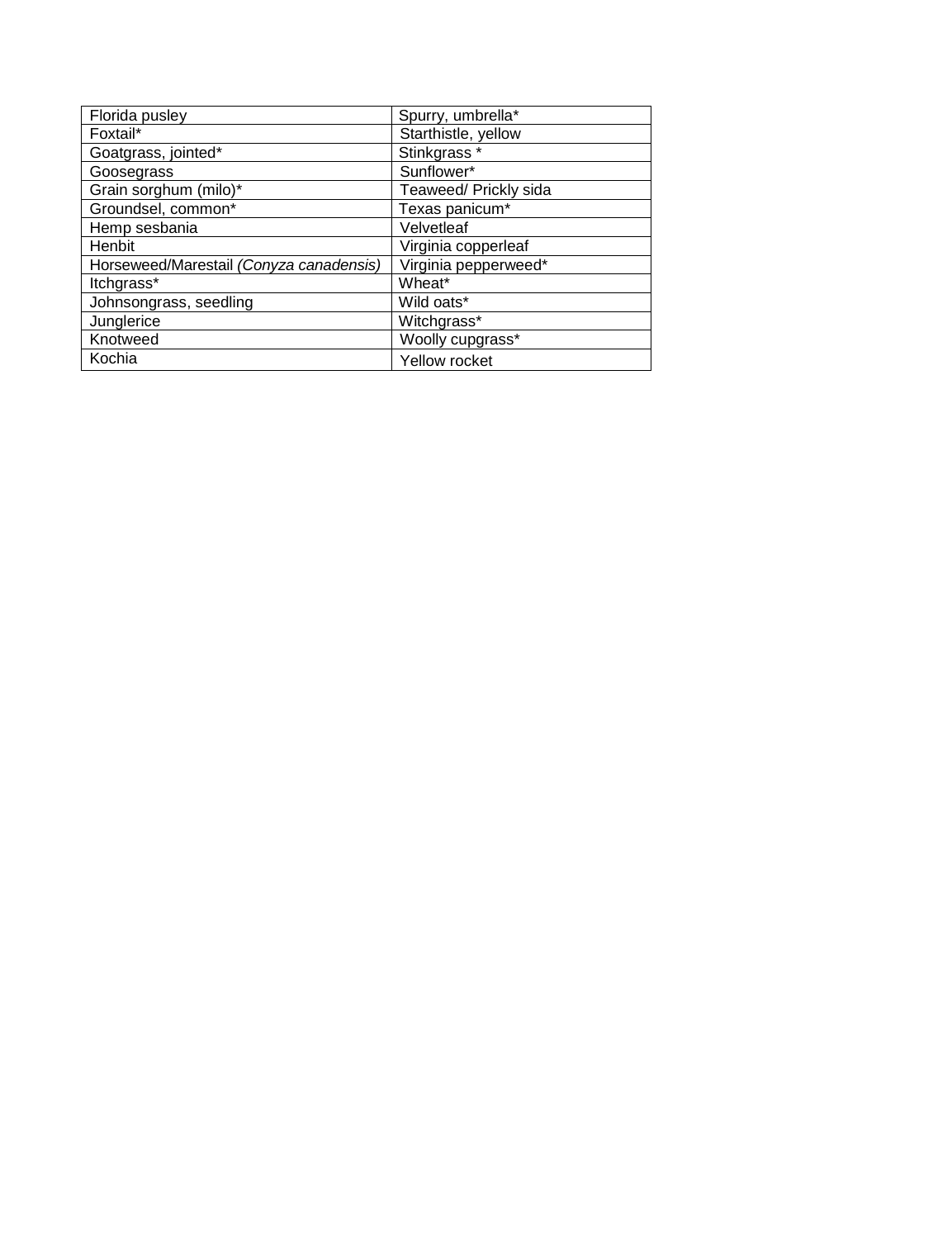\* When using field broadcast equipment (aerial applications or boom sprayers using flat-fan nozzles) these species will be controlled or partially controlled using 1 pint of this product per acre. Applications must be made using 3 to 10 gallons of carrier volume per acre. Use nozzles that ensure thorough coverage of foliage and treat when weeds are in an early growth stage.

#### **Perennial Weeds**

Best results are obtained when perennial weeds are treated after they reach the reproductive stage of growth (seedhead initiation in grasses and bud formation in broadleaves). For non-flowering plants, best results are obtained when the plants reach a mature stage of growth. In many situations, treatments are required prior to these growth stages. Under these conditions, use the higher application rate within the specified range.

Ensure thorough coverage when using spray-to-wet treatments with hand-held equipment. For best results, use a 1.5 percent solution on harder-to-control perennials such as Bermudagrass, dock, field bindweed, hemp dogbane, milkweed and Canada thistle.

For low volume directed spray applications, use a 5 to 10 percent solution of this product. Spray coverage must be uniform with at least 50 percent of the foliage contacted. Coverage of the top one half of the plant is important for best results. To ensure adequate spray coverage, spray both sides of large or tall weeds when foliage is thick and dense or where there are multiple sprouts.

Allow 7 or more days after application before tillage.

| <b>WEED SPECIES</b>                    | Rate<br>(QT/A) | <b>Hand-Held</b><br>% Solution             |
|----------------------------------------|----------------|--------------------------------------------|
| Alfalfa*                               | 1              | $\overline{2}$                             |
| Alligatorweed*                         | 4              | 1.5                                        |
| Anise (fennel)                         | $2 - 4$        | $1 - 2$                                    |
| Bahiagrass                             | $3 - 5$        | $\overline{c}$                             |
| Beachgrass, European (Ammophila arenas | --             | 5                                          |
| Bentgrass*                             | 1.5            | $\overline{2}$                             |
| Bermudagrass                           | 5              | $\overline{2}$                             |
| Bermudagrass, water (knotgrass)        | 1.5            | $\overline{2}$                             |
| Bindweed, field                        | $4 - 5$        | $\overline{c}$                             |
| Bluegrass, Kentucky                    | $\overline{2}$ | $\overline{2}$                             |
| Blueweed, Texas                        | $4 - 5$        | $\overline{2}$                             |
| <b>Brackenfern</b>                     | $3 - 4$        | $1 - 1.5$                                  |
| Bromegrass, smooth                     | $\overline{c}$ | $\overline{\mathbf{c}}$                    |
| Bursage, woolly-leaf                   | --             |                                            |
| Canarygrass, reed                      | $2 - 3$        | $\begin{array}{c} 2 \\ 2 \\ 2 \end{array}$ |
| Cattail                                | $3 - 5$        |                                            |
| Clover; red, white                     | $3 - 5$        | $\overline{c}$                             |
| Cogongrass                             | $3 - 5$        | $2222$<br>$222$                            |
| Dallisgrass                            | $3 - 5$        |                                            |
| Dandelion                              | $3 - 5$        |                                            |
| Dock, curly                            | $3 - 5$        |                                            |
| Dogbane, hemp                          | 4              |                                            |
| Fescue (except tall)                   | $3 - 5$        | $\overline{2}$                             |
| Fescue, tall                           | $1 - 3$        | $\overline{2}$                             |
| German ivy                             | $2 - 4$        | $1 - 2$                                    |
| Guineagrass                            | 3              | 1                                          |
| Horsenettle                            | $3 - 5$        | $\overline{c}$                             |
| Horseradish                            | 4              | $\overline{2}$                             |
| Iceplant                               | $\overline{2}$ | $1.5 - 2$                                  |
| Jerusalem artichoke                    | $3 - 5$        | 2                                          |
| Johnsongrass                           | $2 - 3$        | $\mathbf{1}$                               |
| Kikuygrass                             | $2 - 3$        | $\overline{2}$                             |
| Knapweed                               | 4              | $\overline{2}$                             |
| Lantana                                | --             | $1 - 1.25$                                 |
| Lespedeza                              | $3 - 5$        | $\frac{2}{2}$                              |
| Milkweed, common                       | 3              |                                            |
| Muhly, wirestem                        | $\overline{2}$ | $\overline{2}$                             |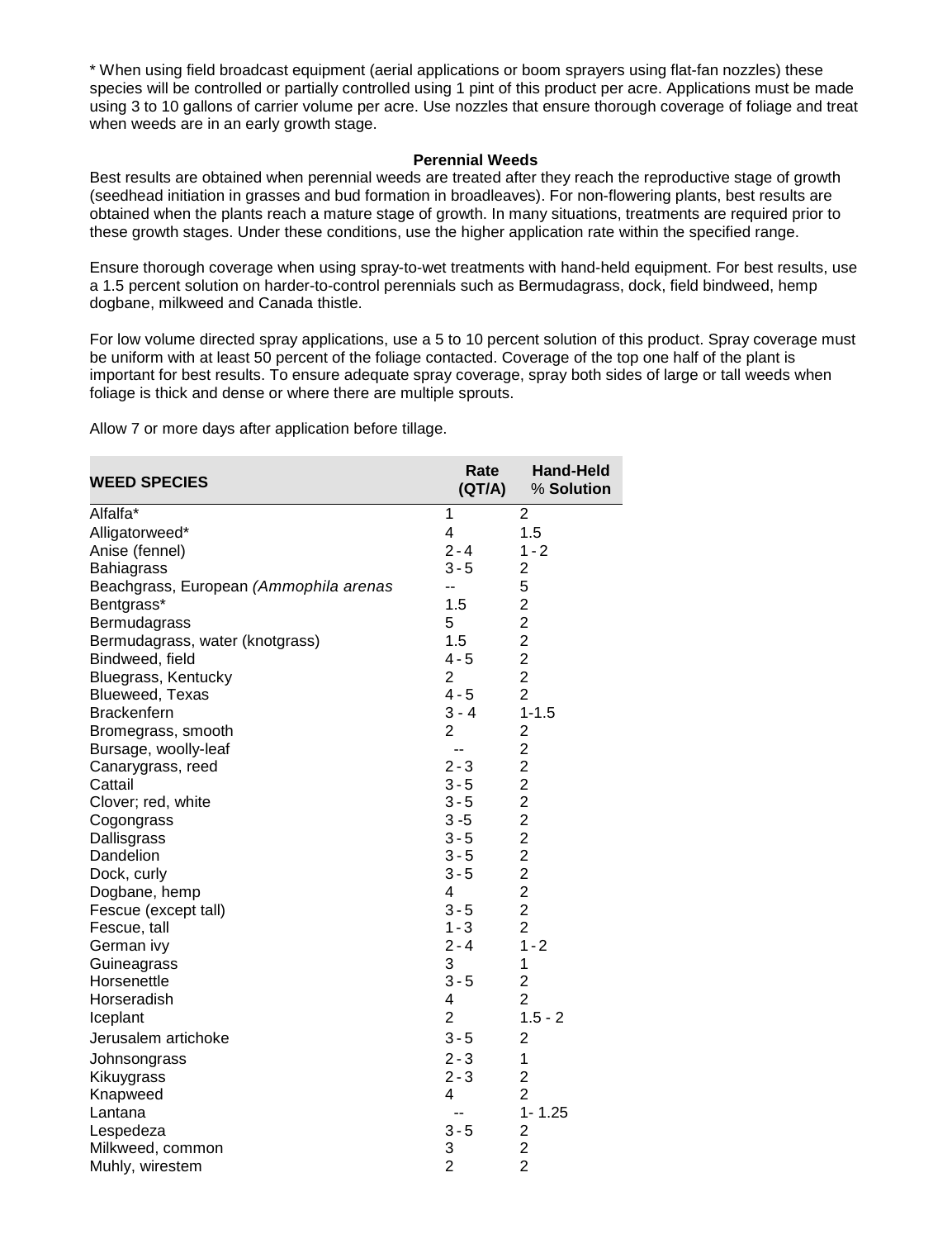| Mullein, common          | $3 - 5$        | 2                       |
|--------------------------|----------------|-------------------------|
| Napiergrass              | $3 - 5$        | 2                       |
| Nightshade, silverleaf   | $\overline{2}$ | $\overline{2}$          |
| Nutsedge; purple, yellow | 3              | $1 - 2$                 |
| Orchardgrass             | $\overline{2}$ | 2                       |
| Pampasgrass              | $3 - 5$        | $1.5 - 2$               |
| Paragrass                | $3 - 5$        | $\overline{\mathbf{c}}$ |
| Pepperweed, perennial    | 4              | $\overline{2}$          |
| Phragmites*              | $3 - 5$        | $1 - 2$                 |
| Poison hemlock           | $2 - 4$        | $1 - 2$                 |
| Quackgrass               | $2 - 3$        | $\overline{2}$          |
| Redvine*                 | $\overline{2}$ | 2                       |
| Reed, giant              | $4 - 5$        | $\mathbf{2}$            |
| Ryegrass, perennial      | $2 - 3$        | $\mathbf{1}$            |
| Smartweed, swamp         | $3 - 5$        | $\overline{2}$          |
| Spurge, leafy*           |                | $\overline{2}$          |
| Sweet potato, wild*      |                | $\overline{2}$          |
| Thistle, artichoke       | $2 - 3$        | $1 - 2$                 |
| Thistle, Canada          | $2 - 3$        | 2                       |
| Timothy                  | $2 - 3$        | $\overline{\mathbf{c}}$ |
| Torpedograss*            | 4 - 5          | $\overline{c}$          |
| Trumpetcreeper*          | $2 - 3$        | $\overline{2}$          |
| Vaseygrass               | $3 - 5$        | $\overline{2}$          |
| Velvetgrass              | $3 - 5$        | $\overline{\mathbf{c}}$ |
| Wheatgrass, western      | $2 - 3$        | $\overline{2}$          |
| *Partial control         |                |                         |

## **Woody Brush and Trees**

Apply this product after full leaf expansion, unless otherwise directed. Use the higher rate for larger plants and/or dense areas of growth. On vines, use the higher rate for plants that have reached the woody stage of growth. Best results are obtained when application is made in late summer or fall after fruit formation.

In arid areas, best results are obtained when applications are made in the spring to early summer when brush species are at high moisture content and are flowering.

For best results when using hand-held equipment, use a 1.5 percent solution on harder-to-control woody brush and trees. For low volume directed-spray applications, apply a 5 to 10 percent solution of this product. Spray coverage must be uniform with at least 50 percent of the foliage contacted. Coverage of the top one-half of the plant is important for best results. To ensure adequate spray coverage, spray both sides of large or tall woody brush and trees, when foliage is thick and dense, or where there are multiple spouts.

Symptoms may not appear prior to frost or senescence with fall treatments.

Allow 7 or more days after application before tillage, mowing or removal. Repeat treatments may be necessary to control plants regenerating from underground parts or seed. Some autumn colors on undesirable deciduous species are acceptable provided no major leaf drop has occurred. Reduced performance may result if fall treatments are made following a frost.

| <b>WEED SPECIES</b>   | <b>Broadcast</b><br>Rate<br>(QT/A) | <b>Hand-Held</b><br><b>Spray-to-Wet</b><br>% Solution |
|-----------------------|------------------------------------|-------------------------------------------------------|
| Alder                 | $3 - 4$                            | $1 - 1.5$                                             |
| Ash*                  | $2 - 5$                            | $1 - 2$                                               |
| Aspen, quaking        | $2 - 3$                            | $1 - 1.5$                                             |
| Bearclover (Bearmat)* | $2 - 5$                            | $1 - 2$                                               |
| Beech <sup>*</sup>    | $2 - 5$                            | $1 - 2$                                               |
| <b>Birch</b>          | 2                                  | 1                                                     |
| <b>Blackberry</b>     | $3 - 4$                            | $1 - 1.5$                                             |
| Blackgum              | $2 - 5$                            | $1 - 2$                                               |
| <b>Bracken</b>        | $2 - 5$                            | $1 - 2$                                               |
| Broom; French, Scotch | $2 - 5$                            | $1.5 - 2$                                             |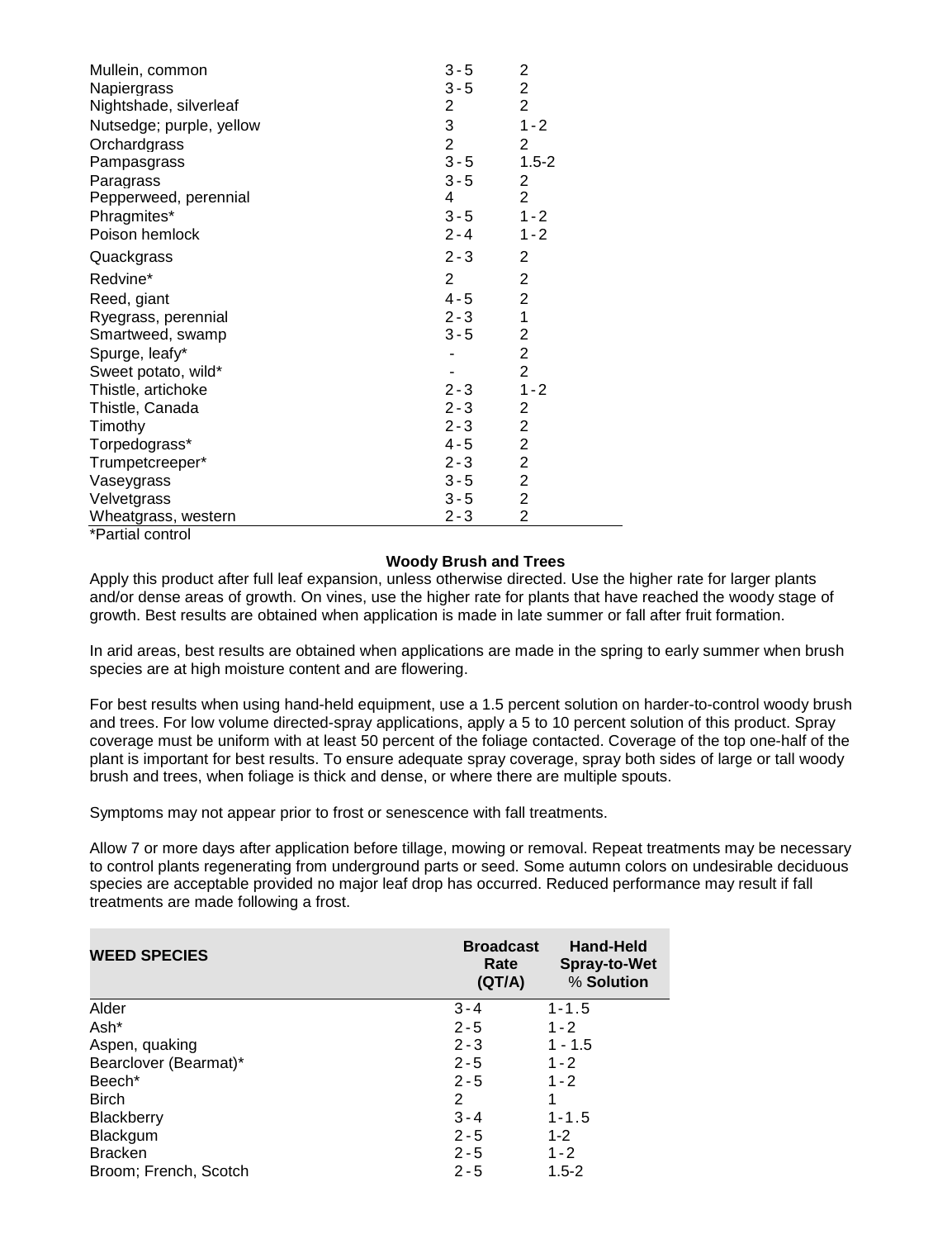| $1 - 2$<br>Cascara*<br>Catsclaw*<br>$1 - 1.5$<br>$\overline{\phantom{0}}$<br>$2 - 5$<br>$1 - 2$<br>Ceanothus*<br>$2 - 5$<br>1<br>Chamise*<br>$2 - 3$<br>Cherry; bitter, black, pin<br>$1 - 1.5$<br>$3 - 4$<br>$1.5 - 2$<br>Coyote brush<br>$2 - 5$<br>1<br>Deerweed<br>$2 - 5$<br>$1 - 2$<br>Dogwood*<br>$\overline{2}$<br>$\mathbf{1}$<br>Elderberry<br>$2 - 5$<br>$1 - 2$<br>$EIm*$<br>$\overline{2}$<br>Eucalyptus<br>$\overline{\phantom{0}}$<br>$1 - 2$<br>Gorse*<br>$2 - 5$<br>$2 - 4$<br>$1 - 2$<br>Hasardia*<br>$2 - 3$<br>Hawthorn<br>$1 - 1.5$<br>2<br>1<br>Hazel<br>$2 - 5$<br>Hickory*<br>$1 - 2$<br>$3 - 4$<br>$1 - 1.5$<br>Honeysuckle<br>$2 - 5$<br>$1 - 2$<br>Hornbeam, American*<br>4<br>2<br>Kudzu<br>$2 - 4$<br>$1 - 2$<br>Locust, black*<br>2<br>Madrone resprouts*<br>۰<br>$2 - 5$<br>$1 - 2$<br>Manzanita*<br>$2 - 4$<br>$1 - 1.5$<br>Maple, red<br>$1 - 1.5$<br>$\overline{\phantom{a}}$<br>Maple, sugar<br>$2 - 4$<br>$1 - 2$<br>Monkey flower*<br>$2 - 4$<br>$1 - 2$<br>Oak; black, white*<br>$3 - 4$<br>$1 - 1.5$<br>Oak, post<br>$2 - 4$<br>$1 - 1.5$<br>Oak; northern, pin<br>$2 - 4$<br>Oak, Scrub*<br>$1 - 1.5$<br>$2 - 3$<br>$1 - 1.5$<br>Oak; southern red<br>$2 - 5$<br>Peppertree, Brazilian (Florida holly)*<br>$1 - 2$<br>$2 - 5$<br>Persimmon *<br>$1 - 2$<br>Pine<br>$2 - 5$<br>$1 - 2$<br>2<br>Poison ivy<br>4 - 5<br>$\overline{2}$<br>$4 - 5$<br>Poison oak<br>$2 - 5$<br>Poplar, yellow*<br>$1 - 2$<br>$2 - 5$<br>$1 - 2$<br>Redbud, eastern<br>Rose, multiflora<br>2<br>1<br>$2 - 5$<br>$1 - 2$<br>Russian olive*<br>$2 - 4$<br>1<br>Sage, black<br>$2 - 4$<br>$1 - 2$<br>Sage, white*<br>$2 - 4$<br>1<br>Sage brush, California<br>$\overline{2}$<br>1<br>Salmonberry<br>$2 - 5$<br>Saltcedar*<br>$1 - 2$<br>Sassafras*<br>$2 - 5$<br>$1 - 2$<br>$2 - 5$<br>$1 - 2$<br>Sourwood*<br>$2 - 4$<br>$1 - 2$<br>Sumac; laurel, poison, smooth, sugarbush, winged*<br>$2 - 3$<br>$1 - 1.5$<br>Sweetgum<br>$2 - 5$<br>$1 - 2$<br>Swordfern*<br>Tallowtree, Chinese<br>1<br>$\overline{2}$<br>Tan oak resprouts*<br>٠<br>$\overline{2}$<br>1<br>Thimbleberry<br>$2 - 4$<br>$1 - 2$<br>Tobacco, tree*<br>Toyon*<br>2 | $2 - 3$<br>$1 - 1.5$<br>Trumpetcreeper<br>$2 - 5$<br>Vine maple*<br>$1 - 2$<br>$2 - 5$<br>Virginia creeper<br>$1 - 2$<br>Waxmyrtle, southern*<br>$2 - 5$<br>$1 - 2$ | Buckwheat, California* | $2 - 4$ | $1 - 2$ |
|--------------------------------------------------------------------------------------------------------------------------------------------------------------------------------------------------------------------------------------------------------------------------------------------------------------------------------------------------------------------------------------------------------------------------------------------------------------------------------------------------------------------------------------------------------------------------------------------------------------------------------------------------------------------------------------------------------------------------------------------------------------------------------------------------------------------------------------------------------------------------------------------------------------------------------------------------------------------------------------------------------------------------------------------------------------------------------------------------------------------------------------------------------------------------------------------------------------------------------------------------------------------------------------------------------------------------------------------------------------------------------------------------------------------------------------------------------------------------------------------------------------------------------------------------------------------------------------------------------------------------------------------------------------------------------------------------------------------------------------------------------------------------------------------------------------------------------------------------------------------------------------------------------------------------------------------------------------------------------------------------------------------------------------------------------------------------------------------------------------------------------------------------------|---------------------------------------------------------------------------------------------------------------------------------------------------------------------|------------------------|---------|---------|
|                                                                                                                                                                                                                                                                                                                                                                                                                                                                                                                                                                                                                                                                                                                                                                                                                                                                                                                                                                                                                                                                                                                                                                                                                                                                                                                                                                                                                                                                                                                                                                                                                                                                                                                                                                                                                                                                                                                                                                                                                                                                                                                                                        |                                                                                                                                                                     |                        | $2 - 5$ |         |
|                                                                                                                                                                                                                                                                                                                                                                                                                                                                                                                                                                                                                                                                                                                                                                                                                                                                                                                                                                                                                                                                                                                                                                                                                                                                                                                                                                                                                                                                                                                                                                                                                                                                                                                                                                                                                                                                                                                                                                                                                                                                                                                                                        |                                                                                                                                                                     |                        |         |         |
|                                                                                                                                                                                                                                                                                                                                                                                                                                                                                                                                                                                                                                                                                                                                                                                                                                                                                                                                                                                                                                                                                                                                                                                                                                                                                                                                                                                                                                                                                                                                                                                                                                                                                                                                                                                                                                                                                                                                                                                                                                                                                                                                                        |                                                                                                                                                                     |                        |         |         |
|                                                                                                                                                                                                                                                                                                                                                                                                                                                                                                                                                                                                                                                                                                                                                                                                                                                                                                                                                                                                                                                                                                                                                                                                                                                                                                                                                                                                                                                                                                                                                                                                                                                                                                                                                                                                                                                                                                                                                                                                                                                                                                                                                        |                                                                                                                                                                     |                        |         |         |
|                                                                                                                                                                                                                                                                                                                                                                                                                                                                                                                                                                                                                                                                                                                                                                                                                                                                                                                                                                                                                                                                                                                                                                                                                                                                                                                                                                                                                                                                                                                                                                                                                                                                                                                                                                                                                                                                                                                                                                                                                                                                                                                                                        |                                                                                                                                                                     |                        |         |         |
|                                                                                                                                                                                                                                                                                                                                                                                                                                                                                                                                                                                                                                                                                                                                                                                                                                                                                                                                                                                                                                                                                                                                                                                                                                                                                                                                                                                                                                                                                                                                                                                                                                                                                                                                                                                                                                                                                                                                                                                                                                                                                                                                                        |                                                                                                                                                                     |                        |         |         |
|                                                                                                                                                                                                                                                                                                                                                                                                                                                                                                                                                                                                                                                                                                                                                                                                                                                                                                                                                                                                                                                                                                                                                                                                                                                                                                                                                                                                                                                                                                                                                                                                                                                                                                                                                                                                                                                                                                                                                                                                                                                                                                                                                        |                                                                                                                                                                     |                        |         |         |
|                                                                                                                                                                                                                                                                                                                                                                                                                                                                                                                                                                                                                                                                                                                                                                                                                                                                                                                                                                                                                                                                                                                                                                                                                                                                                                                                                                                                                                                                                                                                                                                                                                                                                                                                                                                                                                                                                                                                                                                                                                                                                                                                                        |                                                                                                                                                                     |                        |         |         |
|                                                                                                                                                                                                                                                                                                                                                                                                                                                                                                                                                                                                                                                                                                                                                                                                                                                                                                                                                                                                                                                                                                                                                                                                                                                                                                                                                                                                                                                                                                                                                                                                                                                                                                                                                                                                                                                                                                                                                                                                                                                                                                                                                        |                                                                                                                                                                     |                        |         |         |
|                                                                                                                                                                                                                                                                                                                                                                                                                                                                                                                                                                                                                                                                                                                                                                                                                                                                                                                                                                                                                                                                                                                                                                                                                                                                                                                                                                                                                                                                                                                                                                                                                                                                                                                                                                                                                                                                                                                                                                                                                                                                                                                                                        |                                                                                                                                                                     |                        |         |         |
|                                                                                                                                                                                                                                                                                                                                                                                                                                                                                                                                                                                                                                                                                                                                                                                                                                                                                                                                                                                                                                                                                                                                                                                                                                                                                                                                                                                                                                                                                                                                                                                                                                                                                                                                                                                                                                                                                                                                                                                                                                                                                                                                                        |                                                                                                                                                                     |                        |         |         |
|                                                                                                                                                                                                                                                                                                                                                                                                                                                                                                                                                                                                                                                                                                                                                                                                                                                                                                                                                                                                                                                                                                                                                                                                                                                                                                                                                                                                                                                                                                                                                                                                                                                                                                                                                                                                                                                                                                                                                                                                                                                                                                                                                        |                                                                                                                                                                     |                        |         |         |
|                                                                                                                                                                                                                                                                                                                                                                                                                                                                                                                                                                                                                                                                                                                                                                                                                                                                                                                                                                                                                                                                                                                                                                                                                                                                                                                                                                                                                                                                                                                                                                                                                                                                                                                                                                                                                                                                                                                                                                                                                                                                                                                                                        |                                                                                                                                                                     |                        |         |         |
|                                                                                                                                                                                                                                                                                                                                                                                                                                                                                                                                                                                                                                                                                                                                                                                                                                                                                                                                                                                                                                                                                                                                                                                                                                                                                                                                                                                                                                                                                                                                                                                                                                                                                                                                                                                                                                                                                                                                                                                                                                                                                                                                                        |                                                                                                                                                                     |                        |         |         |
|                                                                                                                                                                                                                                                                                                                                                                                                                                                                                                                                                                                                                                                                                                                                                                                                                                                                                                                                                                                                                                                                                                                                                                                                                                                                                                                                                                                                                                                                                                                                                                                                                                                                                                                                                                                                                                                                                                                                                                                                                                                                                                                                                        |                                                                                                                                                                     |                        |         |         |
|                                                                                                                                                                                                                                                                                                                                                                                                                                                                                                                                                                                                                                                                                                                                                                                                                                                                                                                                                                                                                                                                                                                                                                                                                                                                                                                                                                                                                                                                                                                                                                                                                                                                                                                                                                                                                                                                                                                                                                                                                                                                                                                                                        |                                                                                                                                                                     |                        |         |         |
|                                                                                                                                                                                                                                                                                                                                                                                                                                                                                                                                                                                                                                                                                                                                                                                                                                                                                                                                                                                                                                                                                                                                                                                                                                                                                                                                                                                                                                                                                                                                                                                                                                                                                                                                                                                                                                                                                                                                                                                                                                                                                                                                                        |                                                                                                                                                                     |                        |         |         |
|                                                                                                                                                                                                                                                                                                                                                                                                                                                                                                                                                                                                                                                                                                                                                                                                                                                                                                                                                                                                                                                                                                                                                                                                                                                                                                                                                                                                                                                                                                                                                                                                                                                                                                                                                                                                                                                                                                                                                                                                                                                                                                                                                        |                                                                                                                                                                     |                        |         |         |
|                                                                                                                                                                                                                                                                                                                                                                                                                                                                                                                                                                                                                                                                                                                                                                                                                                                                                                                                                                                                                                                                                                                                                                                                                                                                                                                                                                                                                                                                                                                                                                                                                                                                                                                                                                                                                                                                                                                                                                                                                                                                                                                                                        |                                                                                                                                                                     |                        |         |         |
|                                                                                                                                                                                                                                                                                                                                                                                                                                                                                                                                                                                                                                                                                                                                                                                                                                                                                                                                                                                                                                                                                                                                                                                                                                                                                                                                                                                                                                                                                                                                                                                                                                                                                                                                                                                                                                                                                                                                                                                                                                                                                                                                                        |                                                                                                                                                                     |                        |         |         |
|                                                                                                                                                                                                                                                                                                                                                                                                                                                                                                                                                                                                                                                                                                                                                                                                                                                                                                                                                                                                                                                                                                                                                                                                                                                                                                                                                                                                                                                                                                                                                                                                                                                                                                                                                                                                                                                                                                                                                                                                                                                                                                                                                        |                                                                                                                                                                     |                        |         |         |
|                                                                                                                                                                                                                                                                                                                                                                                                                                                                                                                                                                                                                                                                                                                                                                                                                                                                                                                                                                                                                                                                                                                                                                                                                                                                                                                                                                                                                                                                                                                                                                                                                                                                                                                                                                                                                                                                                                                                                                                                                                                                                                                                                        |                                                                                                                                                                     |                        |         |         |
|                                                                                                                                                                                                                                                                                                                                                                                                                                                                                                                                                                                                                                                                                                                                                                                                                                                                                                                                                                                                                                                                                                                                                                                                                                                                                                                                                                                                                                                                                                                                                                                                                                                                                                                                                                                                                                                                                                                                                                                                                                                                                                                                                        |                                                                                                                                                                     |                        |         |         |
|                                                                                                                                                                                                                                                                                                                                                                                                                                                                                                                                                                                                                                                                                                                                                                                                                                                                                                                                                                                                                                                                                                                                                                                                                                                                                                                                                                                                                                                                                                                                                                                                                                                                                                                                                                                                                                                                                                                                                                                                                                                                                                                                                        |                                                                                                                                                                     |                        |         |         |
|                                                                                                                                                                                                                                                                                                                                                                                                                                                                                                                                                                                                                                                                                                                                                                                                                                                                                                                                                                                                                                                                                                                                                                                                                                                                                                                                                                                                                                                                                                                                                                                                                                                                                                                                                                                                                                                                                                                                                                                                                                                                                                                                                        |                                                                                                                                                                     |                        |         |         |
|                                                                                                                                                                                                                                                                                                                                                                                                                                                                                                                                                                                                                                                                                                                                                                                                                                                                                                                                                                                                                                                                                                                                                                                                                                                                                                                                                                                                                                                                                                                                                                                                                                                                                                                                                                                                                                                                                                                                                                                                                                                                                                                                                        |                                                                                                                                                                     |                        |         |         |
|                                                                                                                                                                                                                                                                                                                                                                                                                                                                                                                                                                                                                                                                                                                                                                                                                                                                                                                                                                                                                                                                                                                                                                                                                                                                                                                                                                                                                                                                                                                                                                                                                                                                                                                                                                                                                                                                                                                                                                                                                                                                                                                                                        |                                                                                                                                                                     |                        |         |         |
|                                                                                                                                                                                                                                                                                                                                                                                                                                                                                                                                                                                                                                                                                                                                                                                                                                                                                                                                                                                                                                                                                                                                                                                                                                                                                                                                                                                                                                                                                                                                                                                                                                                                                                                                                                                                                                                                                                                                                                                                                                                                                                                                                        |                                                                                                                                                                     |                        |         |         |
|                                                                                                                                                                                                                                                                                                                                                                                                                                                                                                                                                                                                                                                                                                                                                                                                                                                                                                                                                                                                                                                                                                                                                                                                                                                                                                                                                                                                                                                                                                                                                                                                                                                                                                                                                                                                                                                                                                                                                                                                                                                                                                                                                        |                                                                                                                                                                     |                        |         |         |
|                                                                                                                                                                                                                                                                                                                                                                                                                                                                                                                                                                                                                                                                                                                                                                                                                                                                                                                                                                                                                                                                                                                                                                                                                                                                                                                                                                                                                                                                                                                                                                                                                                                                                                                                                                                                                                                                                                                                                                                                                                                                                                                                                        |                                                                                                                                                                     |                        |         |         |
|                                                                                                                                                                                                                                                                                                                                                                                                                                                                                                                                                                                                                                                                                                                                                                                                                                                                                                                                                                                                                                                                                                                                                                                                                                                                                                                                                                                                                                                                                                                                                                                                                                                                                                                                                                                                                                                                                                                                                                                                                                                                                                                                                        |                                                                                                                                                                     |                        |         |         |
|                                                                                                                                                                                                                                                                                                                                                                                                                                                                                                                                                                                                                                                                                                                                                                                                                                                                                                                                                                                                                                                                                                                                                                                                                                                                                                                                                                                                                                                                                                                                                                                                                                                                                                                                                                                                                                                                                                                                                                                                                                                                                                                                                        |                                                                                                                                                                     |                        |         |         |
|                                                                                                                                                                                                                                                                                                                                                                                                                                                                                                                                                                                                                                                                                                                                                                                                                                                                                                                                                                                                                                                                                                                                                                                                                                                                                                                                                                                                                                                                                                                                                                                                                                                                                                                                                                                                                                                                                                                                                                                                                                                                                                                                                        |                                                                                                                                                                     |                        |         |         |
|                                                                                                                                                                                                                                                                                                                                                                                                                                                                                                                                                                                                                                                                                                                                                                                                                                                                                                                                                                                                                                                                                                                                                                                                                                                                                                                                                                                                                                                                                                                                                                                                                                                                                                                                                                                                                                                                                                                                                                                                                                                                                                                                                        |                                                                                                                                                                     |                        |         |         |
|                                                                                                                                                                                                                                                                                                                                                                                                                                                                                                                                                                                                                                                                                                                                                                                                                                                                                                                                                                                                                                                                                                                                                                                                                                                                                                                                                                                                                                                                                                                                                                                                                                                                                                                                                                                                                                                                                                                                                                                                                                                                                                                                                        |                                                                                                                                                                     |                        |         |         |
|                                                                                                                                                                                                                                                                                                                                                                                                                                                                                                                                                                                                                                                                                                                                                                                                                                                                                                                                                                                                                                                                                                                                                                                                                                                                                                                                                                                                                                                                                                                                                                                                                                                                                                                                                                                                                                                                                                                                                                                                                                                                                                                                                        |                                                                                                                                                                     |                        |         |         |
|                                                                                                                                                                                                                                                                                                                                                                                                                                                                                                                                                                                                                                                                                                                                                                                                                                                                                                                                                                                                                                                                                                                                                                                                                                                                                                                                                                                                                                                                                                                                                                                                                                                                                                                                                                                                                                                                                                                                                                                                                                                                                                                                                        |                                                                                                                                                                     |                        |         |         |
|                                                                                                                                                                                                                                                                                                                                                                                                                                                                                                                                                                                                                                                                                                                                                                                                                                                                                                                                                                                                                                                                                                                                                                                                                                                                                                                                                                                                                                                                                                                                                                                                                                                                                                                                                                                                                                                                                                                                                                                                                                                                                                                                                        |                                                                                                                                                                     |                        |         |         |
|                                                                                                                                                                                                                                                                                                                                                                                                                                                                                                                                                                                                                                                                                                                                                                                                                                                                                                                                                                                                                                                                                                                                                                                                                                                                                                                                                                                                                                                                                                                                                                                                                                                                                                                                                                                                                                                                                                                                                                                                                                                                                                                                                        |                                                                                                                                                                     |                        |         |         |
|                                                                                                                                                                                                                                                                                                                                                                                                                                                                                                                                                                                                                                                                                                                                                                                                                                                                                                                                                                                                                                                                                                                                                                                                                                                                                                                                                                                                                                                                                                                                                                                                                                                                                                                                                                                                                                                                                                                                                                                                                                                                                                                                                        |                                                                                                                                                                     |                        |         |         |
|                                                                                                                                                                                                                                                                                                                                                                                                                                                                                                                                                                                                                                                                                                                                                                                                                                                                                                                                                                                                                                                                                                                                                                                                                                                                                                                                                                                                                                                                                                                                                                                                                                                                                                                                                                                                                                                                                                                                                                                                                                                                                                                                                        |                                                                                                                                                                     |                        |         |         |
|                                                                                                                                                                                                                                                                                                                                                                                                                                                                                                                                                                                                                                                                                                                                                                                                                                                                                                                                                                                                                                                                                                                                                                                                                                                                                                                                                                                                                                                                                                                                                                                                                                                                                                                                                                                                                                                                                                                                                                                                                                                                                                                                                        |                                                                                                                                                                     |                        |         |         |
|                                                                                                                                                                                                                                                                                                                                                                                                                                                                                                                                                                                                                                                                                                                                                                                                                                                                                                                                                                                                                                                                                                                                                                                                                                                                                                                                                                                                                                                                                                                                                                                                                                                                                                                                                                                                                                                                                                                                                                                                                                                                                                                                                        |                                                                                                                                                                     |                        |         |         |
|                                                                                                                                                                                                                                                                                                                                                                                                                                                                                                                                                                                                                                                                                                                                                                                                                                                                                                                                                                                                                                                                                                                                                                                                                                                                                                                                                                                                                                                                                                                                                                                                                                                                                                                                                                                                                                                                                                                                                                                                                                                                                                                                                        |                                                                                                                                                                     |                        |         |         |
|                                                                                                                                                                                                                                                                                                                                                                                                                                                                                                                                                                                                                                                                                                                                                                                                                                                                                                                                                                                                                                                                                                                                                                                                                                                                                                                                                                                                                                                                                                                                                                                                                                                                                                                                                                                                                                                                                                                                                                                                                                                                                                                                                        |                                                                                                                                                                     |                        |         |         |
|                                                                                                                                                                                                                                                                                                                                                                                                                                                                                                                                                                                                                                                                                                                                                                                                                                                                                                                                                                                                                                                                                                                                                                                                                                                                                                                                                                                                                                                                                                                                                                                                                                                                                                                                                                                                                                                                                                                                                                                                                                                                                                                                                        |                                                                                                                                                                     |                        |         |         |
|                                                                                                                                                                                                                                                                                                                                                                                                                                                                                                                                                                                                                                                                                                                                                                                                                                                                                                                                                                                                                                                                                                                                                                                                                                                                                                                                                                                                                                                                                                                                                                                                                                                                                                                                                                                                                                                                                                                                                                                                                                                                                                                                                        |                                                                                                                                                                     |                        |         |         |
|                                                                                                                                                                                                                                                                                                                                                                                                                                                                                                                                                                                                                                                                                                                                                                                                                                                                                                                                                                                                                                                                                                                                                                                                                                                                                                                                                                                                                                                                                                                                                                                                                                                                                                                                                                                                                                                                                                                                                                                                                                                                                                                                                        |                                                                                                                                                                     |                        |         |         |
|                                                                                                                                                                                                                                                                                                                                                                                                                                                                                                                                                                                                                                                                                                                                                                                                                                                                                                                                                                                                                                                                                                                                                                                                                                                                                                                                                                                                                                                                                                                                                                                                                                                                                                                                                                                                                                                                                                                                                                                                                                                                                                                                                        |                                                                                                                                                                     |                        |         |         |
|                                                                                                                                                                                                                                                                                                                                                                                                                                                                                                                                                                                                                                                                                                                                                                                                                                                                                                                                                                                                                                                                                                                                                                                                                                                                                                                                                                                                                                                                                                                                                                                                                                                                                                                                                                                                                                                                                                                                                                                                                                                                                                                                                        |                                                                                                                                                                     |                        |         |         |
|                                                                                                                                                                                                                                                                                                                                                                                                                                                                                                                                                                                                                                                                                                                                                                                                                                                                                                                                                                                                                                                                                                                                                                                                                                                                                                                                                                                                                                                                                                                                                                                                                                                                                                                                                                                                                                                                                                                                                                                                                                                                                                                                                        |                                                                                                                                                                     |                        |         |         |
|                                                                                                                                                                                                                                                                                                                                                                                                                                                                                                                                                                                                                                                                                                                                                                                                                                                                                                                                                                                                                                                                                                                                                                                                                                                                                                                                                                                                                                                                                                                                                                                                                                                                                                                                                                                                                                                                                                                                                                                                                                                                                                                                                        |                                                                                                                                                                     |                        |         |         |
|                                                                                                                                                                                                                                                                                                                                                                                                                                                                                                                                                                                                                                                                                                                                                                                                                                                                                                                                                                                                                                                                                                                                                                                                                                                                                                                                                                                                                                                                                                                                                                                                                                                                                                                                                                                                                                                                                                                                                                                                                                                                                                                                                        |                                                                                                                                                                     |                        |         |         |
|                                                                                                                                                                                                                                                                                                                                                                                                                                                                                                                                                                                                                                                                                                                                                                                                                                                                                                                                                                                                                                                                                                                                                                                                                                                                                                                                                                                                                                                                                                                                                                                                                                                                                                                                                                                                                                                                                                                                                                                                                                                                                                                                                        |                                                                                                                                                                     |                        |         |         |
|                                                                                                                                                                                                                                                                                                                                                                                                                                                                                                                                                                                                                                                                                                                                                                                                                                                                                                                                                                                                                                                                                                                                                                                                                                                                                                                                                                                                                                                                                                                                                                                                                                                                                                                                                                                                                                                                                                                                                                                                                                                                                                                                                        |                                                                                                                                                                     |                        |         |         |
|                                                                                                                                                                                                                                                                                                                                                                                                                                                                                                                                                                                                                                                                                                                                                                                                                                                                                                                                                                                                                                                                                                                                                                                                                                                                                                                                                                                                                                                                                                                                                                                                                                                                                                                                                                                                                                                                                                                                                                                                                                                                                                                                                        |                                                                                                                                                                     |                        |         |         |
|                                                                                                                                                                                                                                                                                                                                                                                                                                                                                                                                                                                                                                                                                                                                                                                                                                                                                                                                                                                                                                                                                                                                                                                                                                                                                                                                                                                                                                                                                                                                                                                                                                                                                                                                                                                                                                                                                                                                                                                                                                                                                                                                                        |                                                                                                                                                                     |                        |         |         |
|                                                                                                                                                                                                                                                                                                                                                                                                                                                                                                                                                                                                                                                                                                                                                                                                                                                                                                                                                                                                                                                                                                                                                                                                                                                                                                                                                                                                                                                                                                                                                                                                                                                                                                                                                                                                                                                                                                                                                                                                                                                                                                                                                        |                                                                                                                                                                     |                        |         |         |
|                                                                                                                                                                                                                                                                                                                                                                                                                                                                                                                                                                                                                                                                                                                                                                                                                                                                                                                                                                                                                                                                                                                                                                                                                                                                                                                                                                                                                                                                                                                                                                                                                                                                                                                                                                                                                                                                                                                                                                                                                                                                                                                                                        |                                                                                                                                                                     |                        |         |         |
|                                                                                                                                                                                                                                                                                                                                                                                                                                                                                                                                                                                                                                                                                                                                                                                                                                                                                                                                                                                                                                                                                                                                                                                                                                                                                                                                                                                                                                                                                                                                                                                                                                                                                                                                                                                                                                                                                                                                                                                                                                                                                                                                                        |                                                                                                                                                                     | 79                     |         |         |
|                                                                                                                                                                                                                                                                                                                                                                                                                                                                                                                                                                                                                                                                                                                                                                                                                                                                                                                                                                                                                                                                                                                                                                                                                                                                                                                                                                                                                                                                                                                                                                                                                                                                                                                                                                                                                                                                                                                                                                                                                                                                                                                                                        |                                                                                                                                                                     |                        |         |         |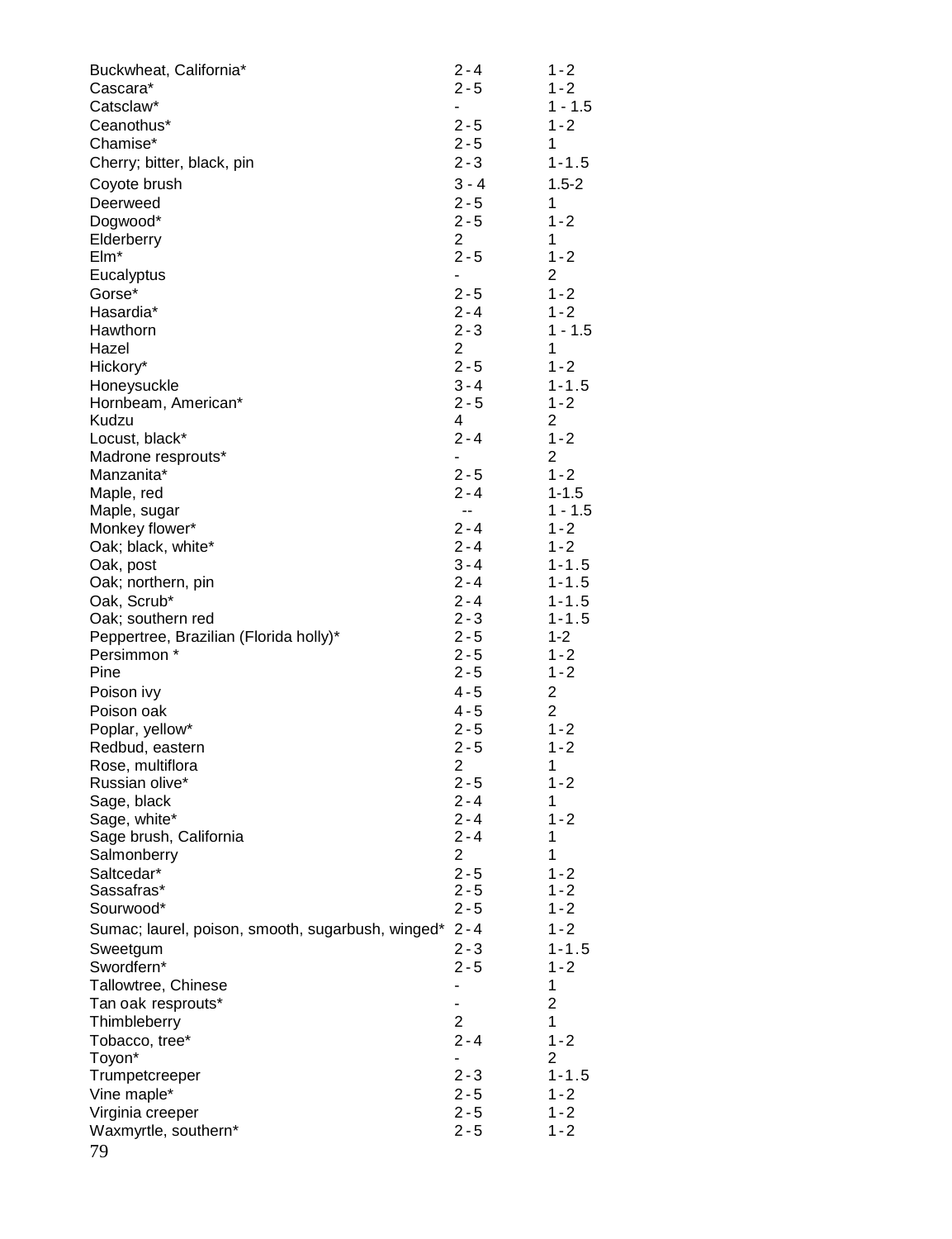| Willow           |   |  |
|------------------|---|--|
| Yerbasenta*      | - |  |
| *Partial control |   |  |

# **OTHER USES**

## NOTE: READ THE ENTIRE LABEL FOR TOMAHAWK 4 BEFORE PROCEEDING WITH THE USE DIRECTIONS CONTAINED IN THIS SECTION ENTITLED "OTHER USES."

| A  | FOR USE IN DORMANT ALFALFA                                                                                                                        |  |
|----|---------------------------------------------------------------------------------------------------------------------------------------------------|--|
| B  | FOR THE CONTROL OF ANNUAL WEEDS IN COASTAL BERMUDAGRASS<br>PASTURES PRIOR TO SPRING GROWTH OR IMMEDIATELY AFTER FIRST<br><b>CUTTING</b>           |  |
| C  | FOR DISTRIBUTION AND USE ONLY WITHIN SOUTH DAKOTA. FOR NON-<br>SELECTIVE CONTROL OF LISTED ANNUAL WEEDS IN SMALL GRAIN CROPPING<br><b>SYSTEMS</b> |  |
| D  | FOR CONTROL AND MANAGEMENT OF GLYPHOSATE RESISTANT<br>HORSEWEED (MARESTAIL, Conyza canadensis) IN COTTON, CORN, AND<br>SOYBEANS.                  |  |
| E  | HIGHER-RATE POSTEMERGENCE USE DIRECTIONS FOR WEED CONTROL IN<br><b>ROUNDUP READY CANOLA</b>                                                       |  |
| F  | FOR LIMITATIONS ON AERIAL APPLICATION IN CALIFORNIA ONLY, INCLUDING<br><b>FRESNO COUNTY</b>                                                       |  |
| G  | FOR AERIAL APPLICATION IN ARKANSAS ONLY                                                                                                           |  |
| H  | FOR CONTROLLING BARNYARDGRASS (ECHINOCHLOA CRUS-GALLI) IN RICE<br>USING RENOVATION TREATMENTS IN CALIFORNIA ONLY                                  |  |
|    | FOR WEED CONTROL APPLICATIONS IN SEED PRODUCTION OF ALFALFA<br><b>WITH THE ROUNDUP READY® GENE</b>                                                |  |
| IJ | FOR APPLICATIONS TO ROUNDUP READY FLEX COTTON<br>IN THE STATE OF ARIZONA ONLY                                                                     |  |
| Κ  | BROADCAST APPLICATIONS IN CHRISTMAS TREE PLANTATIONS                                                                                              |  |
|    | FOR USE FOR SELECTIVE WEED CONTROL ON TOMAHAWK 4 TOLERANT<br>PURE GOLD® TALL FESCUE AND AURORA GOLD® FINE FESCUE SELECTIONS.                      |  |
| M  | TOMAHAWK 4 HERBICIDE AND TANK MIXTURES FOR NON-CROP AREAS                                                                                         |  |
| N  | FOR GROUND AND AERIAL APPLICATION TO BRUSH AND<br>CHAPARRAL IN CALIFORNIA ONLY                                                                    |  |
| Ю  | <b>TOMAHAWK 4 HERBICIDE FOR CONIFER RELEASE</b>                                                                                                   |  |
| P  | ITO RESTRICT USE AS A PRE-PLANT BURN DOWN TREATMENT ON THOSE<br>AGRICULTURAL CROPS OTHER THAN FORESTLAND IN THE STATE OF<br><b>MISSISSIPPI</b>    |  |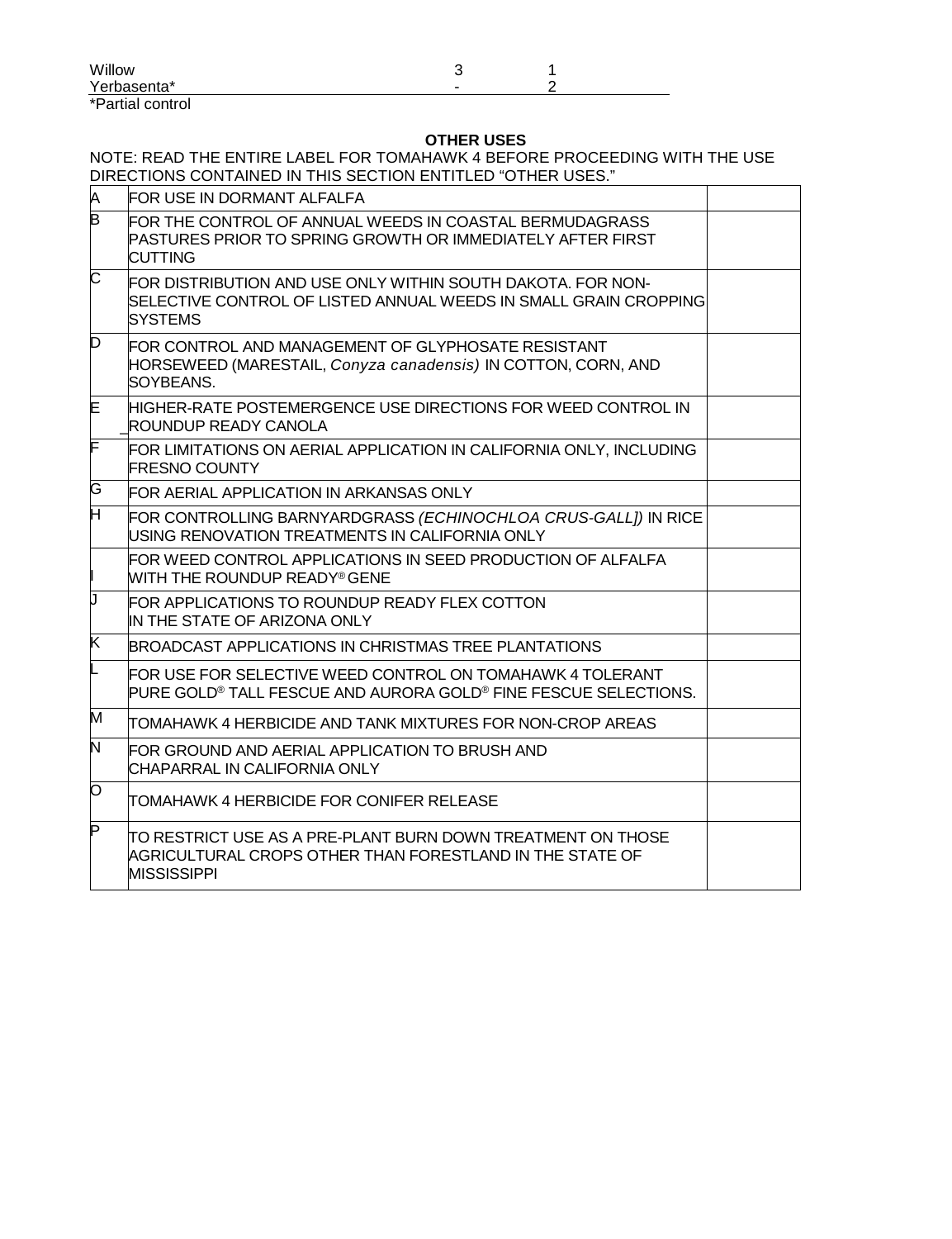# **A. FOR USE IN DORMANT ALFALFA**

## **DIRECTIONS FOR USE**

This product will control or suppress many weeds, including guackgrass, downy brome and cheatgrass in dormant alfalfa.

Apply 8 to 12 fluid ounces per acre of this product. Apply in the spring to alfalfa that is dormant.

Applications must be made after spring temperatures have warmed enough to encourage resumption of weed growth, but prior to initiation of trifoliate leaf expansion of the alfalfa. Applications made after expansion of the first trifoliate leaf of the alfalfa will cause growth reduction and reduced crop yield.

Do not use ammonium sulfate when spraying dormant alfalfa with TOMAHAWK 4.

Do not use this product where a slight yield reduction in the first cutting of alfalfa cannot be tolerated. Do not make more than one application per year.

Allow 36 hours after application before grazing livestock or harvesting.

Slight discoloration of the alfalfa may occur, but the alfalfa will regreen and regrow under moist soil conditions as effects of this product wear off.

Application of this product is limited to persons who have attended a training program. Application of this product can cause crop injury. Any crop injury is the sole responsibility of the applicator.

## B. **FOR THE CONTROL OF ANNUAL WEEDS IN COASTAL BERMUDAGRASS PASTURES PRIOR TO SPRING GROWTH OR IMMEDIATELY AFTER FIRST CUTTING**

## **DIRECTIONS FOR USE**

This product may be applied at 16 fluid ounces per acre to control the weeds listed below and most other winter annual grass and broadleaf weeds in established coastal Bermudagrass pastures.

| Annual bluegrass | Henbit                 | Oats              | Sunflower    |
|------------------|------------------------|-------------------|--------------|
| Cheat            | Johnsongrass, seedling | Ryegrass, Italian | Wheat        |
| Crabgrass        | Little barley          | Sandbur, field    | Wild mustard |

## **TIMING OF APPLICATION**

*Applications prior to spring growth: Apply this product in either late winter or early spring but before new* coastal Bermudagrass growth begins in the spring. Applications to new growth can damage the Bermudagrass.

Remove domestic livestock from the pasture before making the application. Wait 60 days after making this application before grazing or harvesting the treated area.

**Applications, following the first cutting**: Apply this product after the first Bermudagrass cutting when the Bermudagrass has not yet begun to regrow. Applications made after regrowth has begun can damage the Bermudagrass.

Remove domestic livestock from the pasture before making the application. Wait 28 days after making this application before grazing or harvesting the treated area.

NOTE: ONLY ONE APPLICATION PER YEAR MAY BE MADE TO ANY ONE FIELD. A SPRING APPLICATION PRIOR TO GROWTH AND AN APPLICATION FOLLOWING THE FIRST CUTTING MAY NOT BE MADE ON THE FIELD DURING THE SAME YEAR.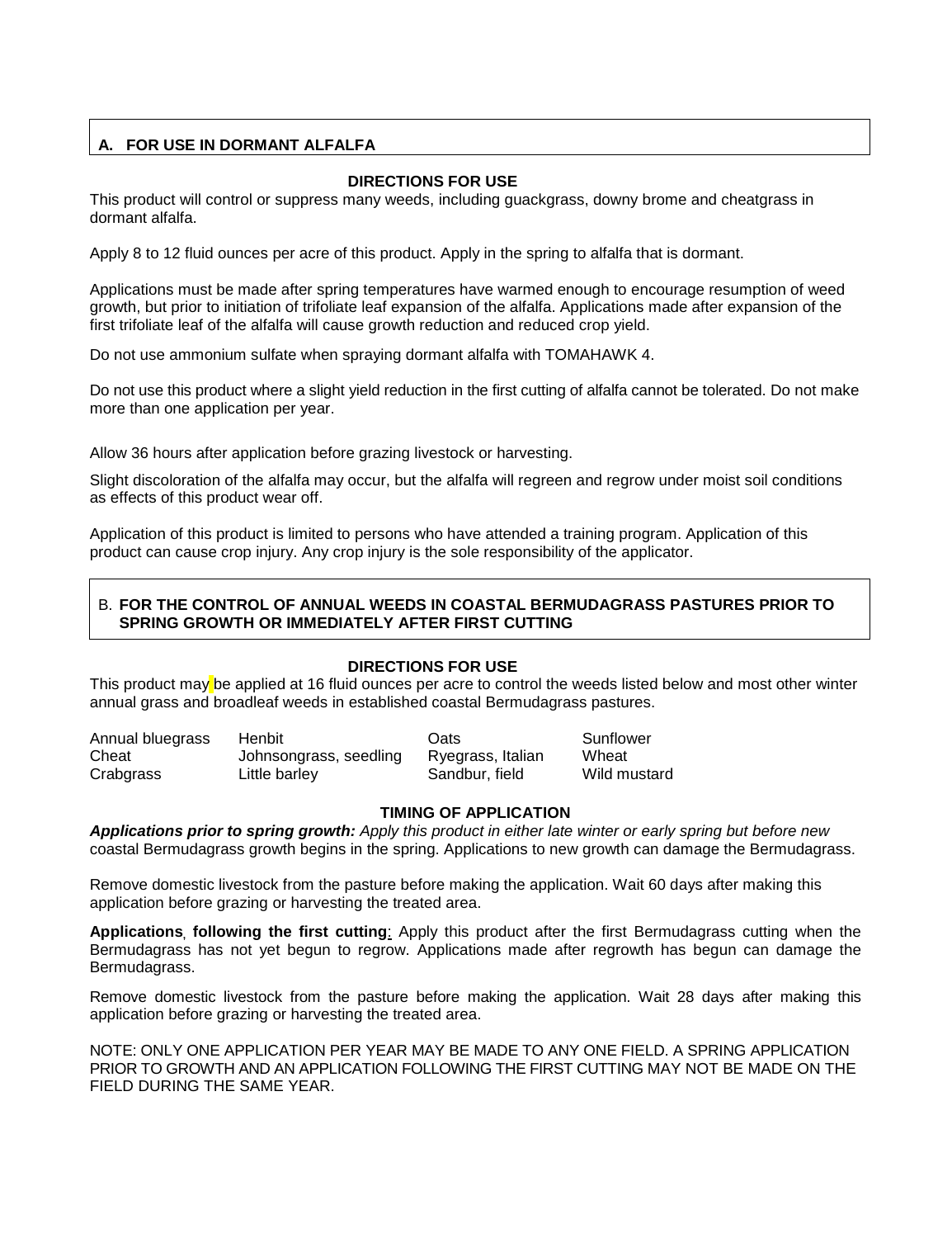## **C. FOR DISTRIBUTION AND USE ONLY WITHIN SOUTH DAKOTA. FOR NON-SELECTIVE CONTROL OF LISTED ANNUAL WEEDS IN SMALL GRAIN CROPPING SYSTEMS**

## **DIRECTIONS FOR USE**

Refer to the TOMAHAWK 4 label for rates and weeds controlled.

For ground applications, use 3 to 5 gallons of water per acre. For aerial applications, use 2 to 3 gallons of water per acre.

#### **ATTENTION**

AVOID DRIFT. EXTREME CARE MUST BE USED WHEN APPLYING THIS PRODUCT TO PREVENT INJURY TO DESIRABLE PLANTS AND CROPS.

Do not allow the herbicide solution to mist, drip, drift, or splash onto desirable vegetation since minute quantities of this herbicide can cause severe damage or destruction to the crop, plants or other areas on which treatment was not intended. The likelihood of injury occurring from the use of this product is greatest when winds are gusty or in excess of 5 miles per hour or when other conditions, including' lesser wind velocities, will allow spray drift to occur. When spraying, avoid combinations of pressure and nozzle type that will result in splatter or fine particles (mist) that are likely to drift. AVOID APPLYING AT EXCESSIVE SPEED OR PRESSURE.

NOTE: To prevent injury to adjacent desirable vegetation, appropriate buffer zones must be maintained.

Adjust boom height on ground equipment to prevent streaked, overlapped or uneven applications. Coarse sprays are less likely to drift; therefore, do not use nozzles or nozzle configurations that dispense spray as fine spray droplets.

In aerial applications, do not angle nozzles forward into the airstream and do not increase spray volume by increasing nozzle pressure.

Ensure uniform application. Use appropriate marking devices when applying herbicides by air.

Avoid spraying when weeds are subject to moisture stress, when dust is on foliage, or when straw canopy covers the weeds.

Thoroughly wash aircraft, especially landing gear, after each day of spraying to remove residue of this product accumulated during spraying or from spills. PROLONGED EXPOSURE OF THIS PRODUCT TO UNCOATED STEEL SURFACES MAY RESULT IN CORROSION AND POSSIBLE FAILURE OF PART. LANDING GEAR IS MOST SUSCEPTIBLE.

The maintenance of an organic coating (paint) which meets aerospace specification MIL-C-38413 may prevent corrosion.

## **D. FOR CONTROL AND MANAGEMENT OF GLYPHOSATE RESISTANT HORSEWEED/ MARESTAIL (***Conyza canadensis***) IN CROP AND NON-CROP AREAS.**

## **DIRECTIONS FOR USE**

For ground applications, use 10 to 20 gallons of water per acre. For aerial applications, use 3 to 15 gallons of water per acre. For tank-mix directions, read and carefully observe the cautionary statements and all other information appearing on the product labels, supplemental labeling or fact sheets published separately for all herbicides used.

## **Cotton:**

## **Preplant:**

For control of horseweed, apply this product (32 fluid ounces per acre) in a tank-mix with Clarity® (8 fluid ounces per acre). This application must be made 21 to 35 days before planting and before horseweed reaches 6 inches in height. In order to avoid crop injury, a minimum interval of 21 days during which there is at least 1 inch of cumulative rainfall must be observed between Clarity application and planting of cotton.

2,4-D may be included in the tank-mixture with this product. Refer to the 2,4-D product label for the time intervals that are required between application and planting and other geographic use restrictions.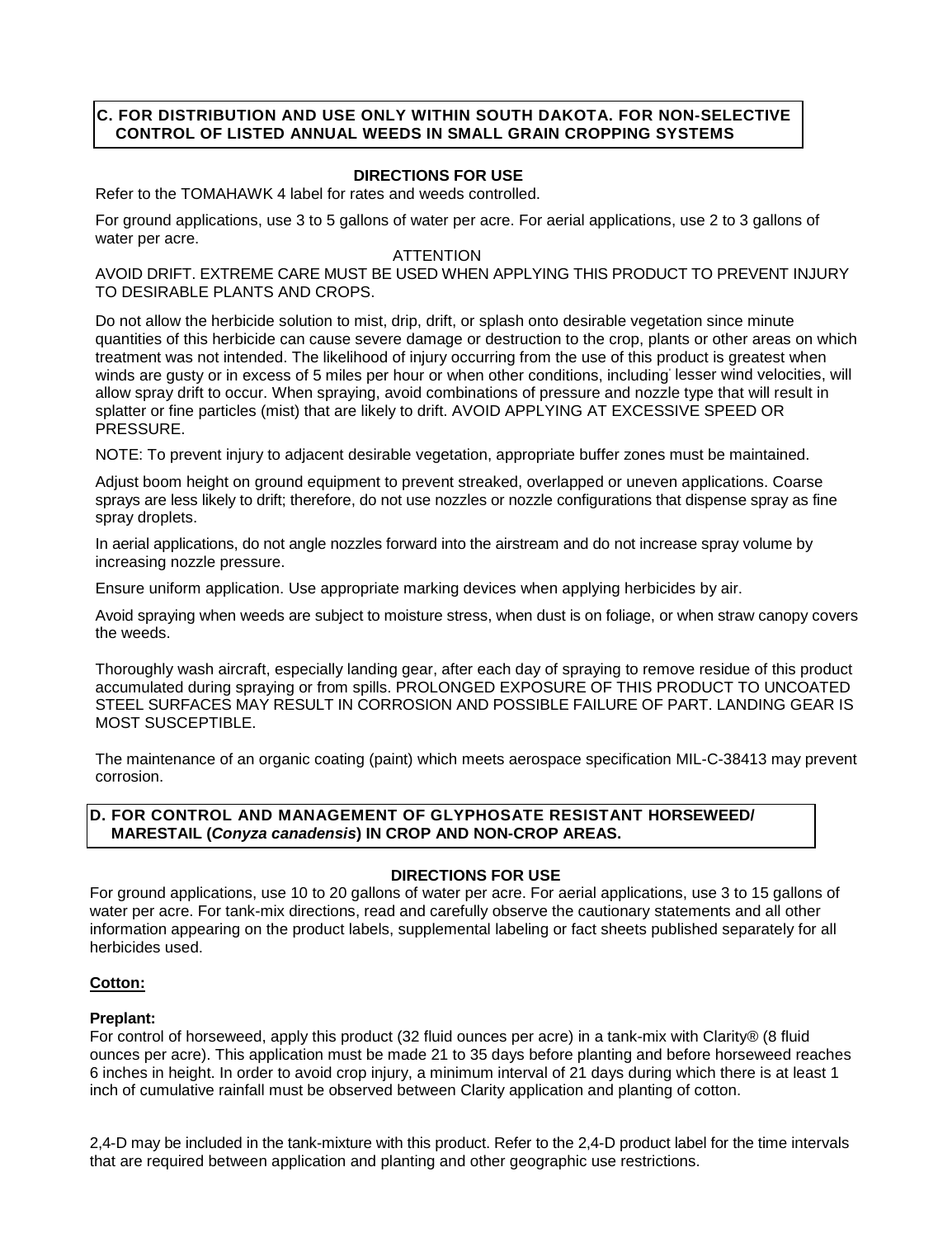## **Post-directed (Roundup Ready® Cotton and Roundup Ready Flex cotton® varieties only):**

Management of early season weed competition and the development of a crop height differential between cotton and horseweed is often achieved by a combination of preplant burndown and post emergence over-the-top and/or directed applications of this product. These measures enhance the development of a height differential that is necessary to successfully make post-directed treatments. In-crop post-directed applications of MSMA (2 pounds active ingredient per acre) tank-mixed with diuron (0.5 to 0.75 pounds active ingredient per acre) must be made when the temperature is 80°F or higher.

## **Soybeans:**

## **Preplant:**,

It is strongly encouraged that horseweed be controlled prior to planting. Apply a tank mixture of this product (32 fluid ounces per acre) with 2,4-D (0.5 pounds a.i. per acre) before horseweed exceeds 6 inches in height. See the 2,4-D product label for time intervals that are required between application and planting.

## **In-crop (Roundup Ready Soybean varieties only):**

This treatment must be used as a salvage treatment only for a horseweed infestation that was not controlled prior to planting. At the time of treatment, horseweed must not exceed 6 inches in height. Apply a tank mixture of this product (32 fluid ounces per acre) with FirstRate® (0.3 ounces per acre). Application must be made between full emergence of the first trifoliate leaf and 50% flowering stage of sovbeans.

## **Corn:**

## **Preplant, At-Planting, Preemergence:**

Apply a tank mixture of this product (32 fluid ounces per acre) plus 2,4-D (0.5 pounds a.i. of per acre) before horseweed exceeds 6 inches in height. See the 2,4-D product label for time intervals that are required between application and planting.

Dicamba may be included in the tank-mixture with this product. Refer to the dicamba product label for the time intervals that are required between application and planting and other geographic use restrictions.

Atrazine (1 to 2 pounds active ingredient per acre) may be included in the tank-mixture to provide residual control. Refer to the atrazine product label for specific use instructions.

## **In-crop (Roundup Ready Corn hybrids only):**

Apply a tank-mixture of this product (32 fluid ounces per acre) plus Clarity (8 to 16 fluid ounces per acre) or 2,4- D (0.5 to 1.0 pounds active ingredient per acre) between *corn* emergence and the 5-leaf stage of growth (approximately 8 inches tall).

Dicamba may be included in the tank-mixture with this product. Refer to the dicamba product label for the time intervals that are required between application and planting and other geographic use restrictions.

## **Tree and Vine Crops:**

## **Orchards (Pome Fruit, Stone Fruit and Tree Nuts).**

Apply 2 quarts of this product plus 2,4-D (18 fluid ounces per acre Dri-Clean® or 2 pints per acre Orchard Master® CA) before marestail exceeds 6 inches in height. Apply using a carrier volume of 15 gallons per acre. Follow labeling for the 2,4-D product with regard to directions for use, precautionary statements and applicable schedules. Further local restrictions may apply.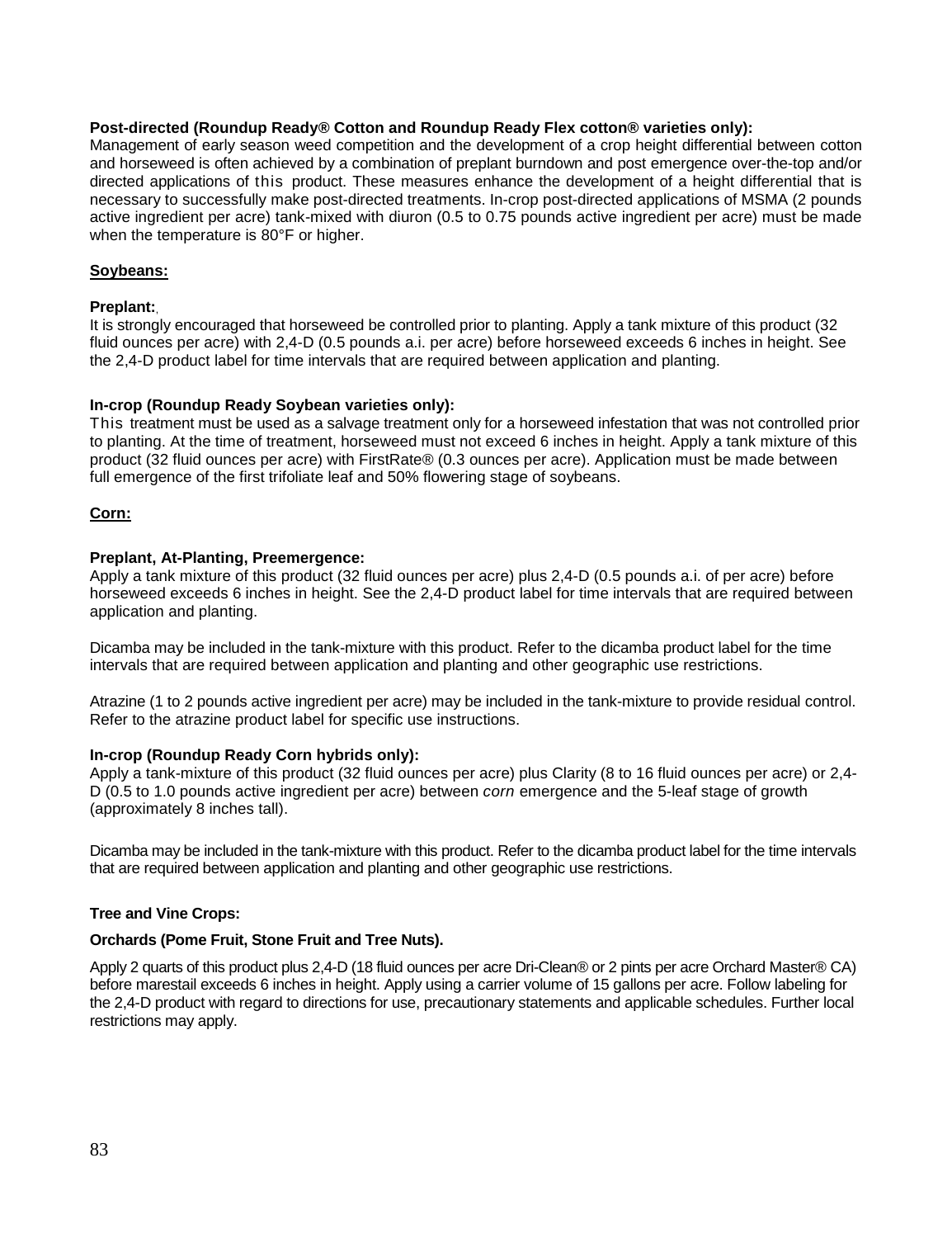## **Vine crops (grapes only).**

Apply2 quarts of this product per acre plus 2,4-D (18 fluid ounces per acre Dri-Clean®) before marestail exceeds 6 inches in height. Apply using a carrier volume of 15 gallons per acre. Follow Dri-Clean® labeling in regard to directions for use, precautionary statements and applicable schedules. Further local restrictions may apply to applications of these products. Also, residual herbicides such as diuron may provide additional preemergence control.

## **Non-crop Areas:**

Apply a tank mixture of this product (1 quart per acre) before horseweed exceeds 6 inches in height. Control may be enhanced by making applications when horseweed is still in the rosette stage of growth. This product may be tank-mixed with the following products provided that the specific product is registered for use on the target site. Refer to these product labels for approved sites and application rates. Read and carefully observe the restrictions and precautionary statements and all other information appearing on the labels of all herbicides used. Use according to the most restrictive precautionary statements for each product in the mixture.

- $2.4-D$
- Crossbow™ L
- dicamba
- Gallerv<sup>™</sup> 75 DF
- Krovar® I DF
- Landmark<sup>™</sup> II MP
- Landmark<sup>™</sup> MP
- **Milestone™**
- **Overdrive**
- Telar<sup>™</sup> DF
- **Transline**
- Vanquish<sup>®</sup>
- Velpar DF

## **E. HIGHER-RATE POSTEMERGENCE USE DIRECTIONS FOR WEED CONTROL IN ROUNDUP READY CANOLA**

## **DIRECTIONS FOR USE**

TYPES OF APPLICATIONS: Preplant, At-planting, Preemergence, Postemergence (In-crop).

DO NOT USE THIS PRODUCT ON CANOLA WITH A ROUNDUP READY GENE PLANTED IN THE FOLLOWING STATES: ALABAMA, DELAWARE, FLORIDA, GEORGIA, KENTUCKY, MARYLAND, NEW JERSEY, NORTH CAROLINA, SOUTH CAROLINA, TENNESSEE, VIRGINIA AND WEST VIRGINIA.

| <b>Maximum Allowable Combined Application Quantities Per</b>      |                   |  |
|-------------------------------------------------------------------|-------------------|--|
| The total of all Preplant, At-planting, Preemergence applications | 2 quarts per acre |  |
| The total in-crop application from emergence to 6-leaf stage      | 2 quarts per acre |  |

## **Preplant, At-planting Preemergence**

This product may be applied before, during or after planting.

## **Postemergence (In-crop)**

This product may be applied postemergence to Roundup Ready canola from emergence through the 6-leaf stage of development. Applications made during bolting or flowering may result in crop injury and yield loss. To maximize yield potential, make applications early to eliminate competing weeds.

Weeds Controlled: For specific rates of application and instructions, refer to the "ANNUAL WEEDS" and "PERENNIAL WEEDS RATE SECTIONS" in this label.

Single Application - Apply 16 to 32 fluid ounces per acre no later than the 6-leaf stage for the control of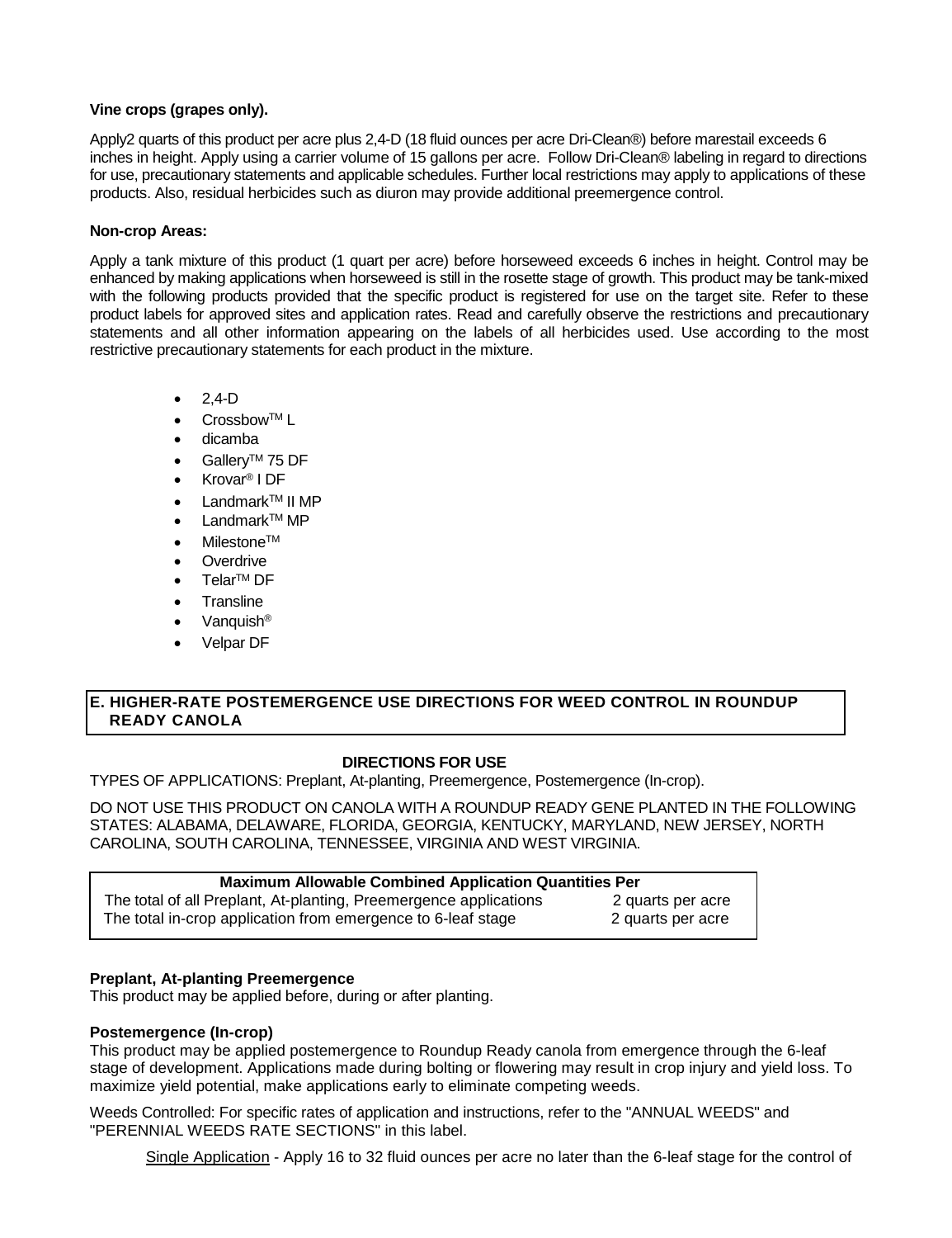annual weeds. Avoid overlapping applications that may result in temporary yellowing, delayed flowering, and/or growth reduction. Similar injury may result when applications of more than 16 fluid ounces per acre are applied after the 4-leaf stage.

Sequential Application - Apply 32 fluid ounces per acre to 1 to 3 leaf canola followed by a sequential application at a minimum interval of 10 days, but no later than the 6 leaf stage. Sequential applications are specified for early emerging annual weeds and perennial weeds such as Canada thistle and quackgrass or when controlling weeds with multiple application times.

RESTRICTIONS: No more than two over-the-top broadcast applications may be made from crop emergence through the 6-leaf stage of development and the total in-crop application must not exceed 64 fluid ounces per acre. Allow a minimum of 60 days between last application and canola harvest.

See the "ROUNDUP READY CROPS" section of this label for precautionary instructions for use in Roundup Ready crops.

## **F. FOR LIMITATIONS ON AERIAL APPLICATION IN CALIFORNIA ONLY, INCLUDING FRESNO COUNTY, CALIFORNIA**

## **DIRECTIONS FOR USE**

All labeled treatments may be made by aerial equipment where appropriate, provided that the applicator complies with the precautions and restrictions specified on this section of the labeling and in all other sections of the product label booklet. Refer to Aerial Equipment in the "APPLICATION EQUIPMENT AND TECHNIIQUES" section of the product label for additional information. Refer to the individual use site section of the product label, or to other supplemental labeling for specific use instructions.

AVOID DRIFT-DO NOT APPLY WHEN WINDS ARE GUSTY OR UNDER ANY OTHER CONDITION WHICH FAVORS DRIFT. DRIFT MAY CAUSE DAMAGE TO ANY VEGETATION CONTACTED TO WHICH TREATMENT IS NOT INTENDED. TO PREVENT INJURY TO ADJACENT DESIRABLE VEGETATION, APPROPRIATE BUFFER ZONES MUST BE MAINTAINED.

Use the following guidelines when aerial applications are made near crops or desirable perennial vegetation after bud break and before total leaf drop, and/or near other desirable vegetation or annual crops:

- 1. Do not apply within 100 feet of all desirable vegetation or crop(s).
- 2. If wind up to 5 miles per hour is blowing toward desirable vegetation or crop(s), do not apply within 500 feet of the desirable vegetation or crop(s). Winds blowing from 5 to 10 miles per hour toward desirable vegetation or crop(s) may require buffer zones in excess of 500 feet.
- 3. Do not apply when winds are in excess of 10 miles per hour or when inversion conditions exist.
- 4. Apply by air only to nonresidential areas.

When applied as specified under the conditions described, this product controls annual and perennial weeds as listed in the label booklet.

When tank mixing this product with 2,4-D, only 2,4-D amine formulations may be used for aerial applications in California. Tank mixtures with 2,4-D amine formulations may be applied by air in California for fallow and reduced tillage systems, and alfalfa and pasture renovation applications only. This product, when tank mixed with dicamba, may not be applied by air in California.

## **ADDITIONAL INFORMATION FOR FRESNO COUNTY, CALIFORNIA**

The following information applies only from February 15 through March 31 within the following boundaries of Fresno County, California:

| North: | <b>Fresno County line</b> |
|--------|---------------------------|
| South: | Fresno County line        |
| East:  | State Highway 99          |
| West:  | <b>Fresno County line</b> |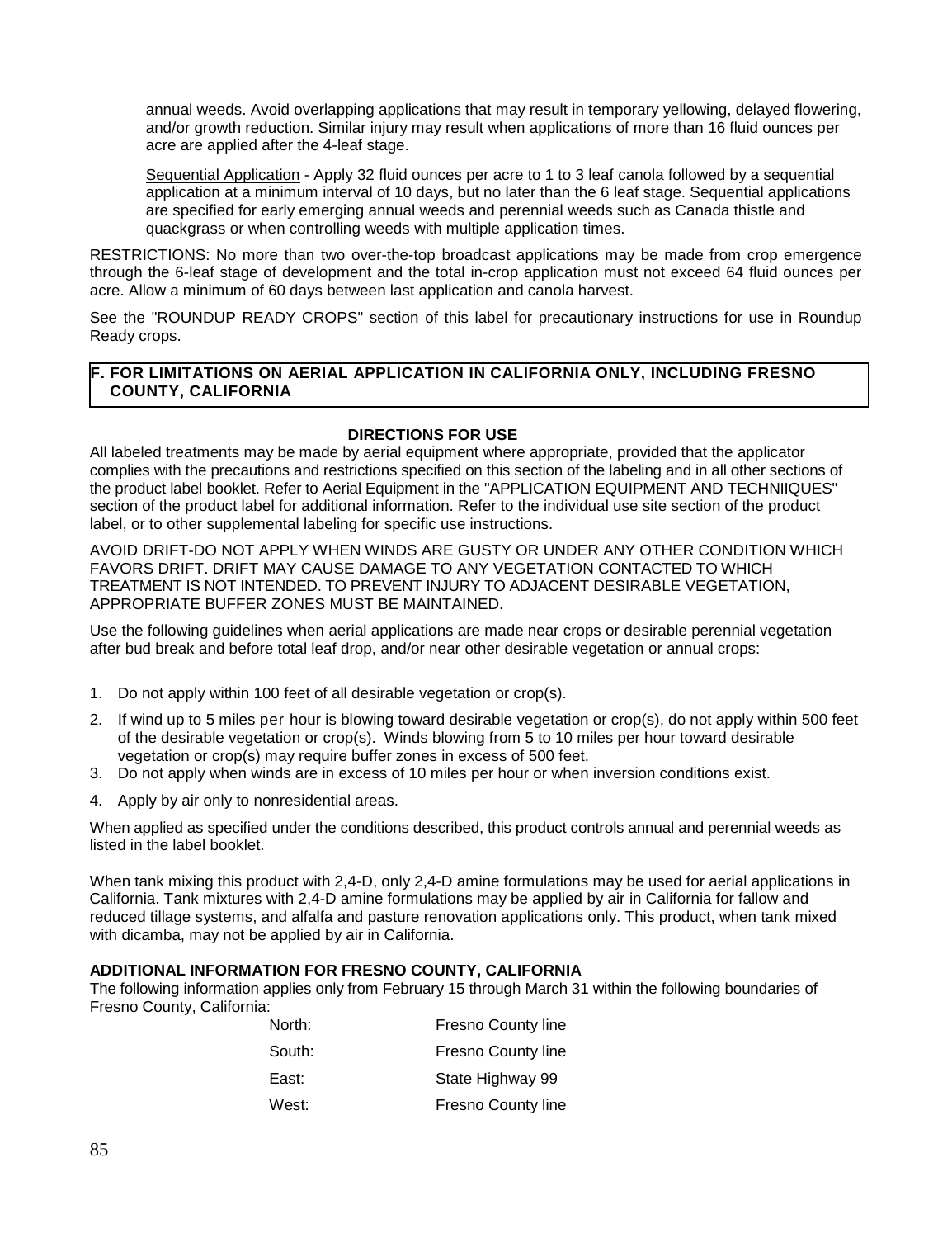Always read and follow the label directions and precautionary statements for all products used in the aerial application.

Observe the following directions to minimize off-site movement during aerial application of this product. Minimization of off-site movement is the responsibility of the grower, Pest Control Advisor and aerial applicator.

#### **Written Directions**

A written direction MUST be submitted by or on behalf of the applicator to the Fresno County Agricultural Commissioner 24 hours prior to the application. This written direction MUST state the proximity of surrounding crops, and that conditions of each manufacturer's product label and this label have been satisfied.

#### **Aerial Applicator Training and Equipment**

Aerial application of this product is limited to pilots who have successfully completed a Fresno County Agricultural Commissioner and California Department of Pesticide Regulation approved training program for aerial application of herbicides. All aircraft must be inspected, critiqued in flight and certified at a Fresno County Agricultural Commissioner approved fly-in. Test and calibrate spray equipment at intervals sufficient to insure that proper rates of herbicides and adjuvants are being applied during commercial use. Applicator must document such calibrations and testing. Demonstration of performance at Fresno County Agricultural Commissioner approved fly-ins constitutes such documentation, or other written records showing calculations and measurements of flight and spray parameters acceptable to the Fresno County Agricultural Commissioner.

#### **Applications at Night**

Do not apply this product by air earlier than 30 minutes prior to sunrise and/or later than 30 minutes after sunset without prior permission from the Fresno County Agricultural Commissioner.

Note: For aerial application from April 1 through February 14, refer to the other sections of this label.

## **G. FOR AERIAL APPLICATION IN ARKANSAS ONLY**

## **DIRECTIONS FOR USE**

AVOID DRIFT. DO NOT APPLY INTO STILL AIR WHERE THERE IS A TEMPERATURE INVERSION LAYER LOW ENOUGH FOR FINE SPRAY PARTICLES TO BECOME SUSPENDED AND MOVE OUTSIDE THE TARGET AREA WHEN THE INVERSION LAYER MOVES. DO NOT APPLY WHEN WINDS ARE GUSTY OR UNDER ANY OTHER CONDITION THAT FAVORS DRIFT. DRIFT IS LIKELY TO CAUSE DAMAGE TO ANY VEGETATION CONTACTED. TO PREVENT INJURY TO ADJACENT DESIRABLE VEGETATION, APPROPRIATE BUFFER ZONES MUST BE MAINTAINED.

Use the specified rate of this product in 3 to 15 gallons of water per acre.

Use sufficient carrier volume and appropriate equipment set-up to form droplets large enough to avoid drift potential. Coarse droplets in the 300 to 500 (VMD) micron range are specified.

Applications must typically be made with the nozzle release point at 8 to 15 feet above the top of the target plants unless a greater height is required for aircraft safety.

The distance of the outermost nozzles on the boom must not exceed 75 percent of the length of the wingspan or rotor. In many cases, reducing this distance to 65 percent of the length of the wingspan or rotor will improve drift control without affecting the swath width.

Nozzles must always discharge backward parallel with the air stream and never discharge downwards more than 45 degrees on fixed wing aircraft or forward of the prevailing airflow on rotary winged aircraft. Avoid the use of nozzles with wide-angle discharge.

Do not apply this product when winds are in excess of 10 mph.

Do not apply when there is a low-level inversion where fine spray particles could be suspended in still air and move outside the target area when the inversion layer moves. These conditions may occur when wind speeds are less than 2 mph.

Use the following guidelines when applications are made near crops or other desirable vegetation:

1. Do not apply within 100 feet of any desirable vegetation or crops.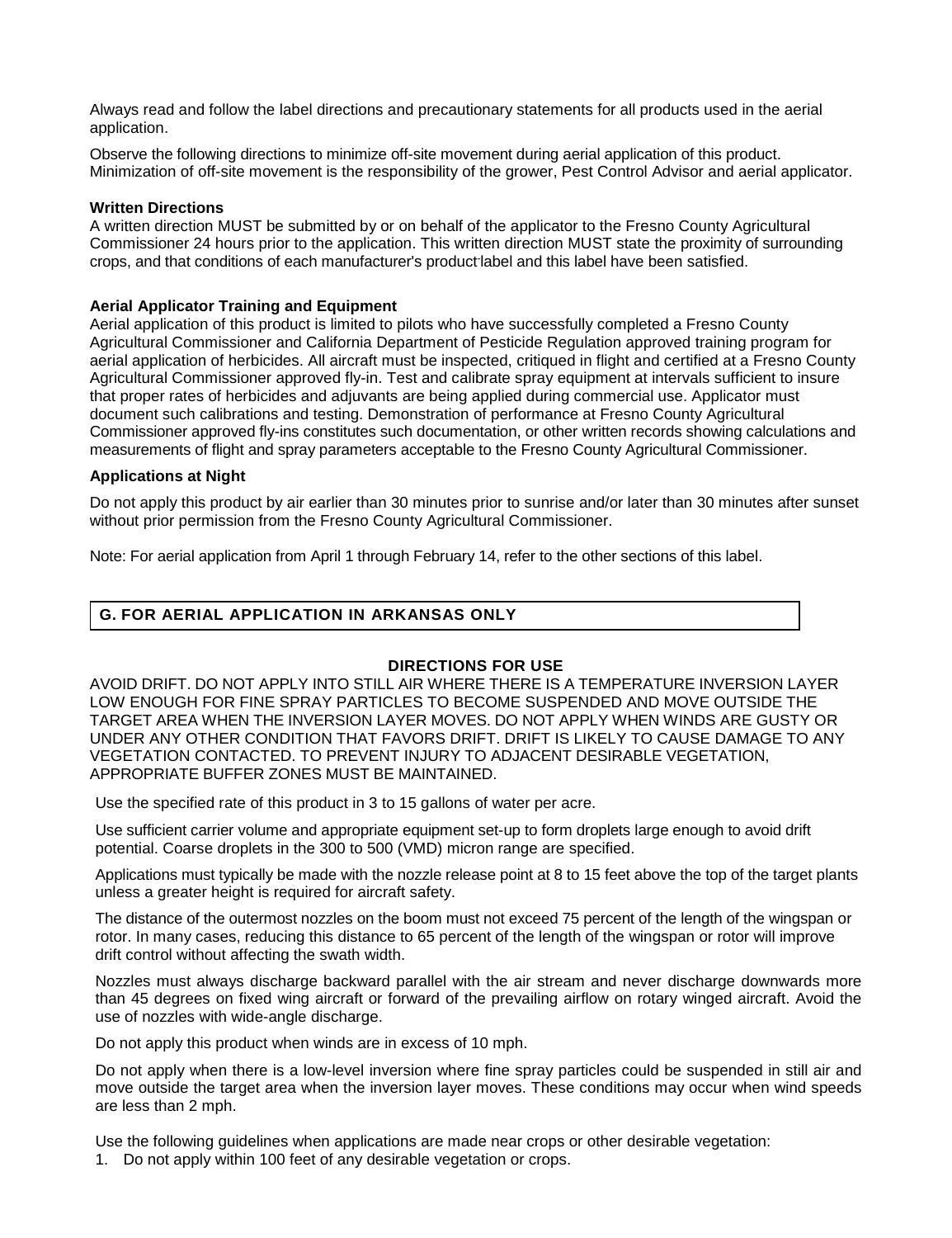- 2. If wind up to 5 mph is blowing toward desirable vegetation or crops, do not apply within 500 feet upwind of the desirable vegetation or crops.
- 3. Winds blowing from 5 to 10 mph toward desirable vegetation or crops will likely require buffer zones in excess of 500 feet.

## **H. FOR CONTROLLING BARNYARDGRASS** *(ECHINOCHLOA CRUS-GALLI)* **IN RICE USING RENOVATION TREATMENTS IN CALIFORNIA ONLY**

## **DIRECTIONS FOR USE**

**Renovation Treatment** This product may be applied as a renovation treatment in rice crops to control barnyardgrass infestations using ground broadcast spray or hand-held equipment. Renovation is defined as herbicide treatment that will produce crop and weed destruction in an entire field or contiguous area treated within a field. Follow the application methods and specified treatment rates in the label booklet for TOMAHAWK 4 herbicide.

PRECAUTIONS, RESTRICTIONS: Crop sprayed in treated area will be killed. Take care not to spray or allow spray to drift outside the target area in order to avoid unwanted crop destruction. The rice straw and stubble from the treated area, including a 25-foot buffer zone on all sides, shall not be used for grazing, animal bedding or any feed purposes.

Aerial applications are not permitted for rice renovation using this section of the label.

## **I. FOR WEED CONTROL APPLICATIONS IN SEED PRODUCTION OF ROUNDUP READY® ALFALFA**

AVOID CONTACT OF HERBICIDE WITH FOLIAGE, GREEN STEMS, EXPOSED NON-WOODY ROOTS OR FRUIT OF CROPS (EXCEPT AS SPECIFIED FOR INDIVIDUAL ROUNDUP READY CROPS), DESIRABLE PLANTS AND TREES, BECAUSE SEVERE INJURY OR DESTRUCTION MAY RESULT.

See "USE INFORMATION" and "MIXING" sections of the label booklet for TOMAHAWK 4 for essential product performance information.

The Roundup Ready designation indicates that the alfalfa contains a patented gene that provides tolerance to this product. Information on Roundup Ready alfalfa varieties may be obtained from your seed supplier. Roundup Ready crop varieties must be purchased from an authorized licensed seed supplier.

See the "ROUNDUP READY CROPS" section of the TOMAHAWK 4 label booklet for precautionary instructions for use in Roundup Ready crops. DO NOT combine the instructions in this section of the label with other directions listed in the "PASTURE GRASSES, FORAGE LEGUMES, AND RANGELANDS" section of the TOMAHAWK 4 label booklet intended for alfalfa varieties that do not contain a glyphosate-tolerant gene.

# **DIRECTIONS FOR USE**

This product will control many troublesome emerged weeds with over-the-top applications in Roundup Ready alfalfa grown for seed. Over-the-top applications may be made from emergence through the late vegetative stage, and spot treatments may be made from early bud stage through seed harvest.

**For ground applications** with broadcast equipment, apply this product in 3 to 40 gallons of spray solution per acre. Carefully select proper nozzle and spray pressure to avoid spraying a fine mist. For best results with ground application equipment, use flat-fan nozzles. Check for even distribution of spray droplets.

**For aerial application:** Use the specified rates of this product in 3 to 15 gallons of spray solution per acre.

DO NOT EXCEED 2 QUARTS OF THIS PRODUCT PER ACRE WHEN MAKING APPLICATIONS BY AIR. FOR AERIAL APPLICATION IN CALIFORNIA, REFER TO THE FEDERAL LABEL FOR AERIAL APPLICATION IN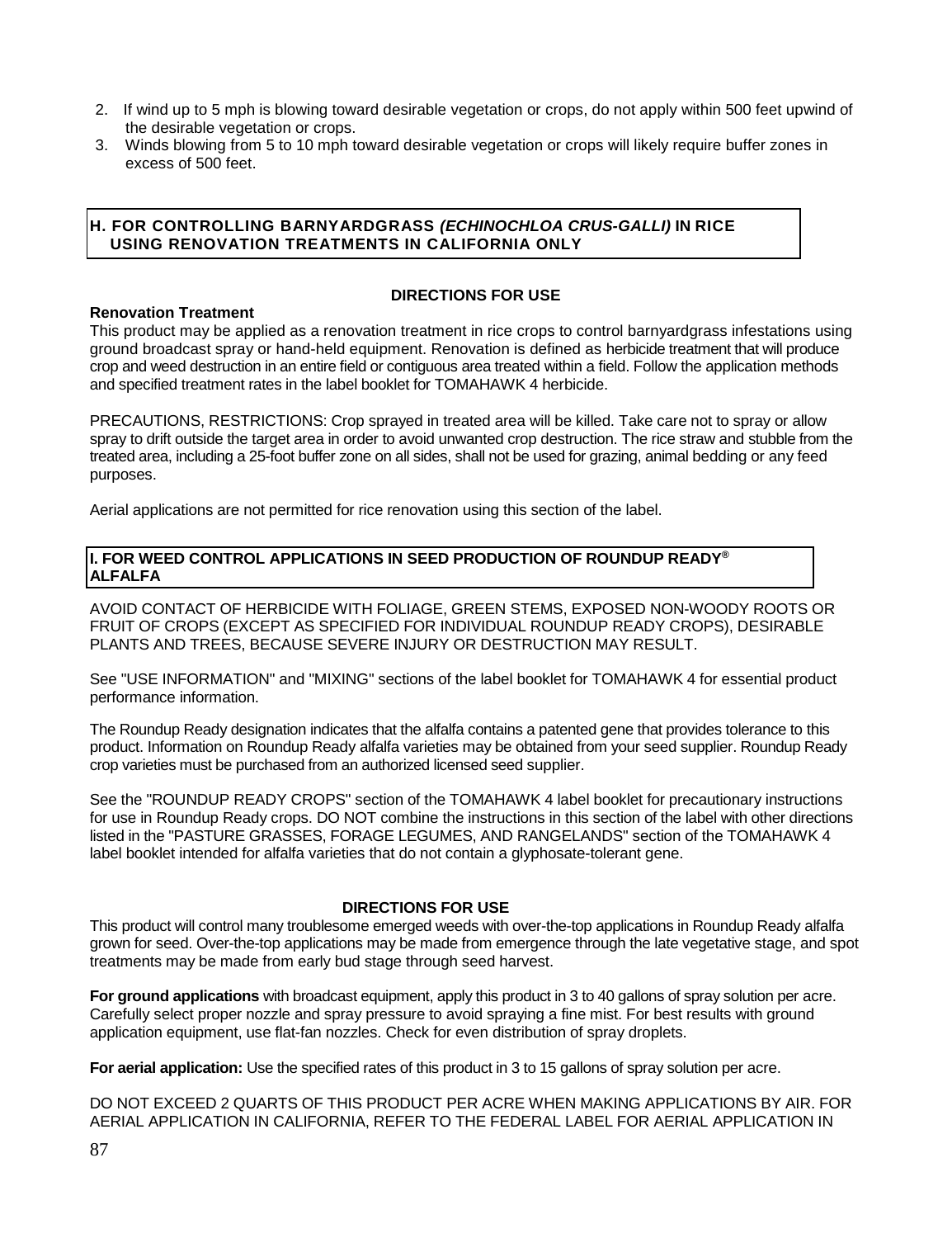THAT STATE. AVOID DRIFT. EXTREME CARE MUST BE USED WHEN APPLYING THIS PRODUCT TO PREVENT INJURY TO DESIRABLE PLANTS AND CROPS WHICH DO NOT CONTAIN THE ROUNDUP READY GENE.

Do not apply during low-level inversion conditions, when winds are gusty or under any other conditions that favor drift. Drift may cause damage to any vegetation contacted to which treatment is not intended. To prevent injury to adjacent desirable vegetation, appropriate buffer zones must be maintained.

See the "APPLICATION EQUIPMENT AND TECHNIQUES" section of the label booklet for procedures to avoid spray drift that may cause injury to any vegetation not intended for treatment.

**Sprayer Preparation:** It is important that sprayer and mixing equipment be clean and free of pesticide residue before making applications of this product to Roundup Ready alfalfa. Follow the cleaning procedures specified on the label of the product(s) used. Alfalfa can be very sensitive to many herbicides at extremely low concentrations and care must be taken to thoroughly clean all equipment prior to use.

TYPES OF APPLICATIONS: Preplant, At-planting, Preemergence, Postemergence and Post-harvest of seed

| <b>MARINING AND SHOWLOFT RATOO</b>                                                                                                                                                                                        |                                                            |  |
|---------------------------------------------------------------------------------------------------------------------------------------------------------------------------------------------------------------------------|------------------------------------------------------------|--|
| Combined total per year for all applications                                                                                                                                                                              | 8 quarts per acre                                          |  |
| Total Preplant, At-planting and Preemergence applications                                                                                                                                                                 | 2 quarts per acre                                          |  |
| Total in-crop application rate from emergence through the<br>late Vegetative stage                                                                                                                                        | 6 quarts per acre                                          |  |
| Spot-treatment during early bud stage through seed harvest<br>(See the "Spot Treatment after late vegetative stage"<br>section and the "PRECAUTIONS AND RESTRICTIONS"<br>section of this label for complete instructions) | Apply spray-to-wet; do not apply to the<br>point of runoff |  |

# **Maximum Application Rates**

 $\Box$ 

**There are no rotational crop restrictions following applications of this product. For any crop NOT listed in the label booklet, applications must be at least 30 days prior to planting.**

**Over-the-top applications:** Broadcast applications of this product may be made using ground or aerial application equipment over the top of Roundup Ready alfalfa from emergence through the late vegetative stage. Do not make broadcast applications of this product between the initiation of alfalfa budding and the harvest of seed. Any single over-the-top broadcast application of this product must not exceed 2 quarts per acre. Sequential applications of this product must be at least 7 days apart.

Due to the biology and breeding constraints of alfalfa, up to 10% of the seedlings are susceptible and will not survive or thrive after the first application of this product. A single application of at least 1 quart per acre of this product must be applied at or before the 3 to 4 trifoliate growth stage to eliminate the effects of stand gaps created by the loss of non-Roundup Ready plants.

**Spot Treatment after late vegetative stage:** For late emerging weeds, this product may be applied as a spot treatment in Roundup Ready alfalfa grown for seed, during the early bud stage through seed harvest. Applications made during this stage may result in reduced seed yield and quality and are the responsibility *of*  the grower. Make applications on a spray-to-wet basis. Do not spray to the point of runoff. If a spot treatment is made after the late vegetative stage, harvested seed must not be used for alfalfa sprout production.

**Post-harvest applications:** Following harvest of Roundup Ready alfalfa seed, the stand may be managed for forage and hay production. Refer to the Roundup Ready alfalfa section of this label booklet for rates and timing of applications for forage and hay production.

Weeds **controlled:** For specific rates of application and instructions for control of various annual and perennial weeds, refer to the "ANNUAL WEEDS RATE SECTION" and the "PERENNIAL WEEDS RATE SECTION" in this label booklet. Some weeds with multiple germination times or suppressed (stunted) weeds may require a second application of this product for complete control. The second application must be made after some regrowth of weeds has occurred.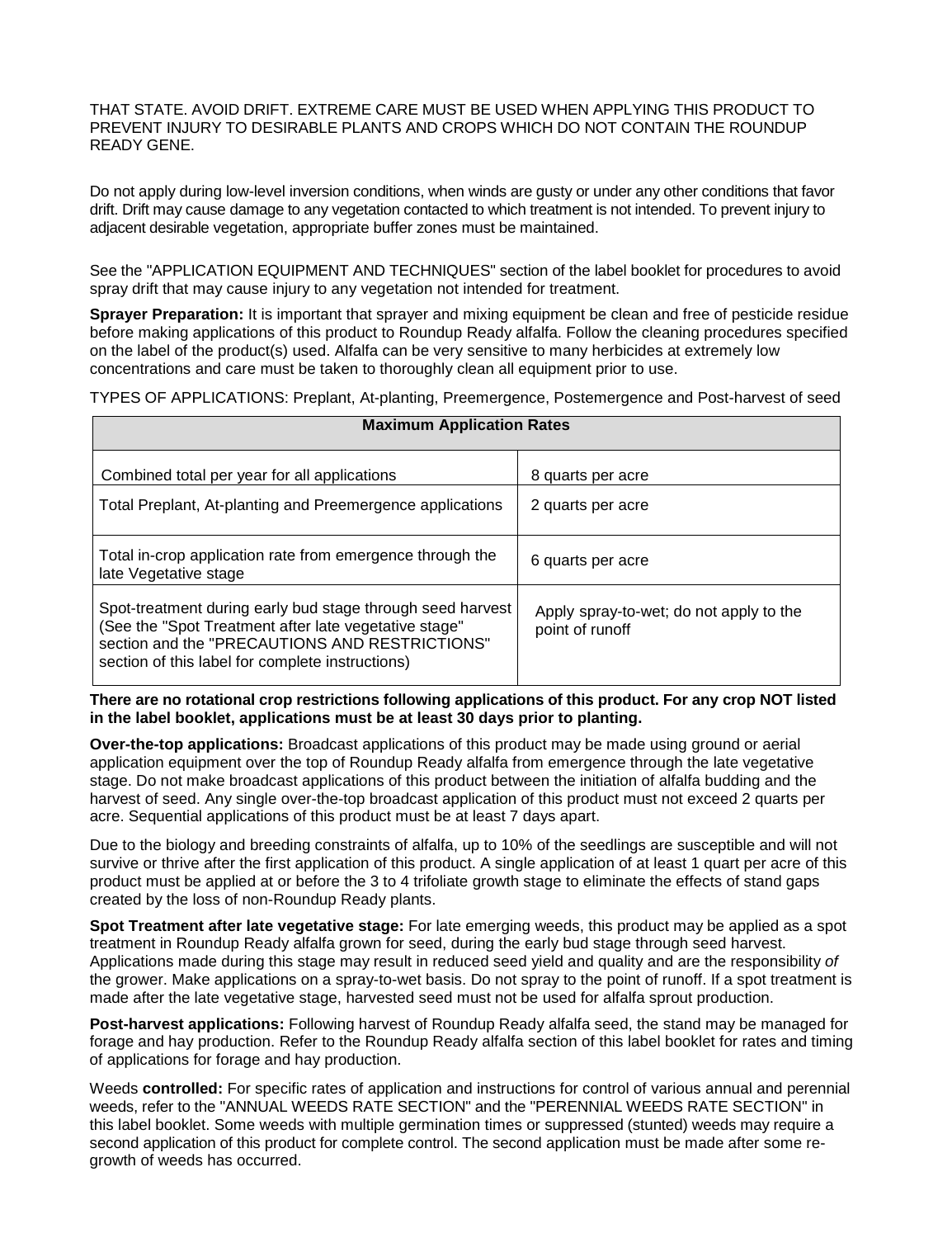In addition to those weeds listed in this label booklet, this product will suppress or control the parasitic weed, Dodder *(Cuscuta spp)* in Roundup Ready alfalfa seed production. Repeat applications may be necessary for complete control.

Tank mixtures with other herbicides, insecticides, or fungicides may result in crop injury or reduced weed control and are NOT specified for over-the-top applications of this product.

PRECAUTIONS AND RESTRICTIONS: Do not make over-the-top broadcast applications of this product between the initiation of alfalfa budding and the harvest of Roundup Ready alfalfa seed. The use of harvested Roundup Ready alfalfa seed is not suitable for, and is not specified for, production of alfalfa sprouts.

**Read the "LIMIT OF WARRANTY OR LIABILITY" in this label booklet before using. For (in-crop) over-thetop uses on Roundup Ready crop varieties, crop safety and weed control performance are not warranted by Winfield Solutions, LLC when this product is used in conjunction with "brown bag" or "bin run" seed saved from previous year's production and replanted. These terms apply to this section of the labeling and if these terms are not acceptable, return the product unopened at once.**

## **J. FOR APPLICATIONS TO ROUNDUP READY FLEX COTTON IN THE STATE OF ARIZONA ONLY**

## **USE INFORMATION**

## **DIRECTIONS FOR USE**

The use of the over-the-top applications described in this label on other than Roundup Ready Flex cotton will cause crop injury and reduced yields. Drift of this product from applications made to Roundup Ready Flex cotton onto adjacent fields of post 4-leaf (node) Roundup Ready cotton may cause extensive injury including boll loss, delayed maturity and/or yield loss.

NOTE: The instructions provided in this section of the label are specific to, and must only be used with varieties designated as Roundup Ready Flex cotton. DO NOT combine the instructions in this section of the label with those in the "Roundup Ready Cotton" or "Roundup Ready Flex Cotton" sections found in the label booklet for Tomahawk 4 or with any other Roundup Ready cotton or Roundup Ready Flex cotton instructions on labeling for this or other glyphosate-containing product. See "Maximum Use Rate" in the "USE INFORMATION" section of the label booklet for TOMAHAWK 4 for additional information.

ROUNDUP READY FLEX COTTON VARIETIES MUST BE PURCHASED FROM AN AUTHORIZED LICENSED SEED SUPPLIER. THE DESIGNATION, "ROUNDUP READY" INDICATES THE COTTON VARIETY CONTAINS A PATENTED PROPRIETARY TRAIT.

TYPES OF APPLICATIONS: Preplant, At-Planting, Preemergence, Postemergence (In-crop), Preharvest

| <b>Maximum Allowable Combined Application Quantities Per Season</b>                                                                                                                               |                         |  |
|---------------------------------------------------------------------------------------------------------------------------------------------------------------------------------------------------|-------------------------|--|
| Combined total per year for all applications                                                                                                                                                      | 8 quarts per acre       |  |
| Calculate the combined rate to be used for all preplant, in-crop and preharvest applications, to ensure that<br>the total does not exceed the maximum allowed rate per acre per year shown above. |                         |  |
| Preplant, At-Planting, Preemergence<br>applications                                                                                                                                               | 5 quarts per acre       |  |
| Total in-crop applications from ground cracking<br>to 60% percent open bolls                                                                                                                      | 6 quarts per acre       |  |
| Maximum allowed from 60 percent bolls open<br>to 7 days prior to harvest                                                                                                                          | 2 fluid ounces per acre |  |

See the `ROUNDUP READY CROPS" section of this label booklet for precautionary instructions for use in Roundup Ready crops.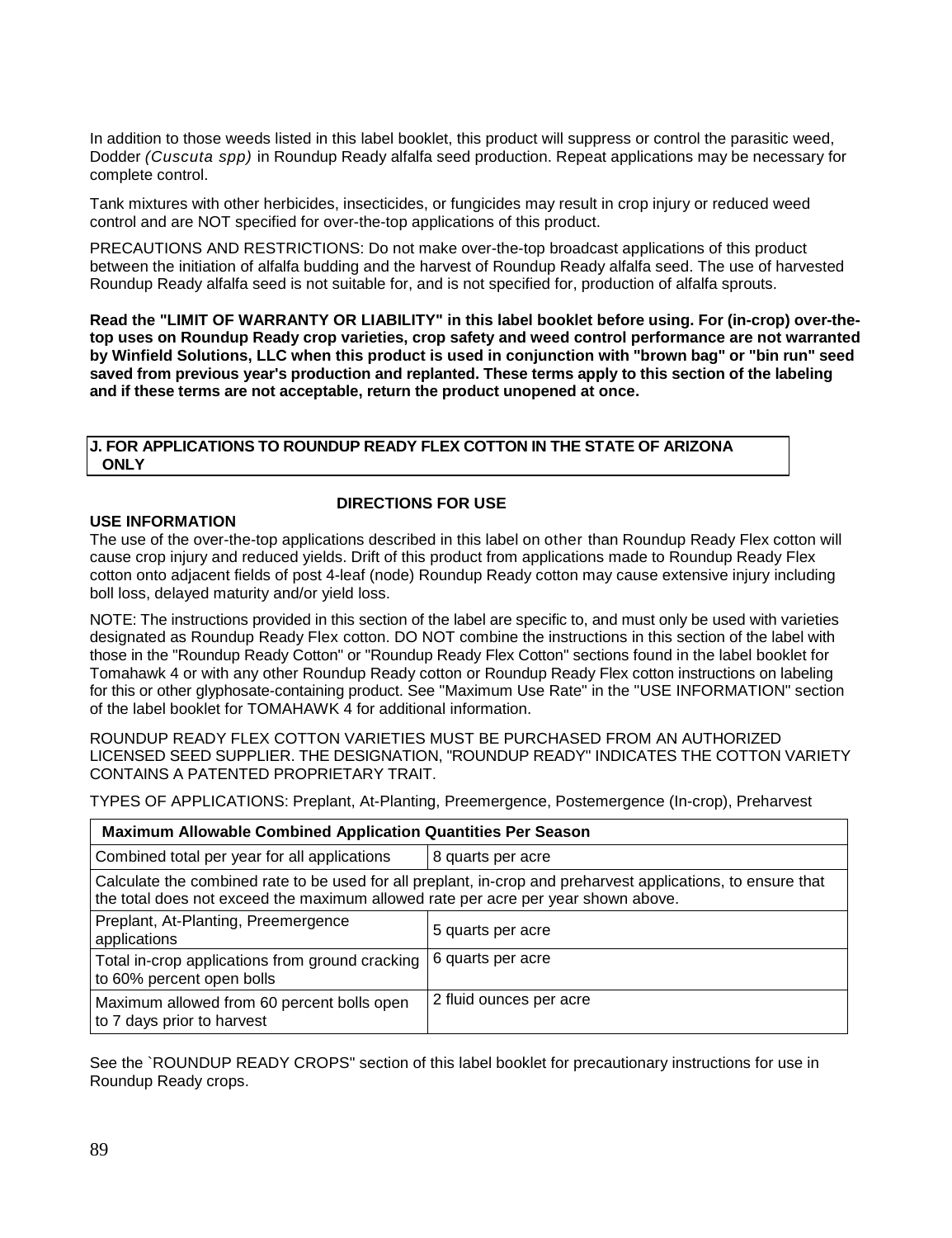## **Preplant, At-Planting, Preemergence**

This product may be applied before, during or after planting Roundup Ready Flex cotton.

## **Postemergence (In-Crop)**

When applied in accordance with this label, TOMAHAWK 4 will control labeled annual grasses and broadleaf weeds in Roundup Ready Flex cotton. To maximize yield potential, spray cotton early to eliminate competing weeds. Many perennial weeds will be controlled or suppressed with one or more applications of this product. In general, an initial application of 1 quart per acre on 1 to 3 inch tall annual grass and broadleaf weeds is specified. This product may be applied by ground application equipment at rates up to 2 quarts per acre per application postemergence to Roundup Ready Flex cotton. In addition to broadcast applications, post-directed equipment may be used to achieve weed coverage.

NOTE: For specific rates of application and instructions, refer to the "ANNUAL" and "PERENNIAL WEEDS RATE TABLES" in this label booklet.

PRECAUTIONS, RESTRICTIONS: The maximum rate for any single in-crop application of this product is 2 quarts per acre made using ground application equipment. **In-crop application rates above 1 quart per acre made alone, or with the addition of other crop chemical products containing surfactant, may cause a crop response, including leaf speckling or leaf necrosis.** Do not exceed a maximum rate of 3 pints per acre of this product when making applications by air. Between layby and 60 percent open bolls, the maximum combined total rate of this product that may be applied is 2 quarts per acre. The maximum combined total of all applications made from crop emergence to 60 percent open bolls must not exceed 6 quarts per acre.

## **Preharvest**

This product may be applied for preharvest annual and perennial weed control as a broadcast treatment to Roundup Ready Flex cotton after 60 percent boll crack. Up to 2 quarts of this product may be applied using either aerial or ground spray equipment. NOTE: This product will not enhance the performance of harvest aids when applied to Roundup Ready Flex cotton.

PRECAUTIONS, RESTRICTIONS: Allow a minimum of 7 days between application and harvest of Roundup Ready Flex cotton. Do not apply this product over-the-top beyond first bloom to cotton grown for seed.

ATTENTION: USE OF THIS PRODUCT IN ACCORDANCE WITH LABEL DIRECTIONS IS EXPECTED TO RESULT IN NORMAL GROWTH OF ROUNDUP READY FLEX COTTON, HOWEVER, DUE TO THE SENSITIVITY OF COTTON FRUITING TO VARIOUS ENVIRONMENTAL CONDITIONS, AGRONOMIC PRACTICES AND OTHER FACTORS, IT IS IMPOSSIBLE TO ELIMINATE ALL RISKS ASSOCIATED WITH THIS PRODUCT, EVEN WHEN APPLICATIONS ARE MADE IN CONFORMANCE WITH THE LABEL SPECIFICATIONS. IN SOME CASES, THESE FACTORS CAN RESULT IN BOLL LOSS, DELAYED MATURITY AND/OR YIELD LOSS.

## **K. BROADCAST APPLICATIONS IN CHRISTMAS TREE PLANTATIONS.**

## **DIRECTIONS FOR USE**

## **NOTE: IF IMPROPERLY APPLIED, THIS PRODUCT HAS THE POTENTIAL TO CAUSE SEVERE CHRISTMAS TREE INJURY. FOLLOW ALL LABEL DIRECTIONS.**

This product may be applied as a broadcast spray over established Christmas trees. Ensure that adequate buffers are maintained to prevent drift onto nearby desirable crops or vegetation. Read the entire " APPLICATION EQUIPMENT AND TECHNIQUES" section of this label booklet for additional application precautions.

This application is approved for the following Christmas tree species: Douglas fir *(Pseudotsuga menziesii)* Fir species *(Abies* spp.) Spruce species *(Picea* spp.)

Applications may be made only after trees have completed at least a full growing season since planting or transplanting. Do not make applications within 1 full year prior to tree harvest.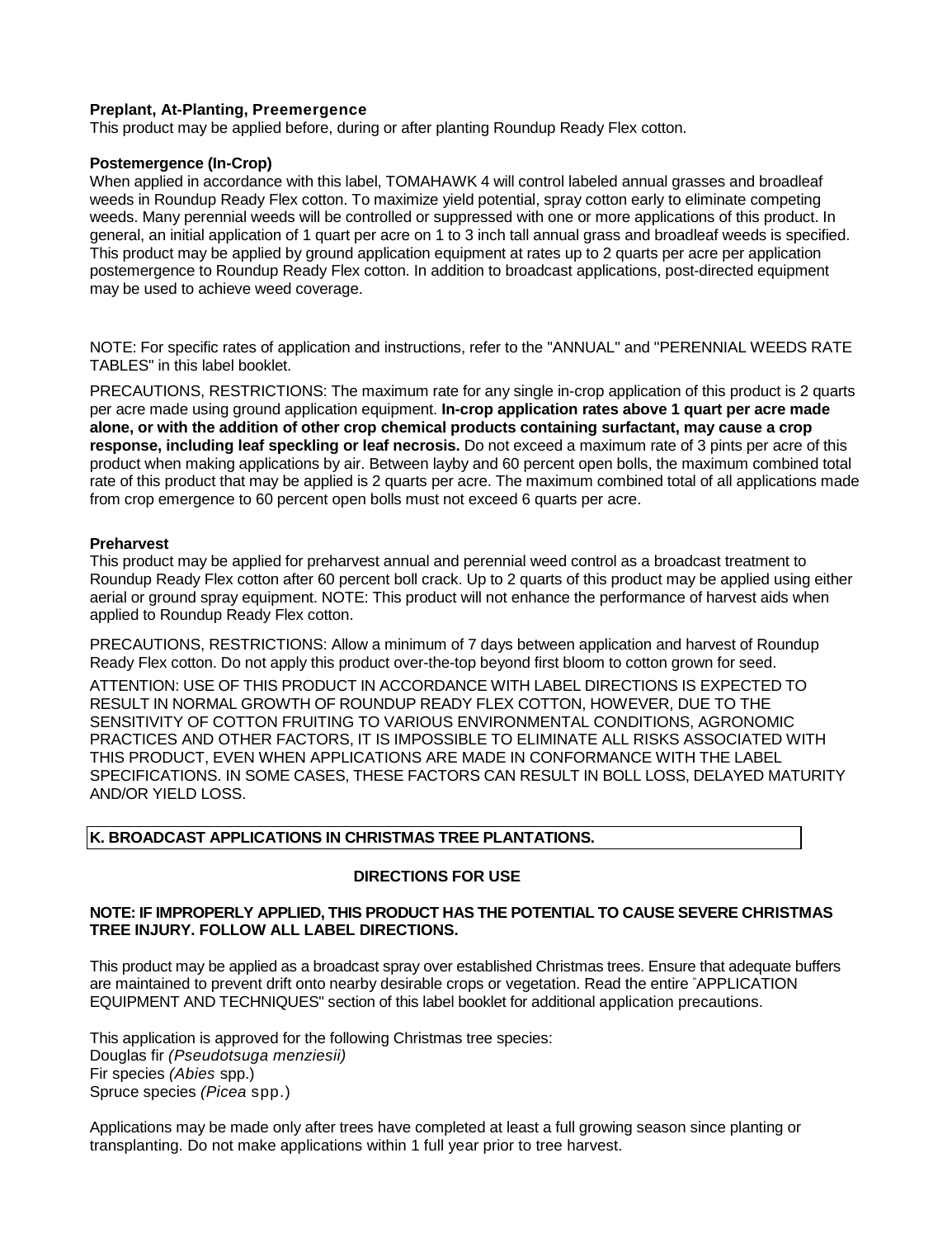Applications may only be made in the fall after the formation of final conifer resting buds. Final resting buds must be fully hardened and in the dormant stage. Applications made at any other time may result in unacceptable Christmas tree injury.

Avoid spray pattern overlap, as injury may occur.

Apply 1 quart of this product per acre in 5 to 30 gallons of water per acre.

## **NOTE: DO NOT ADD SURFACTANTS, ADDITIVES CONTAINING SURFACTANTS, OR ANY OTHER ADDITIVES TO THIS PRODUCT AS SEVERE CHRISTMAS TREE INJURY MAY RESULT.**

This product may be used at rates from 1 to 2 quarts per acre in some areas. Consult your local Company representative or Tomahawk 4 supplier for specific use instructions if you require rates greater than 1 quart per acre.

Drift control additives may increase Christmas tree injury and their use is not specified.

The use of other herbicides tank mixed with this product is not specified since severe Christmas tree injury may result.

## **L. FOR USE FOR SELECTIVE WEED CONTROL ON TOMAHAWK 4 TOLERANT PURE GOLD® TALL FESCUE AND AURORA GOLD FINE FESCUE SELECTIONS.**

## **TOMAHAWK 4 Tolerant Tall Fescue Selections For Seed Production**

Use this product on TOMAHAWK 4 tolerant tall and fine fescue grown for seed production only.

This product may be applied at rates of 4 to16 fluid ounces per acre as a postemergence spray on TOMAHAWK 4 tolerant tall fescue selections. See the label for application instructions, application rates, weeds controlled and proper growth stage of weeds.

When applied postemergence, this product will control or suppress the following weeds: annual bluegrass mustards, downy brome, cheatgrass, chickweed, pennycress, fleabane, shepherd's-purse, sowthistle, wild oat, dandelion, quackgrass, and Canada thistle. See the TOMAHAWK 4 label booklet for a complete list of weeds controlled or suppressed.

NOTE: The specified rate for this use will limit the level of control of certain species of weeds.

NOTE: Some crop discoloration and yellowing may occur at higher rates of application with TOMAHAWK 4 tolerant tall and fine fescue selections. Reduction in stand of these selections may occur under stress conditions.

## **Timing Of Applications**

Applications can be made 6 weeks after germination and to established crops after growth resumes in the Fall until onset of dormancy and in the Spring after dormancy break until 60 days prior to harvest.

Avoid spraying during or within two weeks after periods when air temperatures fall below 25°F.

Remove domestic livestock from the seed production field prior to application. Wait 60 days after making this application before grazing or harvesting the treated area.

**NOTE:** Only two applications per crop growth cycle may be made to any one site. If two applications are required, only one Fall and one Spring application may be made during one 12 month cycle.

# **M. TOMAHAWK 4 HERBICIDE AND TANK MIXTURES FOR NON-CROP AREAS**

Do not allow spray mixtures of this herbicide to mist, drip, drift or splash onto desirable vegetation since injury or destruction may occur. Do not apply when wind or other conditions favor drift.

See the "WEEDS CONTROLLED" section of this label booklet for application rates. For difficult to control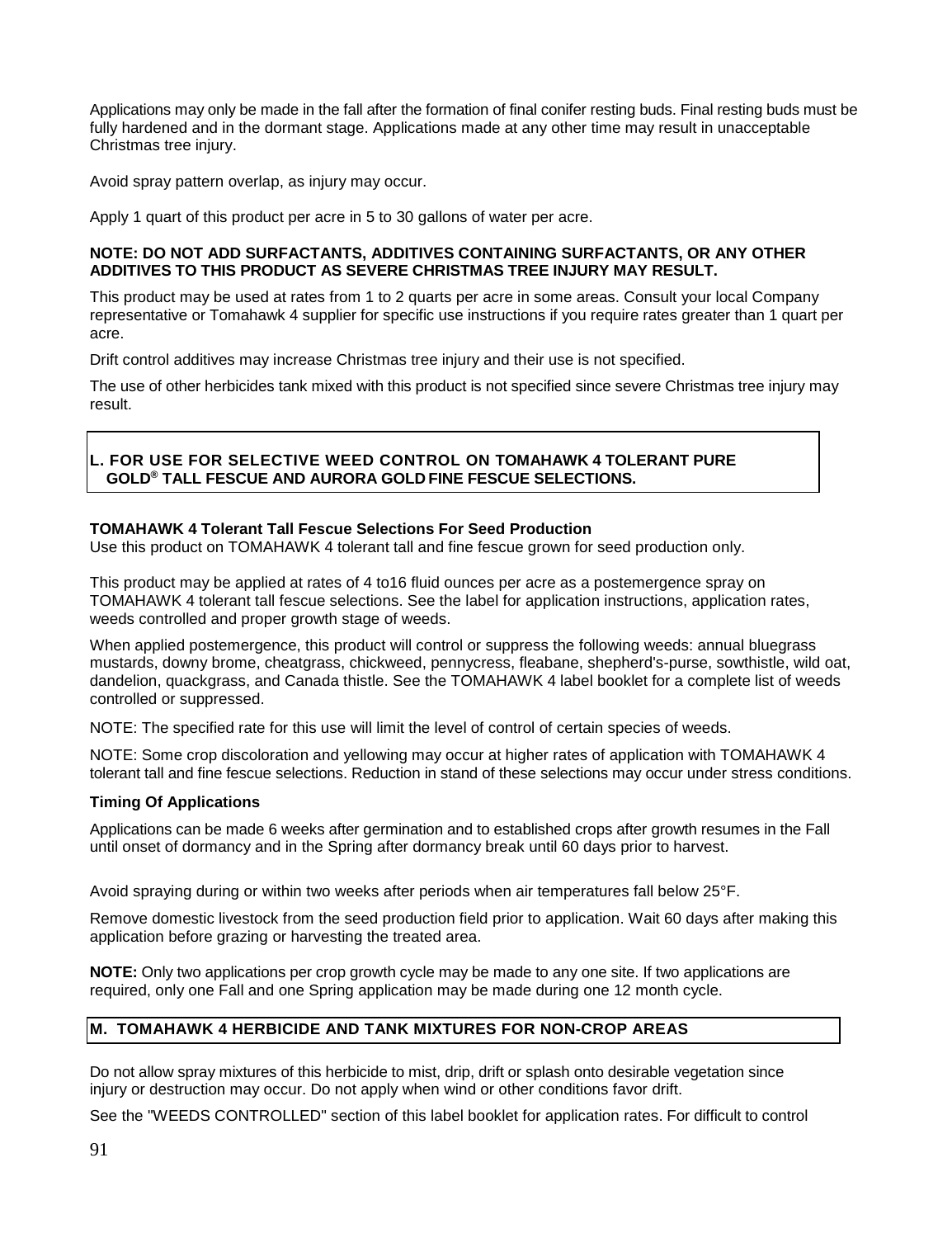species, where dense stands occur, or where conditions for control are not ideal, 5 to 10 quarts per acre of this product may be used for improved results.

#### TANK MIXTURES

This product provides control of the emerged weeds listed in the label booklet. When applied as a tank mixture, the following herbicides will provide preemergence and/or postemergence control of the weeds listed in the individual product labels.

The following list of products may be tank mixed with this product. Any specified rate of this product may be used in a tank mixture with these products.

| <b>Tank mix Product</b>  | Rate per Acre                   |
|--------------------------|---------------------------------|
| Arsenal                  | 0.5 to 4 pints                  |
| Banvel                   | 1 to 4 pints                    |
| $2,4-D$                  | 0.5 to 1 pound                  |
| Garlon <sup>™</sup> 3A   | 1 to 6 pints                    |
| Garlon 4                 | 1 to 6 pints                    |
| Diuron                   | 4 to 8 pounds                   |
| Diuron $+ 2,4$ -D        | 4 to 8 pounds $+0.5$ to 1 pound |
| Diuron + Garlon 3A       | 4 to 10 pounds $+$ 1 to 2 pints |
| Diuron + Garlon 4        | 4 to 10 pounds $+$ 1 to 2 pints |
| Hyvar <sup>™</sup> X     | 4 to 8 pounds                   |
| Hyvar $X + 2,4$ -D       | 4 to 8 pounds $+0.5$ to 1 pound |
| Hyvar X + Garlon 3A      | 4 to 8 pounds $+$ 1 to 2 pints  |
| Hyvar X + Garlon 4       | 4 to 8 pounds $+$ 1 to 2 pints  |
| Krovar <sup>™</sup> 1 DF | 4 to 6 pounds                   |
| Krovar 1 DF $+ 2,4$ -D   | 4 to 6 pounds $+0.5$ to 1 pound |
| Krovar 1 DF + Garlon 3A  | 4 to 6 pounds $+$ 1 to 2 pints  |
| Krovar 1 DF + Garlon 4   | 4 to 6 pounds $+$ 1 to 2 pints  |
| Oust <sup>™</sup>        | 2 to 6 ounces                   |
| Oust $+ 2,4$ -D          | 1 to 6 ounces $+0.5$ to 1 pound |
| Oust + Garlon 3A         | 2 to 6 ounces $+$ 1 to 2 pints  |
| Oust + Garlon 4          | 2 to 6 ounces $+1$ to 2 pints   |
| Spike <sup>™</sup> 80W   | 2 to 5 pounds                   |
| Spike 80W + 2,4-D        | 2 to 5 pounds $+0.5$ to 1 pound |
| Spike 80W + Garlon 3A    | 2 to 5 pounds + I to 2 pints    |
| Spike 80W + Garlon 4     | 2 to 5 pounds $+$ 1 to 2 pints  |

\* Arsenal is not approved for use in the state of California.

Refer to the individual product labels for specific non-crop sites, rates, carrier volumes and precautionary statements.

Read and carefully observe the label claims, cautionary statements, specified use rates and all other information on the labels of all products used in these tank mixtures. Use according to the most restrictive label directions for each product in the mixture.

Maintain good agitation at all times during the mixing process. Ensure that the tank-mix products are well mixed with the spray solution before adding this product.

Mix only the quantity of spray solution that can be used during the same day. Tank mixtures allowed to stand overnight may result in reduced weed control.

Maintain good agitation at all times until the contents of the tank are sprayed. If the spray mixture is allowed to settle, thorough agitation is required to resuspend the mixture before spraying is resumed.

When used in combination as specified on this label, the liability of WINFIELD SOLUTIONS, LLC shall in no manner extend to any damage, loss or injury not solely and directly caused by the inclusion of this product in such combination use.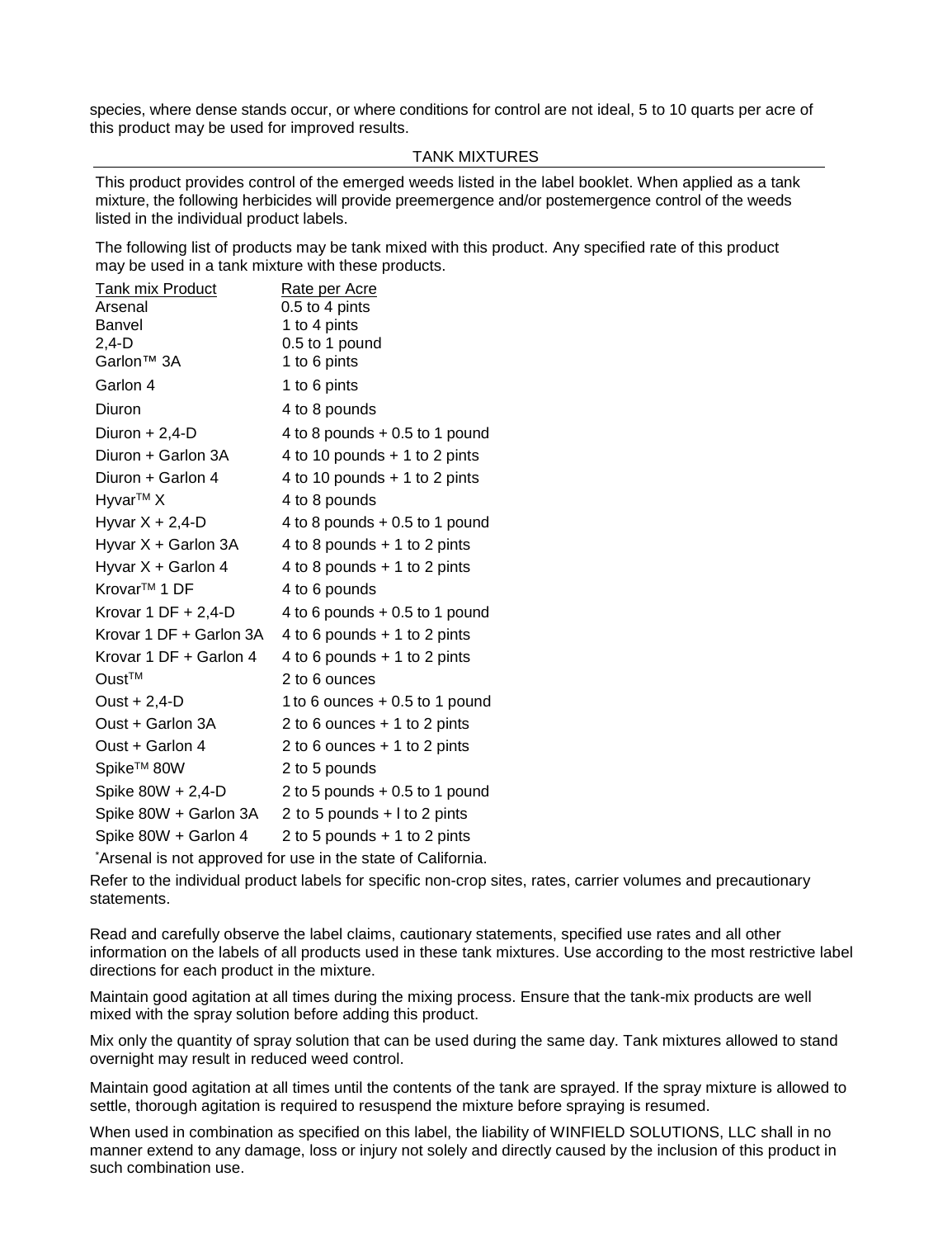Read "LIMIT OF WARRANTY AND LIABILITY" in the label booklet before using this product. Those terms apply to this section of labeling and, if those terms are not acceptable, return the product unopened at once.

## **N. FOR GROUND AND AERIAL APPLICATIONS TO BRUSH AND CHAPARRAL IN CALIFORNIA ONLY**

## **DIRECTIONS FOR USE**

Repeat treatments may be necessary to control weeds regenerating from underground parts or seeds.

Nonionic surfactants which are labeled for use with herbicides may be used to improve wetting of foliage. Do not reduce rates of TOMAHAWK 4 when adding surfactant. Read and carefully observe surfactant rates, cautionary statements, and other information appearing on the surfactant label.

TIMING OF APPLICATION: Apply this product as a broadcast spray when plants are actively growing for partial control of undesirable vegetation listed on this label. Best results are obtained when application is made in the spring to early summer when brush species are at a high moisture content and flowering.

This product may be used as specified for:

- Aid to burning treatment to establish and maintain fuel breaks
- Establishing fire perimeters and black lines
- Aid to prescribed burning
- Along fire roads and rights-of-way

APPLICATION RATES: Apply 2 quarts of this product per acre for partial control of the following emerged brush and chaparral species:

| Ceanothus               | Sage           |
|-------------------------|----------------|
| Ceanothus spp.          | Salvia spp.    |
| Chamise                 | Scrub oak      |
| Adenostoma fasciculatum | Quercus dumosa |

Ground applications must be applied in 3 to 40 gallons of total spray solution per acre.

Aerial applications (helicopter only) must be applied in 3 to 15 gallons of total spray solution per acre.

Avoid direct application to any body of water.

AVOID DRIFT-DO NOT APPLY WHEN WINDS ARE GUSTY OR UNDER ANY OTHER CONDITION WHICH FAVORS DRIFT. DRIFT MAY CAUSE DAMAGE TO ANY VEGETATION CONTACTED TO WHICH TREATMENT IS NOT INTENDED. TO PREVENT INJURY TO ADJACENT DESIRABLE VEGETATION, APPROPRIATE BUFFER ZONES MUST BE MAINTAINED.

**For aerial application** of this product, please see the label directions for aerial application in California.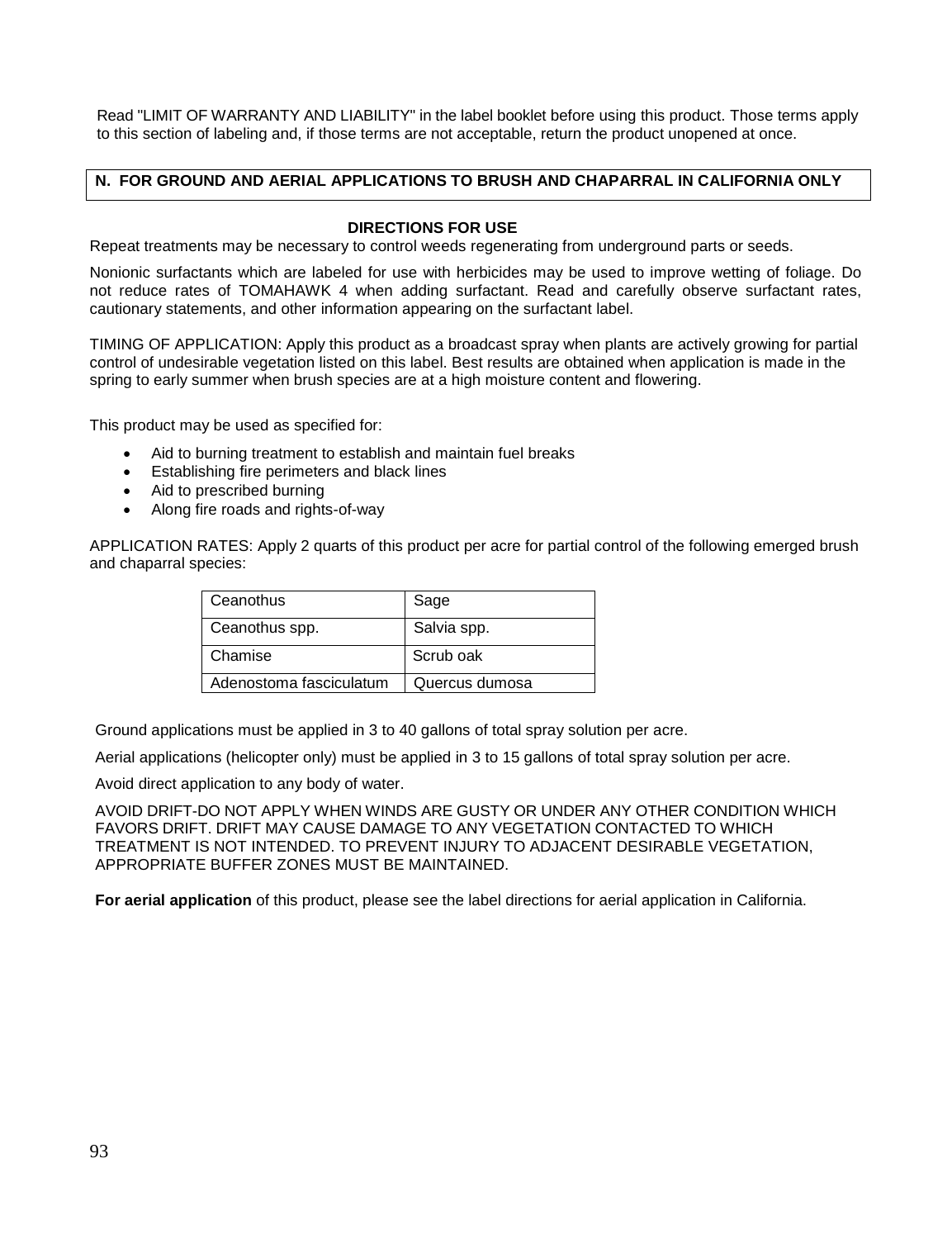## **0 . TOMAHAWK 4 HERBICIDE FOR CONIFER RELEASE**

## **DIRECTIONS FOR USE AERIAL**

## **APPLICATION**

This product may be applied using aerial spray equipment for conifer release treatments. See the `APPLICATION EQUIPMENT and TECHNIQUES" part of the "MIXING, ADDITIVES and APPLICATION INSTRUCTIONS" section of the label booklet for TOMAHAWK 4 herbicide for information on how to properly spray this product by air.

DO NOT APPLY THIS PRODUCT BY AIR TO RIGHTS-OF-WAY SITES IN THE STATE OF CALIFORNIA.

## **CONIFER RELEASE**

For release, apply only where conifers have been established for more than one year. Vegetation must not be disturbed prior to treatment or until visual symptoms appear after treatment. Symptoms of treatment are slow to appear, especially in woody species treated in late fall. Injury may occur to conifers treated for release, especially where spray patterns overlap or the higher rates are applied or when applications are made during periods of active conifer growth. **Do not use additional surfactant with conifer release applications.**

Applications must be made after formation of final conifer resting buds in the fall or prior to initial bud swelling in spring. Some autumn colors on undesirable deciduous species are acceptable provided no major leaf drop has occurred. Use the following rates for conifer release to control or partially control the weeds listed in the "WEEDS CONTROLLED" section of this label booklet.

## **For release of the following conifer species:**

| <b>Douglas Fir</b>    | Pines*        |
|-----------------------|---------------|
| Pseudotsuga menziesii | Pinus spp.    |
| Fir                   | <b>Spruce</b> |
| Abies spp.            | Picea spp.    |
| <b>Hemlock</b>        |               |
| Tsuga spp.            |               |

\*Includes all species except eastern white pine, loblolly pine or slash pine.

Apply 1.5 to 2 quarts of this product per acre except in Washington and Oregon, west of the crest of the Cascade Mountains. For spring treatments west of the crest of the Cascade Mountains, apply 1 quart of this product per acre before conifer bud swell for control of annual weeds. For fall treatments in Washington and Oregon, west of the crest of the Cascade Mountains, apply 1 to 1.5 quarts of this product per acre before any major leaf drop of deciduous species.

For release of western hemlock apply 1 quart of this product per acre.

## **For release of the following conifer species:**

| Loblolly pine      | Slash pine      |
|--------------------|-----------------|
| Pinus taeda        | Pinus elliottii |
| Eastern white pine |                 |
| Pinus strobus      |                 |

## **Late Season Application**

Apply 1.5 to 2 quarts of this product in a minimum of 5 gallons of spray solution per acre during early autumn. Applications made prior to September 1 or when conditions are conducive to rapid growth of conifers will result in potential for increased injury in the form of tip and/or needle bum. Injury may decrease with later application. Some autumn colors are acceptable at time of application. Apply prior to frost or leaf drop of undesirable plants. Applications made according to label directions will release loblolly pine, eastern white pine and slash pine by reducing competition from the following species: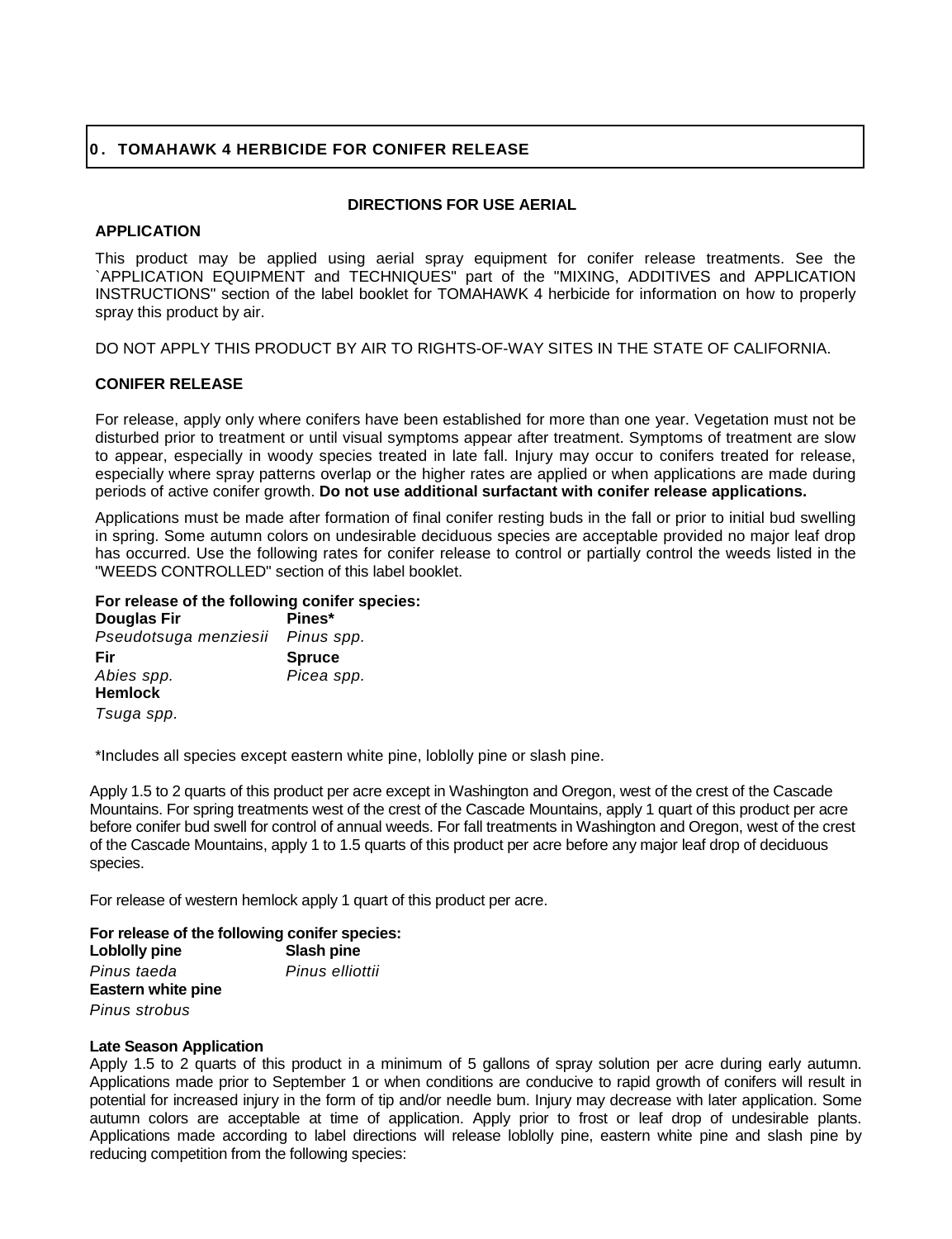**Ash**  *Fraxinus spp.*  **Cherry, black** *Prunus serotina*  **Cherry, pin** *Prunus pensylvanica* **Elm** *Ulmus spp.*  **Hawthorn** *Crataegus spp.*  **Locust, black** *Robina pseudoacacia*  **Maple, red**  *Acer rubra*

**Oak, black** *Quercus velutina*  **Oak, post** *Quercus stellata*  **Oak, southern red**  *Quercus falcata* **Oak, white** *Quercus alba*  **Persimmon** *Diospyros spp.*  **Poplar, yellow**  *Liriodendron tulipfera* 

**Sassafras** *Sassafras albidum*  **Sourwood** *Oxydendrum arboreum*  **Sumac, poison** *Rhus vernix* **Sumac, smooth**  *Rhus glabra* **Sumac, winged**  *Rhus copallina*  **Sweetgum** *Liquidambar styraciflua*

Apply only to those sites where woody brush and trees listed in this label constitute the majority of the undesirable species.

## **TOMAHAWK 4 HERBICIDE PLUS OUST TANK MIXTURES FOR CONIFER RELEASE FROM HERBACEOUS WEEDS**

To release loblolly pines from herbaceous weeds, tank mixtures of this product with Oust will provide control of annual weeds listed in the "WEEDS CONTROLLED" section of this label booklet and the Oust label, and partial control of the perennial weeds listed below.

Apply 16 to 24 fluid ounces of TOMAHAWK 4 herbicide with 2 to 4 ounces of Oust in 10 to 30 gallons of spray solution per acre. Make application to actively growing weeds as a broadcast spray over the top of the young loblolly pines.

This product plus Oust tank mixtures may not be applied by air in California.

This tank mixture may be applied using aerial equipment. When applying by air, use the specified rate in 5 to 15 gallons of spray solution per acre.

For control of annual weeds below 12 inches in height (or runner length on annual vines), use the low rates of both products. Use the higher rates of both products when annual weeds are in more advanced stages of growth and approaching flower or seed formation.

Use the higher rates of both products for partial control of the following perennial weeds. Use the lower rates for suppression of growth.

| <b>Bahiagrass</b>        | Johnsongrass**    |
|--------------------------|-------------------|
| Paspalum notatum         | Sorghum halepense |
| <b>Broomsedge</b>        | Poorjoe**         |
| Andropogon virginicus    | Diodia teres      |
| Dock, curly              | Trumpetcreeper*   |
| <b>Rumex crispus</b>     | Campsis radicans  |
| <b>Dogfennel</b>         | <b>Vaseygrass</b> |
| Eupatorium capilliforium | Paspalum urvillei |
| Fescue, tall             | Vervain, blue     |
| Festuca arundinacea      | Verbena hastata   |

\*Suppression at the higher rates only. \*\*Control at the higher rates.

Pine damage may occur or can be accentuated if treatment takes place when young trees are under stress from drought, flood water, insects or disease.

Read and observe the cautionary statements and all other information appearing on the labels of all herbicides used.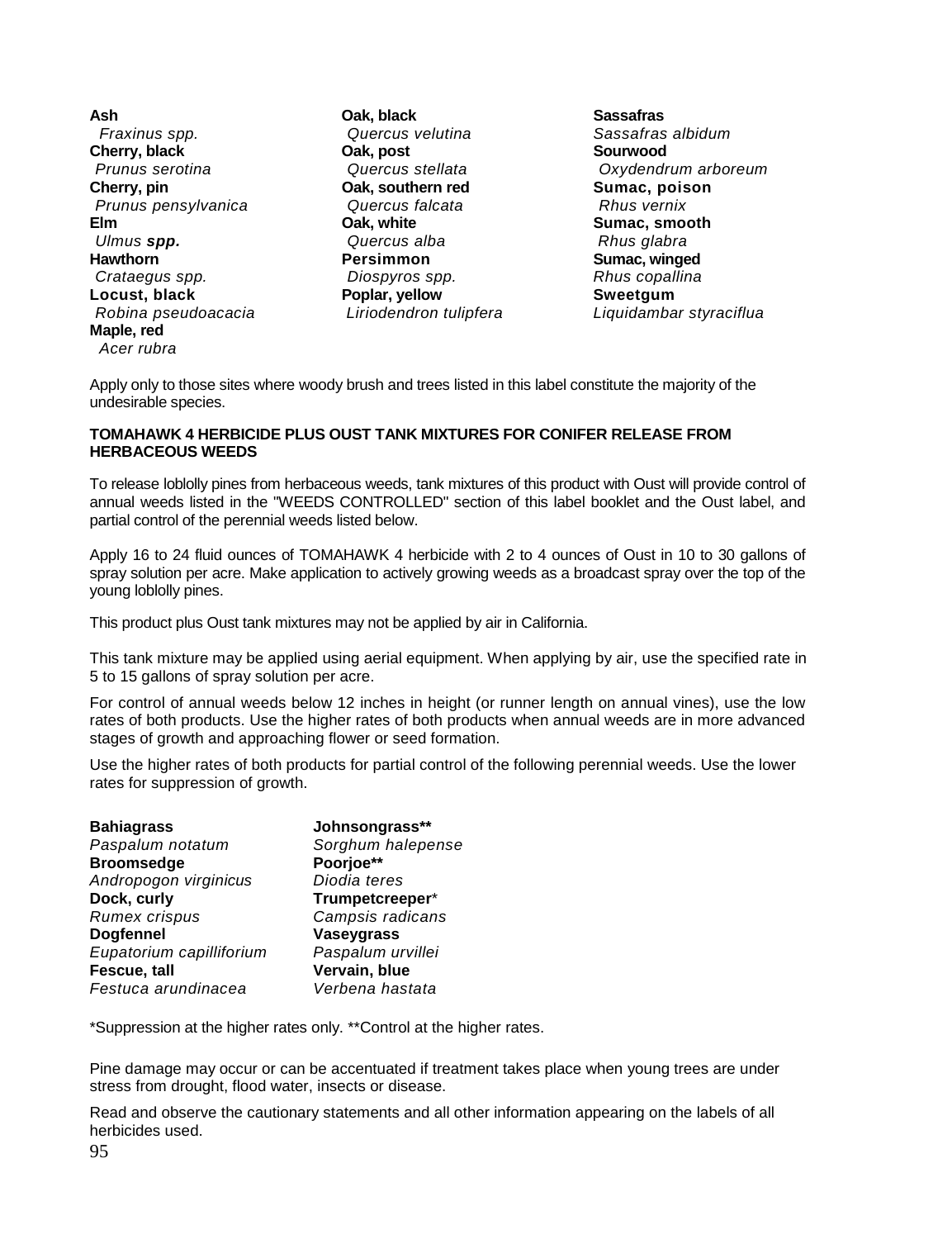# **P . TO RESTRICT USES AS A PRE-PLANT BURN DOWN TREATMENT ON ALL AGRICULTURAL CROPS OTHER THAN FORESTLAND IN THE STATE OF MISSISSIPPI**

### **Aerial Application Restrictions**

Aerial application is prohibited in Zone I, south of Highway 8 in the counties listed below, from March 15 through April 30, except by permit from an authorized employee of the Mississippi Department of Agriculture and Commerce, Bureau of Plant Industry (Ph. 1-888-257-1285).

Aerial application is prohibited in Zone II, north of Highway 8 in the counties listed below, from March 25 through April 30, except by permit from an authorized employee of the Mississippi Department of Agriculture and Commerce, Bureau of Plant Industry (Ph. 1-888-257-1285).

The Bureau of Plant Industry may at anytime, based on current planting and environmental conditions modify the above restrictions for either zone or county therein.

**Zone I:** South of Highway 8 in the counties of Bolivar, Sunflower, Leflore, and Grenada plus the entire counties of Carroll, Holmes, Humphreys, Washington, Sharkey, Issaquena, Yazoo and Warren.

**Zone II:** North of Highway 8 in the counties of Bolivar, Sunflower, Leflore and Grenada plus the entire counties of Tallahatchie, Tate, Quitman, Coahoma, Tunica, Panola and Desoto.

## **STORAGE AND DISPOSAL**

Do not contaminate water, foodstuffs, feed or seed by storage or disposal.

**PESTICIDE STORAGE:** Keep container closed to prevent spills and contamination.

**PESTICIDE DISPOSAL:** Wastes resulting from the use of this product that cannot be used or chemically reprocessed must be disposed of in a landfill approved for pesticide disposal or in accordance with applicable Federal, state, or local procedures. Emptied container retains vapor and product residue. Observe all labeled safeguards until container is cleaned, reconditioned, or destroyed.

**CONTAINER DISPOSAL:** Non-refillable containers. Do not reuse or refill this container. Triple rinse or pressure rinse container (or equivalent) promptly after emptying. Offer for recycling or reconditioning, if appropriate, or dispose of in a sanitary landfill, or by incineration, or if allowed by state and local authorities, by burning. If burned, stay out of smoke.

**Non-refillable container greater than 5 gallons:** Triple rinse as follows: Empty the remaining contents into application equipment or a mix tank and drain for 10 seconds after the flow begins to drip. Fill the container 1/4 full with water. Replace and tighten closures. Tip container on its side and roll it back and forth, ensuring at least one complete revolution, for 30 seconds. Stand the container on its end and tip back and forth several times. Turn the container over on its other end and tip back and forth several times. Empty the rinsate into application equipment or a mix tank or store rinsate for later use or disposal. Repeat this procedure two more times.

**Pressure rinse as follows (all sizes):** Empty the remaining contents into application equipment or a mix tank and continue to drain for 10 seconds after the flow begins to drip. Hold container upside down over application equipment or mix tank or collect rinsate for later use or disposal. Insert pressure rinsing nozzle in the side of the container and rinse at about 40 PSI for at least 30 seconds. Drain for 10 seconds after the flow begins to drip.

**Refillable container (250 gallon):** Refill this container with pesticide only. Do not reuse this container for any other purpose. Cleaning the container before final disposal is the responsibility of the person disposing of the container. Cleaning before refilling is the responsibility of the refiller.

To clean the container before final disposal, empty the remaining contents from the container into application equipment or mix tank. Fill the container about 10 percent full with water. Agitate vigorously or recirculate water with pump for 2 minutes. Pour or pump rinsate into application equipment or rinsate collection system. Repeat this rinsing process two more times.

## **FOR CHEMICAL EMERGENCY: Spill, leak, fire, exposure, or accident, call CHEMTREC 1-800-424-9300**

## **LIMIT OF WARRANTY AND LIABILITY**

WINFIELD SOLUTIONS, LLC warrants that this product conforms to the chemical description on the label and is reasonably fit for the purposes set forth in the Complete Directions for Use label booklet ("Directions") when